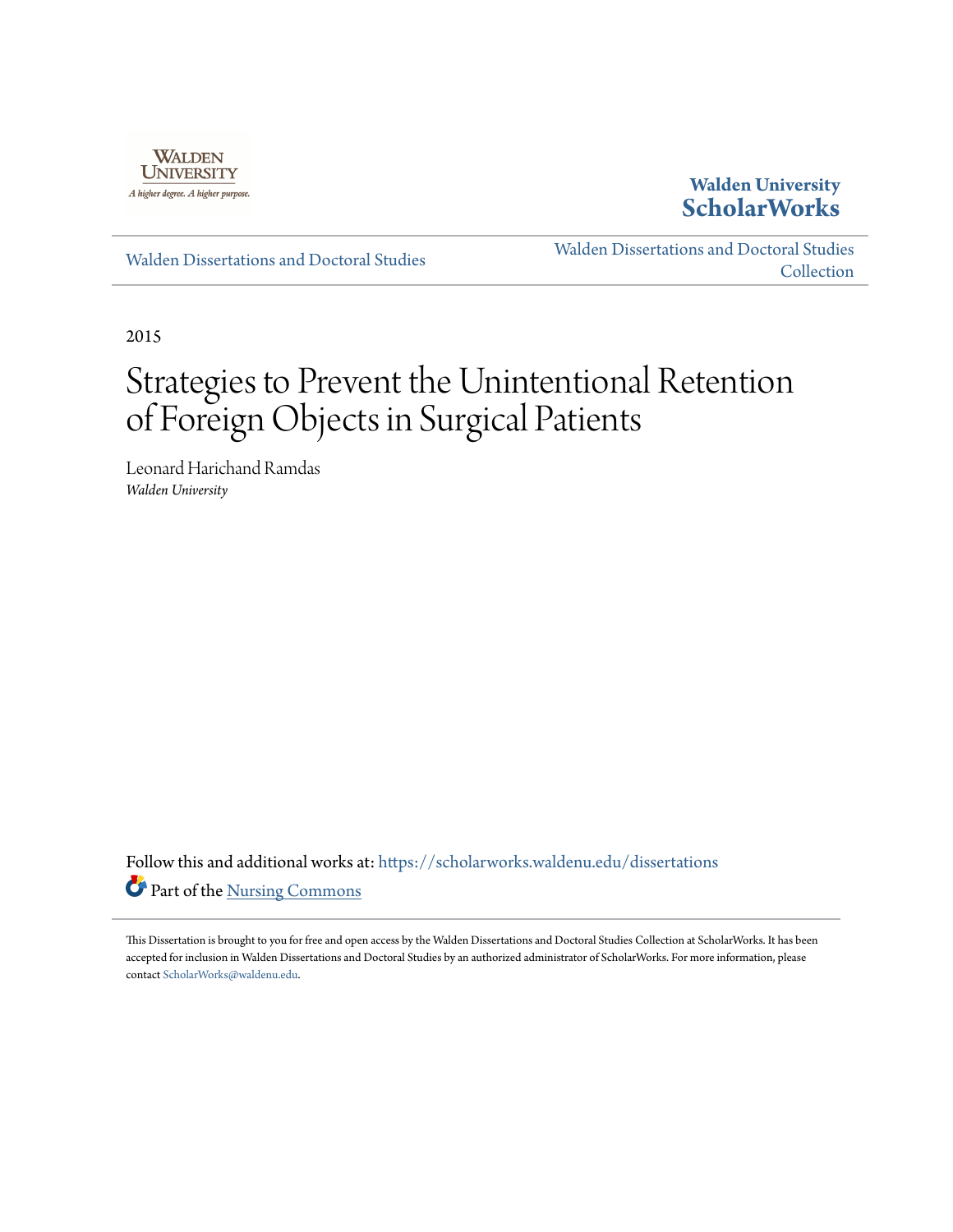# **Walden University**

College of Health Sciences

This is to certify that the doctoral study by

Leonard Ramdas

has been found to be complete and satisfactory in all respects, and that any and all revisions required by the review committee have been made.

Review Committee Dr. Deborah Lewis, Committee Chairperson, Health Services Faculty Dr. Eric Anderson, Committee Member, Health Services Faculty Dr. Anne Vitale, University Reviewer, Health Services Faculty

> Chief Academic Officer Eric Riedel, Ph.D.

> > Walden University 2015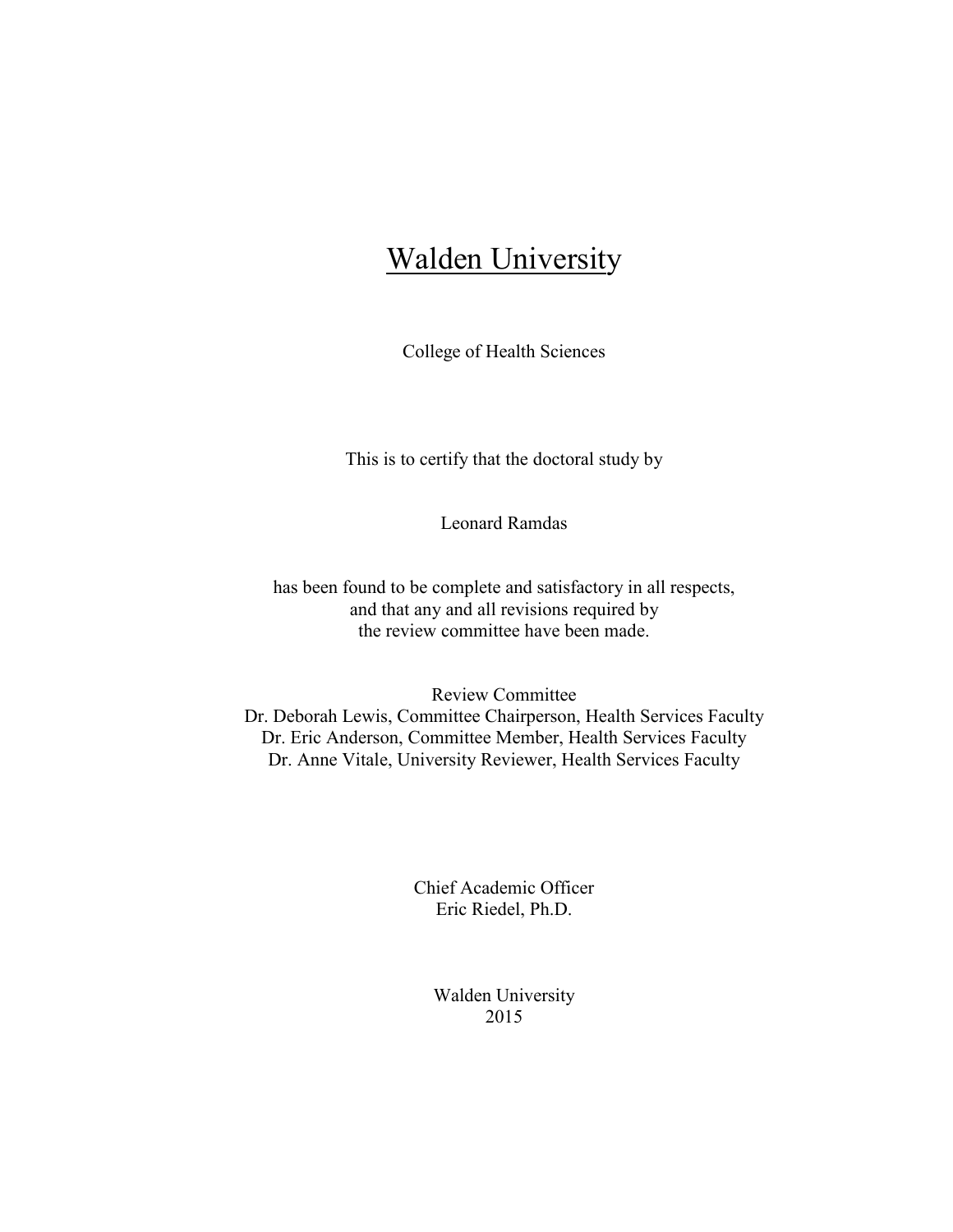#### Abstract

Strategies to Prevent the Unintentional Retention of Foreign Objects in Surgical Patients

by

Leonard Harichand Ramdas

MA, New York University, 1992

BSN, Medgar Evers College, 1988

ADN, Borough of Manhattan Community College, 1984

Project Submitted in Partial Fulfillment

of the Requirements for the Degree of

Doctor of Nursing Practice.

Walden University

November 2015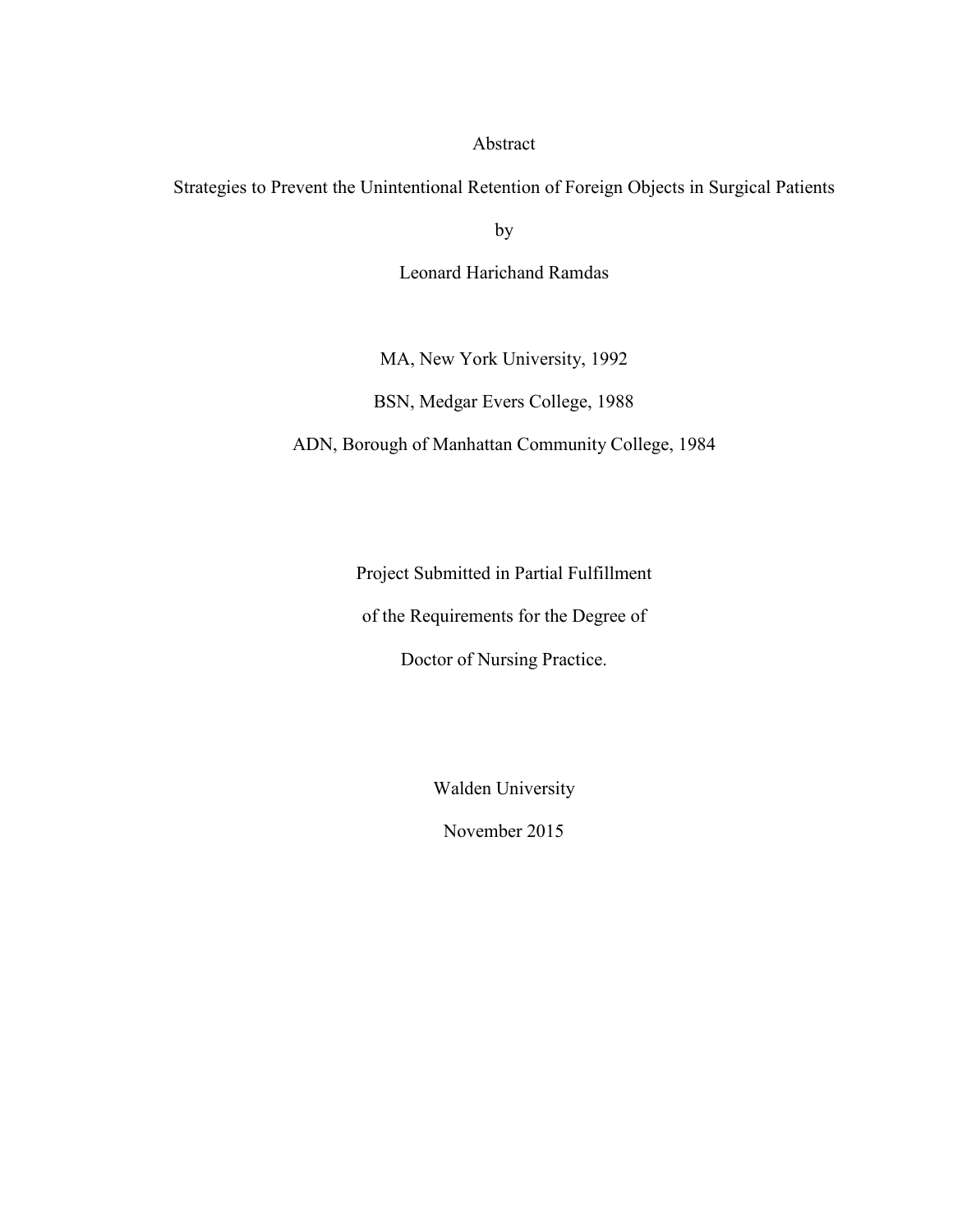Abstract

The Institute of Medicine's report in 2000, *To Err Is Human: Building a Safer Health System,* highlighted the seriousness of medical errors in the U.S. health care system. The unintentional retention of foreign objects in surgical patients is one of those errors. At the time of this study, there was no standardized counting policy and process across operating rooms in the United States. The purpose of this project was to develop a best practice educational counting program to help prevent the unintentional retention of foreign objects in surgical patients. The Logic Model was used to guide the design of the educational program and expected learning outcomes. A draft of the educational program was distributed to 10 perioperative stakeholders for an initial formative review. Changes were incorporated into the program and it was distributed to 6 perioperative experts for an additional summative assessment and content validation utilizing the AGREE II Instrument. The overall quality evaluation of the educational program was 85%, indicating that it was of high quality. Four of the respondents recommended the educational program for implementation without any changes and 2 recommended it for implementation with some minor modifications related to rewording of one question in the pretest-posttest. There were no recommended modifications in the content of the educational program. As a result, the project was recommended for adoption as a best practices-based educational program to prevent the unintentional retention of foreign objects in surgical patients. The study promotes positive social change by providing suggestions to improve the provision of safe care to surgical patients and decrease health care costs.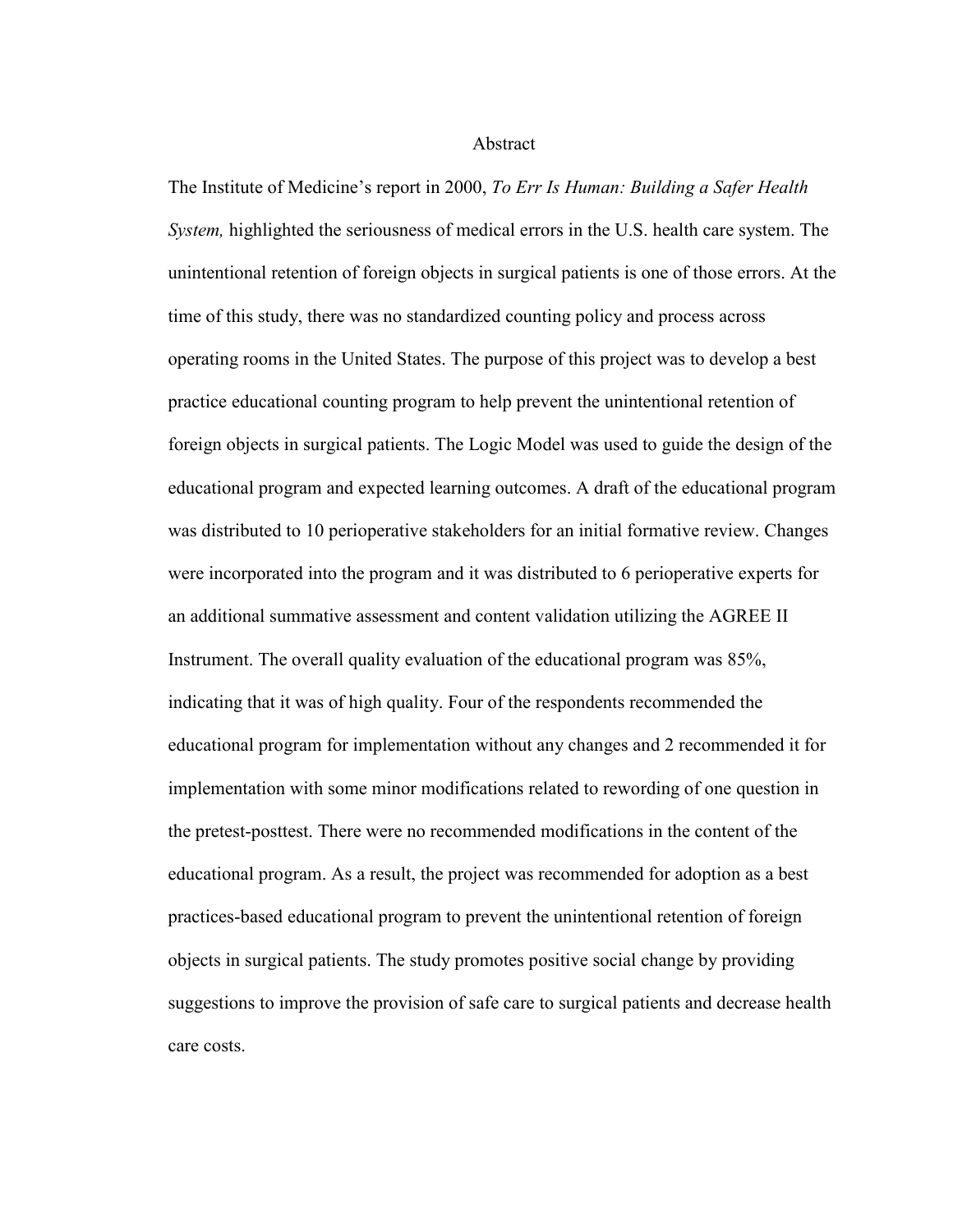### Strategies to Prevent the Unintentional Retention of Foreign Objects in Surgical Patients

by

Leonard Harichand Ramdas

MA, New York University, 1992

BSN, Medgar Evers College. 1988

ADN, Borough of Manhattan Community College, 1984

Project Submitted in Partial Fulfillment

of the Requirements for the Degree of

Doctor of Nursing Practice.

Walden University

November 2015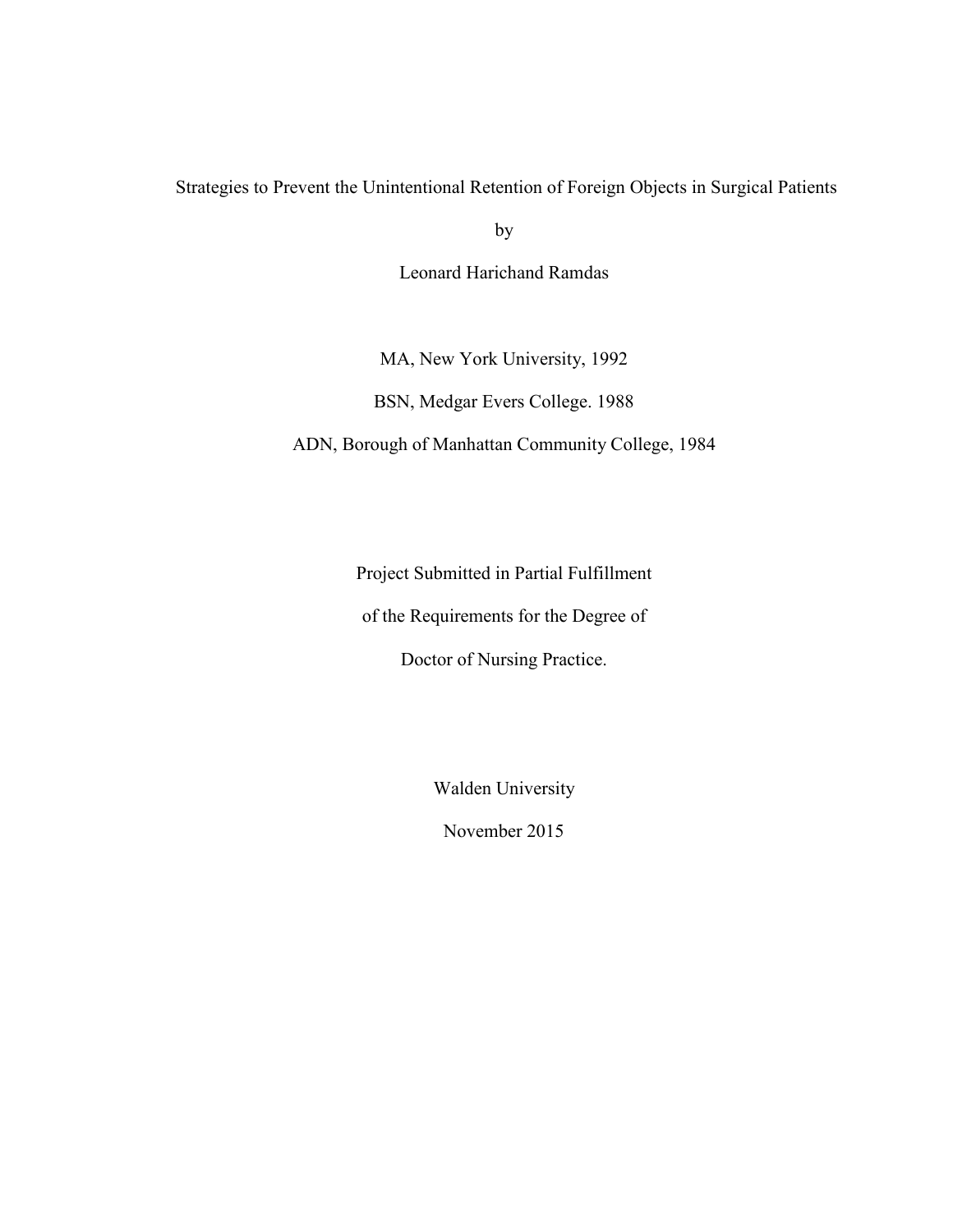#### Dedication

To my wife, Catherine: Without your love and support, this accomplishment would not have been achieved. Your support and understanding motivated me to achieve my goal.

To all potential surgical patients: It is my hope that the widespread utilization of this best practices-based educational program will educate operating room nurses and technicians to enhance their practice and prevent the unintentional retention of foreign objects.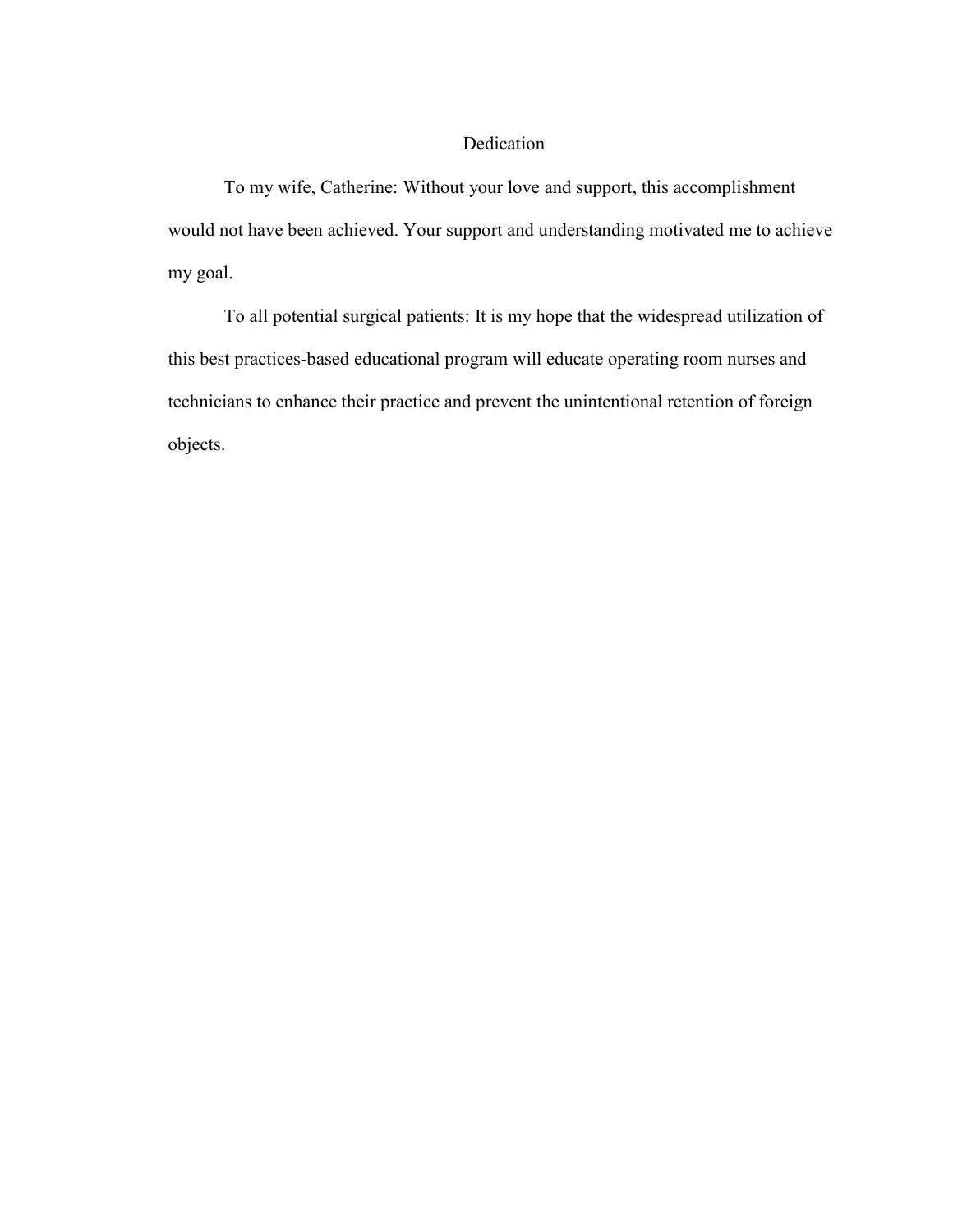#### Acknowledgments

To my wife Catherine Ramdas and my children Steven, Ian and Kristen: Thank you for your love, support and understanding as I pursued this degree.

To Ms. Tessie La Porte, MA, RN, FNP, who has been my mentor: Thank you very much for your assistance, invaluable advice and guidance throughout my DNP course of study.

To my project committee chairperson Dr. Deborah Lewis, member Dr. Stoerm Anderson, and university research reviewer Dr. Ann Vitale: Thank you for your assistance. Dr. Deb, you have been the impetus behind my success. I could not have been successful without your guidance. Obtaining my doctorate is the achievement of a lifelong goal and the pinnacle of my professional career.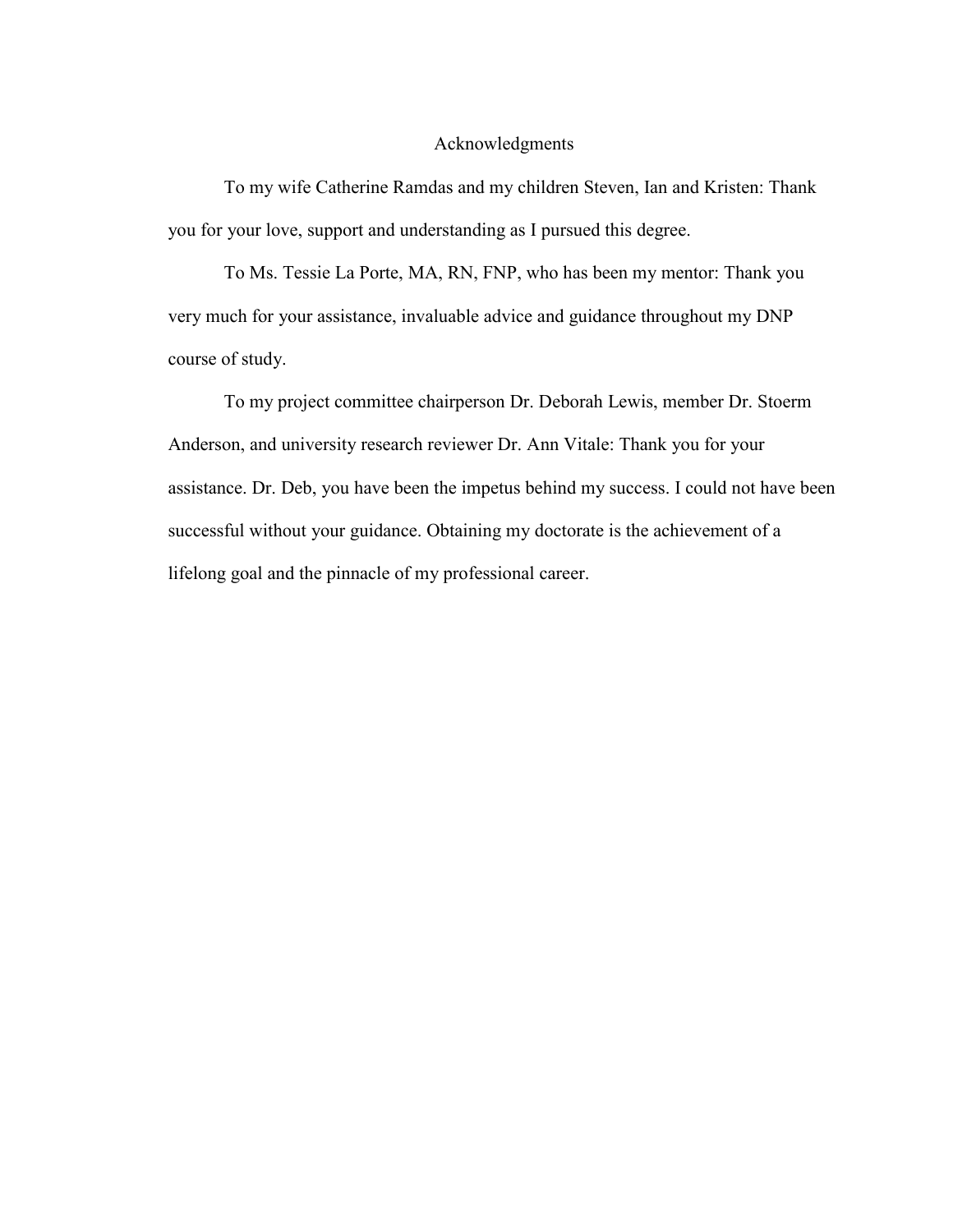| Section 2: Review of Literature and Theoretical and Conceptual Framework11 |  |
|----------------------------------------------------------------------------|--|
|                                                                            |  |
|                                                                            |  |
|                                                                            |  |
|                                                                            |  |
|                                                                            |  |

# Table of Contents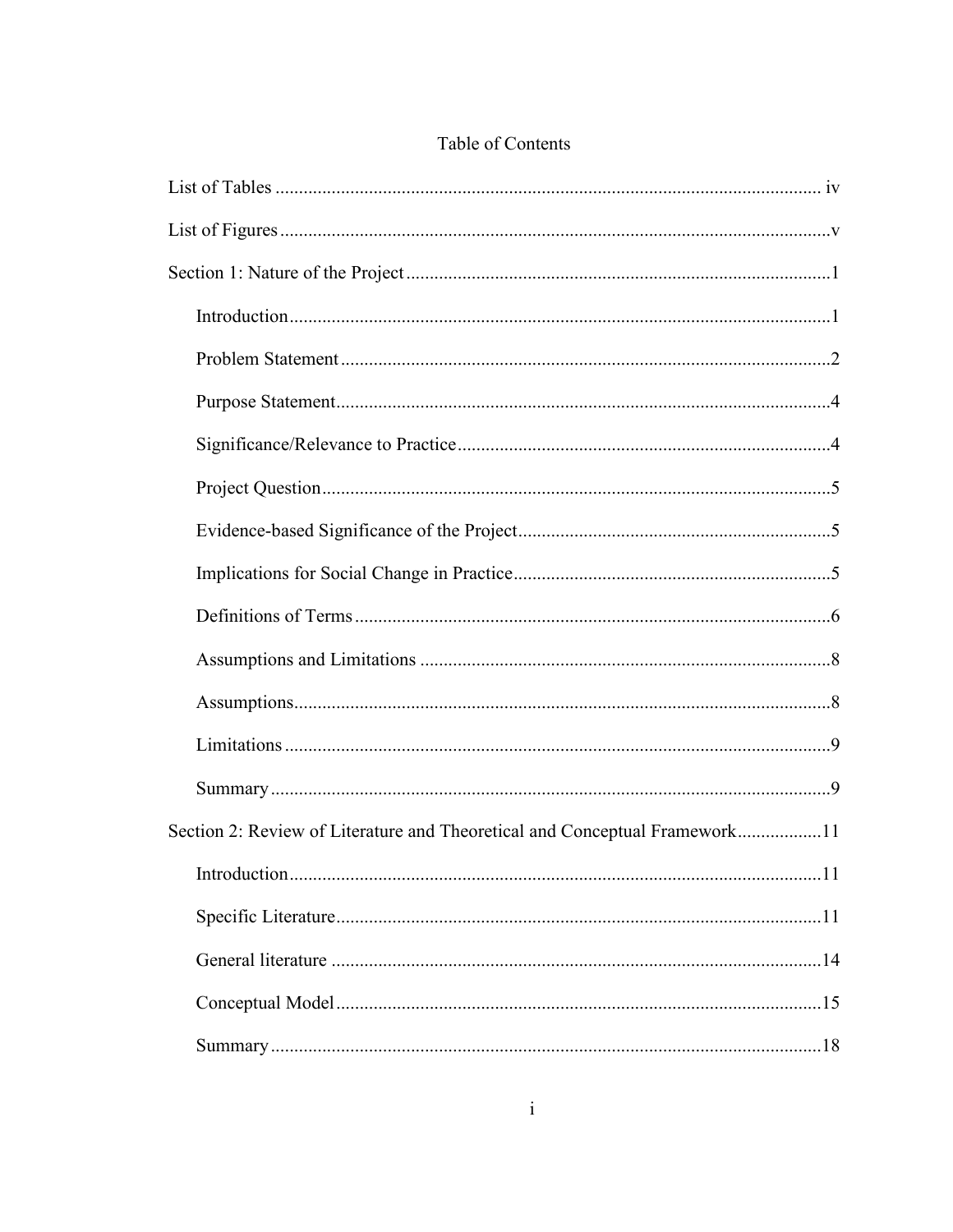| Discussion of Findings in the Context of Literature and Framework35     |  |
|-------------------------------------------------------------------------|--|
| Projects Strengths, Limitations, and Recommendations for Remediation of |  |
|                                                                         |  |
|                                                                         |  |
|                                                                         |  |
| Analysis of Self as a Scholar, Practitioner and Project Developer 38    |  |
|                                                                         |  |
|                                                                         |  |
|                                                                         |  |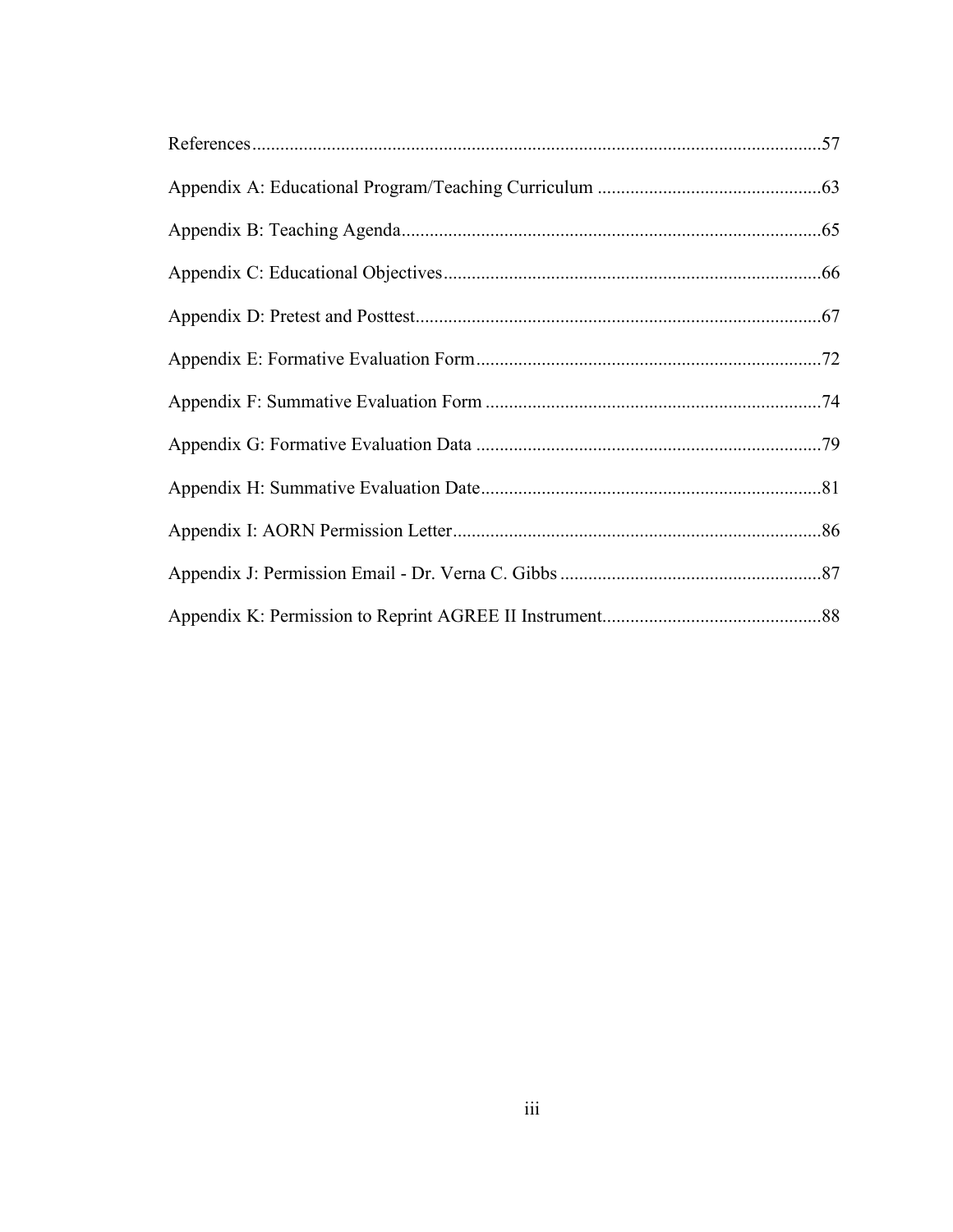## List of Tables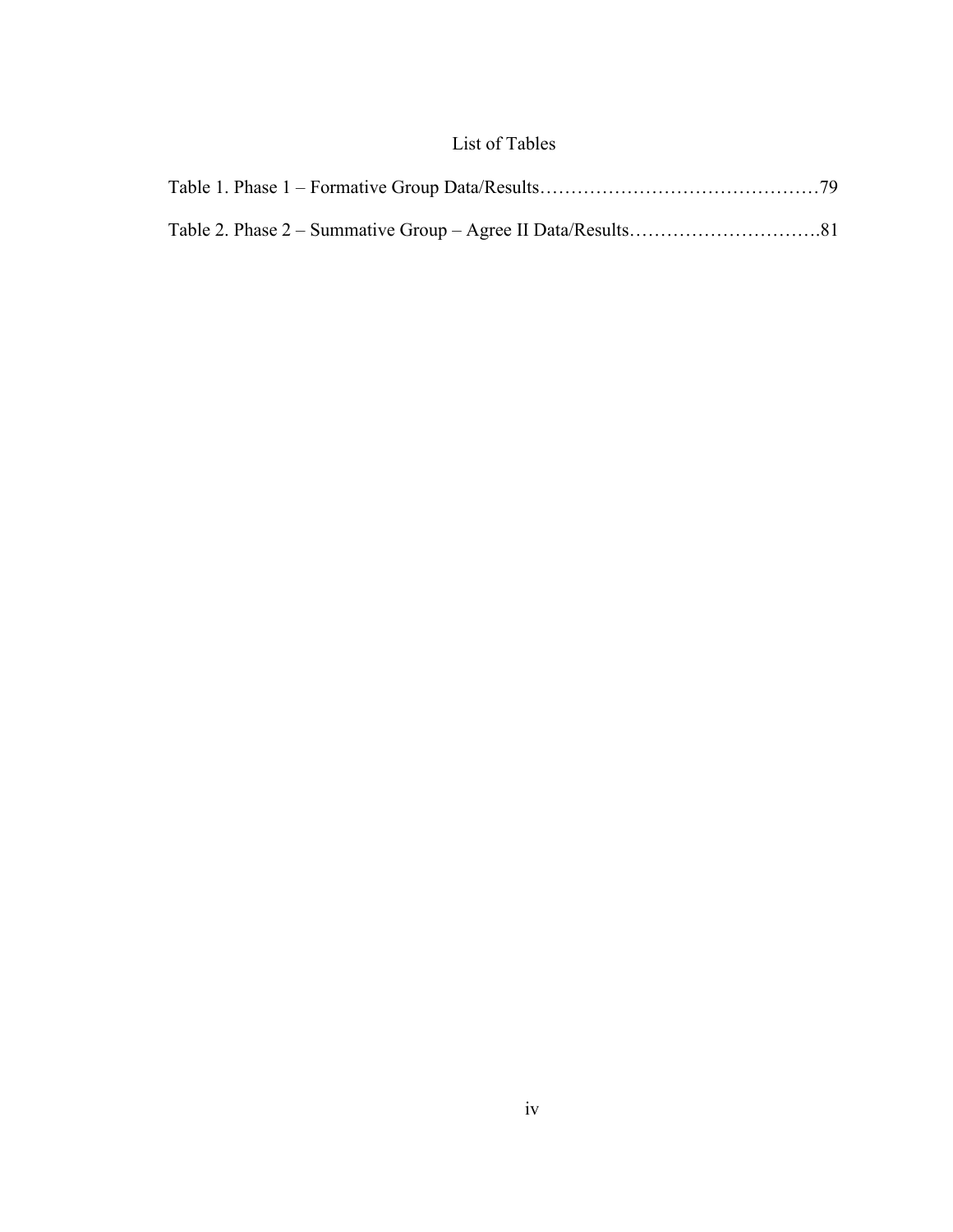| List of Figures |  |
|-----------------|--|
|-----------------|--|

|--|--|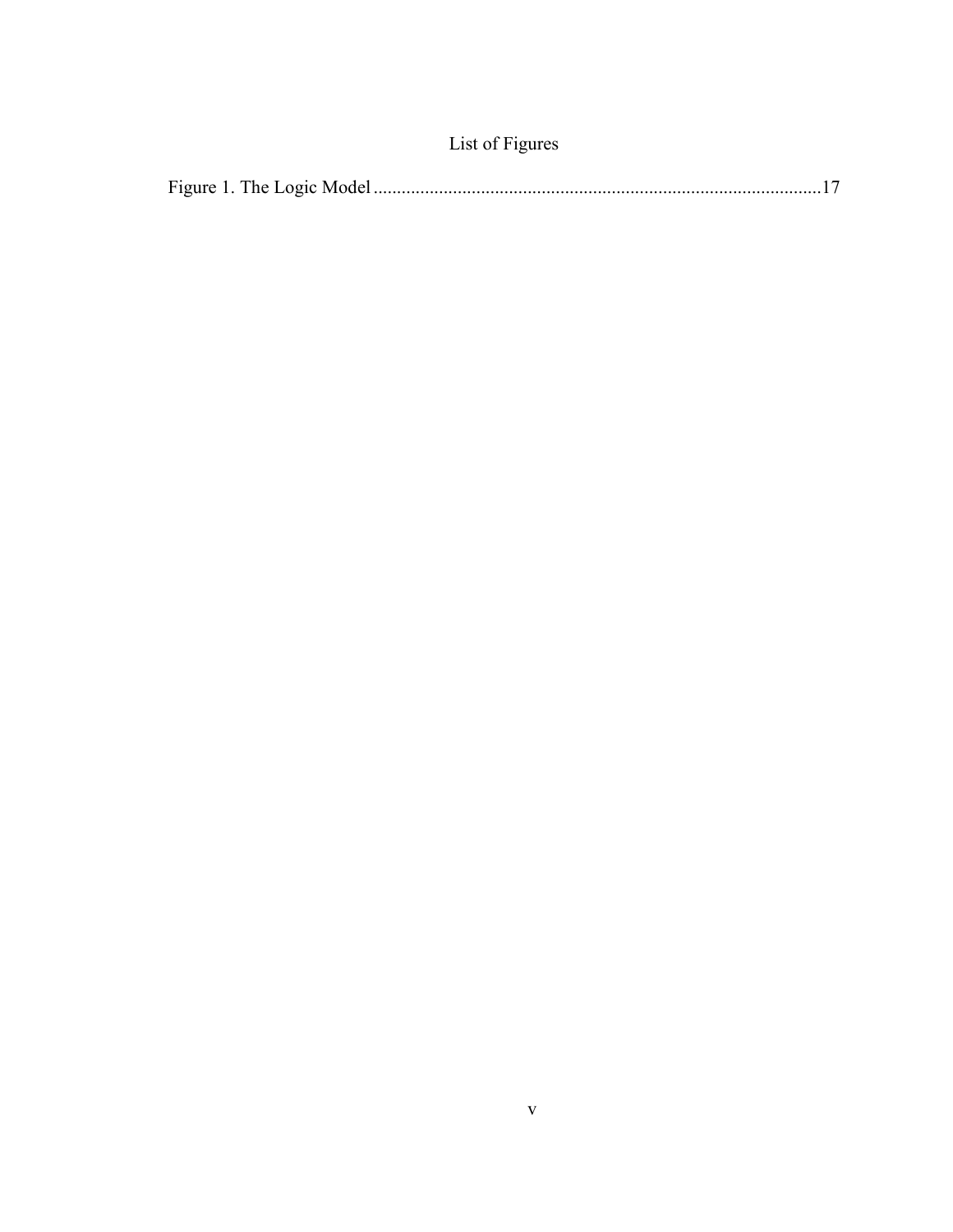#### Section 1: Nature of the Project

#### **Introduction**

The Institute of Medicine's (IOM) 2000 report *To Err Is Human: Building a Safer Health System* highlighted medical errors as major patient safety issues in U.S. health care institutions (Rupp et al., 2012). This revolutionary report estimated that 44,000 to 98,000 medical errors occurred in American hospitals annually that resulted in significant patient injuries (Jun & Blaha, 2012). The report ignited a major national effort to initiate quality strategies and interventions to ensure the provision of the safest care possible to the population (Moffatt-Bruce et al., 2012). However, despite the implementation of numerous safety initiatives and standards set by regulatory agencies and policies and procedures by health care institutions, some of these medical errors continue to occur and have led to increased patient morbidity, mortality and healthcare costs (Rupp et al., 2012).

These medical errors initiated intense public demands for more scrutiny and accountability of healthcare providers and institutions. One category of those errors is the unintentional retention of foreign objects (URFOs). A URFO is the leaving of an object such as a sponge, sharp, instrument or piece of equipment in a patient after surgery (Stiller, Thompson & Ivy, 2010; The Joint Commission Sentinel Event Alert, 2013). In health care settings, these incidents can occur in operating rooms, labor and delivery units, cardiac catheterization laboratories, gastrointestinal laboratories, interventional radiology units, emergency departments, and ambulatory surgical centers (The Joint Commission Sentinel Event Alert, 2013). Counting of supplies and instruments is a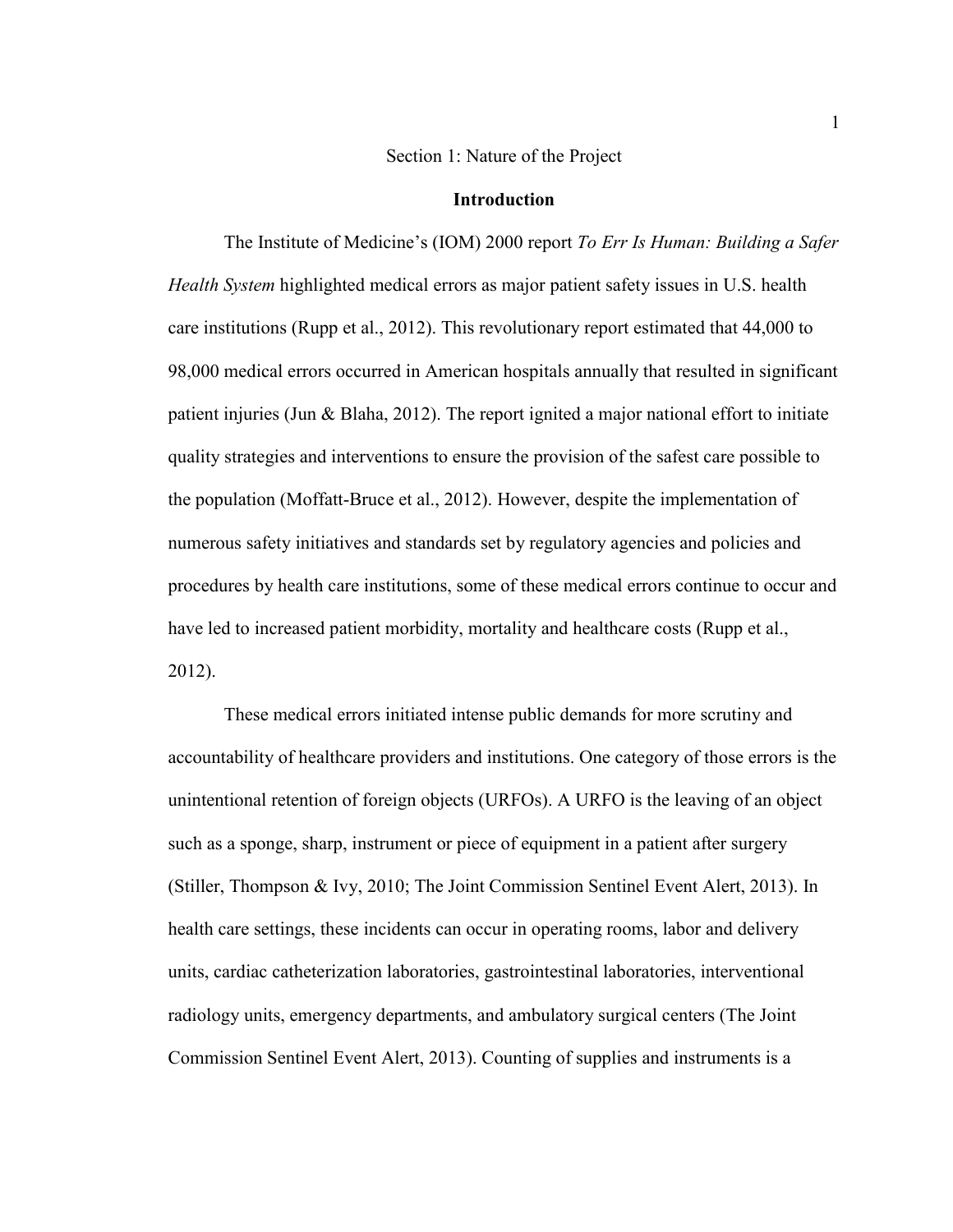practice performed by nurses and technicians to prevent URFOs (Rowland & Steeves, 2010). Incorrect counts after surgical and medical procedures can create stress, increase the length of the procedure, and be perplexing to operating room staff (Rowlands, 2012). This project was designed to focus on the prevention of URFOs in the operating room.

The true incidence of URFOs is unknown because institutions do not report them consistently and URFOs can remain unrecognized and undetected in patients for months to years (Cima et al., 2007). However, several studies assessing post procedure radiographs on surgical patients have shown that URFOs occur more frequently than is documented in the literature, including in patients with whom the final instrument count was determined to be correct by the staff (Cima et al., 2007).

#### **Problem Statement**

I engaged in a need assessment process for my identified problem of URFO and identified the target population of operating room nurses and operating room technicians (ORTs) per the guidelines of Hodges and Videto (2011). I needed to understand how to research and conduct the program, determine who could assist me, how much money and time it would take to conduct the assessment, and what tasks will have to be completed before, during and after the needs assessment (Hodges & Videto, 2011). I identified my project problem by observing the counting practices used by operating room staff in several different health care institutions, interviewing operating room staffs, and reviewing literature including the Joint Commission's (TJC) standards, Sentinel Event publications, and the Centers for Medicare and Medicaid Services' (CMS) survey policies.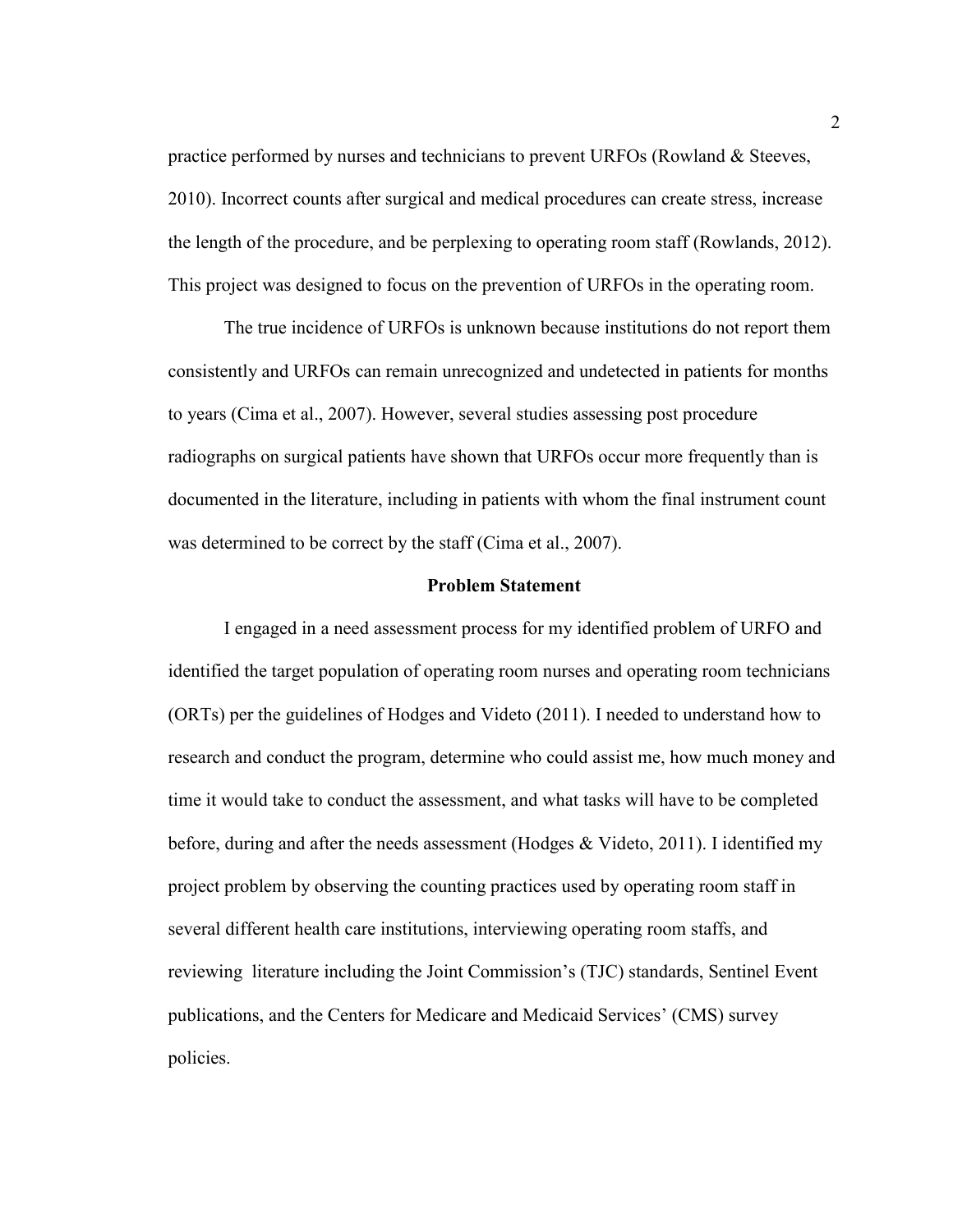The surgical count is a vital activity conducted during surgical procedures to prevent URFOs and protect patients from harm (Rowlands & Steeves, 2010). However, counting practices are considered to be high-frequency, high-risk, and problem-prone activities (Edel, 2012). Counting practices to prevent URFOs across operating rooms are also not consistent and uniform. Edel (2012) reviewed 20 policies and practices from across the United States, noting that there was a great degree of count practice variability among all levels of staff. Physical and emotional patient harm, increased healthcare costs, increased length of stays, no reimbursable healthcare costs, astronomical litigation costs, and negative publicity for the involved healthcare institution compel them to develop strategies and interventions to prevent this problem. Institutions' varying counting practices, which have been the primary method to prevent URFOs in surgical patients, have proven to be unreliable (Stawicki et al., 2013). Patient needs have become more complex. Therefore, to assist in the delivery of safe patient-centered care, the nursing education system in the United States must be addressed and improved (IOM, 2010).

There is a strong need to reduce counting practice variability by improving on the current counting processes, and other practices such as good communication and teamwork and investigating new technological advances (Stawicki et al., 2013; The Joint Commission Sentinel Event Alert, 2013). Addressing this need requires developing and disseminating a best practices-based educational program inclusive of the topics mentioned for operating room nurses and ORTs to adopt universally to assist in the prevention of URFOs. Addressing this gap requires translating current evidence into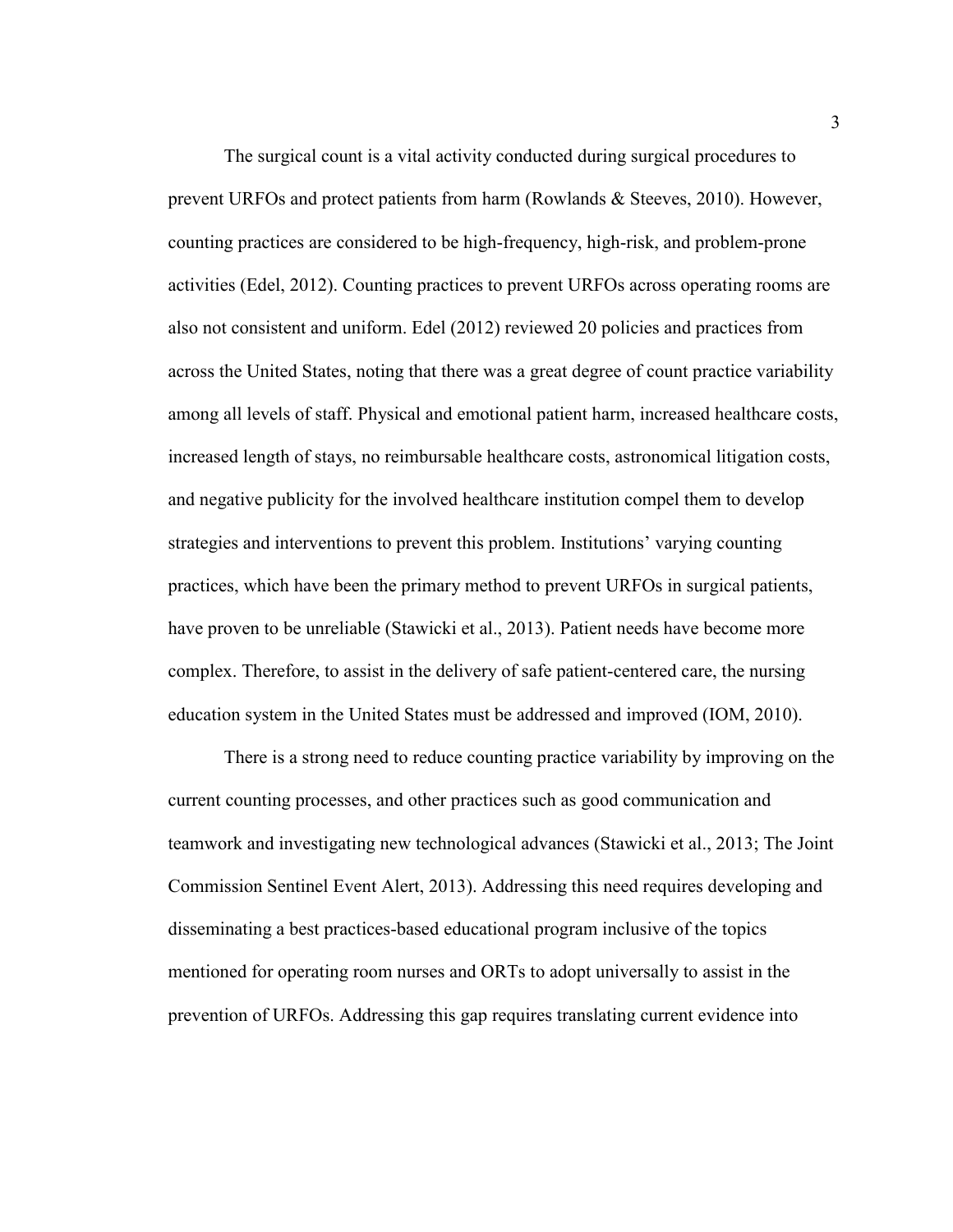evidence-based knowledge and practices for implementation to prevent the escalation of this issue.

#### **Purpose Statement**

The purpose of this project was to develop a best practices-based educational program through operating room leadership and peer review assessment and validation for future implementation to enhance the knowledge of operating room nurses and ORTs in the prevention of URFOs in surgical patients.

#### **Significance/Relevance to Practice**

The rate of medical errors continue to escalate despite major emphasis by regulatory bodies such as The Joint Commission (TJC), the Centers for Medicaid and Medicare Services (CMS) and many strategies and interventions attempted by health care institutions. Recently, CMS raised the bar and highlighted certain medical errors by publishing a list of those that should not occur in health care institutions. The agency labeled the list "Never Events" in which they tethered the penalty of no reimbursement to health care institutions for these conditions. One of those "Never Events" is URFOs. Further, should a "Never Event" occur, Medicare requires that the patient not be billed for any additional care that may be needed for further diagnostic studies and treatment (Torrey, n.d.). As a result, healthcare institutions will be required to cover any additional costs incurred from the additional patient injuries (Torrey, n.d.). Therefore, health care institutions are being forced to take a closer look at the health care provided to the population served with an emphasis on improved practices to ensure safe, quality health care and to remain financially viable.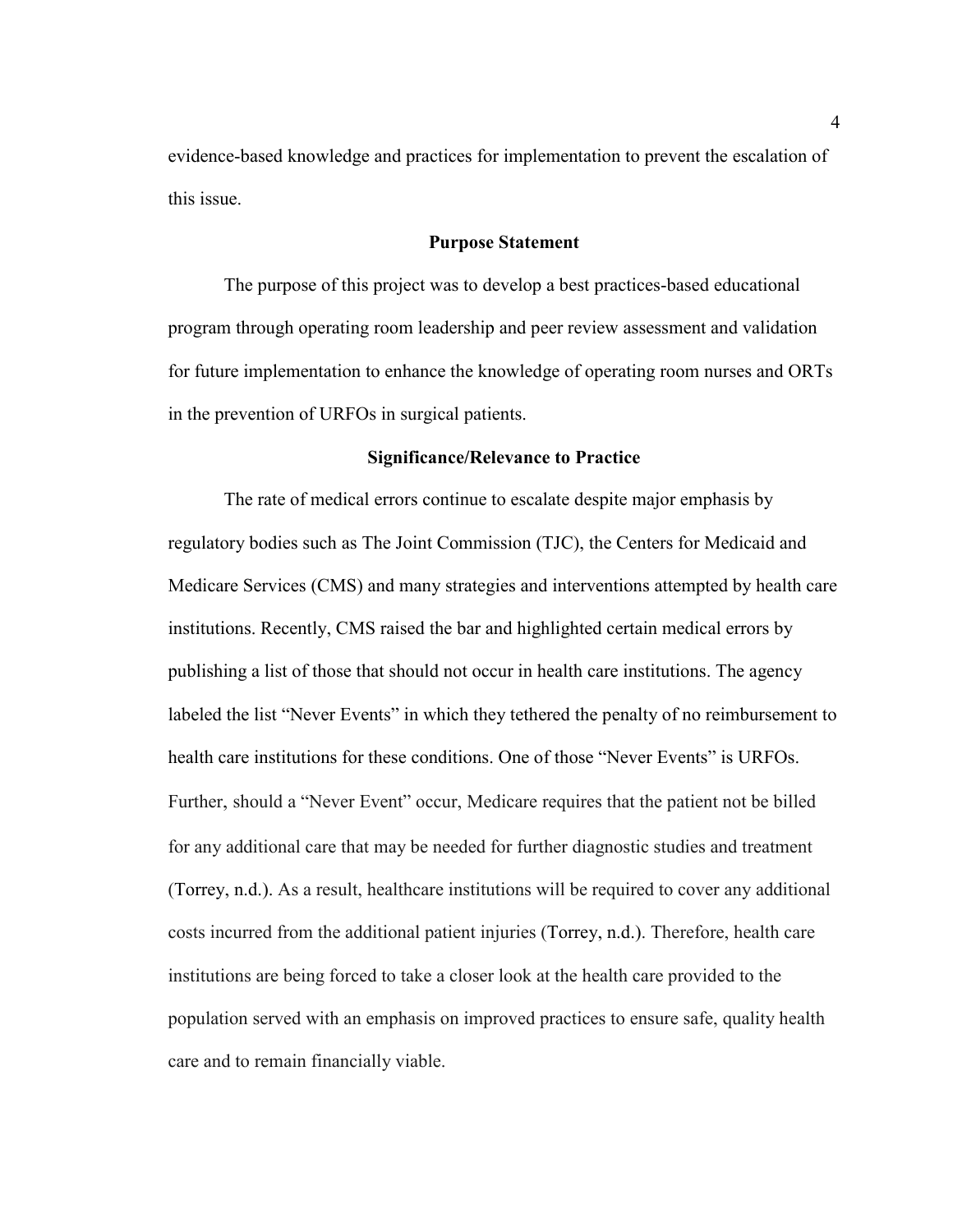#### **Project Question**

What components should comprise an effective, best practices and evidencebased educational program for educating operating room nurses and operating room technicians to reduce the incidence of unintentional retention of foreign objects?

#### **Evidence-based Significance of the Project**

Implementing evidence-based practices has been demonstrated to significantly improve the provision of safe care to patients. The evidence-based significance of this project is the creation of a best practices-based educational program to educate operating room nurses and ORTs and increase their knowledge. The implementation of this program is designed to enable these medical personnel to improve their practices and decrease counting errors, and thus increase the prevention of URFOs in surgical patients. Positive results from this project will be disseminated widely within the health care community.

#### **Implications for Social Change in Practice**

Nurses can improve patient safety outcomes by identifying and reducing risks, monitoring patient status, intervening appropriately and utilizing surveillance systems (White & Dudley-Brown, 2012). Achieving the national goal of improving the overall health status of the population of the United States requires developing and implementing clinical prevention and population health activities by nurses (American Association of Colleges of Nursing, 2006). Implementation of these activities to improve patient safety has been determined to be a priority in healthcare (IOM, 2000). Implementing evidencebased practices to prevent URFOs will lead to social change in practice. Uniform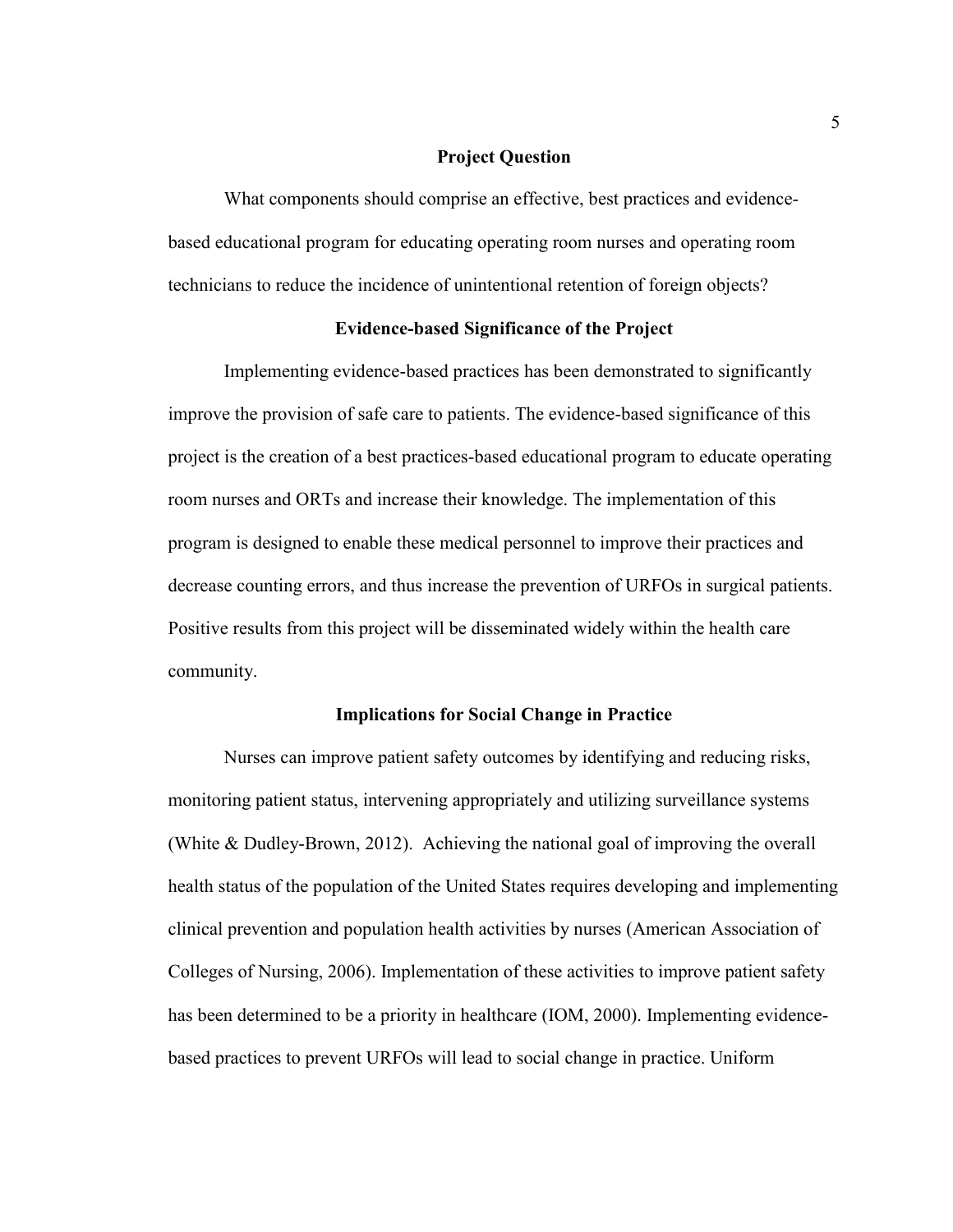policies, procedures and practices of counting sponges, towels, needles, sharps and instruments according to evidence-based practices, better communication and teamwork, and the use of assistive technologies can lead to the prevention and reduction of URFOs and thus a healthier population (Feldman, 2011; The Joint Commission Sentinel Event Alert, 2013). The educational program developed and implemented for this project was designed to promote programmatic changes and improve health care. The developed educational program can also be utilized in other projects, programs, and further research including longitudinal studies.

#### **Definitions of Terms**

*Assistive technologies:* The use of electronic technologies such as barcoding, radiopaque materials, radiofrequency (RF) tags and radiofrequency identification (RFID) systems to assist in counting and detection of soft goods (The Joint Commission Sentinel Event Alert, 2013).

*Final count:* The last enumeration of sponges, towels, needles, sharps, and instruments at closure of the patient's skin in surgical cases (Association of periOperative Registered Nurses, 2013a).

*First count:* The initial enumeration of sponges, towels, needles, sharps, and instruments before a surgical case is started. The first count is used to establish a baseline and identify manufacturer packaging errors (Association of periOperative Registered Nurses, 2013a).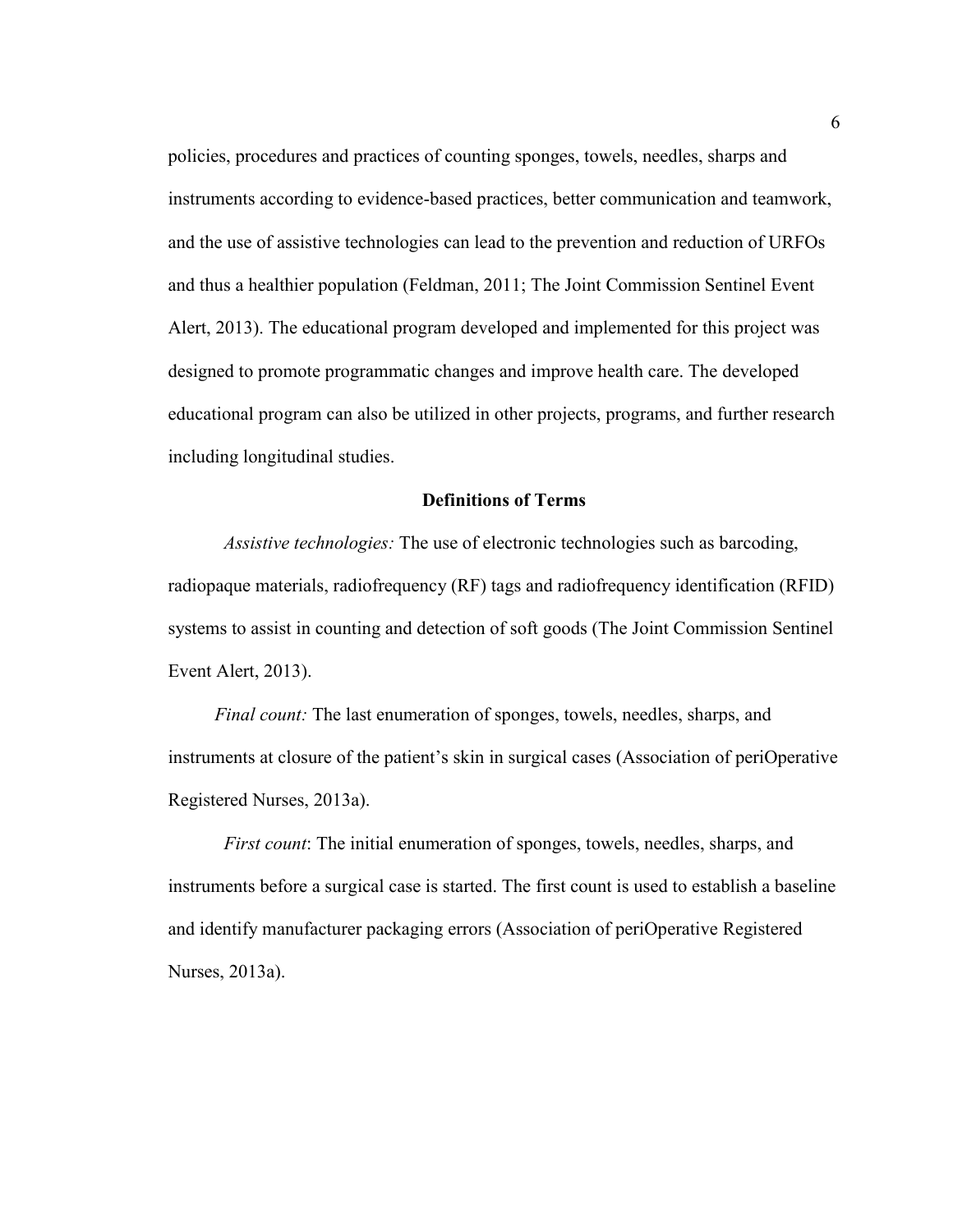*Laparotomy pads:* Radiopaque sponges sized 18 in. by 18 in. that are used to absorb blood during surgical procedures (Association of periOperative Registered Nurses, 2013a).

*No Thing Left Behind:* A standardized sponge-counting practice developed by Dr. Verna C. Gibbs (The Joint Commission Sentinel Event Alert, 2013).

*Operating room nurses:* Registered nurses who scrub and circulate on surgical cases in the operating room (Association of periOperative Registered Nurses, 2013a).

*Operating room technicians:* Technicians who scrub on surgical cases in the operating room (Association of periOperative Registered Nurses, 2013a).

*Radiopaque*: The ability to be detected by x-rays (ECRI Institute, 2015).

*Raytex:* Radiopaque sponges sized 4 in. by 4 in. that are used to absorb blood during surgical procedures (Association of periOperative Registered Nurses, 2013a).

*Sentinel event:* "An unexpected occurrence involving death or serious physical or psychological injury, or the risk thereof " (The Joint Commission Sentinel Event Alert, 2013). An incident of URFO is considered as a sentinel event according to the statement "the risk thereof" (The Joint Commission Sentinel Event Alert, 2013).

*Soft goods*: Radiopaque sponges (4 in. by 4 in. raytex, 18 in. by 18 in. laparotomy sponges, neurological patties) and towels (The Joint Commission Sentinel Event Alert, 2013).

*Surgical count:* A patient safety practice of manually counting sponges, towels, needles, sharps and instruments in operating room procedures to prevent their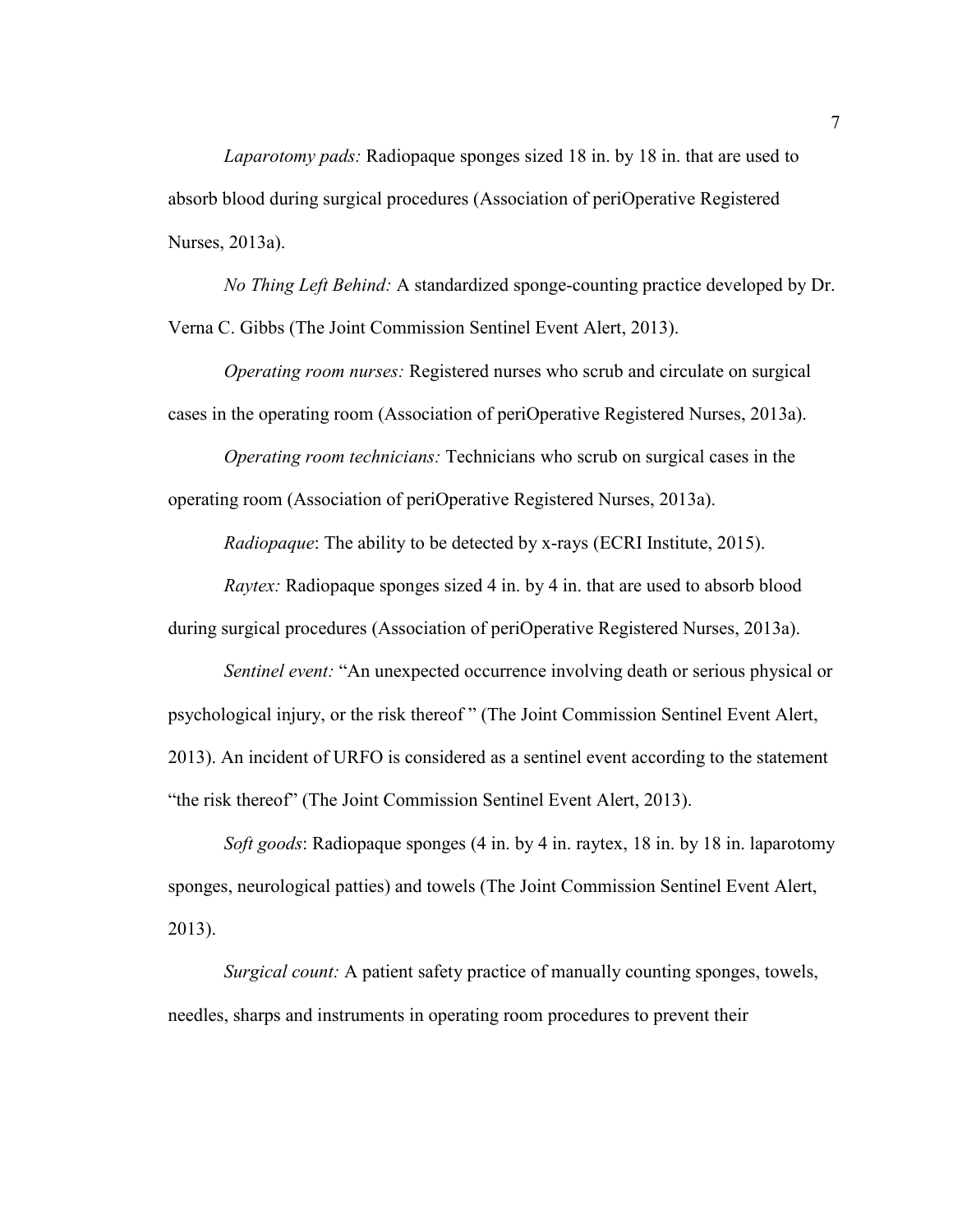unintentional retention in surgical patients (Association of periOperative Registered Nurses, 2013a, Rowlands, 2012).

*Unintentional retained foreign objects (URFOs):* Any surgical item left unintentionally in a surgical patient after a wound is closed (The Joint Commission Sentinel Event Alert, 2013).

#### **Assumptions and Limitations**

Below are noted some assumptions and limitations of my project. My educational program acts in accordance to The Joint Commission's Sentinel Event Alert publication (2013) on strategies and interventions to prevent URFOs and the Centers for Medicare and Medicaid (CMS) October 2008 publication of their "Never Events" policy. Highlighting URFOs and the promulgating evidence based practices by these agencies enhances nursing efforts and practices to keep patients safe by the prevention and reduction of this issue.

#### **Assumptions**

- 1. Operating room nurses and ORTs in the United States currently practice the counting of sponges, towels, needles, instruments and sharps inconsistently.
- 2. Educational programs to prevent URFOs are inconsistent and not standardized.
- 3. Inconsistency and lack of standardization of URFO educational programs contribute the high rate of URFOs.
- 4. Operating room nurses and ORTs do not follow the policies and procedures for counting consistently.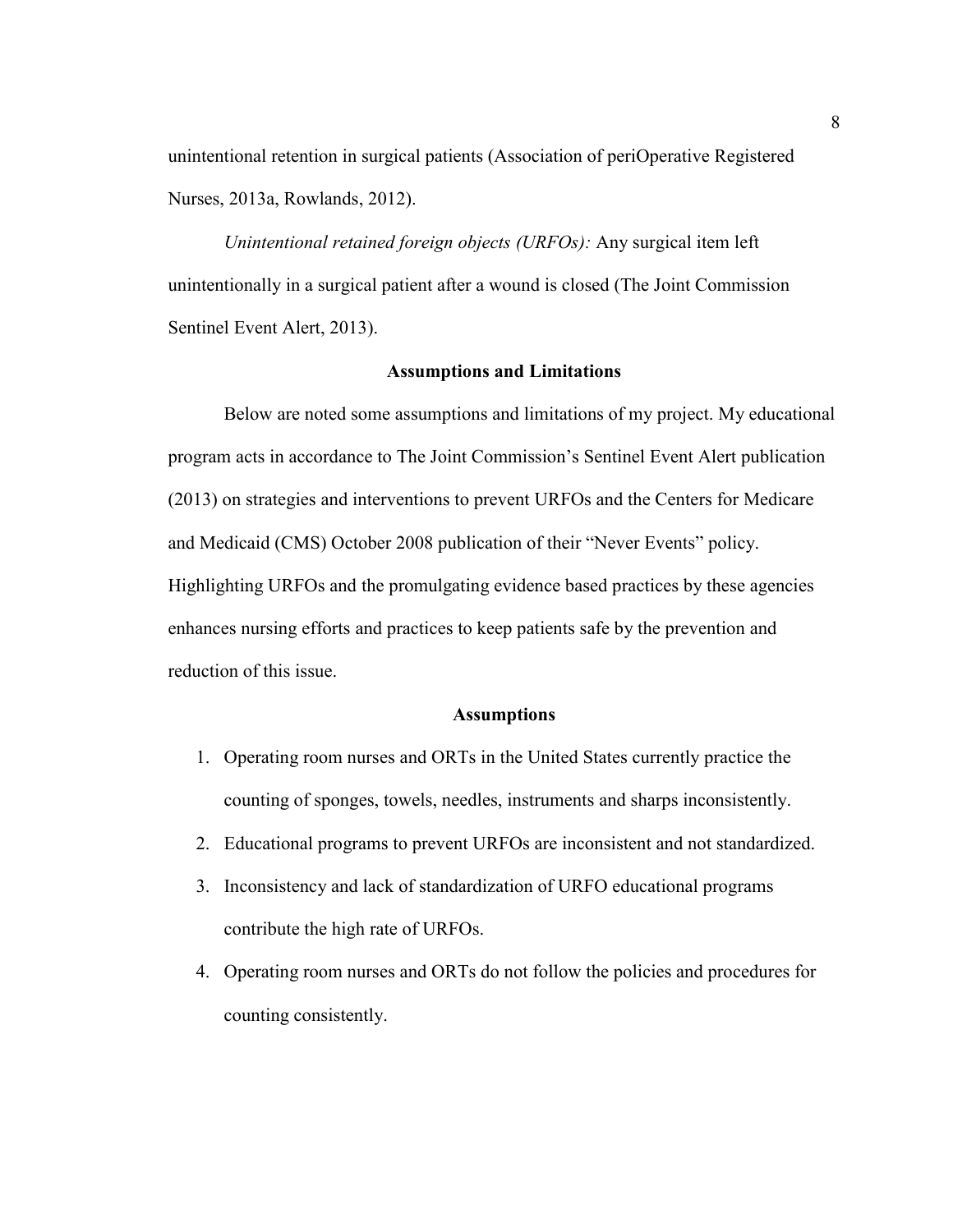- 5. Operating room nurses and ORTs do not communicate and work as a team consistently.
- 6. Operating room nurses and ORTs use other technologies to assist them in the prevention of URFOs.
- 7. Operating room nurses and ORTs currently have some knowledge of how to prevent URFOs.
- 8. Education can enhance the knowledge of the operating room nurses and ORTs in order to improve their practice.
- 9. Health is a priority for most people.

#### **Limitations**

- 1. A small sample size that affected assessing and validating the educational program.
- 2. The project scope was limited to the development of an educational program.
- 3. Limited time was available to determine if there was knowledge enhancement by implementing the educational program.

#### **Summary**

The unintentional retention of foreign objects in surgical patients has been identified as a major and costly healthcare issue. URFO incidents have continued to occur at a high rate despite numerous federal, regulatory, and institutional interventions and mandates. Failure to address these issues comprehensively will lead to increased morbidity, mortality and healthcare costs to the population and government. Agencies such as The Joint Commission, the Centers for Medicare and Medicaid Services and the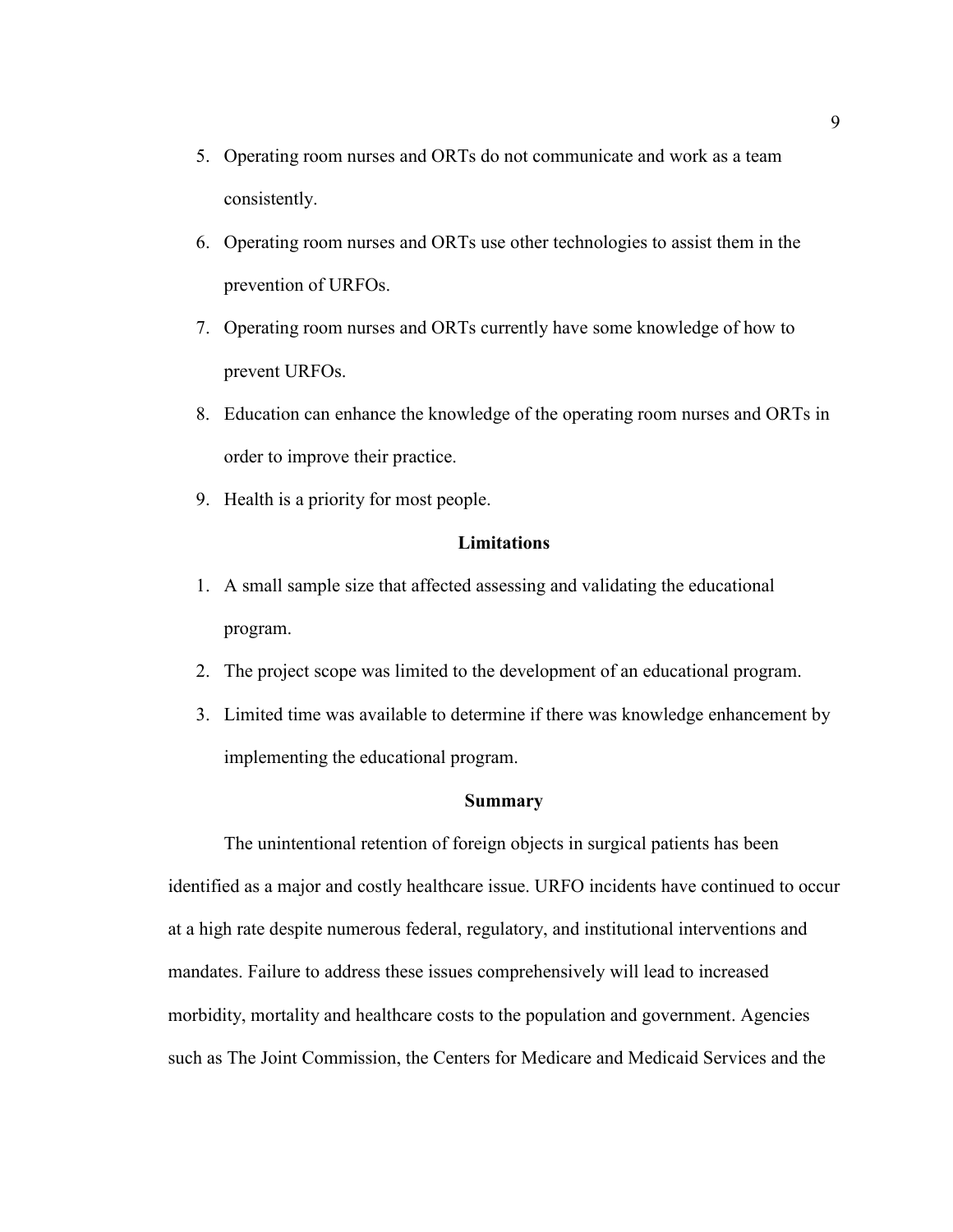Institute of Medicine reports have all noted that this is unacceptable. Therefore, it is imperative that strategies and interventions be researched and implemented to address the issue. The development of a best practices-based educational program is imperative. Adopting evidence-based, standardized education of operating room nurses and ORTs for strategies and interventions to prevent URFOs is essential to URFO prevention. This adoption will facilitate creating a healthier population and decreasing healthcare costs.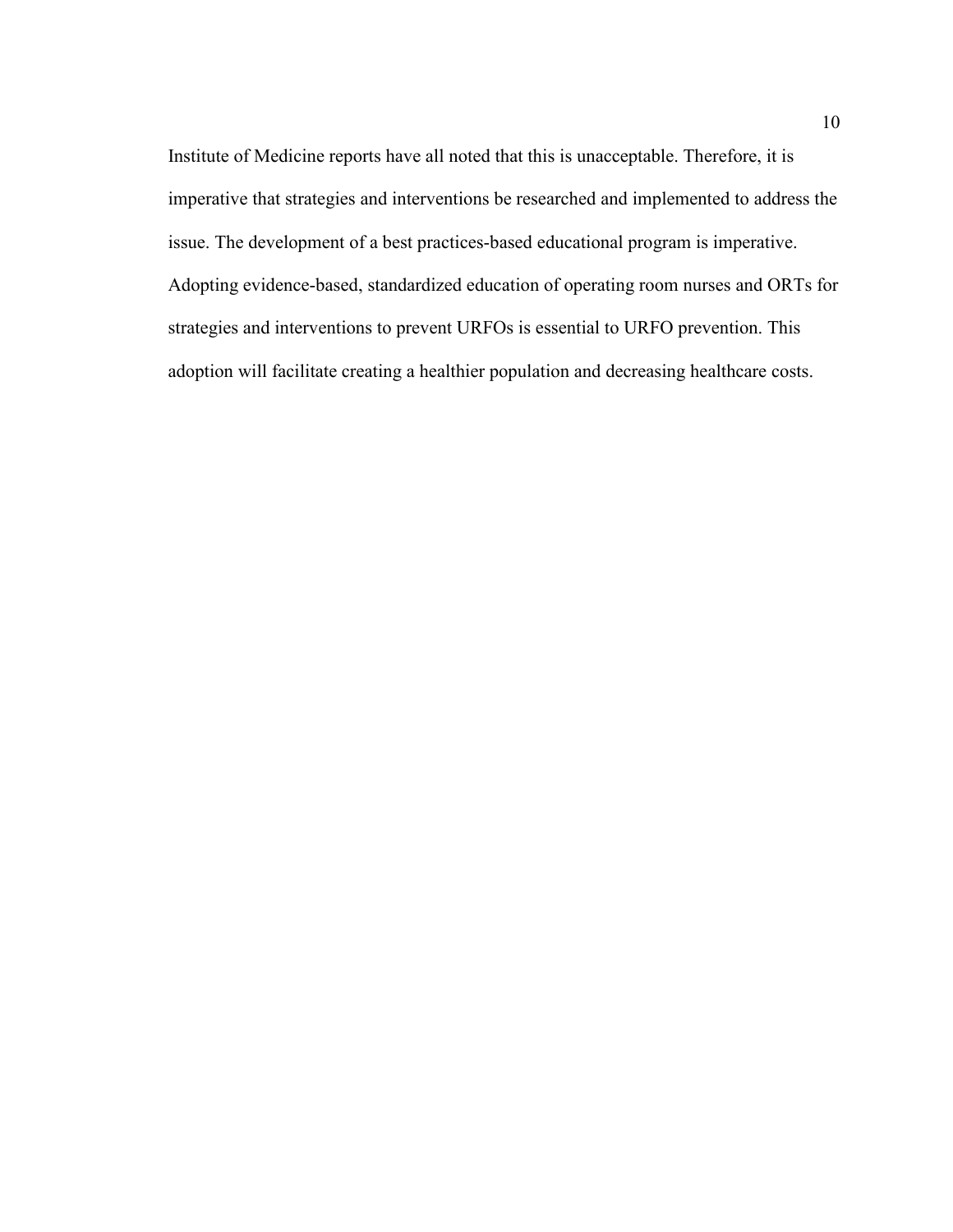Section 2: Review of Literature and Theoretical and Conceptual Framework

#### **Introduction**

The purpose of this project was to develop a best practices-based educational program for operating room leadership through peer-review assessment and validation for future implementation. This program was specifically designed to enhance the knowledge of operating room nurses and operating room technicians in the prevention of unintentional retention of foreign objects (URFOs) in surgical patients. This literature review provides an overview of the current state of knowledge on medical errors in healthcare institutions, including URFOs.

The search engines used to identify and retrieve information on URFOs included CINAHL, Medline, PubMed, Ovid Nursing Journal Full Text, ProQuest and Google Scholar. The search engines were explored using keywords in various combinations. These search keywords included: *retained foreign objects*, *unintentional retention of foreign objects*, *retained surgical items*, *retained foreign objects and counts*, *surgical counts and retained surgical items*, *incorrect surgical counts*, *prevention of retained foreign objects*, *risk factors for retention of surgical items*, *surgical patient safety*, *nursing*, and *no thing left behind*. The majority of the search results were articles from evidence-based, peer-reviewed journals that ranged from 1-8 years in age. I retrieved and examined both quantitative and qualitative research for this project.

#### **Specific Literature**

Surgical items have been left unintentionally in patients since the practice of surgery began (Gibbs, 2005). An estimated 50 million surgeries are performed annually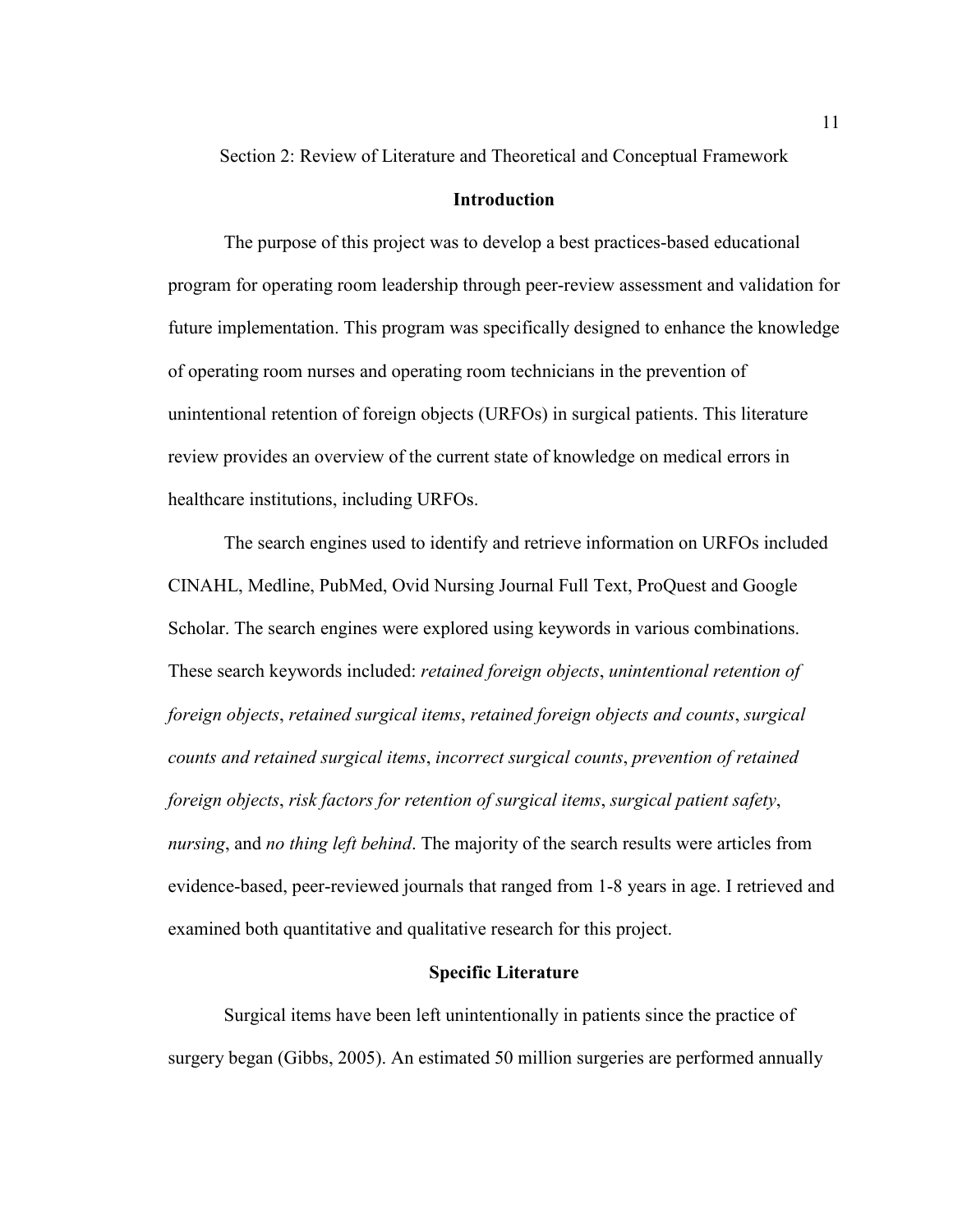in the United States (O'Reilly, 2013), each of which surgeries may involve the use of and counting of sponges, towels, needles, sharps and instruments (Edel, 2012). Unintentional retention of a foreign object (URFO) occurs when a foreign item or object related to any operative or invasive procedure is left inside a patient (The Joint Commission, 2014). The Joint Commission (2014) refers to these incidents as sentinel events. Sentinel events are described as patient safety events that affect patients negatively and results in death, permanent harm, temporary harm and medical intervention is required to maintain life (The Joint Commission, 2014).

The types objects left behind after surgical procedures include soft goods such as sponges and towels; small miscellaneous items, including device components or fragments (such as broken parts of instruments), stapler components, parts of laparoscopic trocars, guide-wires, catheters, pieces of drains, needles, bovie tips and other sharps, and instruments (The Joint Commission Sentinel Event Alert, 2013). The most commonly reported retained objects are large laparotomy pads (18 in. by 18 in.) and raytex gauze pads (4 in. by 4 in) (Stiller et al., 2010). These objects have been retained in almost every body cavity, but the thorax and abdomen are the most commonly affected body cavities (Stiller et al., 2010). Estimates of this problem's frequency range from 1 retained foreign object in every 1,000–1,500 abdominal operations to 1 in every 8,000– 18,000 inpatient operations (Cima et al., 2007). Researchers at Johns Hopkins University Medical Center in Baltimore conducted a rigorous analysis of malpractice claims, concluding that a foreign object such as a sponge, towel, or instrument is left inside a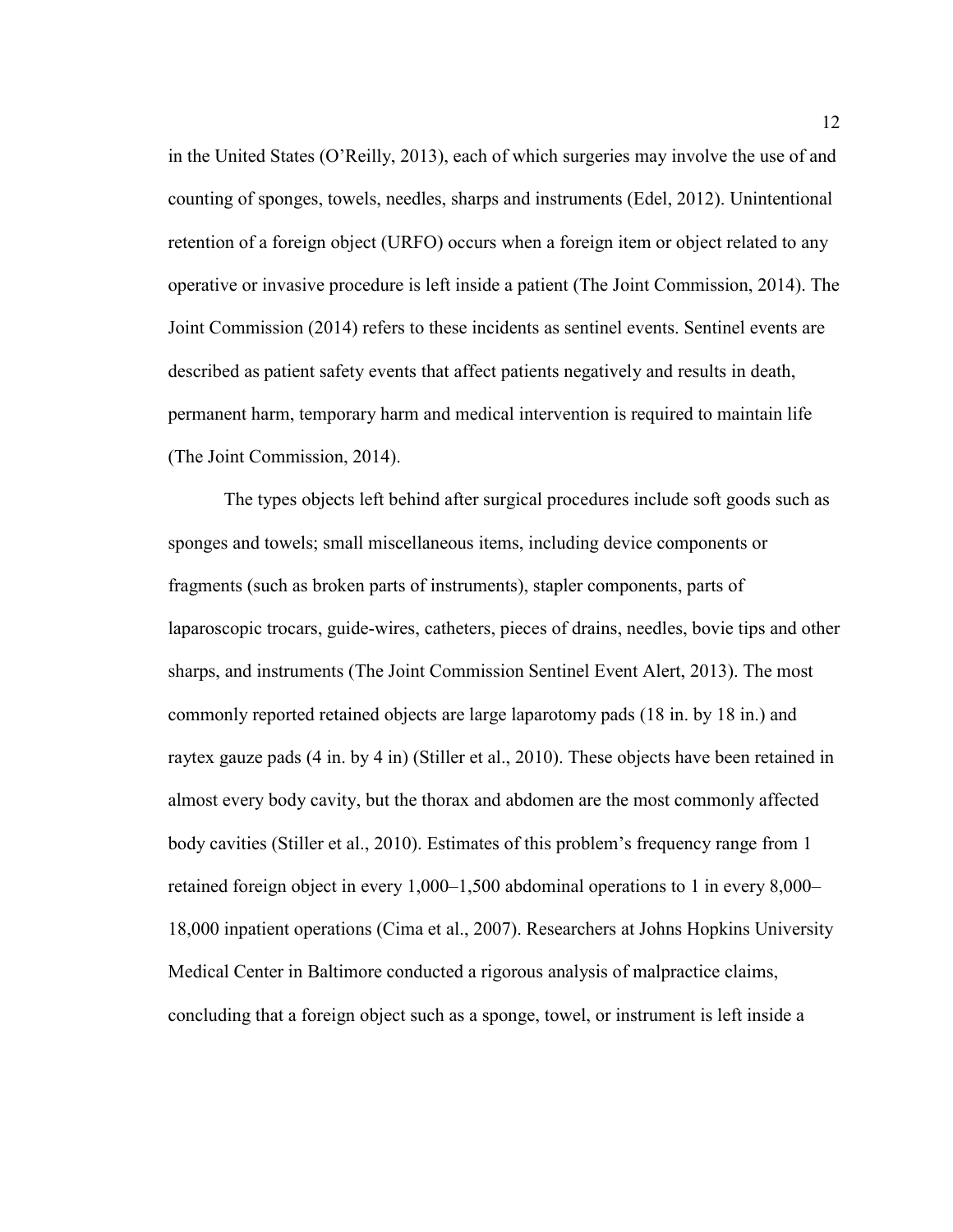U.S. patient's body after an operation 39 times a week (John Hopkins Medicine, 2012). This approximates to 2,028 incidents annually.

 URFOs have major consequences to patients and organizations. The Joint Commission's Sentinel Event database reported 772 incidents of URFOs from 2005– 2012 (The Joint Commission Sentinel Event Alert, 2013). Sixteen deaths resulted from these incidents; approximately 95% of those incidents resulted in additional care, extended hospital stays, and increased costs (The Joint Commission Sentinel Event Alert, 2013).

 In a study, the Pennsylvania Patient Safety Authority estimated the average total cost to care for a patient with an URFO as \$166,000 (The Joint Commission Sentinel Event Alert, 2013). This amount includes costs for legal defense, insurance payments, and additional surgical costs not reimbursed by the Centers for Medicare and Medicaid (The Joint Commission Sentinel Event Alert, 2013).

The surgical count is a patient safety practice consisting of a manual counting process done by operating room nurses and ORTs; it is designed to account for items used on the sterile field to prevent their unintentional retention in a patient. However, surgical items still can be retained unintentionally even when the final count is recorded as correct. Many other strategies have been implemented by healthcare organizations to prevent retention of foreign objects, but these incidents still prevail (Rupp et al., 2012). URFOs may manifest immediately or remain dormant for months or even years without being identified (Cima et al., 2007). Many URFOs eventually lead to a variety of complications, including unnecessary diagnostic tests, additional surgical procedures,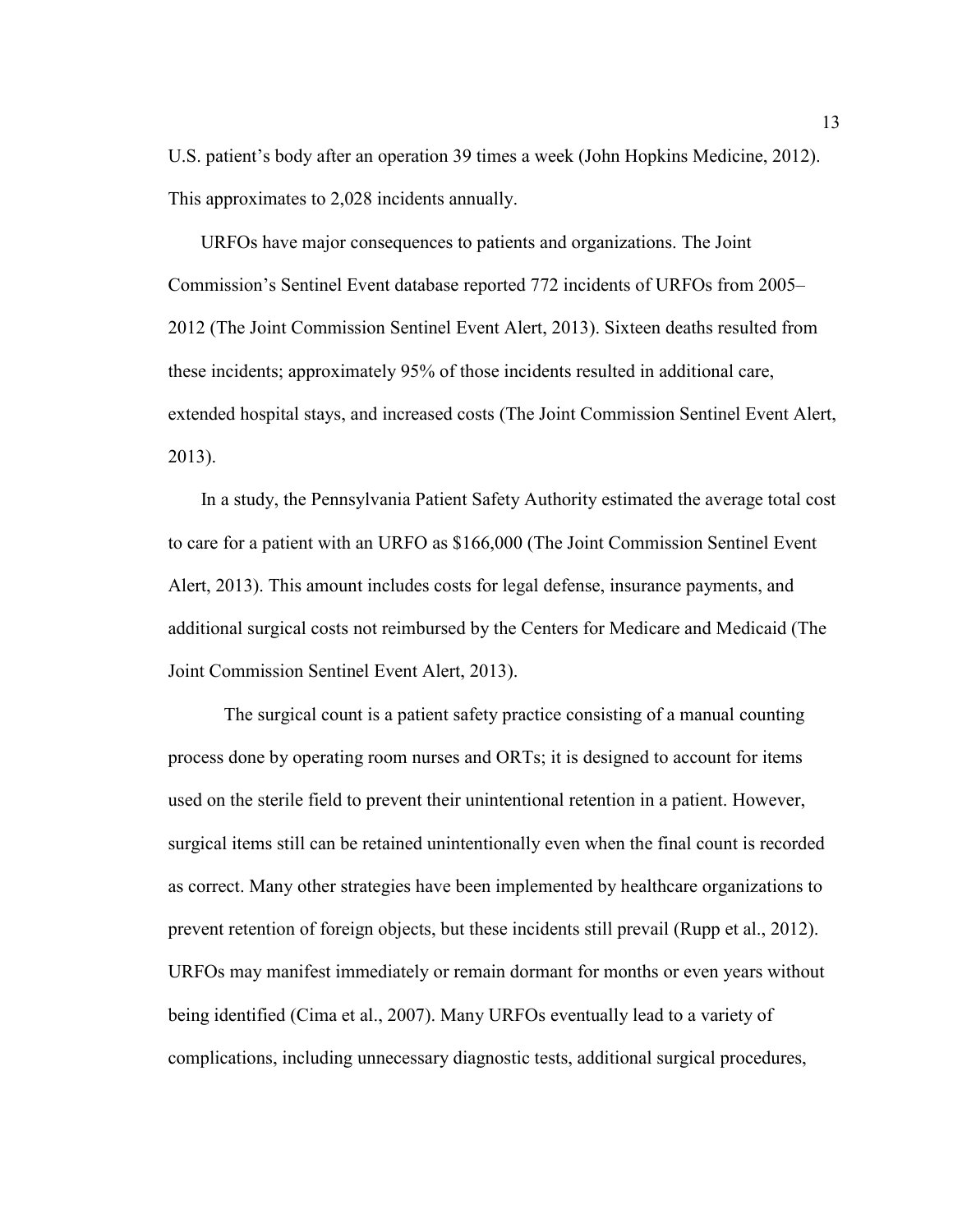physical and emotional pain, and even death (The Joint Commission Sentinel Event Alert, 2013).

The unexpected discovery of surgical items is often the subject of intense public interest and debate (Cima et al., 2007). Risk factors for URFOs include emergency procedures, unplanned change in operation, increased body mass index, longer duration of surgery, multiple concurrent surgeries, safety variances, and incorrect counts during the procedure (Cima et al., 2007; Stawicki et al., 2013). Unintentional retained foreign body cases are avoidable, frequently injurious, and are associated with a high likelihood of litigation (Lincourt et al., 2007). For these reasons, identifying risk factors associated with this type of medical error is important in informing changes in operating room policy, procedures, and practices designed to reduce these types of errors (Lincourt et al., 2007).

#### **General literature**

Patient safety has been catapulted to the number one concern in the healthcare environment since the Institute of Medicine's landmark report was published 15 years ago (Rupp et al., 2012; Stawicki et al., 2013). Agencies such as The Joint Commission (TJC), the Centers for Medicare and Medicaid Services (CMS), The Institute of Health (IHI), the National Quality Forum (NQF), and the Agency for Healthcare Research and Quality (AHRQ) are leading the way in promoting evidence-based practices and national initiatives to transform health care into a safer health care system (Steelman, 2014). The policies of these agencies have been instrumental in significant improvements made in the reduction of hospital-acquired infections (HAIs) such as catheter-associated urinary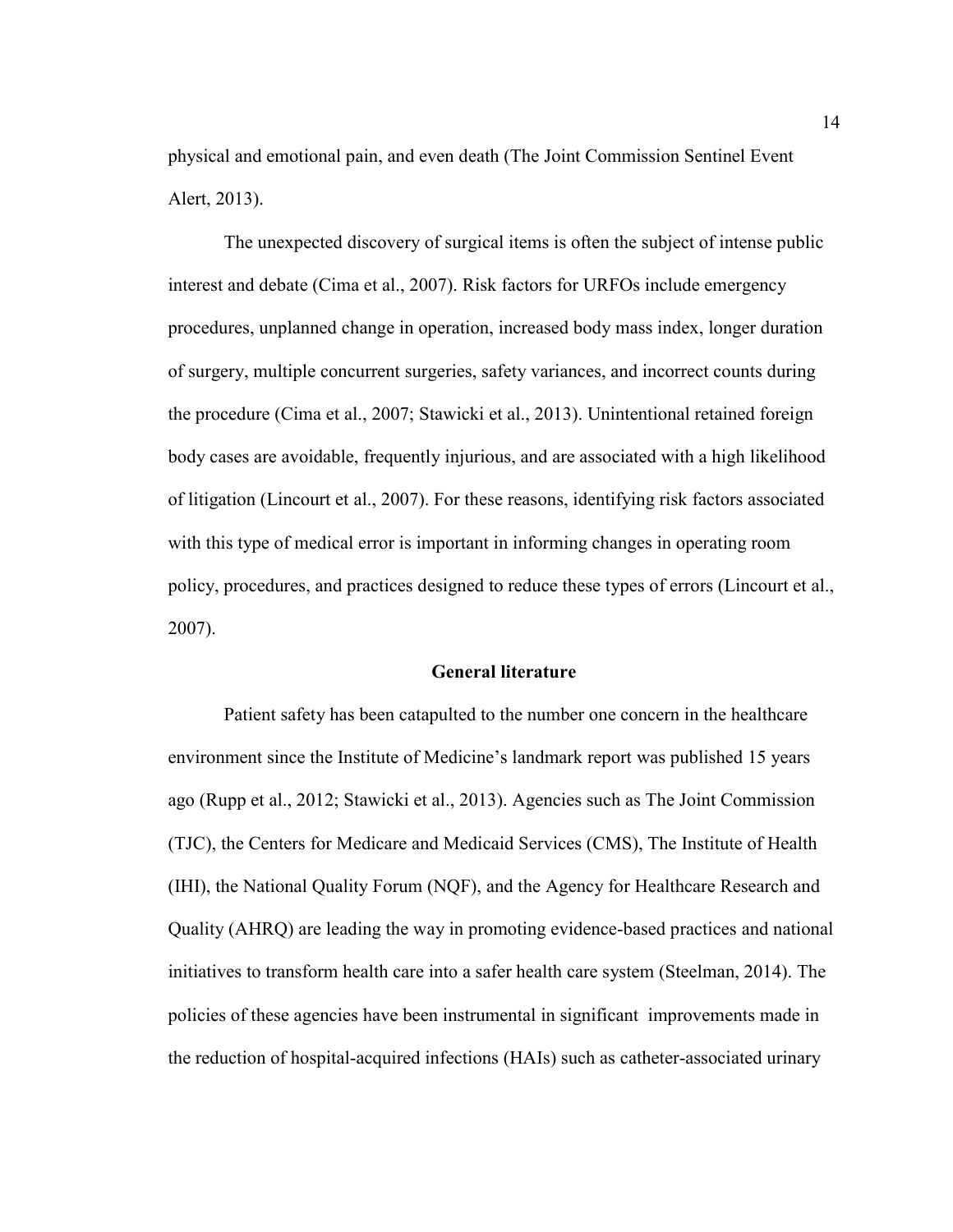tract infections (CAUTI), central line associated blood stream infections (CLABSI), and ventilator associated pneumonia (VAP)(Steelman, 2014). These agencies are now looking for similar success in preventing the unintentional retention of foreign objects in surgical patients. The Joint Commission's seven National Patient Safety Goals (NPSG) of identifying patients correctly, improving staff communication, using medicines safely, using alarms safely, preventing infections, identifying patient safety risks, and preventing mistakes in surgery are all geared towards improving patient safety (The Joint Commission, 2015).

Beginning in October 2008, CMS curtailed reimbursements to healthcare institutions for 11 *never events* (CMS, 2008). Never events are events classified by CMS as adverse patient events that should never occur in healthcare institutions (CMS, 2008). The Centers for Medicare and Medicaid refusal to reimburse for these never events has propelled healthcare institutions to seek innovative ways of preventing them, including working specifically to prevent URFOs.

#### **Conceptual Model**

This project was designed to use the logic model as its evidence-based practice conceptual model. This model explains the sequence of actions in regards to what a program is and will do – for example, how investments link to results. The logic model identifies how efforts or initiatives are supposed to work and explains why certain strategies are good solutions for a problem encountered in practice (University of Wisconsin, n.d.). Effective logic models provide a visual account of the activities that will cause change and the results that are expected for the program and population health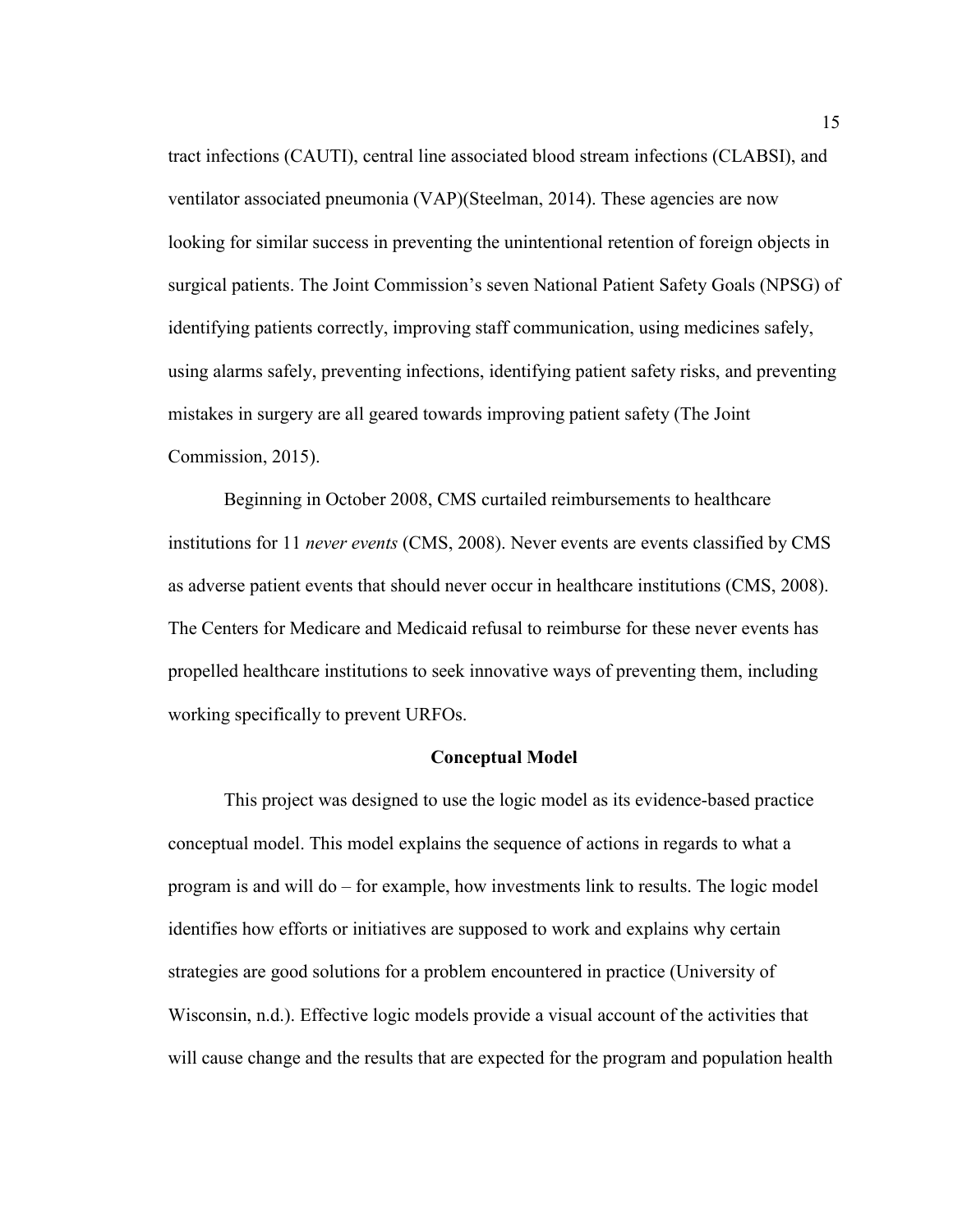(University of Wisconsin, n.d.). A logic model also provides participants with information that they are moving in the right direction by providing a common language and point of reference. Included in this model are 5 core components:

- 1. Inputs: Raw materials, resources, and investments that are invested into a program. This includes the use of computers and stationery supplies in the development of an educational program.
- 2. Process: Activities that use inputs to achieve the targeted objectives. This will include the leadership and peer reviews and the developed educational program.
- 3. Outputs: Activities, services, events and products that are provided to people who participate or who are targeted (e.g., peer reviewers) and measurement of services provided.
- 4. Outcomes: The results or changes for individuals, groups, communities, organizations, or systems (validation of the educational program).
- 5. Impact: Changes that are measureable occurring in organizations, communities, or systems as a result of services (University of Wisconsin, n.d.).

The impact of the implementation of the educational program on knowledge enhancement of operating room nurses and ORTs will occur after my graduation from my DNP program. This implementation will take place via a pilot project with a onegroup, pretest-posttest design study intended to determine if the educational program was successful in enhancing the staff's knowledge. Statistical analysis with a paired *t* test will be utilized to determine if there are any statistical difference in the scores, indicating success or failure.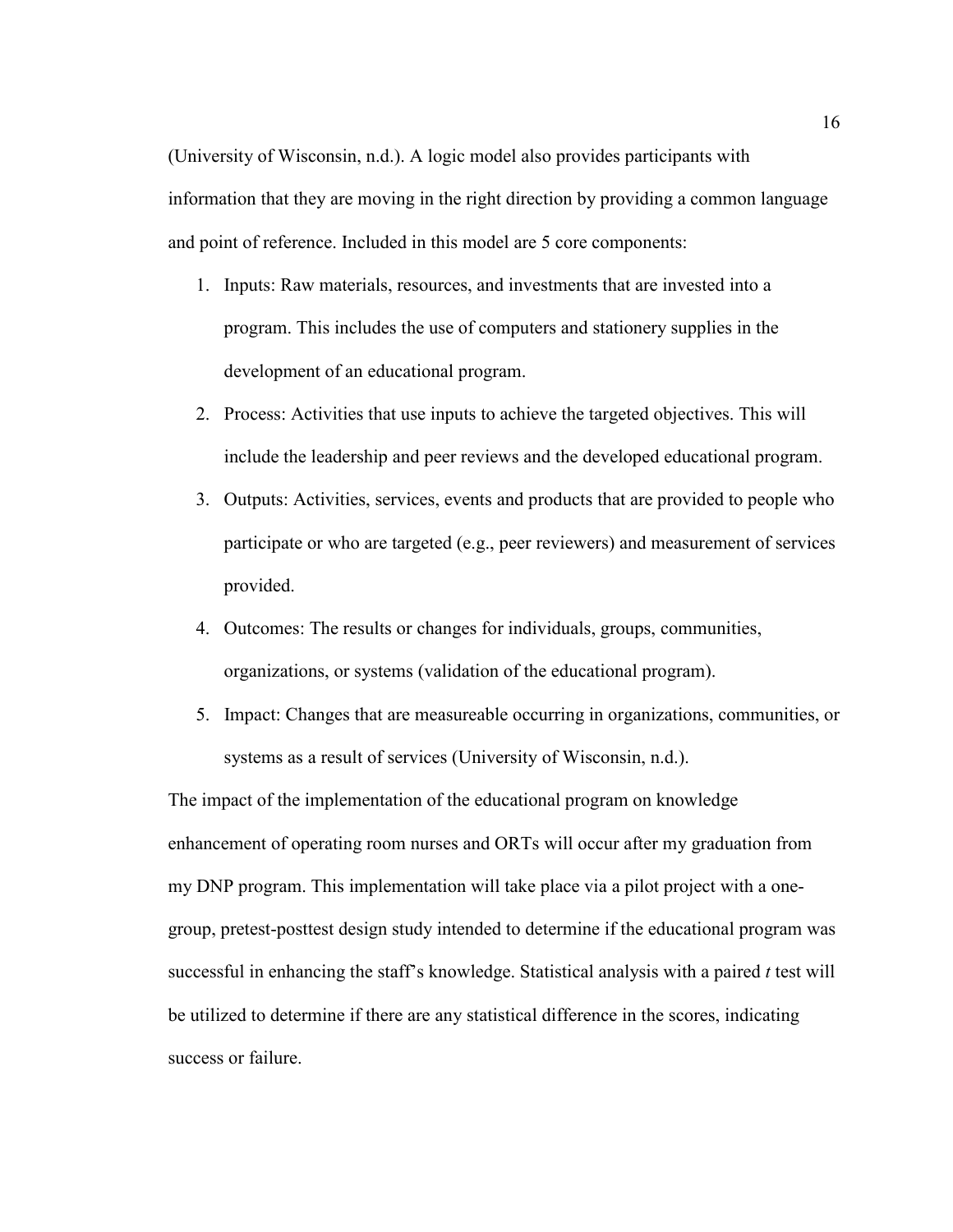The logic model can be utilized in planning, implementation, evaluation and communication of educational activities (Milstein & Chapel, n.d.). It assists stakeholders and program planners in deciding on short-term and long-term objectives during the planning process, outline activities and establish clear criteria for evaluation during the program (Milstein & Chapel, n.d.). When the program ends, it provides a framework for assessing its overall effectiveness, as well as the activities, resources, and external factors that were involved in the outcome (Milstein & Chapel, n.d.).



#### THE LOGIC MODEL

*Figure 1.* A flowchart showing the logic model. (Adapted from: Kettner, Moroney & Martin, 2008, p. 7. Copyright 2013 by Sage Publications, Inc.).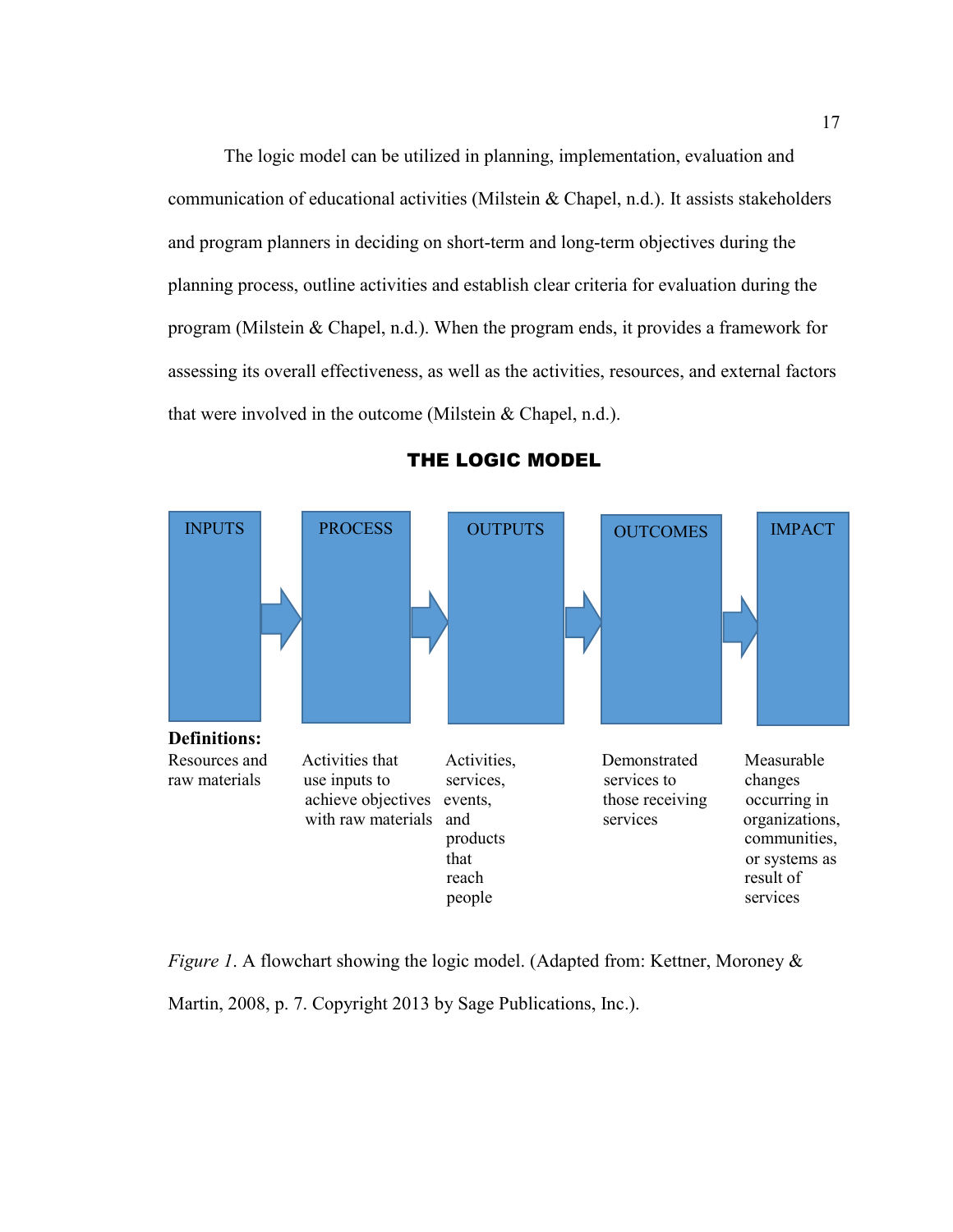#### **Summary**

The specific and general literature review for this project demonstrated that medical errors including the URFOs continue to be high in healthcare institutions. Combined with patient morbidity and mortality, the healthcare costs to treat these patients, legal costs and insurance payments can be in the hundreds of thousands of dollars. In addition, CMS' refusal to reimburse healthcare institutions for *never events* has prompted them to explore innovative ways to reduce and eliminate URFOs. Current interventions designed to reduce URFOs are fragmented and there was a research gap at the time of this study in regards to a comprehensive approach to combat this problem. Utilization of the evidence-based logic model can assist in the development and implementation of a comprehensive educational program for operating room nurses and technicians that can be used universally in healthcare institutions. The following section (Section 3) will address the project design/methods, population and sampling, data collection, data analysis and project evaluation plan for URFOs that will guide the planning and implementation of the project.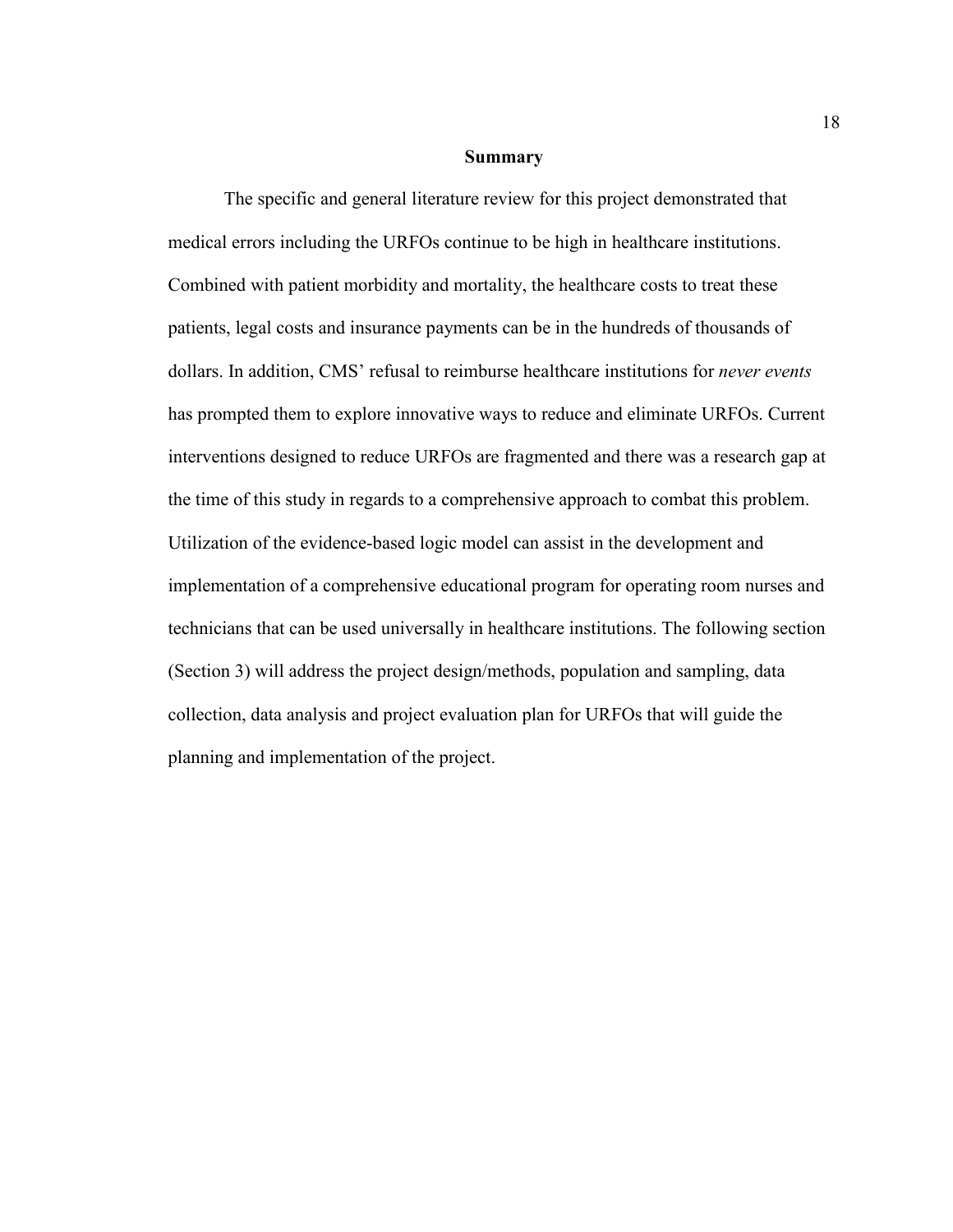#### Section 3: Methodology

#### **Introduction**

The purpose of this project was to develop a best practices-based educational program to prevent the unintentional retention of foreign objects (URFO) in surgical patients. This project was specifically designed to create a program using operating room leadership and peer review assessment and validation to enhance the knowledge of operating room nurses and operating room technicians (ORTs) and reduce the prevalence of URFOs.

According to Grove et al. (2013), a research design provides a blueprint for conducting a study. The research design provides a template, control and guide in the planning and implementation of a study in order to achieve the best possible results (Grove et al., 2013). This section describes the project design/methods, population and sampling, data collection, data analysis and project evaluation plan for URFOs in detail. This approach was used to guide the planning and implementation of the project. All data collection took place after the Walden University Institutional Review Board approved this project on June 2, 2015 (approval#: 06-01-15-0436631).

#### **Project Design/Methods**

Inconsistency in operating room nurses and ORTs counting practices has contributed to the retention of foreign objects in surgical patients and many near misses. A best practices-based educational program is needed because the current strategies and practices to prevent URFOs were not implemented uniformly and consistently at the time of this study to prevent this issue from occurring (The Joint Commission Sentinel Event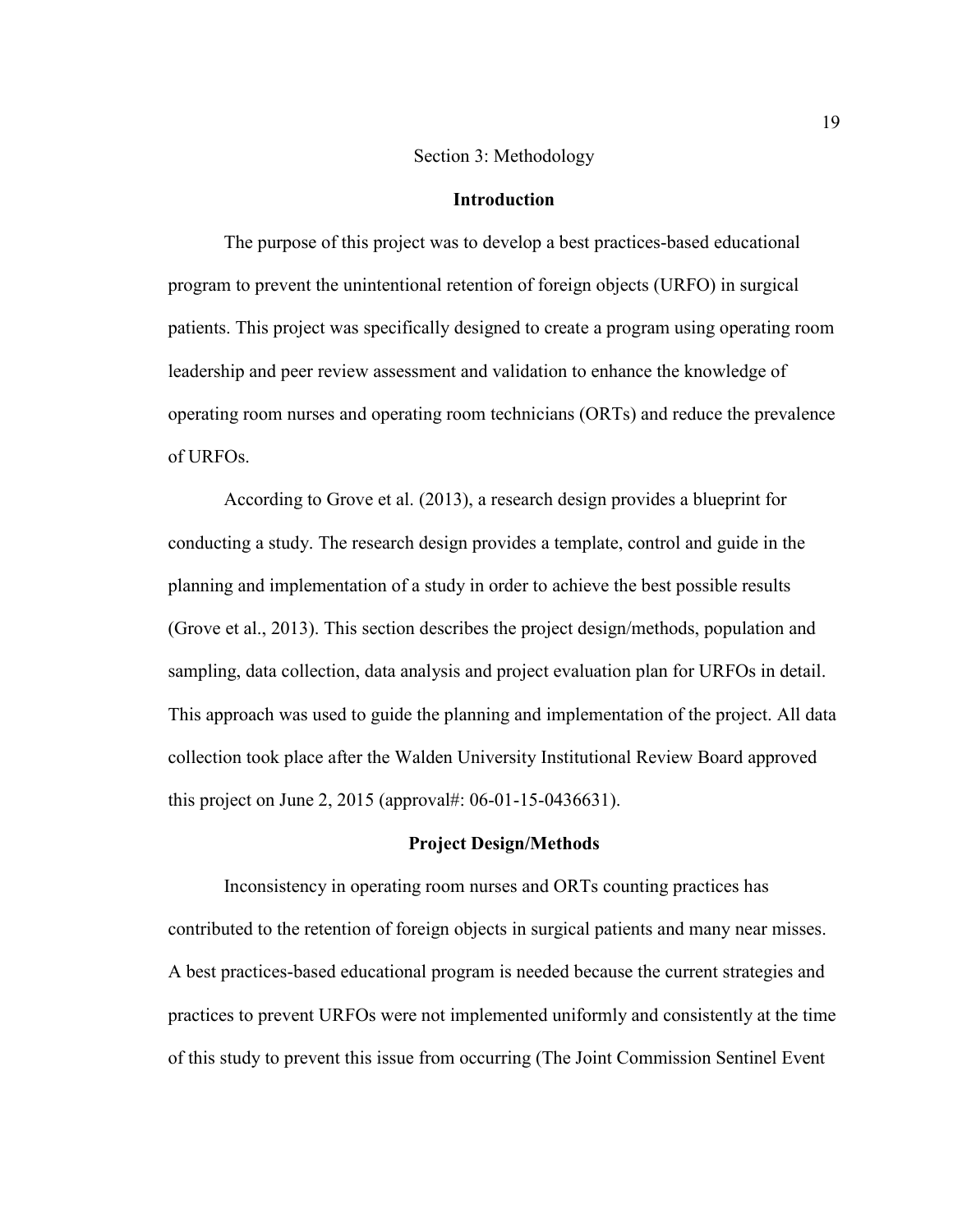Alert, 2013). The focus of this project was the development of a comprehensive, best practices-based educational program for operating room nurses and ORTs based upon The Joint Commission's 2013 Sentinel Event #51 Alert. The educational program (see Appendices A, B, C and D) was evaluated by a group of perioperative professionals through a two-phased evaluation process to ensure that all topics were included and validated before implementation. Phase I included a formative evaluation (Appendix E) by a group of 10 stakeholders – operating room professionals to ensure all topics on the counting process were included and Phase 2 included a summative evaluation by a group of six stakeholders – operating room nursing experts (nurses and educators) utilizing the AGREE II Instrument (Appendix F) to ensure that the key characteristics of the educational program were based on up to date evidence.

The content of the educational session was divided into seven topical sections:

- 1. What is the definition of the unintentional retention of foreign objects? Regulatory bodies involved. Difference between sentinel events and never events.
- 2. Counting: Problems with current practices. Explanation of counting processes.
- 3. A standardized counting process known as "No Thing Left Behind" developed and narrated by Dr. Verna C. Gibbs, a general surgeon. This process utilizes a white board, clear front/blue back plastic bags, a two prong intravenous pole and a step by step standardized counting process. A 30-minute video narrated by Dr. Verna C. Gibbs was utilized in the educational program. It was retrieved from the web site: http://www.hospitalcouncil.net/post/surgical-safety-preventing-retained-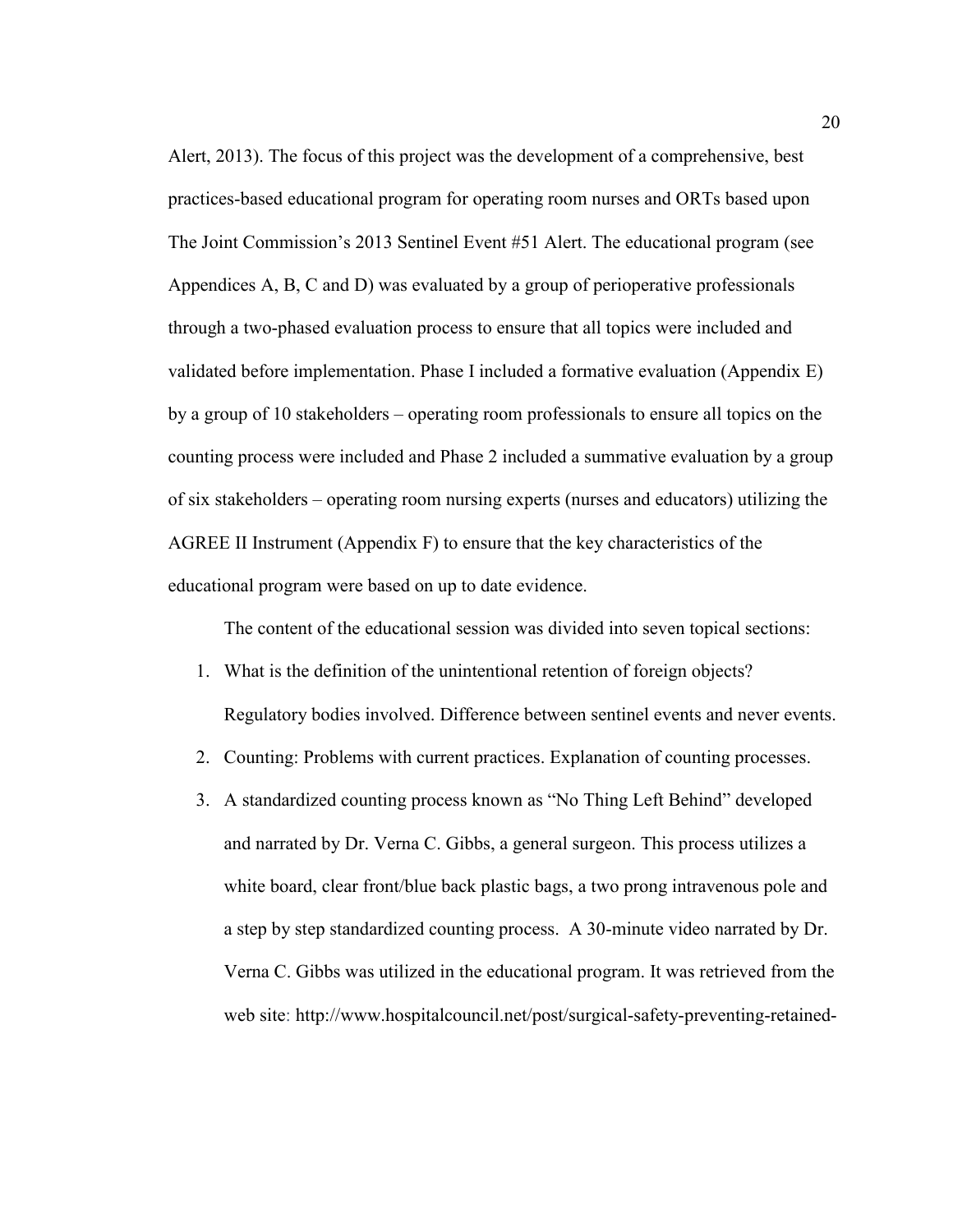surgical-items (Hospital Council of Northern and Central California [HCNCC], n.d.).

- 4. Education on practitioners following a standardized counting policy of initial counting, before closing a cavity within a cavity (e.g. womb), before wound closure begins, at skin closure or end of procedure and at the time a scrub or circulating nurse is relieved (The Joint Commission Sentinel Event Alert, 2013).
- 5. Education on communication and collaboration among operating room team members. Utilization of effective communication skills learned from crew resource management (CRM) training and the TeamSTEPPS 06.1 program to instill confidence and assertiveness in various team members to speak up and overcome hierarchical communication barriers that has been inherent within surgical teams (The Joint Commission Sentinel Event Alert, 2013).
- 6. Documenting appropriately on the white board as the count is being conducted. Also, documenting in the medical record the results of counts, and any items left inside a patient (The Joint Commission Sentinel Event Alert, 2013).
- 7. The use of safe, assistive technological advances to assist in the counting process. These technologies include the use of barcoding, radiopaque sponges, radiofrequency tags in sponges and the use of radio frequency identification detection systems (The Joint Commission Sentinel Event Alert, 2013).

As part of the educational project development, the intended participants, operating room nurses and ORTs will be administered a supervised pretest of questions related to the URFOs. The 20-question instrument will assess knowledge related to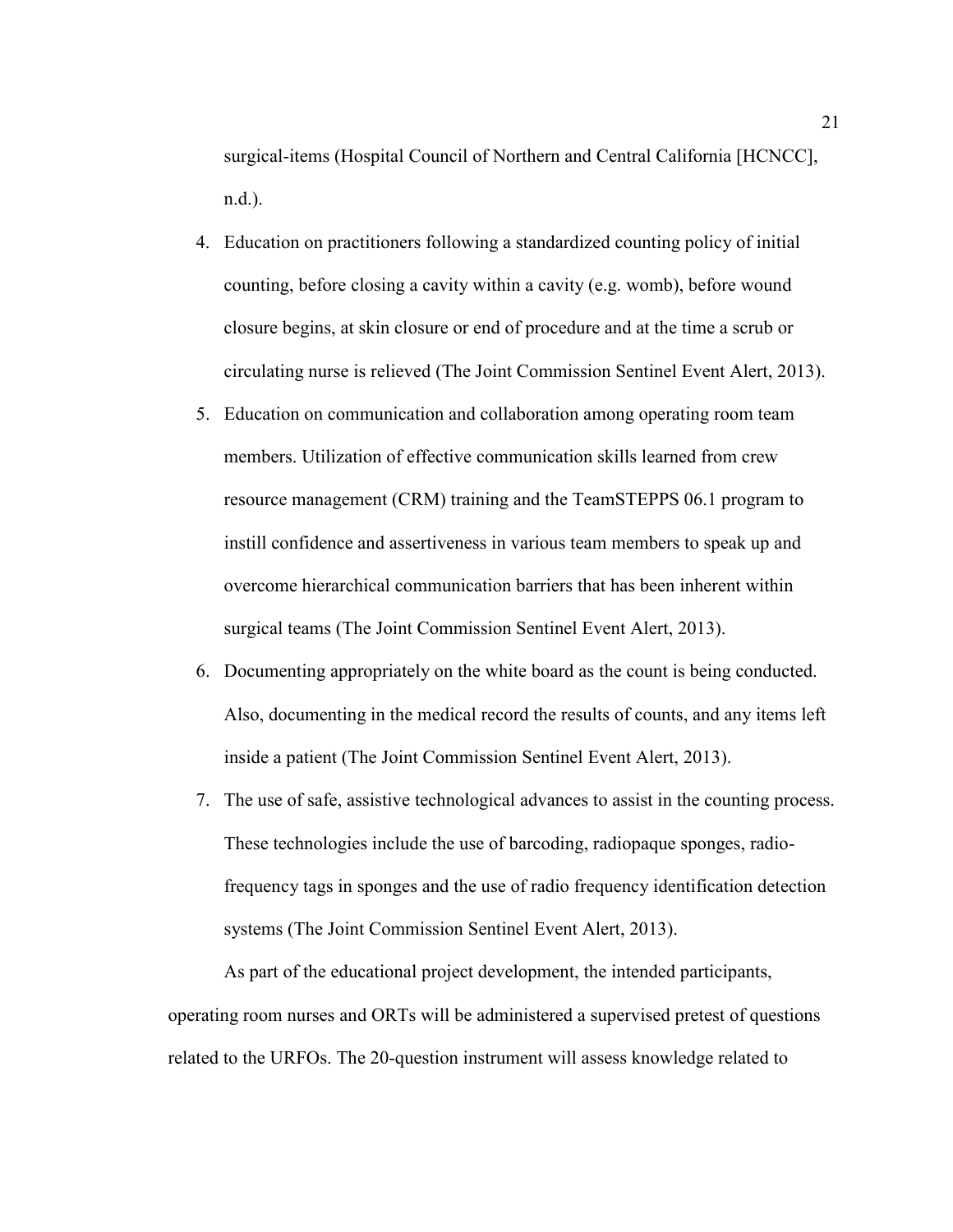URFOs, counting procedures, team communication, documentation and the use of assistive safe technologies (Appendix D). The pretest will serve as a baseline measurement to assess the knowledge of the staff. A posttest of the same questions as the pretest will be administered to the same participants who participated in the pretest and took the educational program. The results of each participant's pretest and posttest results will be tabulated and analyzed to determine whether there was an enhancement of knowledge.

The validity of an instrument is its ability to measure the premise it was developed for (Grove et al., 2013). The reliability of an instrument is its ability to consistently measure an attribute, item or situation it was developed to measure in a particular study or clinical practice (Grove et al., 2013). Since a valid and reliable pretest and posttest was not located in the literature specific to this educational program, I developed one utilizing guidelines from the International Training and Educational Center for Health [I-TECH] (2010). The 20-question test was developed from educational programs' evidence-based literature and the Association of periOperative Registered Nurses' independent study guide for perioperative standards and recommended practices (2013b).

The International Training and Educational Center for Health (2010) noted that a valid and reliable test must be developed with well-written, clear questions and should be validated by asking at least four staff to take the test. The staff members taking the test should be asked to mark any questions that are unclear and discuss their understanding of each question to ensure that their understanding was the same as what the question was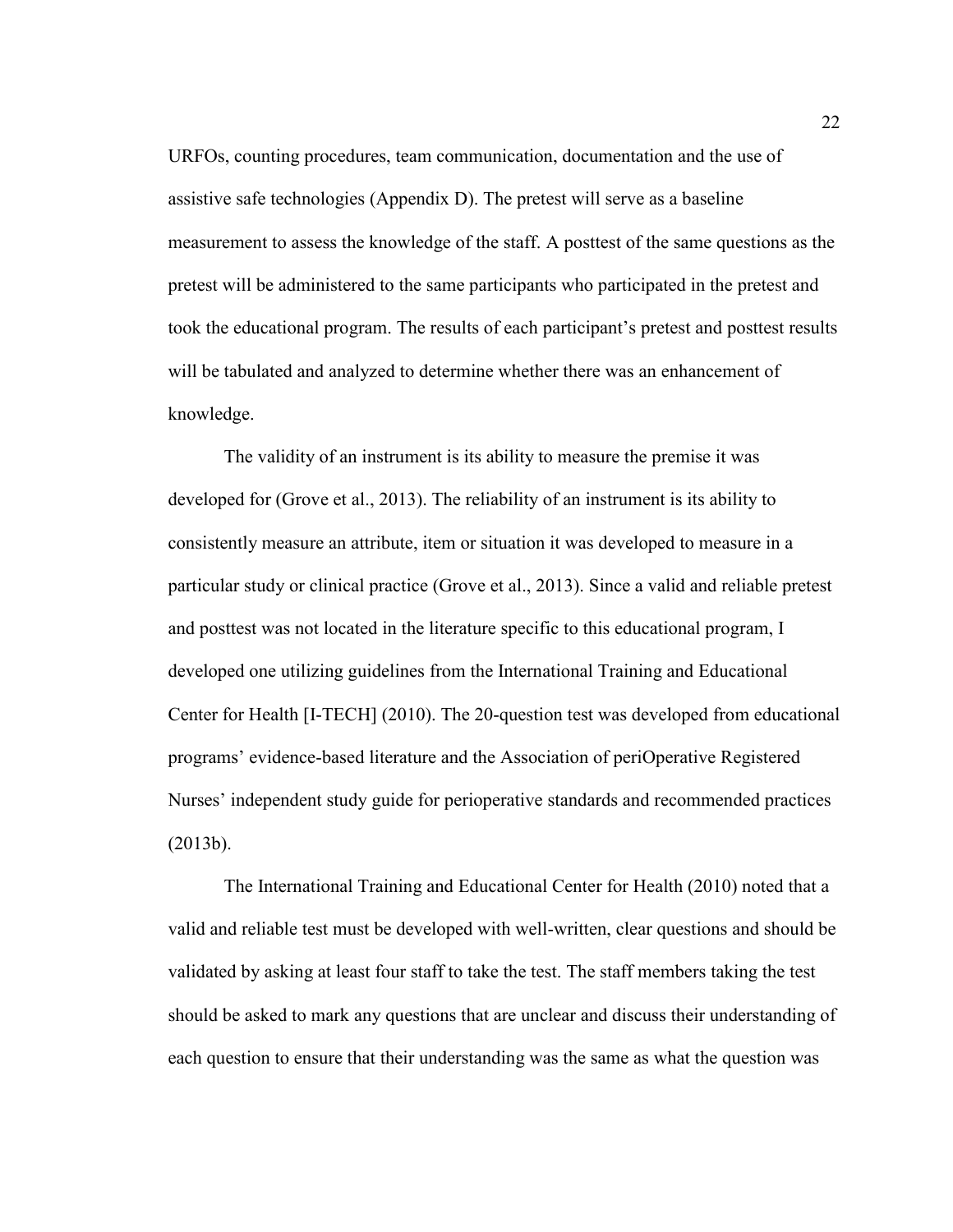intended to ask (I-TECH, 2010). They will also be provided the same educational program and the pretest and posttest. The answers will be reviewed as a group and participants asked how they interpreted each question (I-TECH, 2010). This will help to clarify ambiguous questions that needed to be revised. Their feedback will be utilized to adjust the questions accordingly before presenting to the sample population. I utilized the same process in the development of my test. The test was provided to one operating room educator, one staff nurse and two ORTs at the operating room that I presently work at to test its validity and reliability.

#### **Population and Sampling**

This project was conducted in the county of Queens and Brooklyn, New York City. Grove et al. (2013) defined a population as all the elements (people, objects, substances) that meet certain criteria to be included in a study. The eligibility requirements for Phase 1 of the project were that all participants be operating room leaders and clinicians who had at least two years of full-time experience in the operating room. Phase 2 participation requirements of the project entailed a different group of operating room leaders and clinicians with at least three years of operating room experience. Participants in both phases were required to read and understand English, be a graduate of nursing school and hold a baccalaureate degree for nurses and be a graduate of a surgical technician program for surgical technologists.

In Phase 1 of the project, the educational program (Appendices A, B, C, D) and a formative evaluation questionnaire (Appendix E) were distributed to 10 operating room professionals (*n*=10): two nurse leaders, two nurse educators, three registered nurses and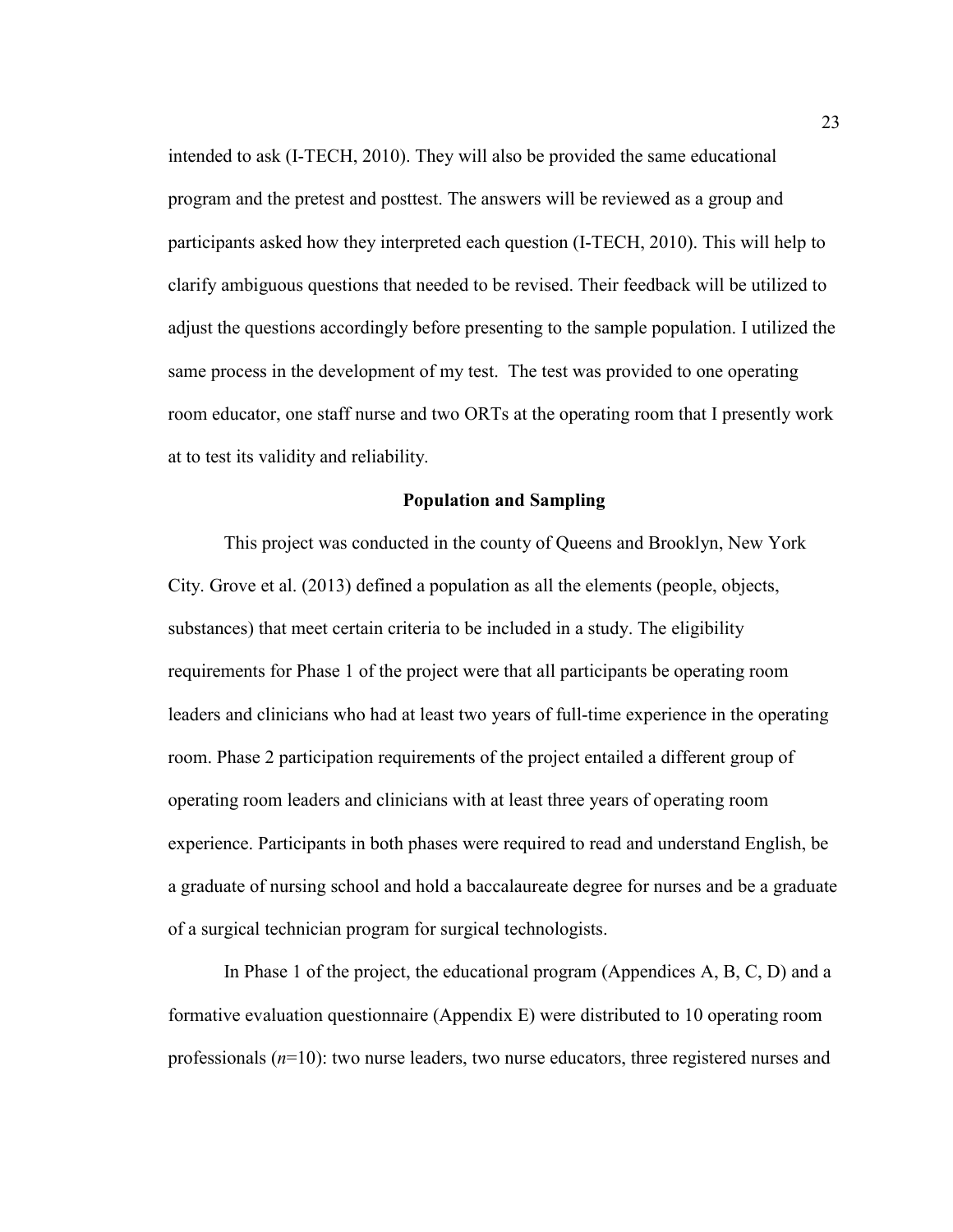three operating room technicians. In Phase 2, the educational program and the AGREE II Instrument (Appendix F) were distributed to a group of six operating room professionals (*n*=6): three registered nurse leaders and three registered nurse educators who were able to interpret and evaluate the educational program for accuracy and evidence-based information in order to develop a best practices-based educational program for pilot implementation.

#### **Data Collection**

 Protection of the human subjects and confidentiality was of prime importance during this project. Consent does not only imply participant's permission to partake in the project and the imparting of information by the researcher to the subjects but also that the subjects understood the information provided to them (Grove, et al., 2013). To meet these imperatives, I provided an informational brochure to the participants explaining the purpose of the project, their requested involvement, risks and benefits of participation, confidentiality and the researcher's contact information. Participants were assured that their participation was voluntary, and that their identities, personal records, responses, and other information were kept confidential during and after their participation in the project (Grove et al., 2013). Anyone expressing the desire to withdraw from the project had their request honored. Also, protection of the human subject and confidentiality were maintained by not revealing participants' identities in presentations, reports, and publications. Participation in this project by completion of the surveys and educational program involved some risk of minor discomforts that can be encountered in daily life,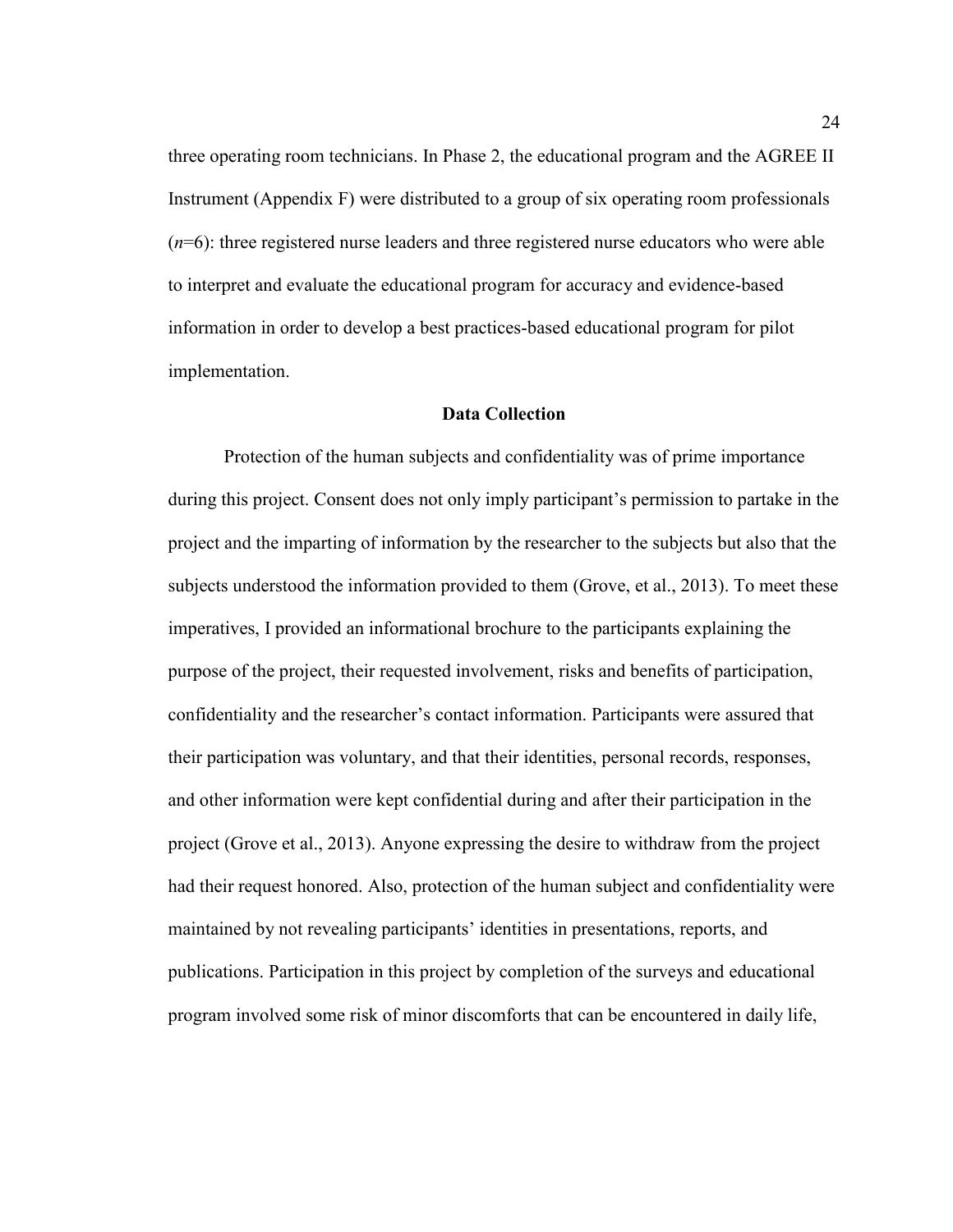such as fatigue, stress or becoming upset. Being in this study did not pose any risk to the safety or well-being of the participants.

## **Data Analysis**

The purpose of data analysis is to reduce, organize and provide meaning to the data (Grove et al., 2013). This process will be helpful in analyzing the data obtained from the formative and summative evaluation of the educational project. Stetler (2006) noted that a formative evaluation is a rigorous process of assessment utilized to refine a product (progress-focused) such as this educational program prior to implementation. The data obtained from Phase 1 of this project were assessed and analyzed to identify recommendations to refine the educational program for Phase 2.

In Phase 2 of the project, data analysis were conducted using data acquired from the participants' evaluation of the refined educational program. In their evaluation, the participants followed Brouwers' (2009) appraisal of guidelines for research and evaluation instrument (AGREE II). AGREE II was developed to assist in developing quality guidelines and educational programs (Brouwers, 2009). In assessing the content validity of this instrument, the National Collaborating Centre for Methods and Tools, (2011) noted that the validity properties were promising and acceptable to the AGREE Next Steps 2010 Consortium standards in assessing whether guidelines were of higher or lower quality. Reliability of the instrument were acceptable to the same consortium standards in that Chronbach alpha scores ranged from 0.64 to 0.89 of the six domains measured and inter-rater reliability was adequate (0.7) (National Collaborating Centre for Methods and Tools, 2011).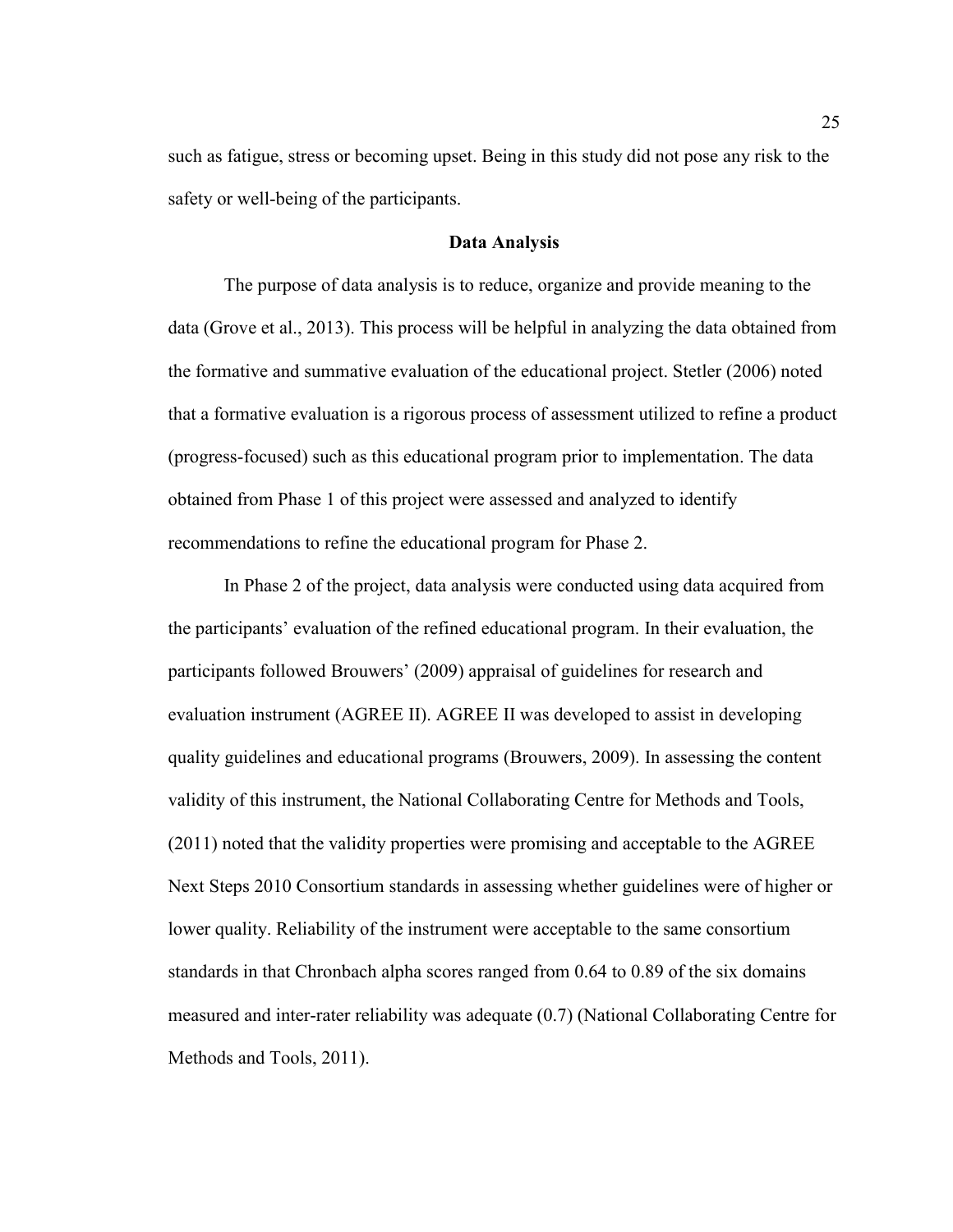AGREE II provided guidelines for the participants to use in assessing the methodological rigor and transparency in which the educational program was developed in order for refinements to be made prior to implementation (Brouwers, 2009). The respondents utilized the instrument to assess the quality of the educational program along its specific domains of scope and purpose, stakeholder involvement, rigor of development, clarity of presentation, applicability, and editorial independence (Brouwers, 2009). The scores were collected and tabulated according to the instrument's guidelines. Each domain's score were calculated by summing the scores of the specific items within the domain and utilizing a formula to scale the total as a percentage of the maximal score. The higher the domain score indicated a strong support of the inclusion of that domain in the educational program and a lower score would indicate a need for refinement.

#### **Project Evaluation Plan**

According to Kettner, Moroney and Martin (2013), the main purpose of project evaluation is to provide feedback to policy makers and program planners on results, accomplishments, and outcomes of the program. This will help to increase awareness about the issue, attract volunteers, funding, and resources, to promote awareness of the efforts of volunteers and collaborators, to help lobby for local ordinances or program changes to address issues of concern and to provide accountability to the community, trustees, and funders (Hampton, 2011).

For this project, success will be evaluated after the two-phase evaluation process and the creation of a valid best practices-based educational program for the prevention of URFOs. A poster board will be prepared to share the best practices-based educational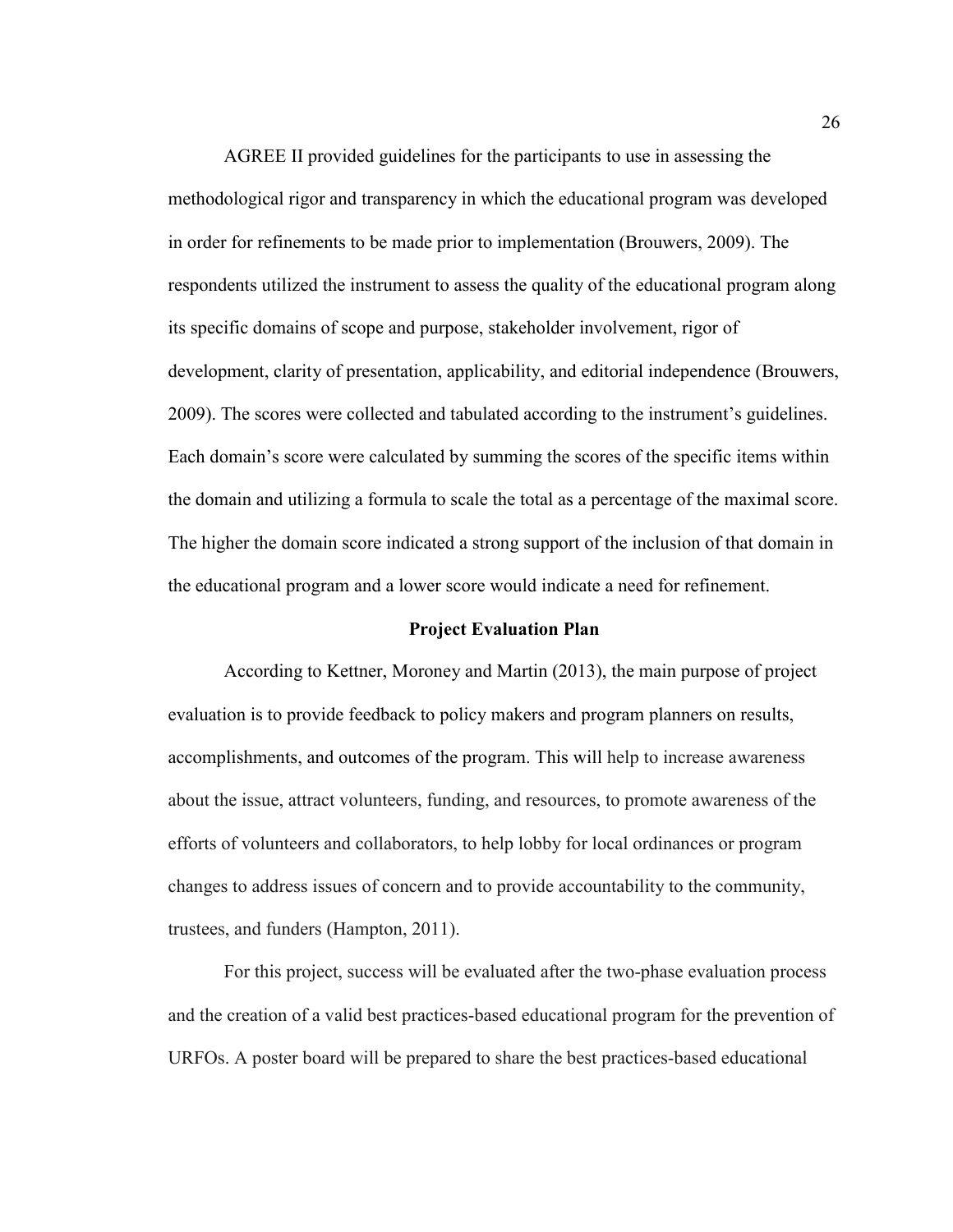program with stakeholders to share awareness. After refinement, the best practices-based educational program will be pilot tested in a few health care institutions. Hopefully, through implementation of this best practices-based educational program and subsequent follow up and monitoring there would be a decrease in URFOs and near misses in these institutions. This program then will be disseminated to other institutions for implementation, monitoring and research for refinement and advancement.

To evaluate my project I will utilize Avedis Donabedian's performance improvement model of structure (for example, having the right things), process (for example, doing things right) and outcome (for example, having the right things happen). Structure relates to the context in which care is delivered, including buildings, staff, financing, and equipment, process relates to the transactions between patients and providers in the delivery of healthcare and outcomes refer to the effects of healthcare on the health status of patients and populations (Mitchell et al., 1998). Performance measurement and monitoring tools will be developed to collect measurements, monitoring, and program evaluation data such as coverage, equity, process, effort (output data) , cost-efficiency, results and accomplishments (outcomes), cost-effectiveness and impact (Kettner et al., 2008). Tools will have to be developed to collect data and answer questions such as: (1) Did the project work as intended? For example were the formative and summative evaluation forms clear and captured the information needed? Do they need revision? Was the allotted time to complete them appropriate? Was there a need for more supplies? (2) What were the accomplishments or outcomes of the program? Was the returned formative information helpful in revising the educational plan and did the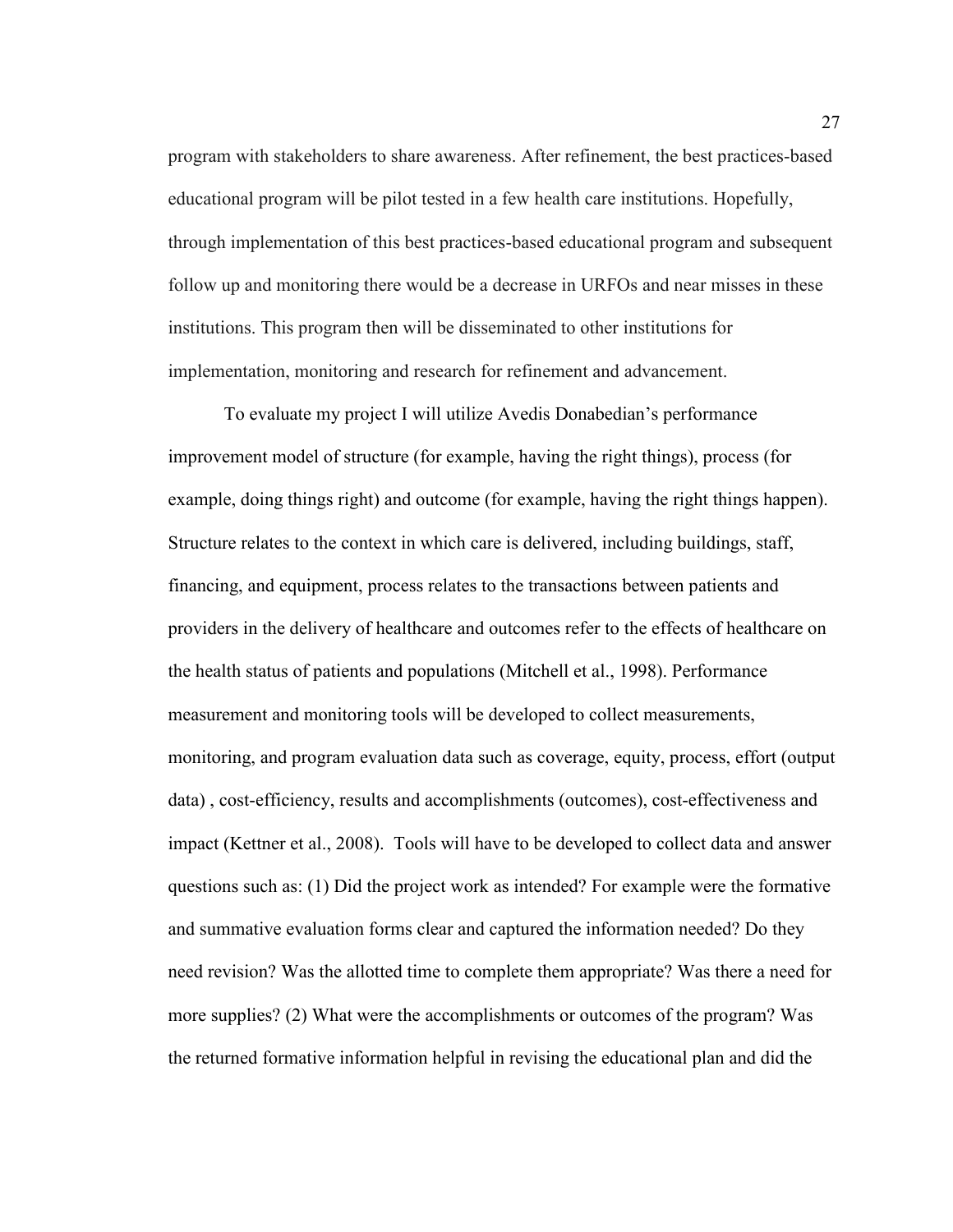summative evaluation tool assisted in validating the educational program? (3) What measurable impacts (outcomes) did the program achieve? and (4) Was the program costeffective? A cost analysis will be determined to conduct such a program.

## **Summary**

By utilization of a two-phased process, the educational program was evaluated in a formative and summative manner by stakeholders-operating room professionals for evaluation, refinement and validation of its content in order to produce a finalized comprehensive, best practices-based educational program for implementation. After completion of the validation process, and changes are made (after the DNP degree has been completed) the final revision and results will be disseminated via poster presentations at conferences, health care institutions' quality day, and journals such as the Association of perioperative Registered Journal and Operating Room Managers' Journal.

Project evaluation will be accomplished by developing and implementing other performance measurement tools related to coverage, equity, process, effort (output data) , cost-efficiency, results and accomplishments (outcomes), cost-effectiveness and impact (Kettner, Moroney & Martin, 2008).

The following section 4 will present the findings for the two-phased evaluation process for developing a best practices-based educational program for the prevention of URFOs.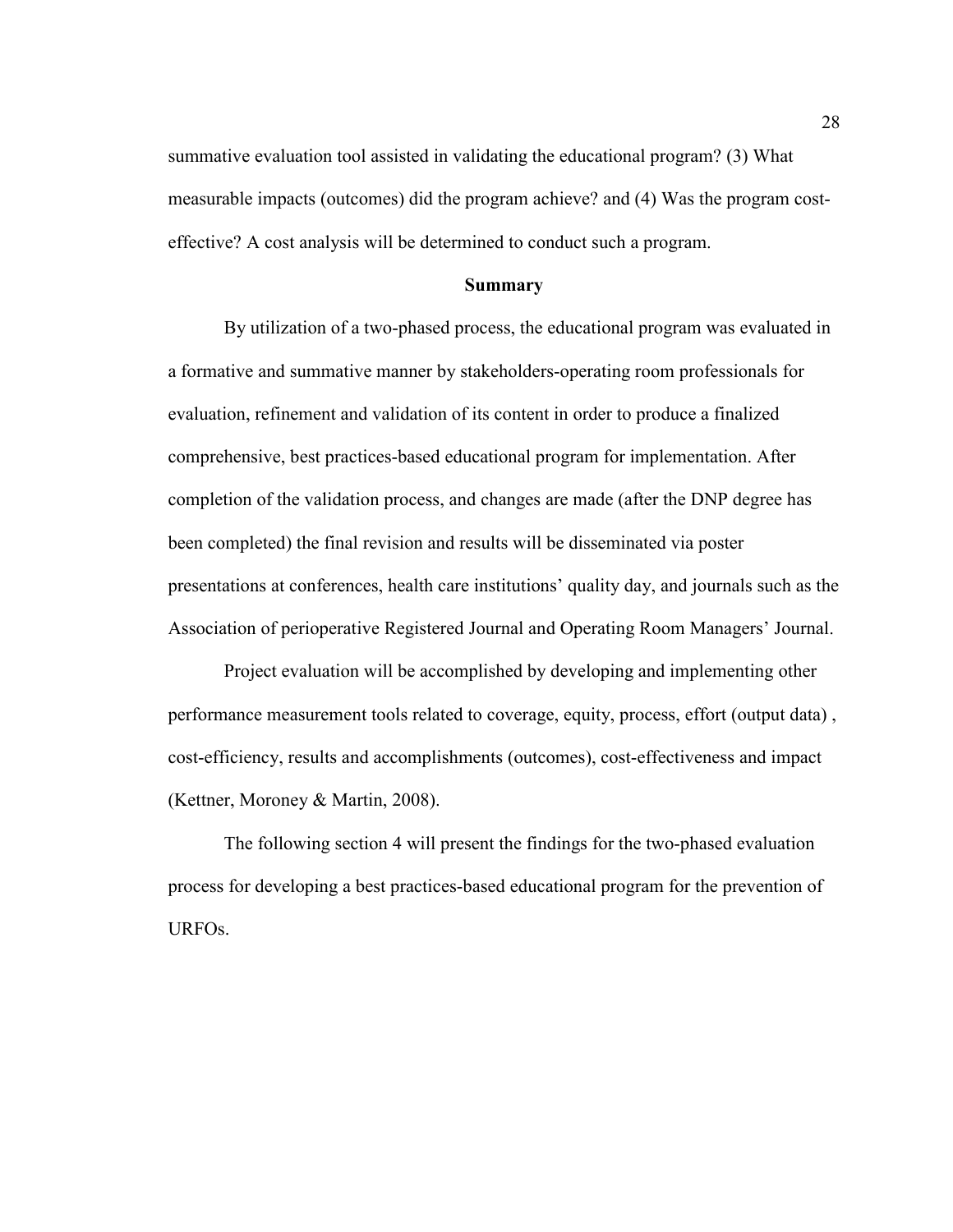Section 4: Findings, Discussion, and Implications

## **Introduction**

Many surgical patients in the United States suffer needlessly from the unintentional retention of foreign objects (URFOs). This project was designed to produce a comprehensive, evidence-based, and best practices-educational program to prevent the unintentional retention of foreign objects (URFOs). This program was specifically designed to empower operating room nurses and operating room technicians (ORTs) to decrease or eliminate URFO occurrences. In this section, the findings of a two-staged evaluation process of the developed educational program are presented. A goal of this project was to validate the educational program by way of assessment and evaluation in two phases. Phase 1 used a group of operating room leaders, educators, registered nurses, and ORTs for analytic review; Phase 2 validated these preliminary findings with a group of operating room leaders and educators.

## **Summary of Findings**

#### **Phase 1: Formative Evaluation**

In the first phase, the educational program and the formative evaluation form were distributed to 10 nursing professionals: two registered nurse operating room leaders, two registered nurse operating room educators, three operating room registered nurses and three ORTs. All 10 responses were returned within the 2-week deadline.

The first question on the evaluation form assessed the program content by asking, "Does the educational program address all the topics to be covered in preventing the unintentional retention of foreign objects?" Eighty percent of the respondents ( $n = 8$ ; 2)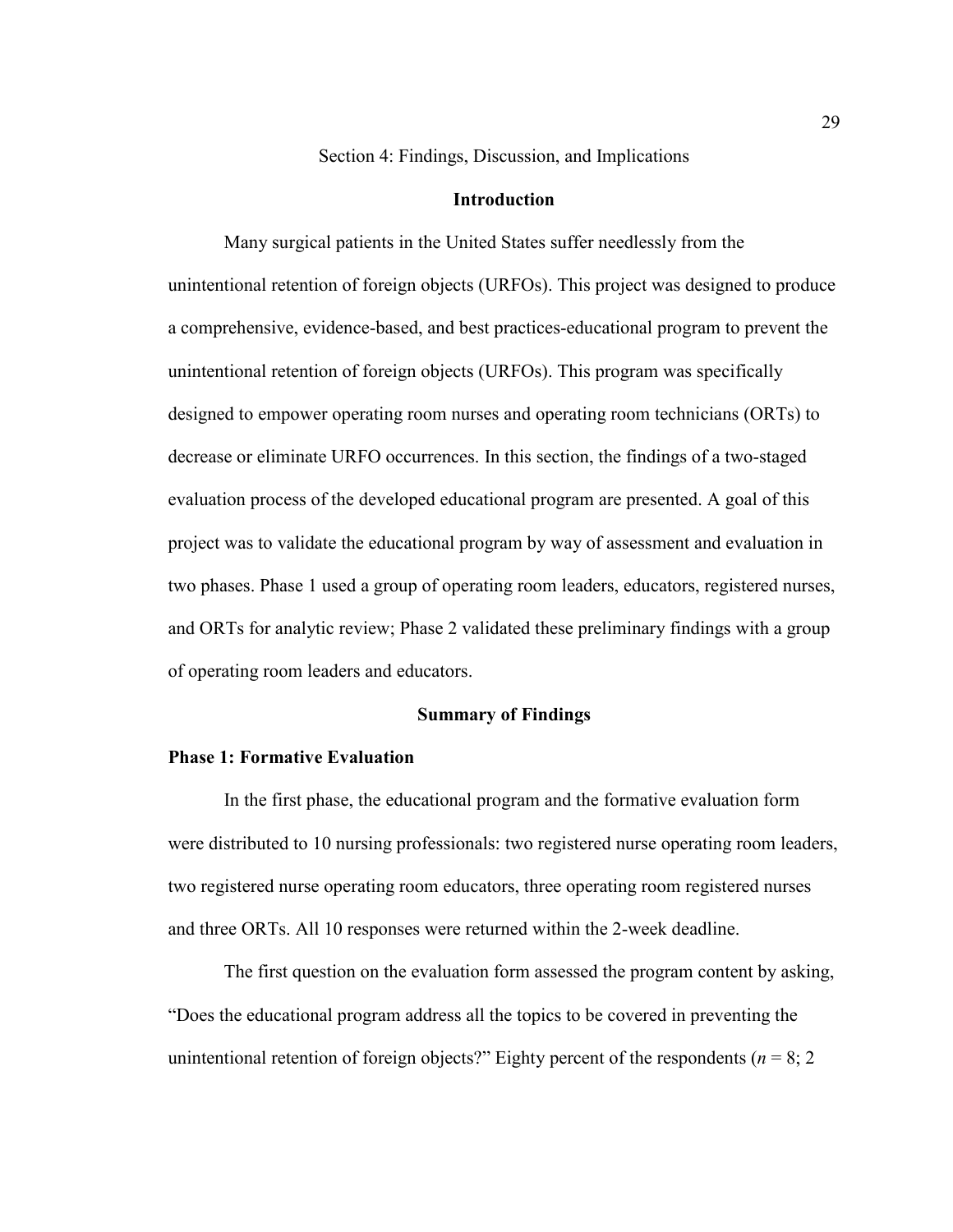leaders, 1 educator, 3 OR nurses and 2 ORTs) answered yes. Twenty percent (*n* = 2; 1 educator and 1 ORT) answered no, commenting that the Sponge Accounting System by Dr. Verna C. Gibbs did not address the counting of other supplies other than sponges. This observation was objectively true, as Dr. Gibbs did not address the counting of supplies other than laparotomy pads and raytex (4x4) in her video (HCNCC, n.d.). This observation led to the counting of other supplies being addressed in the class presentation material. There were no recommendations in regards to adding anything to the content of the educational program. Comments such as "it covered every topic," "comprehensive," "excellent content" and "excellent program" were noted in the comments/recommendation section.

The objectives of the educational program were evaluated in Question 2. In response to the primary objectives of using a standardized counting process, effective communication, appropriate documentation and assistive technologies, 100% of the respondents rated them 1 on the Likert scale, indicating that that they strongly agreed that the educational program covered those topics and that they were important concepts. In evaluating the content of the pretest and posttest questions (Appendix D), 100% of the respondents rated the content 1 on the Likert scale, indicating that they strongly agreed that the questions were appropriate. Thirty percent  $(n = 3; 1)$  leader, 1 educator and 1 nurse) of the respondents requested that a slight change be made to question number 9. The original question read, "Soft goods such as sponges, neurological patties and towels used in the surgical wound should be?" The requested change was that the words "and towels" be removed, which was done. In addressing the secondary objectives of the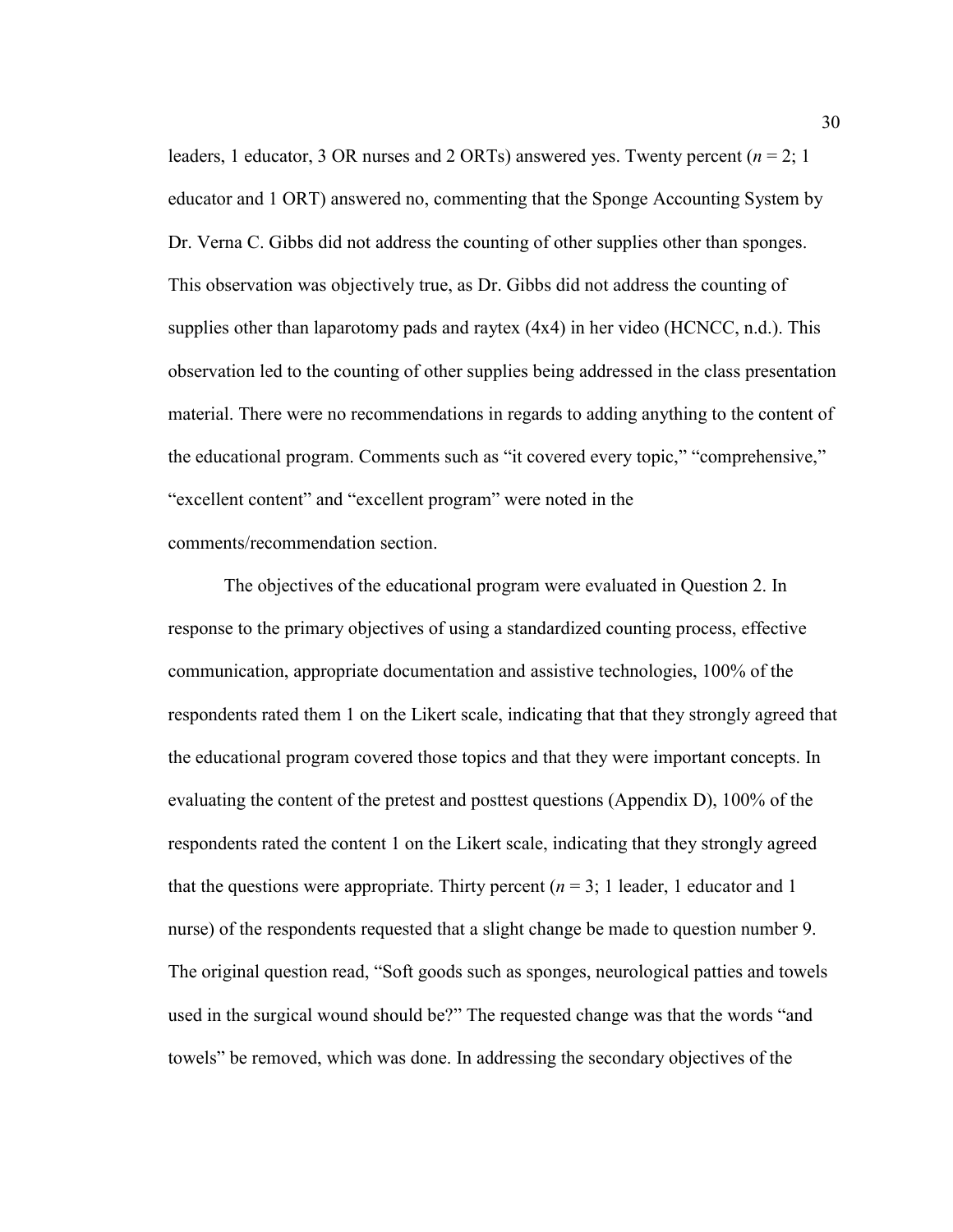program: addressing the difference between sentinel and never events and the teaching agenda and educational objectives being appropriate, 8 respondents ( $n = 8$ ; 2 leaders, 1 educator, 2 registered nurses and 3 ORTs) scored 1 on the Likert scale, indicating that they strongly agreed, and two (1 educator and 1 registered nurse) scored 2, indicating that they are close to strongly agreeing.

In regards to item number 3 on the evaluation, *Please note below any topics or comments you think of that can enhance or change this educational program, two* respondents ( $n = 2$ ; 1 leader and 1 educator) noted that the 60 minute educational session may be too short since a 30 minute video will be utilized in the educational program. At this point I am reluctant to extend the educational time beyond 60 minutes until a pilot project is conducted and feedback is obtained. A second comment noted by 4 respondents  $(n = 4; 1$  leader, 1 educator, 2 ORTs) is that a live demonstration of how a safe counting process should be conducted will be helpful if included in the educational program. This recommendation will be implemented. A third comment noted by 3 respondents ( $n = 3$ ; 1, nurse and 2 ORTs) was that crew resource management (CRM) and TeamSTEPPS education be emphasized during the program. This is an excellent comment that will be implemented and emphasized.

Finally, in regards to item number 4, overall evaluation and the question of, *Were you able to understand the educational program?* All 10 respondents noted yes. Comments noted were that the educational program was clear, logical, succinct, comprehensive and very good.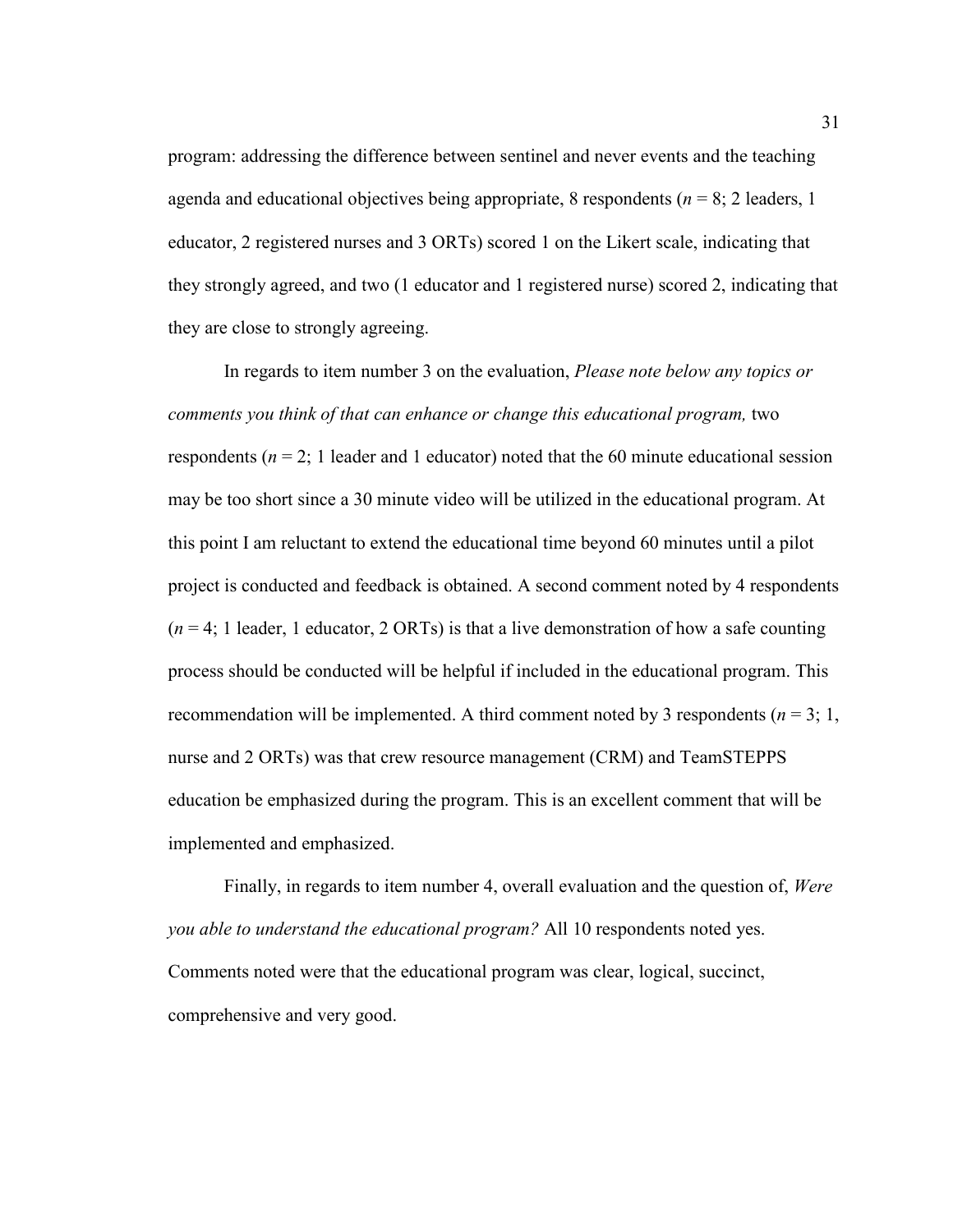The findings of the formative evaluation were that the best practices-based educational program was clear, concise, logical and comprehensive in addressing safe counting practices. In addition to minor grammatical and flow of the contents, the recommended changes noted by the formative evaluation group were taken into account and made to the program prior to sending to the summative evaluation group.

## **Phase 2: Summative Evaluation**

Six practicing operating room registered nurse professionals ( $n = 6$ ; three leaders and three educators) who have been practicing for at least three years in the New York City boroughs of Queens and Brooklyn were chosen and provided with a project outline, the educational program and the AGREE II Instrument (Appendix F) to provide a summative evaluation. They were asked to read the project outline and the educational program and evaluate them on a Likert scale ranging from 1 (strongly disagree) to 7 (strongly agree) on (1) the six domains of the instrument: scope and purpose, stakeholder involvement, rigor of development, clarity and presentation, applicability, editorial independence and (2) to provide an overall assessment of the educational program via two global rating items – rate the quality of the educational program and would they recommend the program. This instrument addresses 23 items within six domains (Brouwers, 2009). This instrument was developed to reduce the variability in guidelines quality by assessing its developmental rigor and transparency (Brouwers et al., 2010). Presently, the instrument does not provide a minimum domain score to assess the differentiation between a poor quality and high quality domain of the guideline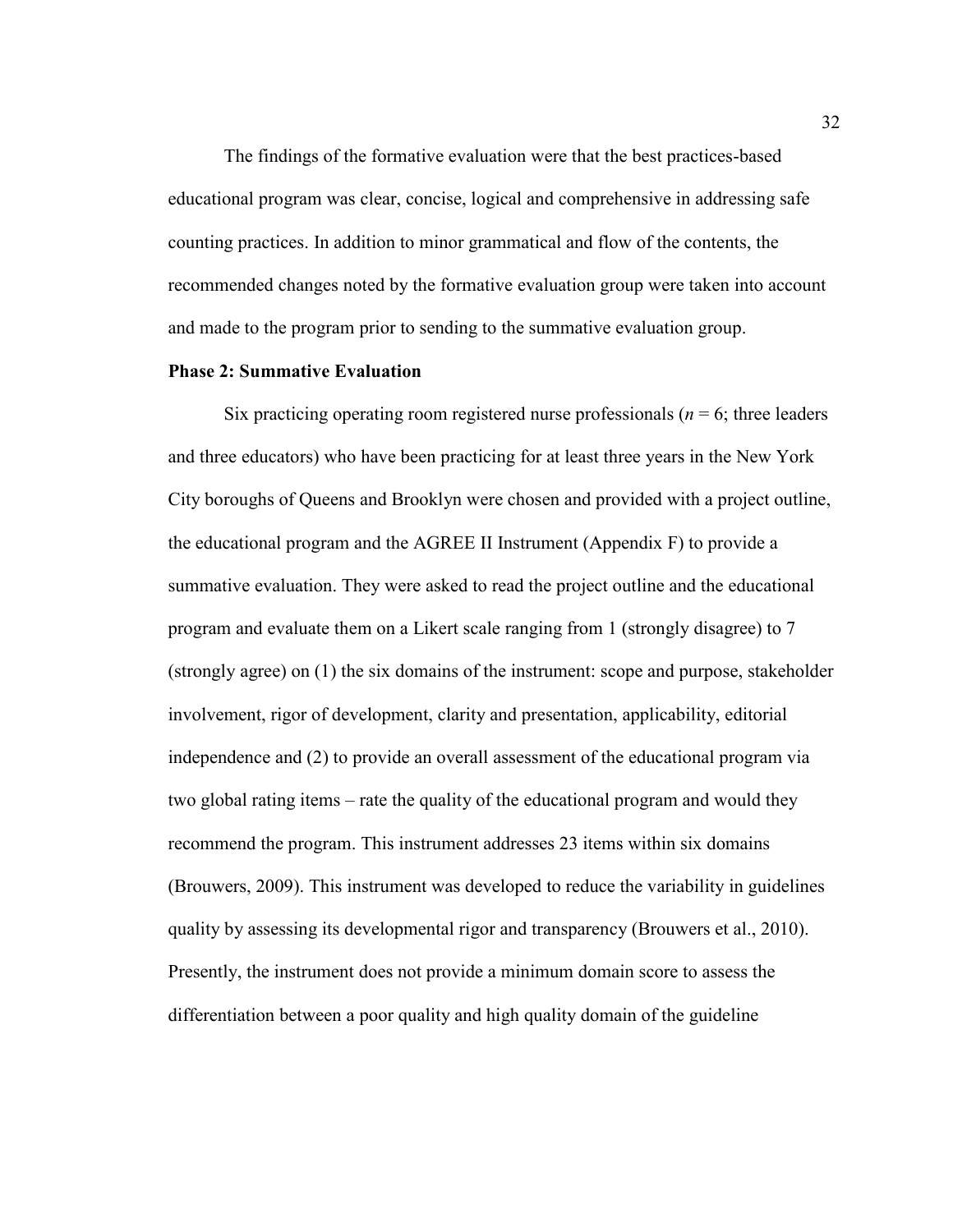(educational program) (Brouwers et al., 2010). All six registered nurse leaders (*n* = 3) and educators  $(n = 3)$  returned their evaluation within the 2-week deadline.

The instrument's Domain 1-scope and purpose addressed three items: the overall objective of the educational program, the health question by the educational program described and the population to whom the educational program pertained to is described. The scaled domain score was 97.2% indicating a high level of agreement. Domain 2 addressed three items also. They were: the stakeholder's involvement in regards to the group that developed the educational program, the views of the target population were taken into account and the target users of the educational program were clearly stated. The scaled domain score was 76.8% indicating a moderate level of agreement. Some of the comments noted by the respondents were that the stakeholders' group could have been expanded to include surgeons, anesthesiologists, certified registered anesthetists and house physicians. Also, they noted that views of the target population (patients) should have been taken into account.

In Domain 3 the rigor of development of the educational program was addressed by eight items. They were: the respondents evaluated whether systematic methods were used to search for evidence, the criteria for selecting the evidence were clearly described, the strengths and limitations of the body of evidence were described, methods for formulating the recommendations were described, health benefits have been considered in formulation of the recommendations, there were explicit links between recommendations and the supporting evidence, the program has been reviewed by experts and a procedure for updating the educational program was included. The scaled domain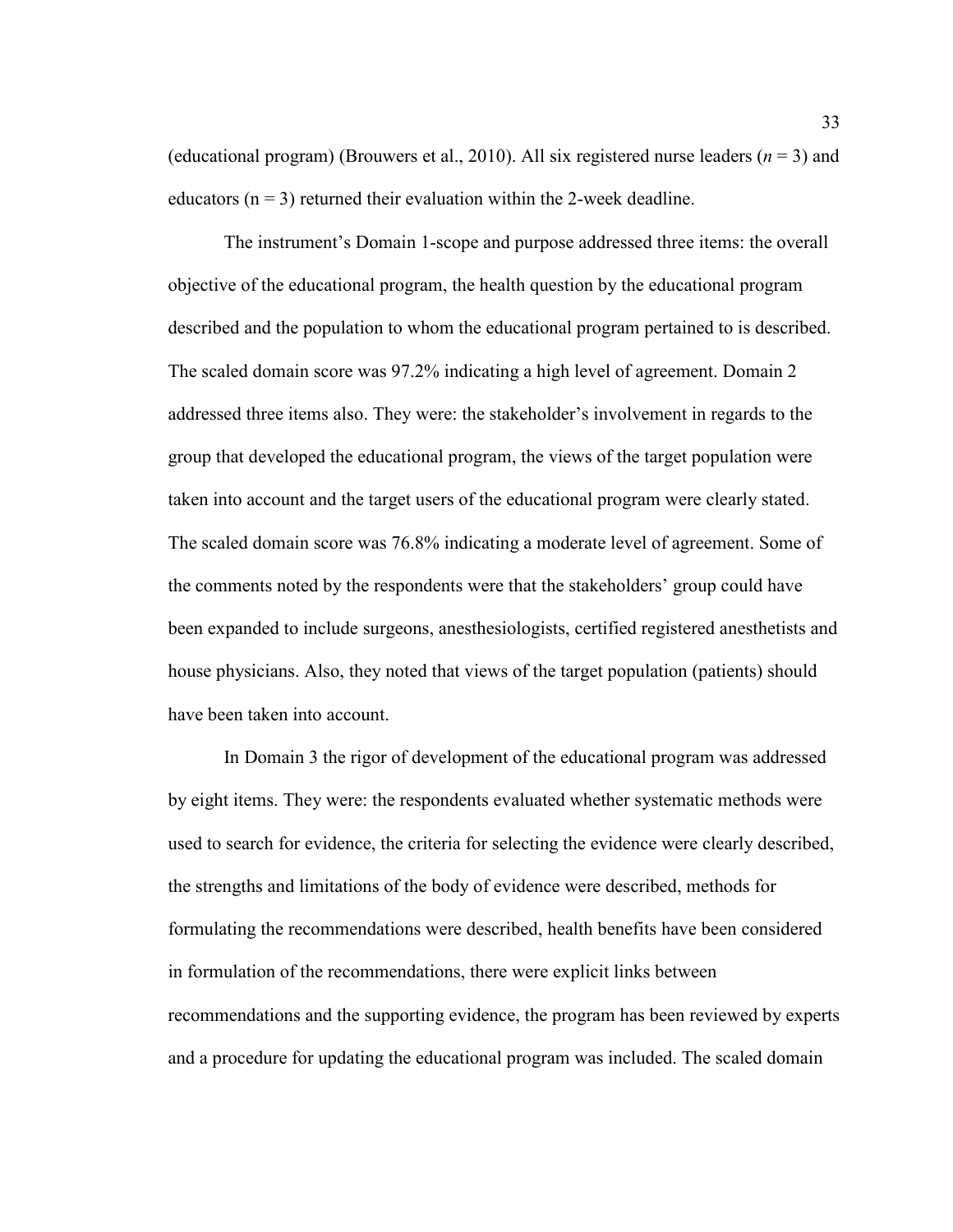score was 87%, indicating a high level of concurrence in that the program was assembled systematically with supporting evidence and rigor.

Domain 4 addressed three items: clarity and presentation, the educational program recommendations were evaluated for specificity, unambiguity and different options for managing URFOs and key recommendations. The scaled domain score was 97.2% indicating that there was a very high level of agreement by the respondents that all the criteria were met. In terms of Domain 5, the four items addressed were: applicability, the facilitators and barriers to the educational program implementation, advice and/or tools on how the recommendations can be implemented, resources for implementation and monitoring activities were assessed. A scaled domain score of 78.5% was achieved. This score could have been higher if the program had been implemented before and refined. Since it is a new project, potential organization barriers, costs and monitoring tools would have to be assessed and developed. In the final domain, Domain 6: Editorial Independence was validated through two items. The first was that the educational program was evaluated for funding bodies' views not having an influence on its content and secondly, conflicts of interest by the educational program developer having been recorded and addressed. The scaled domain score achieved was 55.5%. This scored was low because I failed to indicate any funding bodies (there were none) and any conflicts of interest (there were none).

All six respondents noted a comment in the general comment section of the AGREE II Instrument. They were: nice project, this is very important; this kind of program is long overdue; we need a standardized counting program; I work in a few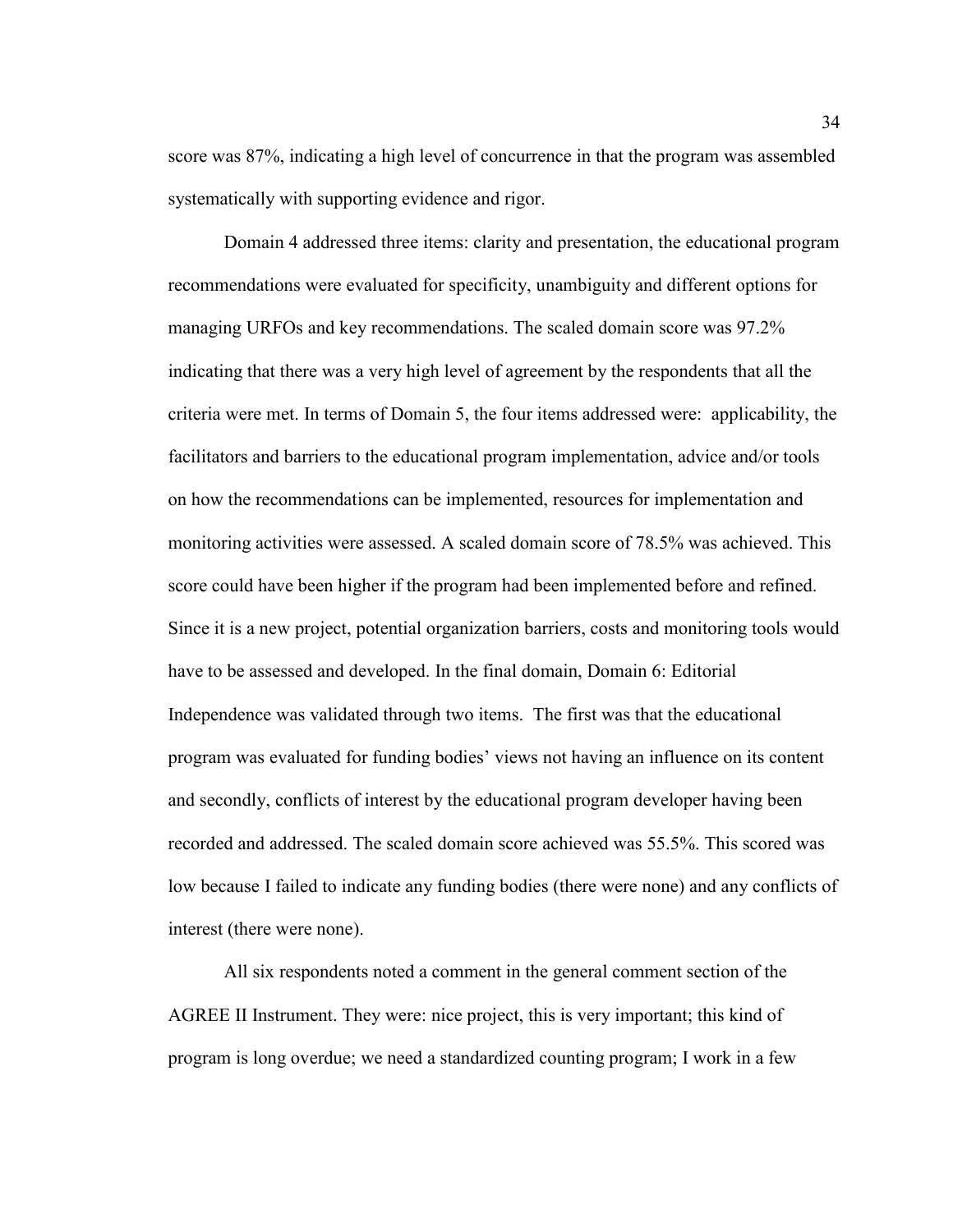hospitals and have seen different counting practices that led to mistakes; the AGREE Instrument was thorough; you should include surgeons, anesthesiologists, house physicians and certified registered nurses in the project; well put together program… Dr. Gibbs video was very informative and educational; this educational program is assembled nicely; the views of the patients should be included; I will definitely use this program in my classes (HCNCC, n.d.).

The overall quality evaluation of the educational program was 85% indicating that it was of high quality. Sixty-seven percent of the respondents (n=4) would recommend the educational program for implementation and  $33\%$  (n=2) would recommend it for implementation with some minor modifications related to rewording of one question in the pretest and posttest. There were no recommended modifications in regards to the content of the educational program.

#### **Discussion of Findings in the Context of Literature and Framework**

The counting of certain surgical supplies and instruments has been a long standing practice conducted by operating room nurses and ORTs. However, practice variations continue to be one of the leading causes for the URFOs in surgical patients (Edel, 2012). The assessment, evaluation and validation of the educational program via a formative evaluation and summative evaluation has demonstrated that the developed educational program is comprehensive and based upon best practice. Implementing this program via a pilot project will assist in refining it for future implementation. This will assist in determining needed resources to conduct the program including funding, identifying facilitators and barriers to implementation, identifying and researching additional tools of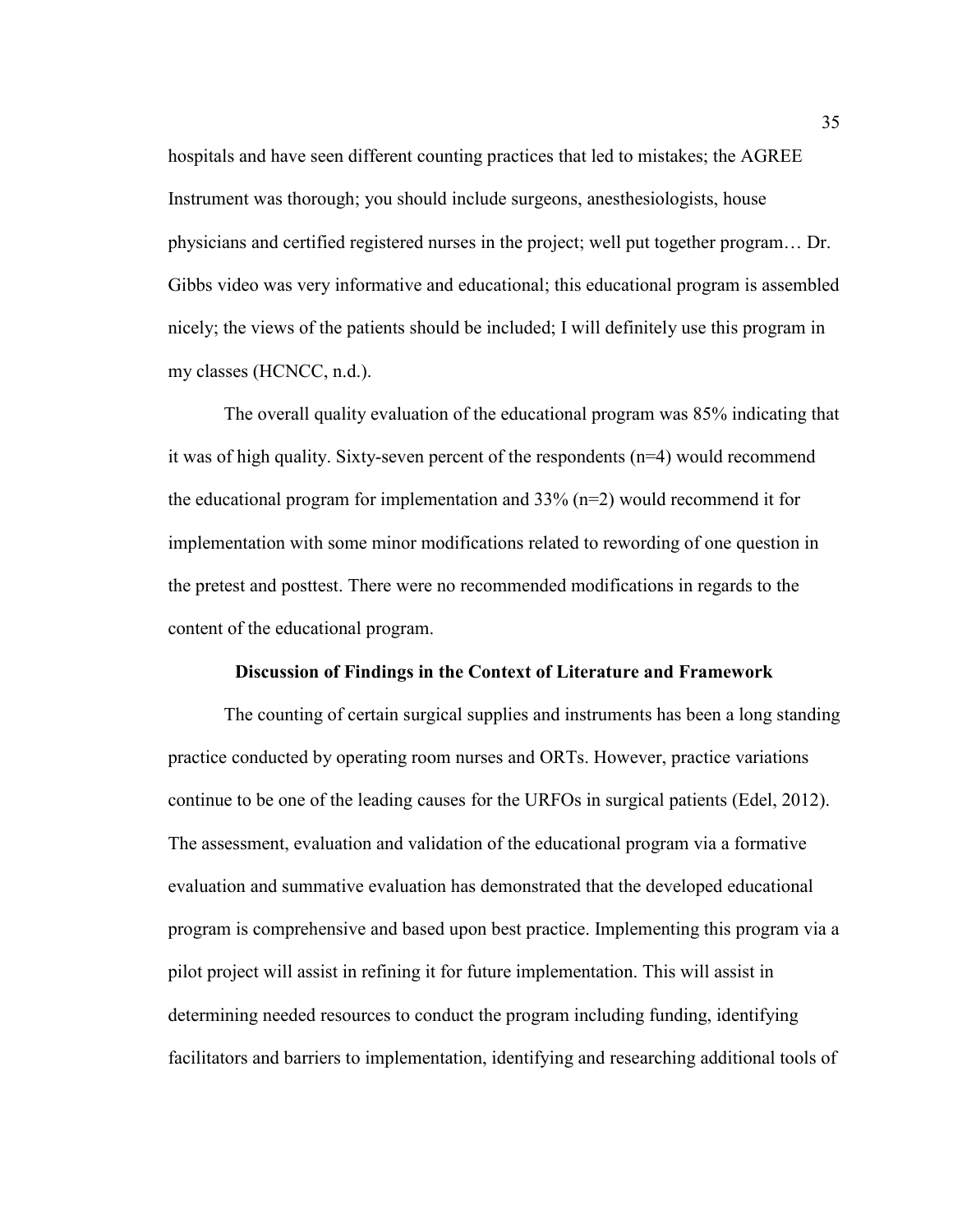implementation, and developing monitoring and/or auditing tools. Implementing a best practice, highly reliable and standardized educational program can assist in decreasing the number of URFOs (The Joint Commission, 2013). This program hopes to accomplish this goal. The Logic model provide a framework for the implementation of the program in terms of developing monitoring/audit tools to monitor inputs, process, outputs, outcomes and impact of the program. The information gathered will be assessed and analyzed for future research activities. The impact of this program on social change is that the program would lead to an enhancement of knowledge for operating room nurses and ORTs which would lead to improve practice, provision of safe surgery and the prevention of URFOs.

# **Projects Strengths, Limitations, and Recommendations for Remediation of Limitations**

## **Project Strengths**

The development of a comprehensive, best practices-based educational program for operating room nurses and ORTs is a strength of the project. This is because it was reviewed, assessed and validated by a total of 16 stakeholders including perioperative leaders, educators, operating room nurses and ORTs. The educational program provide operating room leaders and educators with an evidence based program of instructions of how to train operating room nurses and ORTs to count supplies and instruments and prevent them from being retained in surgical patients.

A second strength of this project is that some of the evidence utilized in the development of the educational program were recommended by The Joint Commission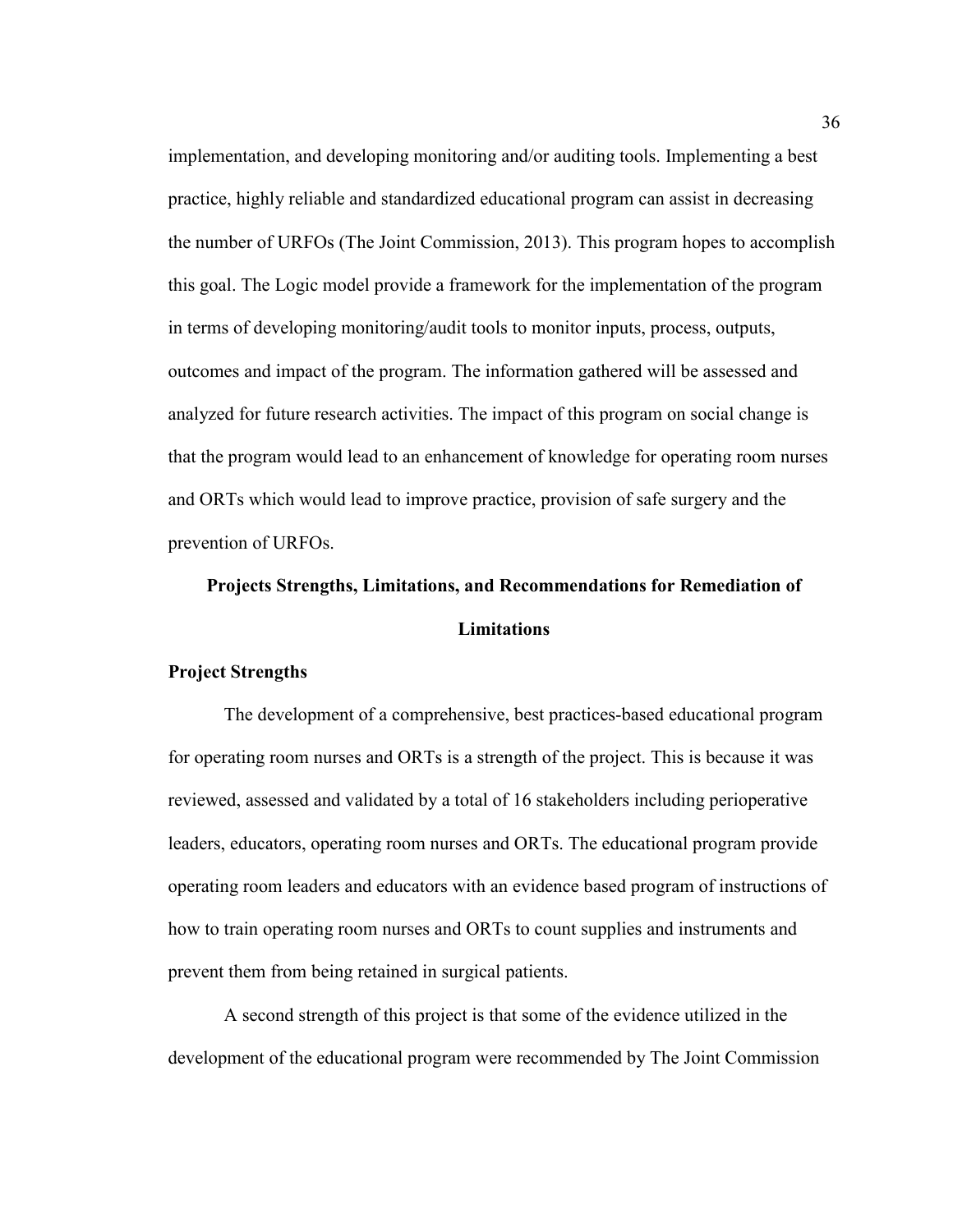Sentinel Event Alert # 51 (2013). This renowned and respected regulatory agency's Alert elucidated an evidence based summary of all topics that should be covered in an education program.

A third strength of this project is that it utilized a 30 minute video narrated by renowned surgeon, educator and researcher Dr. Verna C. Gibbs to provide a graphic representation of how the counting of sponges (laparotomy pads and raytex) should be conducted. Utilization of the video will leave a lasting impression in the mind of operating room nurses and ORTs of how important it is to count in a standardized, consistent manner and prevent errors (HCNCC, n.d.).

## **Project Limitations**

The first limitation of this project identified by one of the respondents from the summative group was as to why other operating room team members such as surgeons, anesthesiologists, house physicians and certified registered anesthetists were not included in the project. In this project I wanted to focus only on the counting process done by nursing staff since their focus is on the counting of supplies and instruments. However, this a valid comment that would be taken into account in future project updates.

A second limitation of this project as noted by another summative group member was that this project focused only on the operating room. This is correct. Including other areas in the project would have been cumbersome in data collection. In future projects the focus will be upon the counting practices in other procedural areas such as cardiac catheterization laboratories, gastrointestinal laboratories, interventional radiology units, emergency departments and ambulatory surgical centers.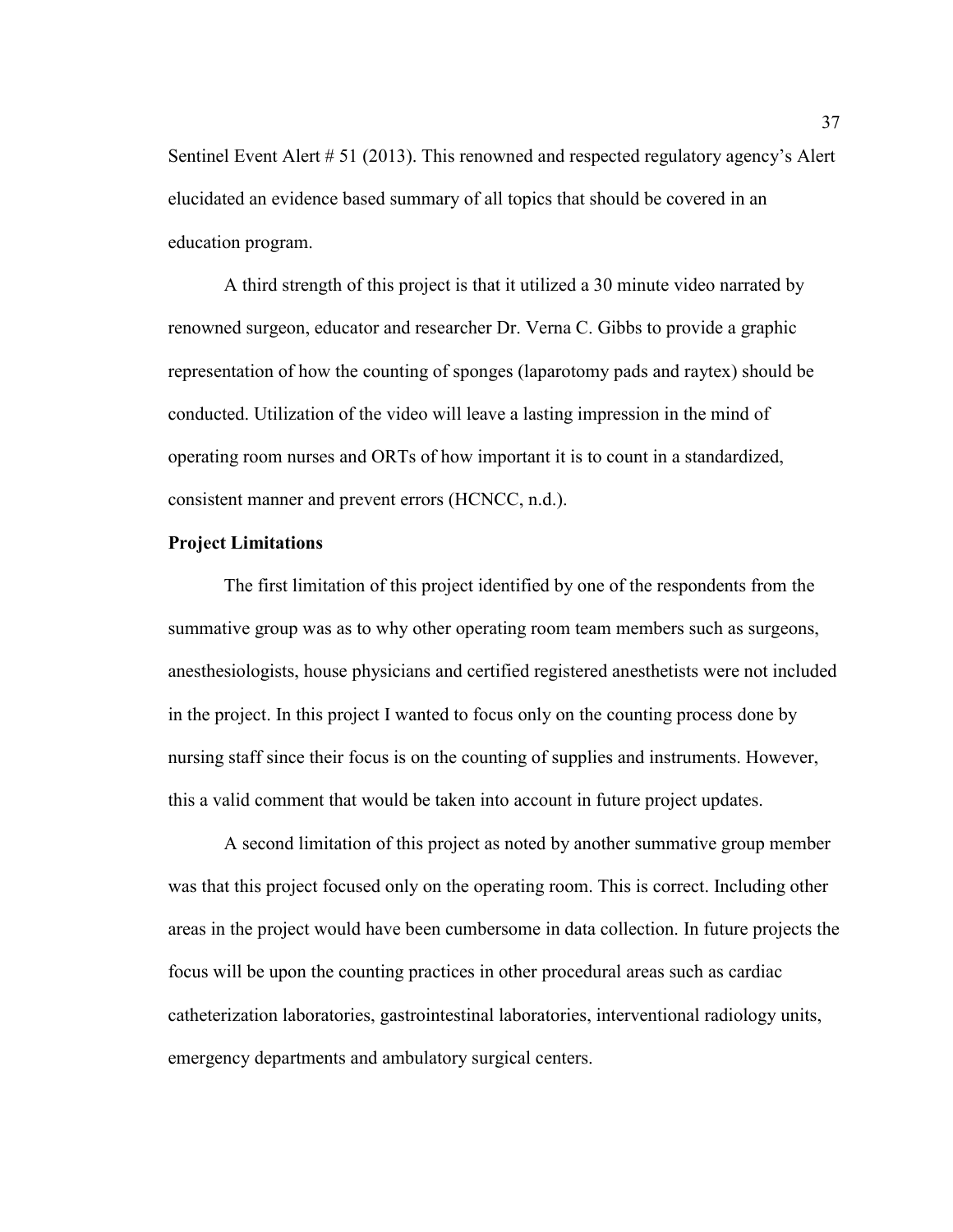A third limitation of this project is that facilitators, barriers and costs to conduct the project has not been determined yet. Eventually, with the implementation of a pilot project these issues will be monitored and analyzed.

## **Analysis of Self as a Scholar, Practitioner and Project Developer**

Since my introduction to operating room nursing over 35 years ago, my sensitivity has been heightened to the provision of safe care to patients undergoing surgical procedures. The safety of surgical patients takes on greater importance because while anesthetize, they are unable to verbalize their concerns and advocate for themselves. Thus, it is of major importance that the registered nurse's role as a patient advocate be truly operationalized. As an operating room nurse who has worked in many operating rooms I encountered many situations whereby items have been left unintentionally in surgical patients. As a nursing administrator, I have been involved in litigations whereby items were left in patients' abdomen after surgery due to the surgical teams' inconsistent counting practices. This has caused severe physical and emotional distress to the involved patients and high legal costs to the health care institutions involved. It is evident that this issue is a major problem in the health care system. Combined with my professional practice and literature review I have acquired a special interest on this topic due to the varying counting practices in health care institutions. Developing a comprehensive, best practices-based educational program to teach operating room nurses and ORTs how to prevent the unintentional retention of foreign objects across all health care institutions can lead to consistent practices that can provide safe care to surgical patients. With the completion of this project, I have accomplished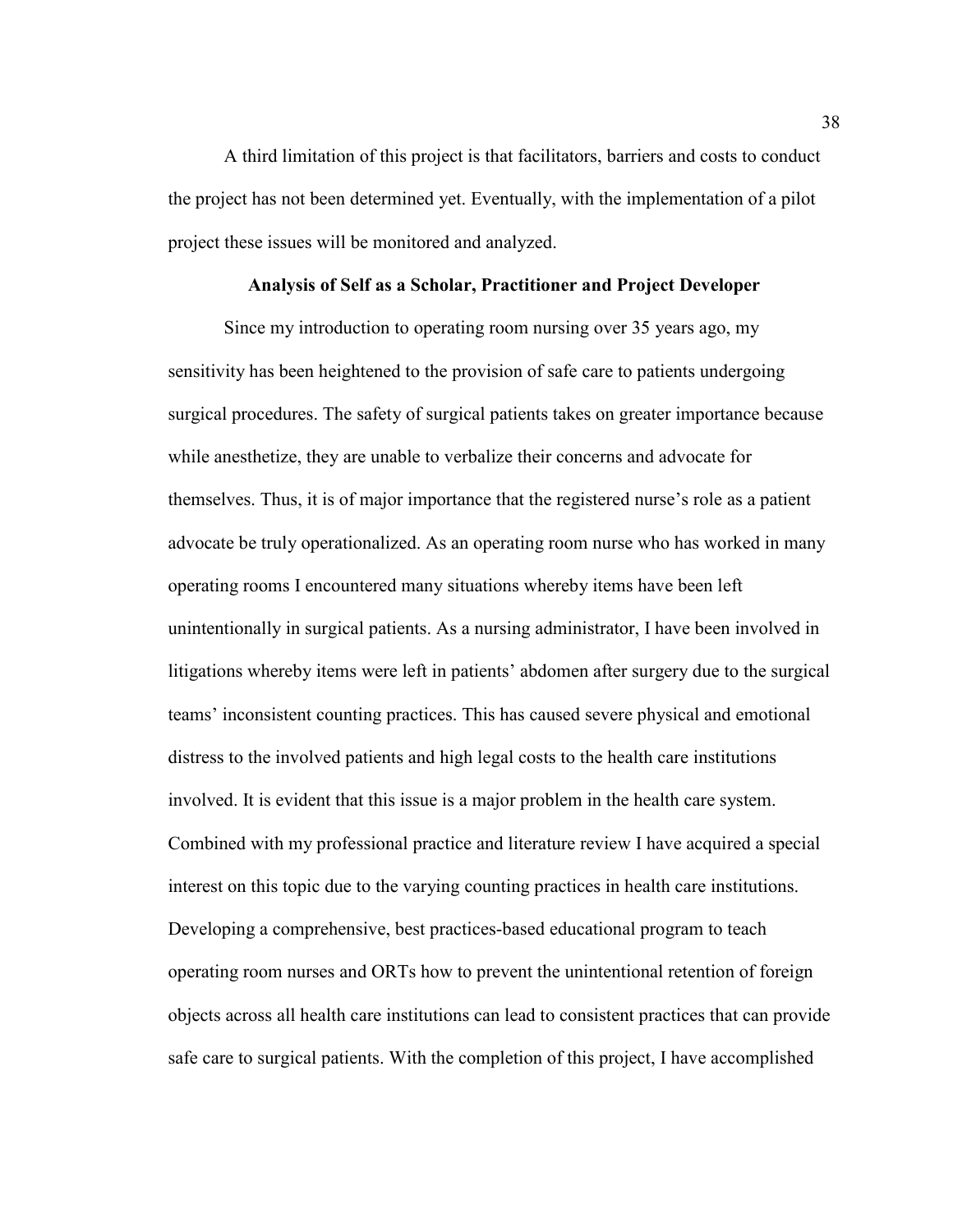my goal of developing a comprehensive best practices-based educational program that can be piloted and disseminated across healthcare institutions in the United States to provide safe care to surgical patients. Utilizing this educational program, operating room leaders and educators can elevate the seriousness of the issue and enhance the knowledge and confidence of their nurses and ORTs and administrators. As such, this project is of great importance. My DNP studies, combined with administrative and clinical experience and conducting this project has elevated my desire as a scholar, practitioner and project developer to continue exploring evidence based practices, identifying gaps and conducting projects for implementation in order to provide improved health care to the population. My DNP studies combined with conducting this project have instilled confidence in my ability to conduct scholarly work. After completion of my DNP project, I plan to work on a project related to managing hypothermia in surgical patients.

#### **Summary and Conclusion**

The development of a comprehensive, best practices-based educational program for operating room registered nurses and ORTs is of major importance in protecting the health and safety of surgical patients. The educational program developed was comprehensive in addressing current practice trends. Utilizing this educational program, operating room leaders and educators can educate their staff in a standardized and consistent manner. Hopefully, the implementation of this program will demonstrate an enhancement of knowledge that will be practiced by operating room nurses and ORTs and ultimately lead to improved, safe patient care for surgical patients.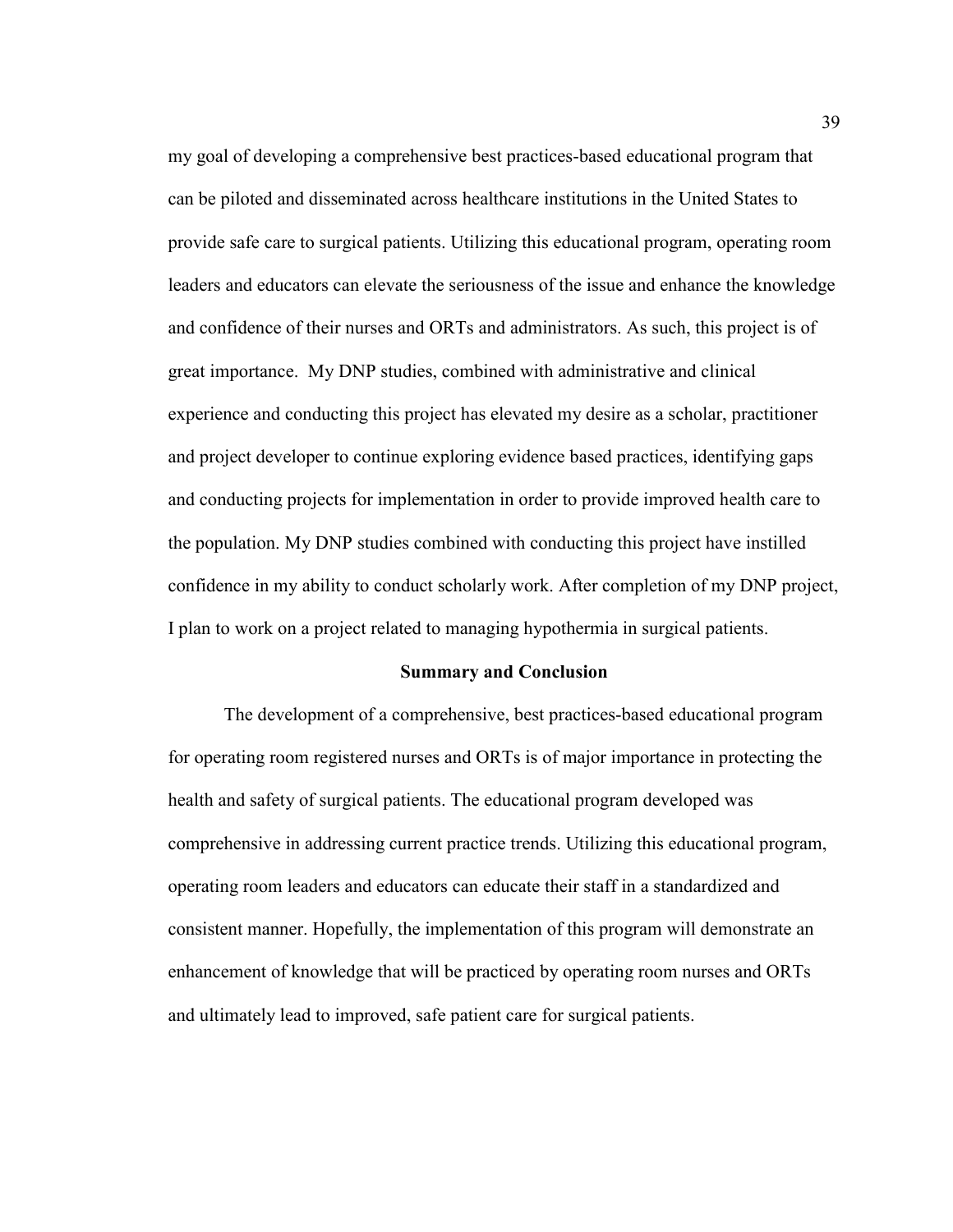## Section 5: Scholarly Product

#### **Project Dissemination**

Incidents of unintentional retention of foreign objects (URFOs) in surgical patients continue to escalate and have led to significantly increased costs to the U.S. health care system. In addition to this, patients' physical and emotional suffering from these items being left inside their bodies can be devastating and life changing. This DNP project was designed to develop a best practices-based educational program to educate operating room nurses and ORTs in the future. Utilizing a best practices-based educational program to enhance nursing staff knowledge is key to enhancing the safety of surgical patients. Educating staff on URFOs and related prevention strategies, and administering pretests and posttests can demonstrate the acquisition of knowledge by the learner, which may lead to improved clinical practice.

Translating research findings into clinical practices and subsequent dissemination of findings requires the education of practitioners and stakeholders (Ousley, Swarz, Milliken & Ellis, 2010). The dissemination of information is the sharing of knowledge of evidence based practices with others at conferences and in journals to name a few forums to encourage innovative ideas, improve clinical practice and advance the nursing profession (Walsh, 2010; White & Dudley-Brown, 2012). Dissemination of information can occur via the "three P's: posters, presentations, and papers" (White & Dudley-Brown, 2012, p. 245). The dissemination of evidence-based projects about the prevention of URFOs such as this one can change clinical practice and reduce their frequency.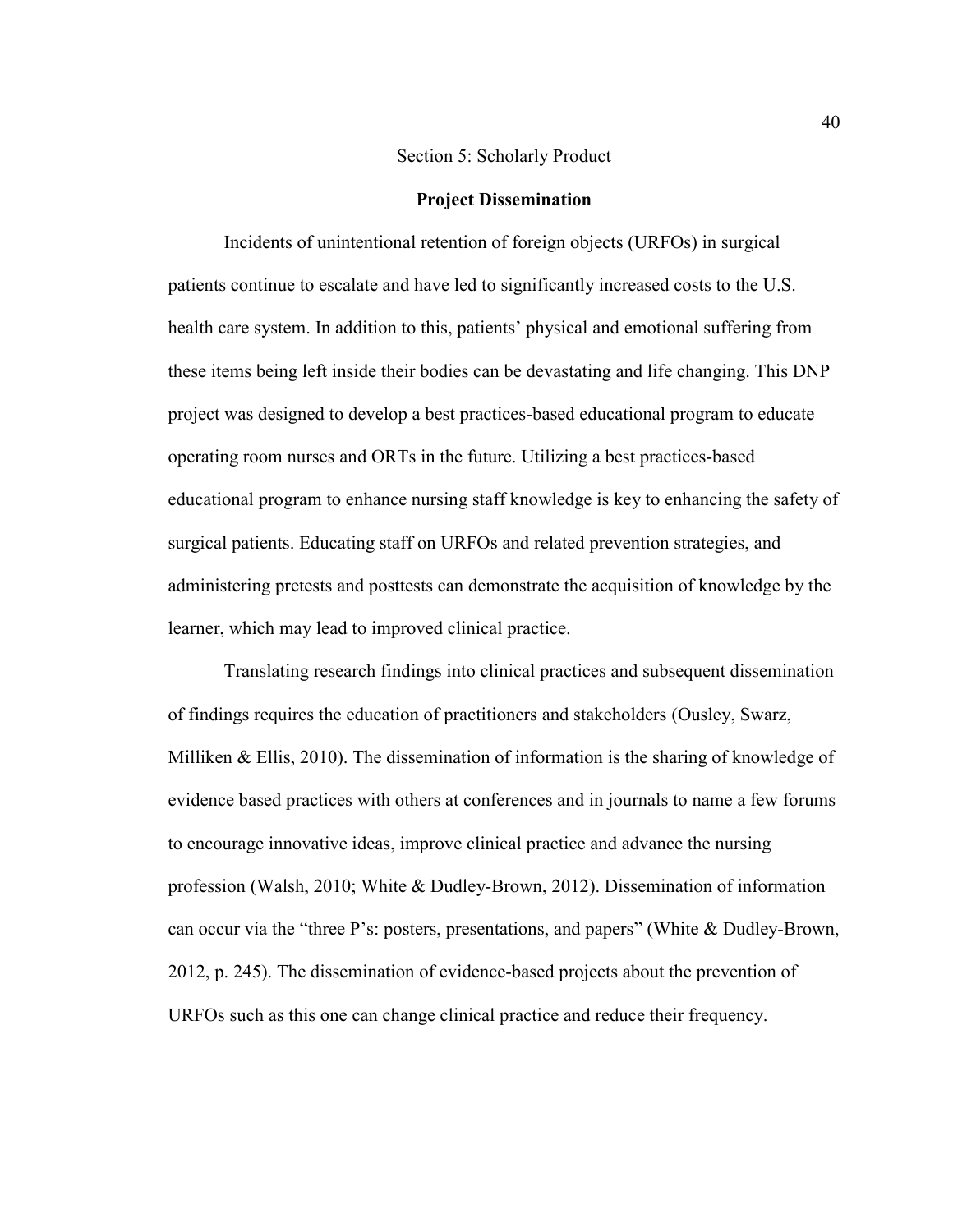The first means of disseminating this project will be via a poster presentation at my practicum site and my job. Refinements will be done and applications will be submitted to present a poster at the Association of periOperative Registered Nurses' Congress, Operating Room Manager's conference and other local and state conferences. The strengths of the poster format of dissemination are that: they are an excellent form of dissemination of evidence because they can be displayed for longer periods of time than other methods such as text, they are interactive in that they encourage scholarly discourse between colleagues and there is no time limit to the interactions (Hand, 2010, White  $\&$ Dudley-Brown, 2012). Another strength of the poster board format of presentation is that the presented work can still be in progress as in my case (White & Dudley-Brown, 2012). I also plan on presenting a manuscript for publication in the Association of periOperative Registered Nurses' Journal. Through dissemination of this educational program, I hope that operating room leaders and educators will utilize it to educate their staff, improve their practice and decrease the URFOs.

After graduation, I plan on piloting this educational project at my place of employment. I plan on utilizing a quasi-experimental pretest-posttest design project to study its outcome. According to Terry (2012) this type of design allows an investigator to view and analyze the outcome before an intervention is applied and then afterwards. In this case, I plan to administer a pretest to the subjects before providing them with the educational program and then administering the posttest. The individual scores will be compared, analyzed and a statistical analysis with paired *t* test will be utilized to determine if there were any statistical differences in the scores.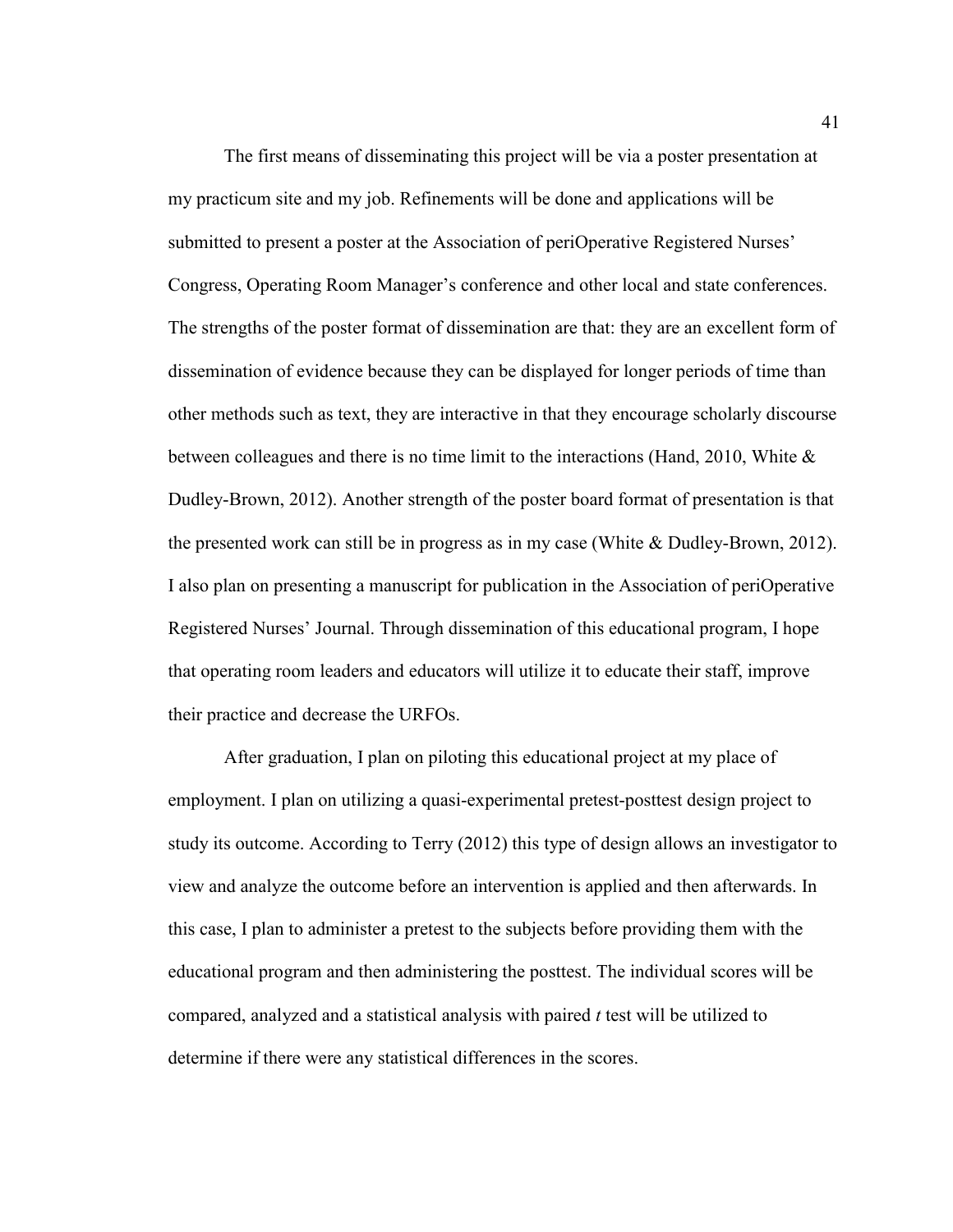Below is a description of the scholarly product:

## Title: **Strategies to Prevent the Unintentional Retention of Foreign Objects in Surgical**

## **Patients.**

Leonard H. Ramdas, MA, NP, RN - BC, CNOR, DNP – Student

Walden University

**\_\_\_\_\_\_\_\_\_\_\_\_\_\_\_\_\_\_\_\_\_\_\_\_\_\_\_\_\_\_\_\_\_\_\_\_\_\_\_\_\_\_\_\_\_\_\_\_\_\_\_\_\_\_\_\_\_\_\_\_\_\_\_\_\_\_\_\_\_\_\_\_**

**Objective:** To develop a best practices-based educational program through operating room leadership and peer review assessment and validation to enhance the knowledge of operating room nurses and operating room technicians in the prevention of the unintentional retention of foreign objects in surgical patients.

**Background:** The retention of foreign objects in surgical patients is a major healthcare issue that can lead to increased morbidity, mortality and healthcare costs to the population. The Centers for Medicare and Medicaid has curtailed reimbursements to health care institutions in which their patients' experience this issue. This project was completed in two boroughs of a major city in collaboration with a major metropolitan hospital center.

**Method:** A two – phased evaluation process was utilized to assess and develop the educational program. In Phase 1, a formative group provided feedback on the developed educational program, which led to a refined product. The refined product was evaluated in Phase 2 by a summative group utilizing the Appraisal of Guidelines for Research and Evaluation (AGREE II) Instrument.

**Participants:** Phase 1, formative evaluation of the educational program included 10 operating room nursing professionals ( $n = 10$ ). Participants were two operating room registered nurse leaders, two registered nurse operating room educators, three operating room registered nurses and three operating room technicians. Phase 2, summative evaluation included three registered nurse operating room leaders and three registered nurse operating room educators ( $n = 6$ ).

**Results:** The Phase 1, formative evaluation process provided valuable information that led to the revision of the educational program prior to evaluation and validation by the Phase 2, summative group. The Phase 2, summative group overall quality evaluation of the educational program was 85% indicating that it was of high quality. Sixty-seven percent of the respondents  $(n = 4)$ recommended the educational program for implementation without any changes and  $33\%$  ( $n = 2$ ) recommended it for implementation with some minor modifications related to rewording of one question in the pretest and posttest. There were no recommended modifications in regards to the content of the educational program.

**Conclusions:** Based upon the two-phased evaluation process, the developed best practices-based educational program was deemed to be comprehensive and based upon best practice information. Implementing the educational program via a pilot study will provide valuable information for refinement prior to widespread implementation.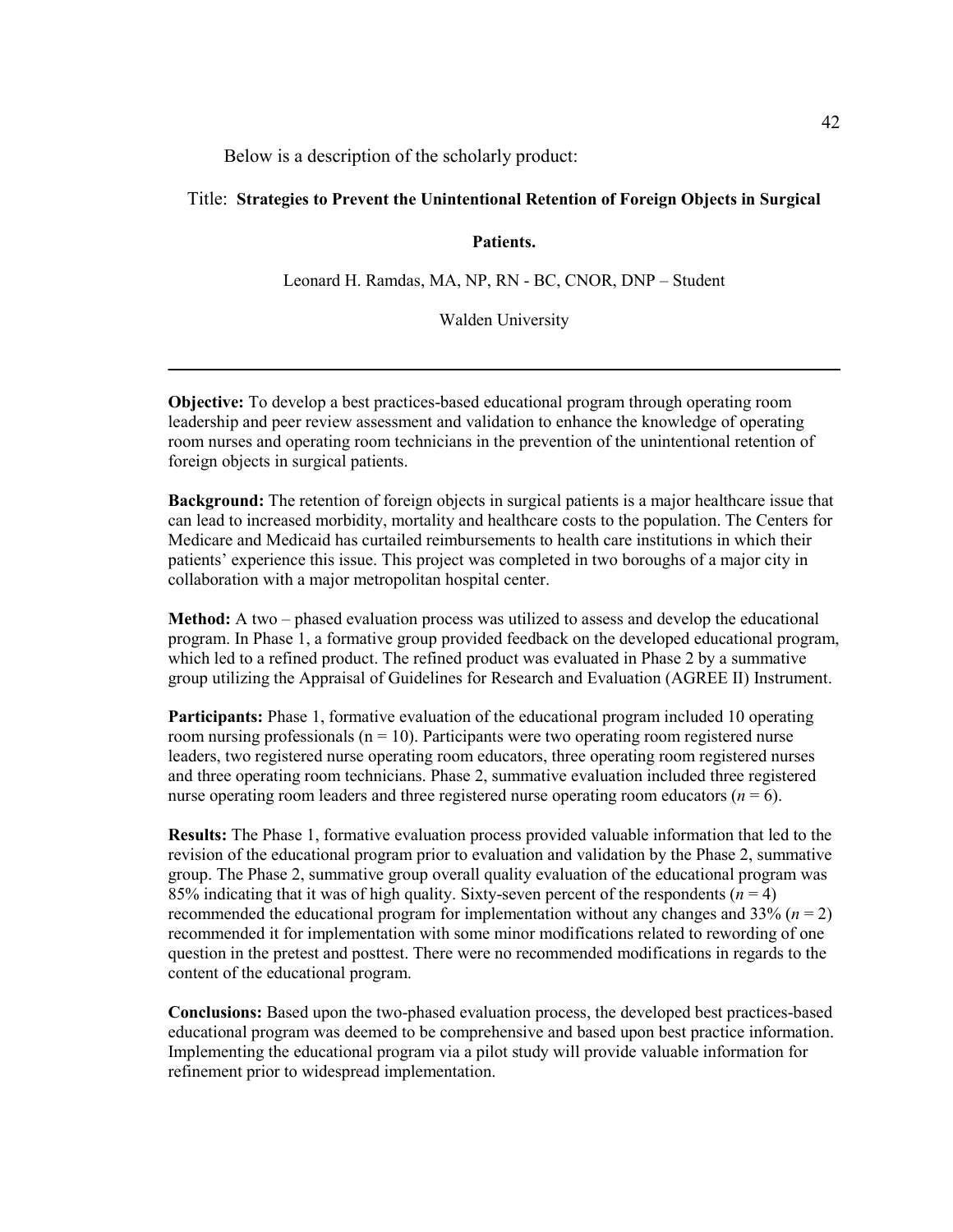**Keywords:** Assistive technologies, first count, final count, no thing left behind, operating room nurses, operating room technicians, radio – opaque sponges, sentinel event, soft goods, surgical count, knowledge enhancement, unintentional retention of foreign objects.

## **INTRODUCTION**

**\_\_\_\_\_\_\_\_\_\_\_\_\_\_\_\_\_\_\_\_\_\_\_\_\_\_\_\_\_\_\_\_\_\_\_\_\_\_\_\_\_\_\_\_\_\_\_\_\_\_\_\_\_\_\_\_\_\_\_\_\_\_\_\_\_\_\_\_\_\_\_\_** 

 The Institute of Medicine's report, *To Err Is Human: Building a Safer Health System* in 2000*,* highlighted the issue of medical errors as major patient safety issues in health care institutions in the United States (Rupp et al., 2012). The report estimated that 44,000 to 98, 000 medical errors occur in American hospitals annually that result in significant patient injuries (Jun & Blaha, 2012). Despite the implementation of numerous safety initiatives and standards set by regulatory agencies and policies and procedures by health care institutions some of these medical errors continue to occur. One category of those errors is the unintentional retention of foreign objects (URFOs) in surgical patients. Unintentional retention of foreign objects refer to the leaving of an object such as a sponge, sharp, instrument or piece of equipment in a patient after surgery. These incidents occur in operating rooms, labor and delivery units and ambulatory surgical centers. Prevention of these incidents rests primarily with the counting practices of the operating room circulating nurse and operating room technician (ORT). This project focused on the prevention of URFOs in the operating room. The true incidence of URFOs are unknown because institutions are not reporting them consistently, their complexity and they can remain unrecognized and undetected in patients for months to years (Cima et al., 2007). However, learning from institutions that routinely perform post-procedure radiographs on all surgical patients, studies note that URFOs occur more frequently than is documented in the literature and occur in patients in which the final count was determined to be correct by the staff (Cima et al., 2007). The additional cost to care for a patient with an unintentional retained item inclusive of legal defense and insurance payments is estimated to be \$166, 000.

#### **BACKGROUND AND OBJECTIVE OF PROJECT**

 The unintentional retention of foreign objects in surgical patients is common and can have significant adverse effects on patients' health and healthcare costs. The Centers for Medicare and Medicaid have implemented regulations that deny payment to healthcare facilities in which the unintentional retention of foreign objects occur. This has placed a major burden on healthcare organization finances and their survivability.

 The objective of this project was the development of a comprehensive, best practices-based educational program through operating room leadership and peer review assessment and validation to enhance the knowledge of operating room nurses and ORTs to assist in the prevention of URFOs in surgical patients. Prevention of URFOs can decrease patient morbidity, mortality, healthcare costs and enable the survival of healthcare institutions.

#### **EDUCATIONAL PROGRAM EVALUATION**

#### **PROJECT METHOD**

 A literature review, the Centers for Medicare and Medicaid regulations and the Joint Commission's Sentinel Event Alert, Issue #51 (2013) on the unintentional retention of foreign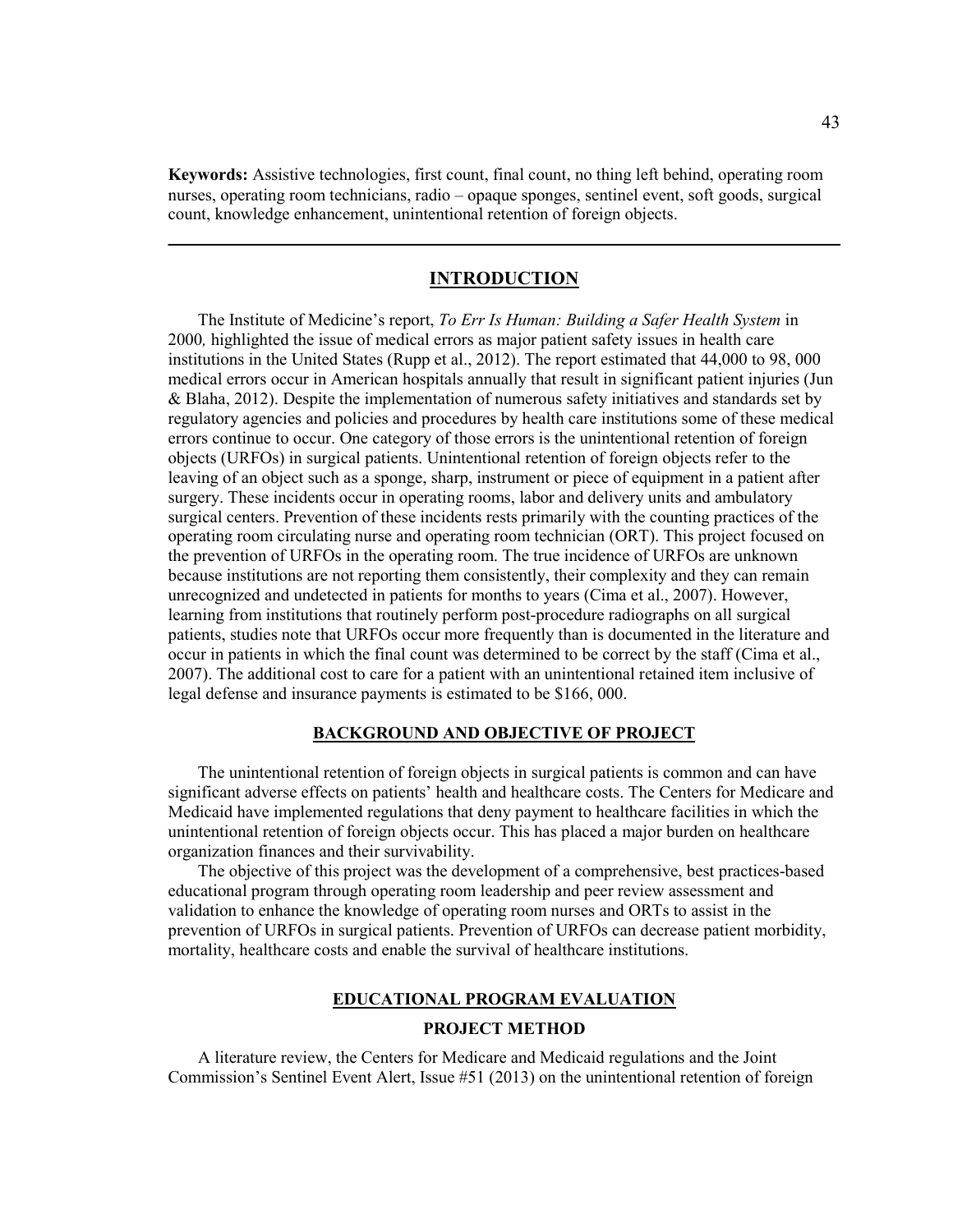objects provided information on what needed to be included in the educational program to enhance the knowledge of operating room nurses and ORTs. The 20 question test was developed from educational programs evidence based literature and the use of the Association of periOperative Registered Nurses independent study guide based on perioperative standards and recommended practices (2013).

#### **METHODOLOGY**

## **PHASE 1 – FORMATIVE GROUP EVALUATION**

#### **Participants:**

In this phase the developed educational program and a formative evaluation form were distributed to 10 ( $n = 10$ ) nursing professionals to obtain their feedback in order to refine the program. The 10 nursing professionals were two registered nurse operating room leaders, two registered nurse operating room educators, three operating room registered nurses and three ORTs. The participants were requested to complete the survey at their earliest convenience and return them to the project coordinator. All 10 responses were returned within the two week deadline.

#### **Formative Evaluation Form:**

This form consisted of four questions/comment sections. The first question requested the participants to answer yes or no in regards to whether all the topics (contents) related to the educational program were covered to prevent URFOs. If they answered no, they can enter comments in the provided section. The second question utilized a Likert scale from 1-5 (1 strongly agreeing and 5 strongly disagreeing) to assess the primary and secondary objectives of the program. Section 3 allowed the participants to add any comments that might enhance or change the educational program and the final question was a yes and no one asking the participants if they understood the educational program completely and to provide comments.

## **PHASE 1 – FORMATIVE EVALUATION RESULTS**

In answering the first question on the evaluation form in regards to its content, "Does the educational program address all the topics to be covered in preventing the unintentional retention of foreign objects?" Eighty percent of the respondents (*n* = 8; 2 leaders, 1 educator, 3 OR nurses and 2 ORTs) answered yes. Twenty percent  $(n = 2; 1)$  educator and 1 ORT) answered no and commented that the Sponge Accounting System by Dr. Verna C. Gibbs did not address the counting of other supplies other than sponges. There were no recommendations in regards to adding anything to the content of the educational program. Comments such as "it covered every topic", "comprehensive," "excellent content" and "excellent program" were noted in the comments/recommendation section.

The objectives of the educational program were evaluated in question 2. In response to the primary objectives of the use of a standardized counting process, effective communication, documentation and assistive technologies, 100% of the respondents rated them as 1 on the Likert scale indicating that they strongly agree that the educational program covered those topics and that they were important concepts. In evaluating the content of the pretest and posttest questions 100% of the respondents rated 1 on the Likert scale that they strongly agree that the questions were appropriate. Thirty percent  $(n = 3; 1)$  leader, 1 educator and 1 nurse) of the respondents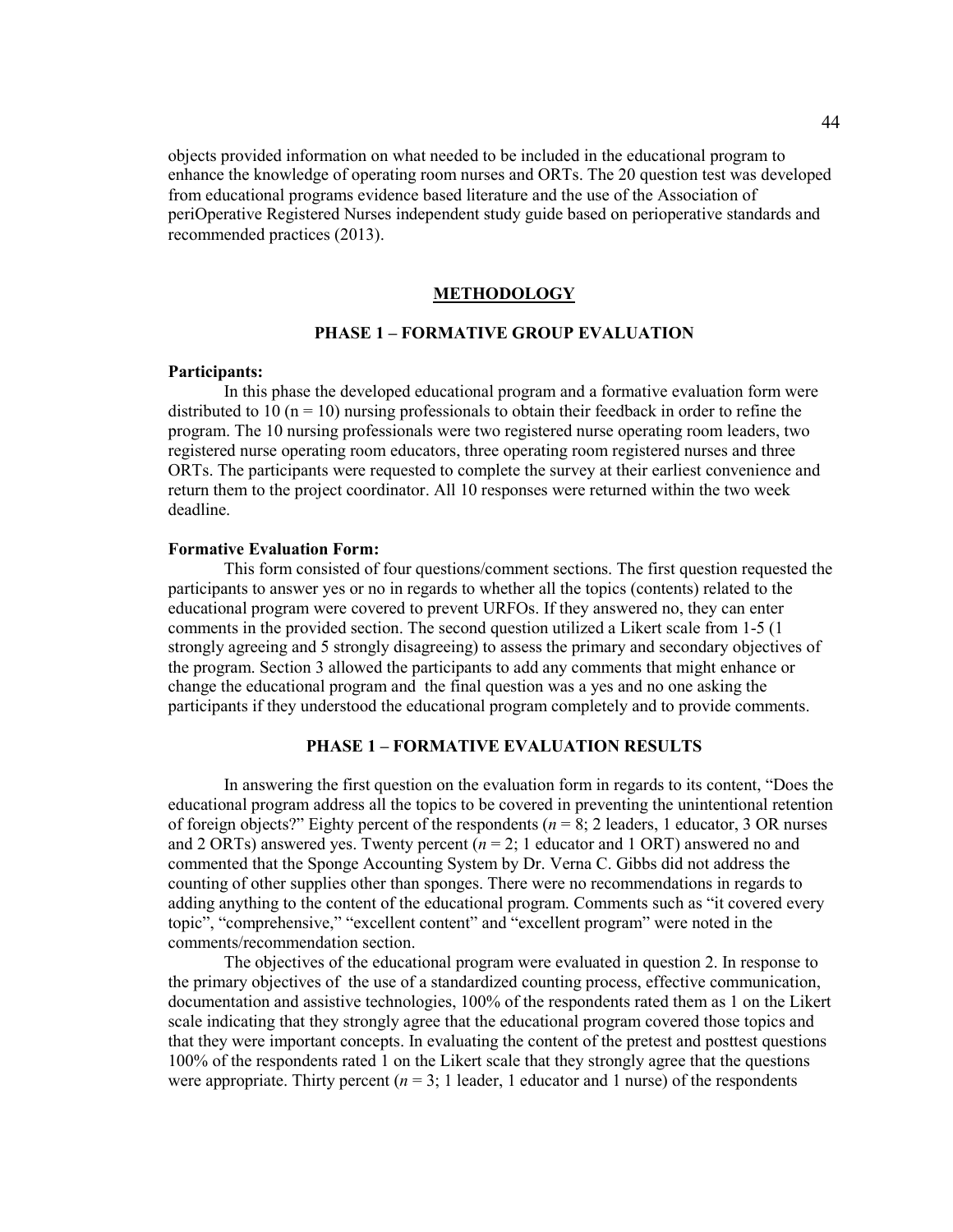requested that a slight change be made to question number 9. The original question read as such, "Soft goods such as sponges, neurological patties and towels used in the surgical wound should be?" They requested that the words "and towels" be removed. In addressing the secondary objectives of the program: addressing the difference between sentinel and never events and the teaching agenda and educational objectives being appropriate, 80% of the respondents ( $n = 8$ ; 2) leaders, 1 educator, 2 registered nurses and 3 ORTs) scored 1 on the Likert scale indicating that they strongly agree and  $20\%$  (n = 2; 1 educator and 1 registered nurse) scored 2 indicating that they are close to strongly agreeing.

In regards to item number 3 on the evaluation, "Please note below any topics or comments you think of that can enhance or change this educational program," 20% of the respondents ( $n = 2$ ; 1 leader and 1 educator) noted that the 60 minute educational session may be too short since a 30 minute video will be utilized in the educational program. At this point I am reluctant to extend the educational time beyond 60 minutes until a pilot project is conducted and feedback is obtained. A second comment noted by 40% of the respondents ( $n = 4$ , 1 leader, 1 educator, 2 ORTs) is that a live demonstration of how a safe counting process should be conducted will be helpful if included in the educational program. This recommendation will be implemented. A third comment noted by 30% of the respondents ( $n = 3$ ; 1, nurse and 2 ORTs) was that crew resource management (CRM) and TeamSTEPPS education be emphasized during the program. This is an excellent comment that will be implemented and emphasized.

Finally, in regards to item number 4, overall evaluation and the question of, Were you able to understand the educational program? All 100% of the respondents noted yes. Comments noted were that the educational program was clear, logical, succinct, comprehensive and very good.

The findings of the formative evaluation were that the best practices-based educational program was clear, concise, logical and comprehensive in addressing safe counting practices. In addition to minor grammatical and flow of the contents, the recommended changes noted by the formative evaluation group were taken into account and made to the program prior to sending to the summative evaluation group.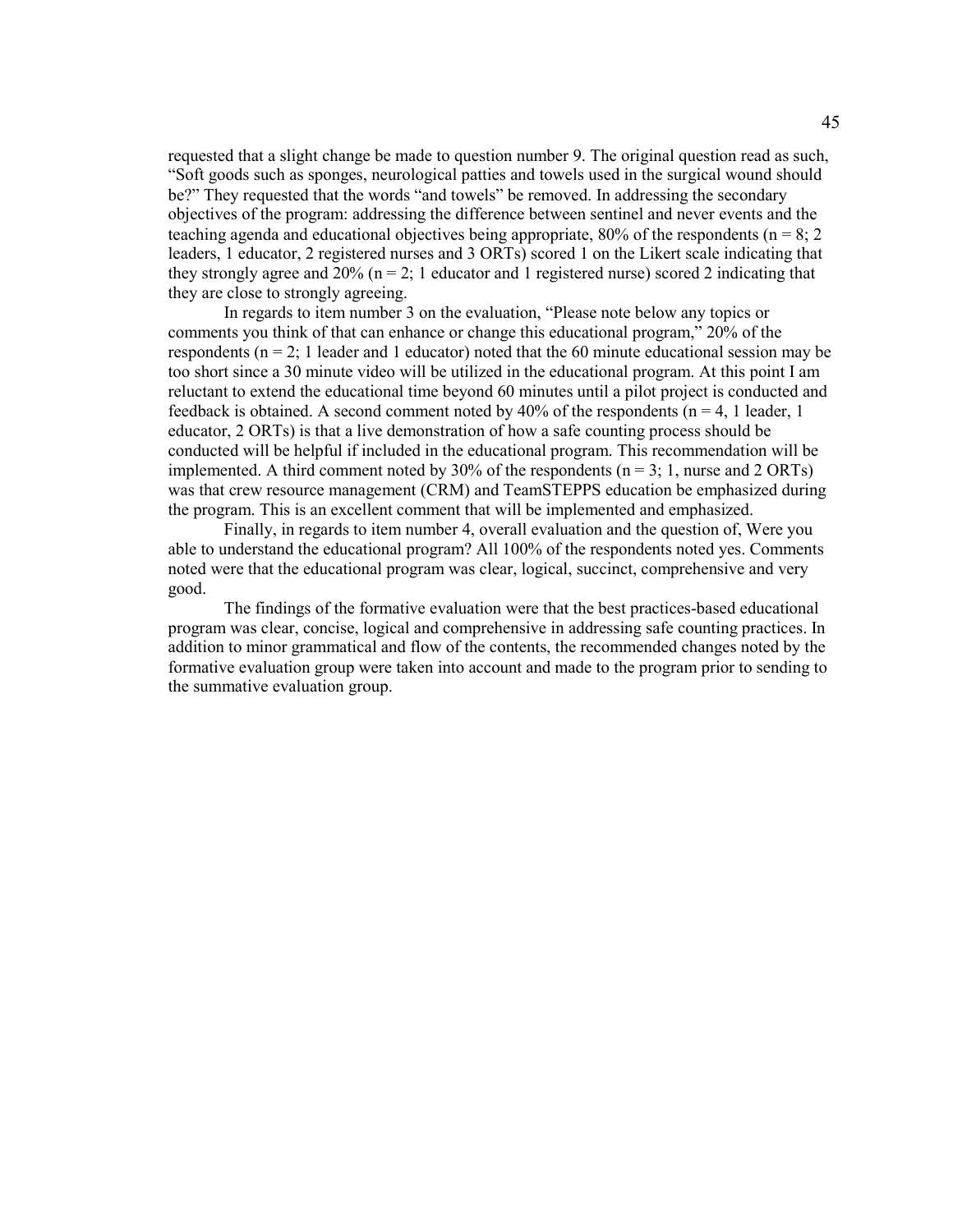## Table 1

*Phase 1 - Formative Group Data/Results* 

| Item                                                                                                                                                                                     | Answers and Explanations                                                                                                                                                                                                                                                                                                                                                                                                                                                                                                                                                                                                                                 |
|------------------------------------------------------------------------------------------------------------------------------------------------------------------------------------------|----------------------------------------------------------------------------------------------------------------------------------------------------------------------------------------------------------------------------------------------------------------------------------------------------------------------------------------------------------------------------------------------------------------------------------------------------------------------------------------------------------------------------------------------------------------------------------------------------------------------------------------------------------|
| 1. Does the educational program address all the<br>topics to be covered in preventing the<br>unintentional retention of foreign objects                                                  | $80\%$ $(n = 8)$ - YES;<br>$20\% (n = 2) - NO$<br>The Sponge Accounting System by Dr. Verna<br>C. Gibbs did not address the counting of other<br>supplies other than sponges. (Counting of other<br>supplies will be addressed during the didactic<br>presentation).<br>Other comments for the educational program<br>were "it covered every topic",<br>"comprehensive," "excellent content" and<br>"excellent program."                                                                                                                                                                                                                                 |
| 2. Primary objectives:<br>Educational program included a standardized<br>counting process, effective communication,<br>documentation and assistive technologies.                         | $100\%$ (n = 10) – Strongly Agree.                                                                                                                                                                                                                                                                                                                                                                                                                                                                                                                                                                                                                       |
| Content of the pretest and posttest questions.                                                                                                                                           | 100% ( $n = 10$ ) – Strongly Agree.<br>$30\%$ (n = 3; 1 leader, 1 educator and 1<br>nurse) of the respondents requested that a<br>slight change be made to question number 9 –<br>Remove the word "towel."                                                                                                                                                                                                                                                                                                                                                                                                                                               |
| <b>Secondary objectives:</b><br>Educational program covered the difference<br>between sentinel and never events, the teaching<br>agenda and educational objectives being<br>appropriate. | $80\%$ (n = 8; 2 leaders, 1 educator, 2<br>registered nurses and 3 ORTs) - Strongly<br>Agree.<br>$20\%$ (n = 2; 1 educator and 1 registered<br>nurse) scored 2 indicating that they were close<br>to strongly agreeing.                                                                                                                                                                                                                                                                                                                                                                                                                                  |
| 3. Topics or comments that can enhance or<br>change this educational program.                                                                                                            | $20\%$ (n = 2; 1 leader and 1 educator) noted<br>that the 60-minute educational session may be<br>too short since a 30-minute video will be<br>utilized in the educational program. (At this<br>point the project coordinator is reluctant to<br>extend the educational time beyond 60 minutes<br>until a pilot project is implemented and<br>feedback is obtained).<br>A second comment noted by 40% of the<br>respondents (n=4, 1 leader, 1 educator, 2<br><b>ORTs</b> ) was that a live demonstration of how a<br>safe counting process should be conducted will<br>be helpful if included in the educational<br>program. This recommendation will be |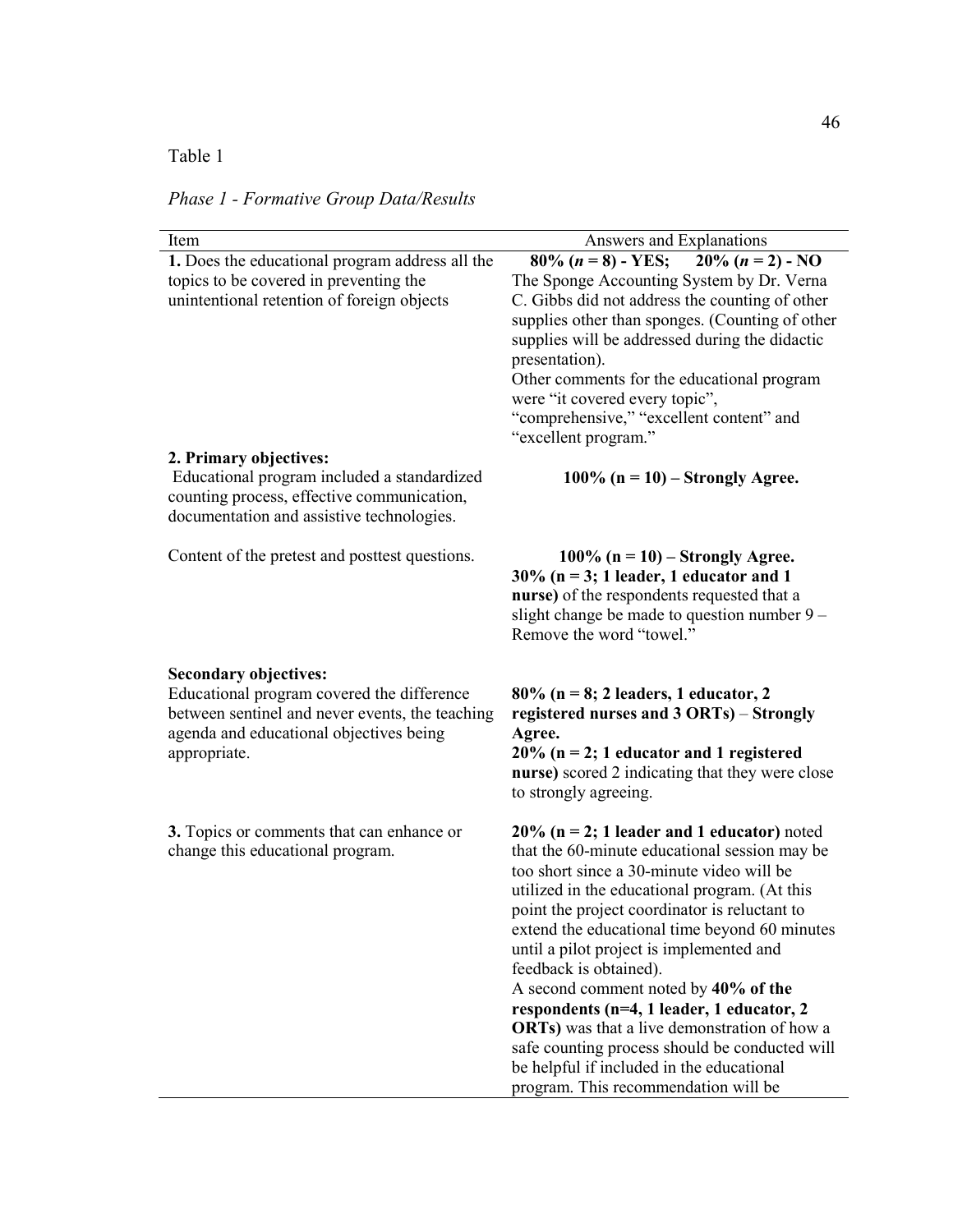|                                                                                        | implemented. A third comment noted by 30%<br>of the respondents ( $n = 3$ ; 1, nurse and 2 ORTs)<br>was that crew resource management (CRM)<br>and TeamSTEPPS education be emphasized<br>during the program. This is an excellent<br>comment that will be implemented and<br>emphasized. |
|----------------------------------------------------------------------------------------|------------------------------------------------------------------------------------------------------------------------------------------------------------------------------------------------------------------------------------------------------------------------------------------|
| <b>4.</b> Overall Evaluation - Were you able to<br>understand the educational program? | $100\%$ (n = 10) – YES<br>Comments noted were: that the educational<br>program was clear, logical, succinct,<br>comprehensive and very good.                                                                                                                                             |

#### **PHASE 2 – SUMMATIVE GROUP EVALUATION AND VALIDATION**

#### **Participants:**

Six practicing operating room registered nurse professionals ( $n = 6$ ; three leaders and three educators) were provided with the project outline, the educational program and the AGREE II Instrument to provide a summative evaluation. The participants were requested to complete the survey at their earliest convenience and return them to the project coordinator. All 6 responses were returned within the two week deadline.

#### **Summative Evaluation Instrument:**

The participants were asked to read the project outline and the educational program and evaluate them on the AGREE II Instrument utilizing a Likert scale ranging from 1 (strongly disagree) to 7 (strongly agree) on (1) the six domains of the instrument: scope and purpose, stakeholder involvement, rigor of development, clarity and presentation, applicability, editorial independence and (2) to provide an overall assessment of the educational program via two global rating items – rate the quality of the educational program and would they recommend the program. Twenty- three items were addressed within the six domains (Brouwers, 2009). This instrument was developed to reduce the variability in guidelines quality by assessing its developmental rigor and transparency (Brouwers et al., 2010). Presently, the instrument does not provide a minimum domain score to assess the differentiation between a poor quality and high quality domain of the guideline (educational program) (Brouwers et al., 2010).

## **PHASE 2 – SUMMATIVE EVALUATION RESULTS**

 Domain 1- scope and purpose addressed three items: the overall objective of the educational program, the health question by the educational program described and the population to whom the educational program pertained to is described. The scaled domain score was 97.2% indicating a high level of agreement.

Domain 2, the stakeholders' involvement addressed three items: in regards to the group that developed the educational program, the views of the target population were taken into account and the target users of the educational program were clearly stated. The scaled domain score was 76.8% indicating a moderate level of agreement. Some of the comments noted by the respondents were that the stakeholders' group could have been expanded to include surgeons,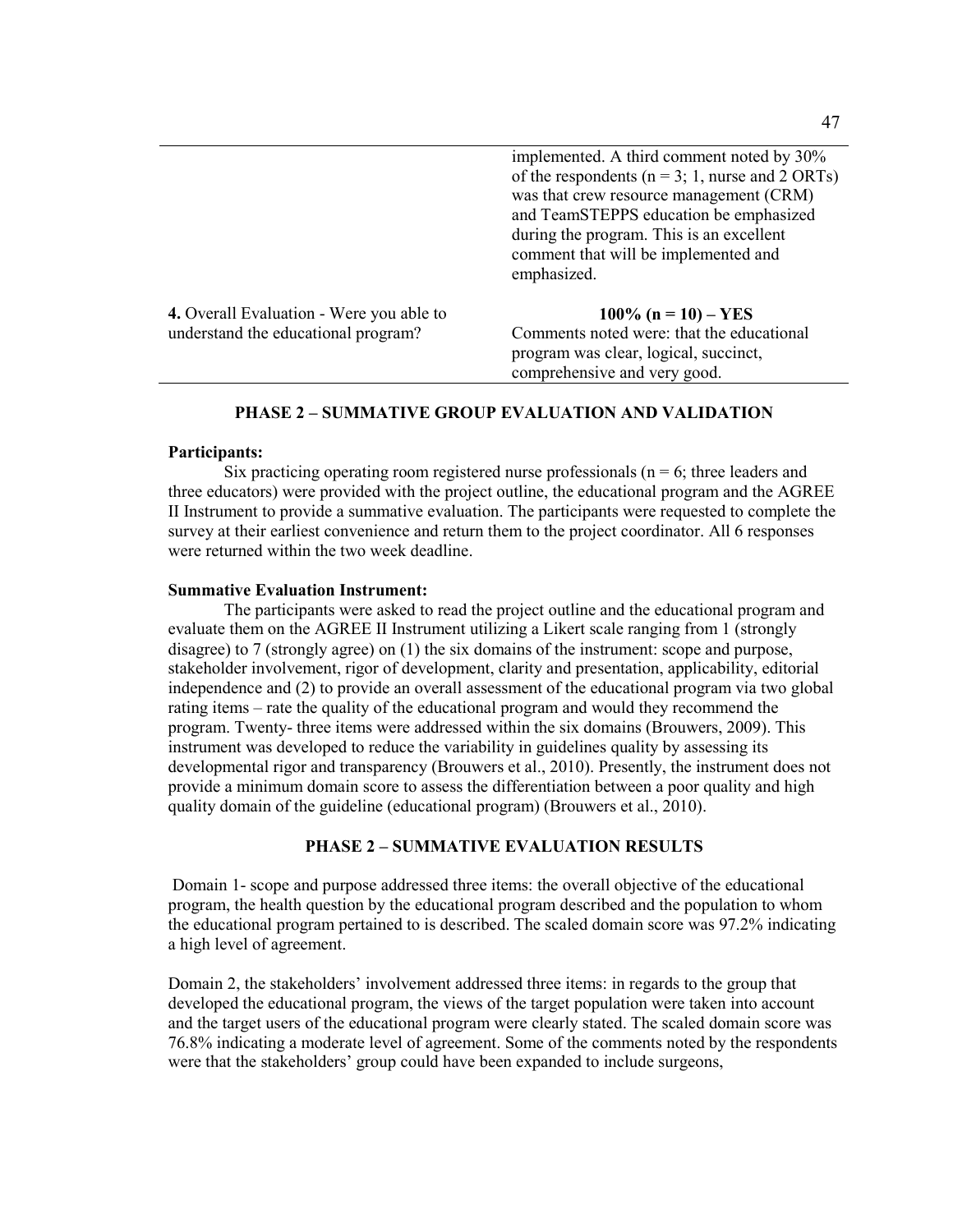anesthesiologists, certified registered anesthetists and house physicians. Also, they noted that views of the target population (patients) should have been taken into account.

Domain 3, the rigor of development addressed eight items: whether systematic methods were used to search for evidence, the criteria for selecting the evidence were clearly described, the strengths and limitations of the body of evidence described, methods for formulating the recommendations were described, health benefits have been considered in formulation of the recommendations, there were explicit links between recommendations and the supporting evidence, the program has been reviewed by experts and a procedure for updating the educational program. The scaled domain score was 87% indicating a high level of concurrence in that the program was assembled systematically with supporting evidence and rigor.

Domain 4 addressed clarity and presentation and included three items: the educational program recommendations were evaluated for specificity, unambiguity, different options for managing URFOs and key recommendations were easily identifiable. The scaled domain score was 97.2% indicating that there was a very high level of agreement by the respondents that all the criteria were met.

Domain 5 addressed applicability addressed four items: the facilitators and barriers to the educational program implementation, advice and/or tools on how the recommendations can be implemented, resources for implementation and monitoring activities were assessed. A scaled domain score of 78.5% was achieved. This score could have been higher if the program had been implemented before and refined. Since it is a new project, potential organization barriers, costs and monitoring tools would have to be assessed and developed.

Domain 6 addressed editorial independence and included two items: the educational program was evaluated for funding bodies' views not having an influence on its content and conflicts of interest by the educational program coordinator having been recorded and addressed. The scaled domain score was 55.5%. This scored was low because the program coordinator failed to indicate any funding bodies (there were none) and any conflicts of interest (there were none).

All six respondents noted a comment in the general comment section of the AGREE II Instrument. They were: nice project, this is very important; this kind of program is long overdue; we need a standardized counting program; I work in a few hospitals and have seen different counting practices that led to mistakes; the AGREE Instrument was thorough; you should include surgeons, anesthesiologists, house physicians and certified registered nurses in the project; well put together program… Dr. Gibbs video was very informative and educational; this educational program is assembled nicely; the views of the patients should be included; I will definitely use this program in my classes.

The overall quality evaluation of the educational program was 85% indicating that it was of high quality. Sixty-seven percent of the respondents  $(n = 4)$  would recommend the educational program for implementation and 33% ( $n = 2$ ) would recommend it for implementation with some minor modifications related to rewording of one question  $(\# 9)$  in the pre and posttest. There were no recommended modifications in regards to the content of the educational program.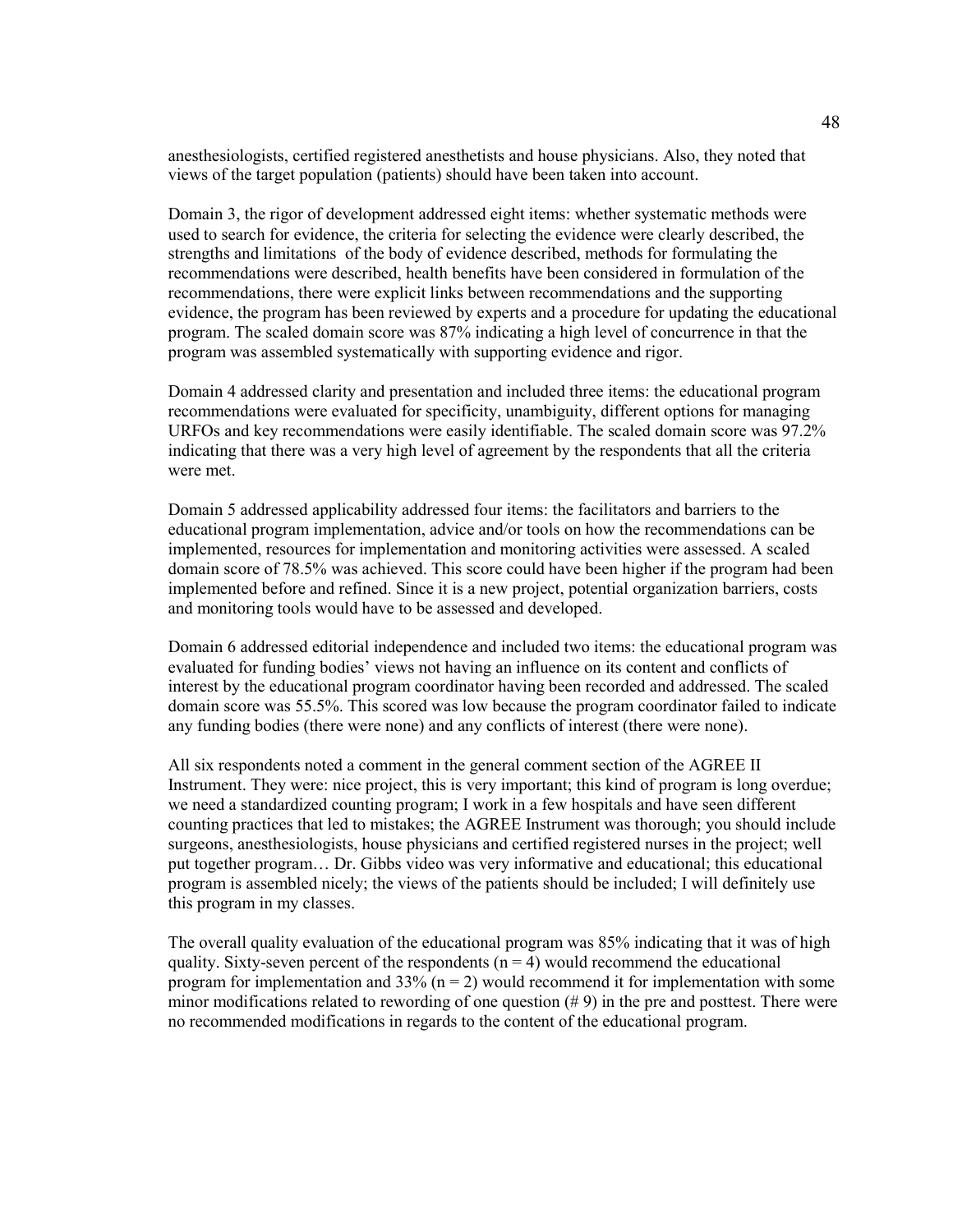Table 2

| <b>AGREE II Domains</b>                       | Score                                      |
|-----------------------------------------------|--------------------------------------------|
|                                               |                                            |
| Domain 1:                                     | 97.2%                                      |
| Scope and Purpose                             |                                            |
| Domain 2:                                     | 76.8%                                      |
| Stakeholder Involvement                       |                                            |
| Domain $3$ :                                  | 87%                                        |
| Rigor of Development                          |                                            |
| Domain 4:                                     | 97.2%                                      |
| Clarity and Presentation                      |                                            |
| Domain 5:                                     | 78.5%                                      |
| Application                                   |                                            |
| Domain $6$ :                                  | 55.5%                                      |
| Editorial Independence                        |                                            |
|                                               | 85%                                        |
| <b>Overall Guideline Assessment (Quality)</b> |                                            |
|                                               | Yes - Without modifications 67%            |
| Recommendation of the educational program     | Yes – With minor modifications to one      |
| for implementation                            | question (#9) in the pre/post test $-33\%$ |

*Phase 2 – Summative Group - Agree II Data/Results* 

#### **DISCUSSION**

 The phase one formative evaluation group produced a refined educational program for evaluation and validation by the phase two summative group. In the phase two, summative evaluation, a low score of 55.5 % was obtained for *Domain 6 – Editorial Independence* because the program coordinator did not indicate any funding bodies (there were none) and any conflicts of interest (there were none). This did not have an impact on the quality of the program. In the future projects this will be included. However, the overall recommendations by both groups and validation by the phase two group produced a comprehensive, best practices-based educational program for implementation. Below is the recommended educational program for implementation.

#### **Educational Program/Teaching Curriculum**

- 1. Introduction:
	- a. Definition of unintentional retention of foreign objects (URFOs).
	- b. Regulatory bodies involved CMS, TJC.
	- c. Difference between sentinel events and never events.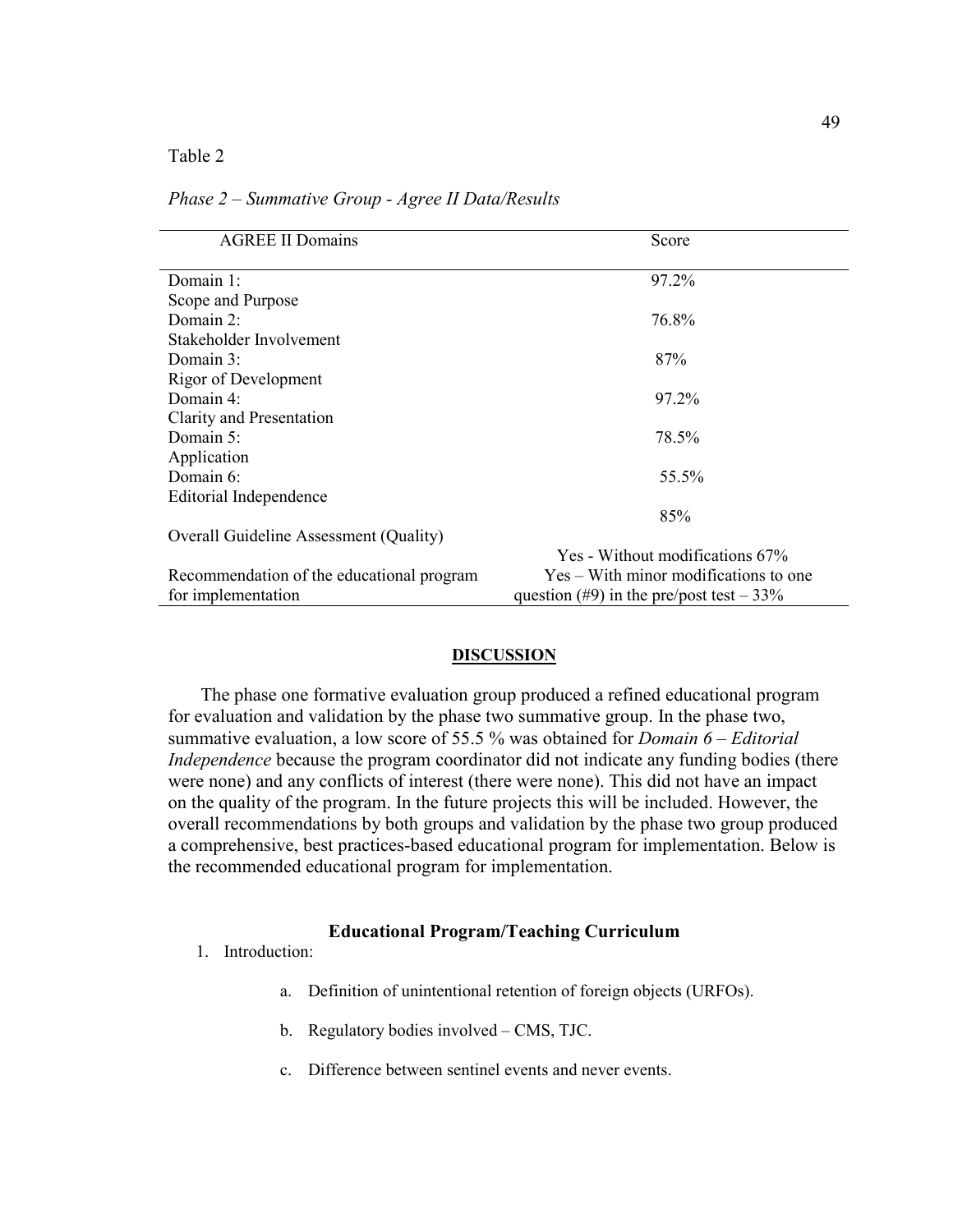i. Sentinel events – Patient safety events that affects a patient negatively and results in death, permanent harm, temporary harm and medical intervention is required to sustain life (The Joint Commission, 2014).

ii. Never events – Avoidable medical errors that occur in health care institutions that are not reimbursed for by CMS.

- 2. Current counting practices.
- 3. Problems with current practices varying counting procedures used by different staff and institutions.
- 4. Discussion of safe counting practices and strategies and interventions to prevent counting errors.
	- a. Explanation of the SPONGE ACCOUNTING SYSTEM 30 minute video by

Dr. Verna C. Gibbs. Retrieved from

http://www. hospitalcouncil.net/post/surgical-safety-preventing-retained-surgical-items

 b. When counting should be done - initial counting, before closing a cavity within a cavity, before wound closure begins, at skin closure or end of procedure and at the time a scrub or circulating nurse relief.

c. After the procedure begins, counting should start on the sterile field, proceed to the back table and then to the kick bucket.

- d. Counting of other supplies-needles, blades, bovie tips, neurological patties, instruments.
- e. Effective communication skills crew resource management (CRM) training and

TeamSTEPPS.

f. Documenting appropriately on the white board in the operating rooms and in the

patients' medical record.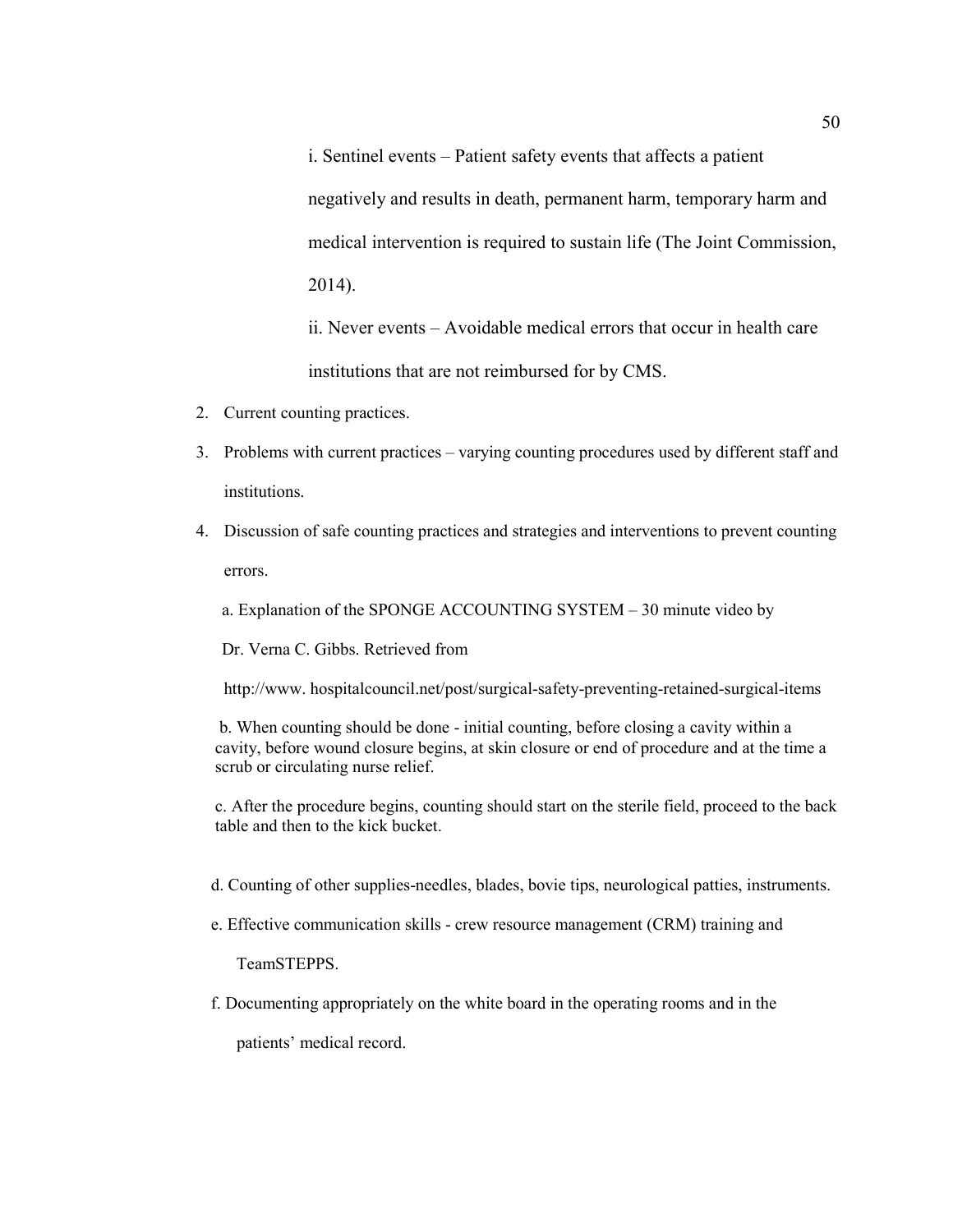g. Use of assistive technological advances to assist in the counting process - bar coding,

radiopaque sponges, radio-frequency tags in sponges and the use of radio frequency identification detection systems.

h. Live demonstration of a safe counting practice.

## **Teaching Agenda**

- 1. Introduction (10 minutes).
- 2. Administration of Pretest (20 minutes).
- 3. Educational session (60 minutes).
- 4. Administration of posttest.(20 minutes)
- 5. Evaluation of Education Program. (10 minutes)

Total time = 120 minutes (2 hours).

## **Educational Objectives**

At the conclusion of the educational program operating room nurses and technicians will be able

to:

- 1. Verbalize the difference between a sentinel and never event.
- 2. Verbalize a standardized counting process.
- 3. Verbalize effective communication skills utilizing crew resource management (CRM) and TeamSTEPPS.
- 4. Verbalize appropriate documentation.
- 5. Verbalize appropriate use of assistive technologies.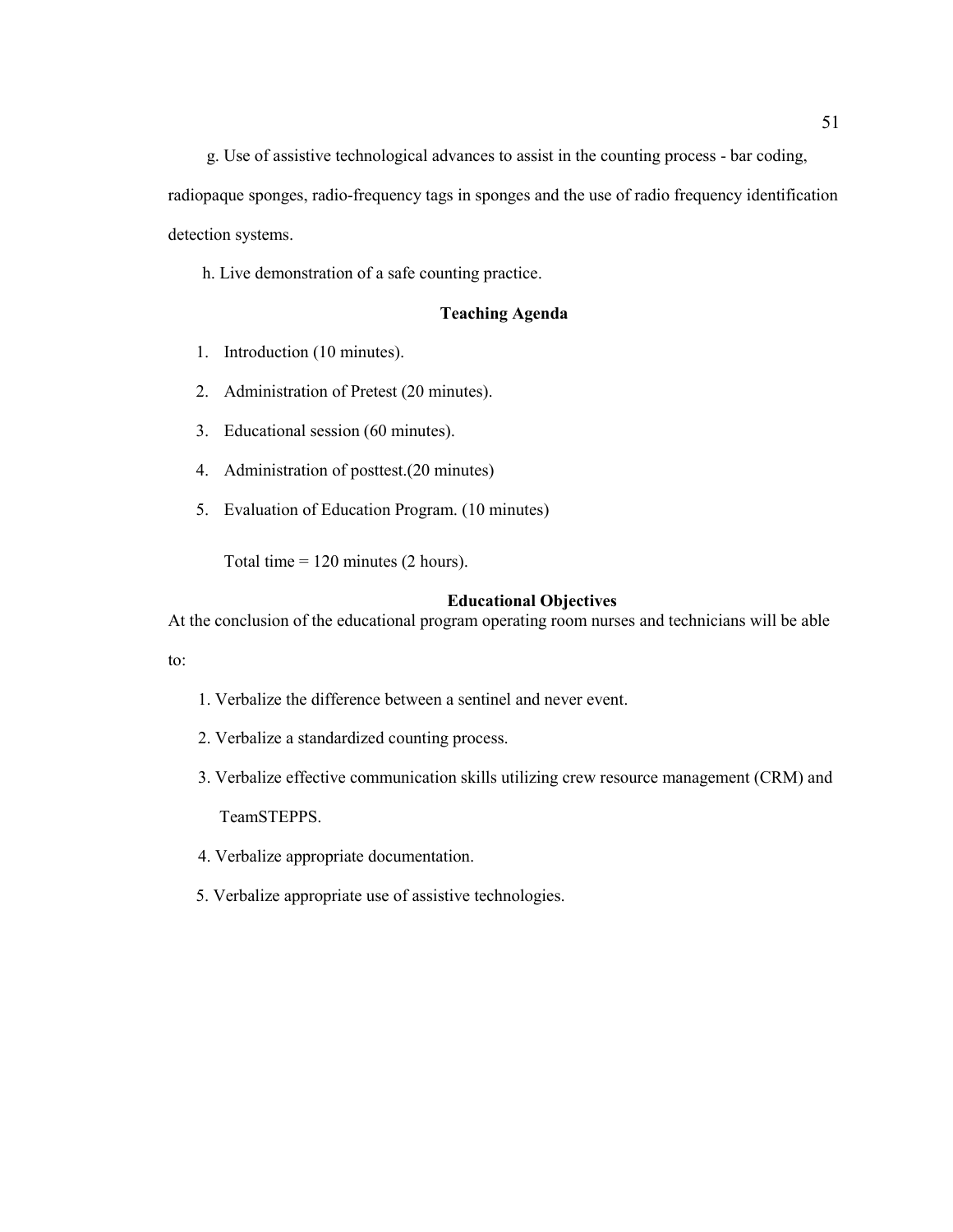## **Pretest and Posttest**  Number: \_\_\_\_\_\_\_\_\_\_\_\_\_\_\_\_\_\_\_\_\_\_\_\_\_\_\_\_\_\_\_ Date: \_\_\_\_\_\_\_\_\_\_\_\_\_\_\_\_\_\_\_\_\_\_\_\_\_\_\_

Please answer the following questions by circling the answer that you think is correct for each

question. There is only one correct answer to each question.

1. According to the Joint Commission, a sentinel event is defined as an unexpected occurrence

involving death or serious physical or psychological injury, or the risk thereof.

- a. true.
- b. false.

 $(Answer - a)$ 

- 2. The unintentional retention of foreign objects in surgical patients can be classified as being:
	- a. preventable occurrences.
	- b. never events.
	- c. sentinel events.
	- d. a and c only.
	- e. all of the above.

(Answer - e)

- 3. Risk factors for the unintentional retention of foreign objects in surgical patients include:
	- a. emergency procedures.
	- b. unplanned change in operation.
	- c. decreased body mass index.
	- d. a and b only.
	- e. all of the above.

 $(Answer-e)$ 

- 4. Most common items left in patients after surgical procedures are:
	- a. instruments.
	- b. sharps.
	- c. sponges.
	- d. needles.
	- e. towels.

 $(Answer - c)$ 

- 5. First or initial counts by the circulator and scrub person are:
	- a. performed because the Centers for Medicare and Medicaid mandates them.
	- b. performed because they establish a baseline for subsequent counts on all procedures.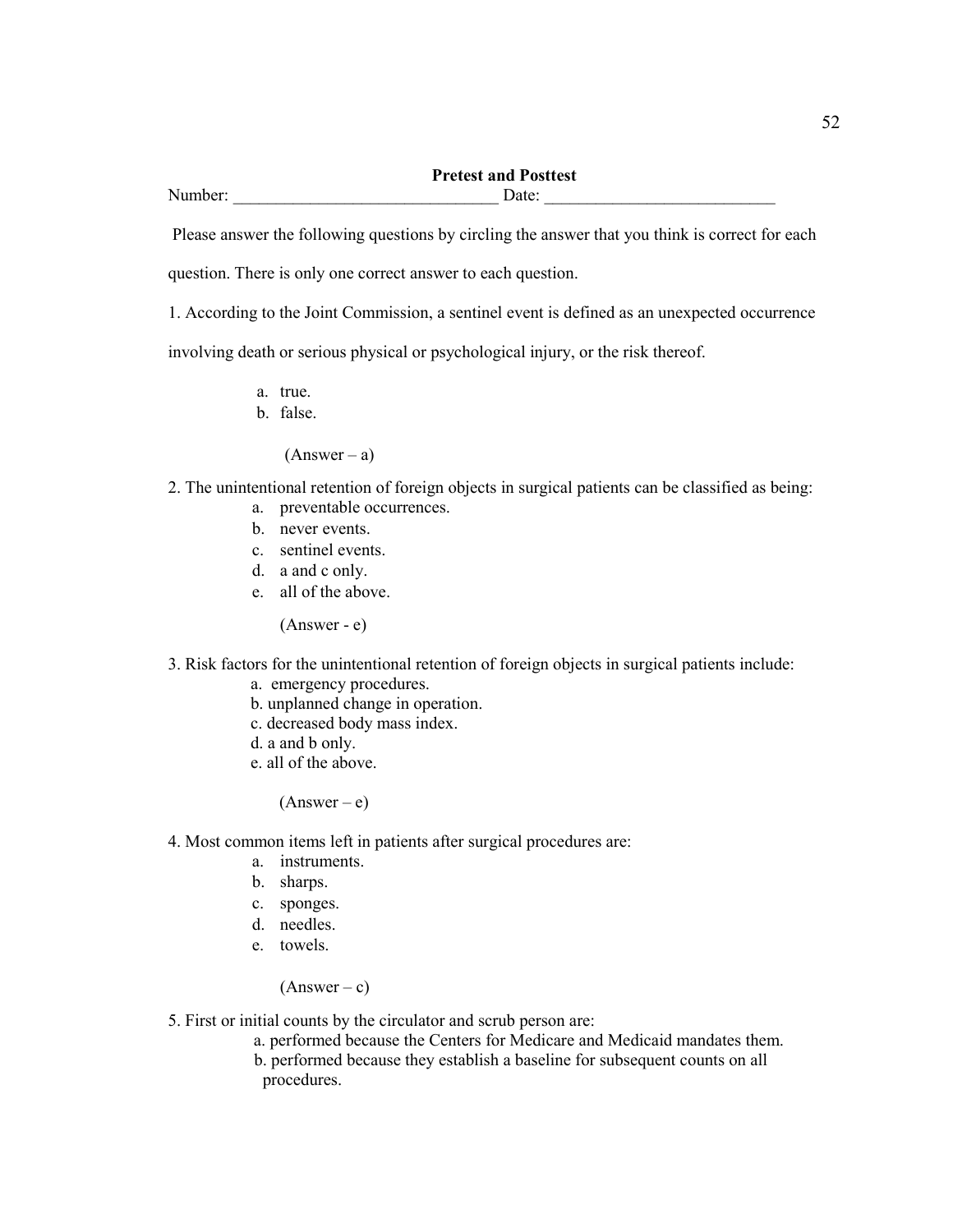- c. performed because The Joint Commission mandates it.
- d. performed to identify manufacturer's packaging errors.
- e. b and d only

 $(Answer - e)$ 

- 6. When the circulator and scrub person are performing counts:
	- a. conversations not related to patient care should be continued.
	- b. unnecessary activity and distractions should be curtailed.
	- c. loud music should be playing.
	- d. timeout should be done.
	- e. all of the above.

 $(Answer - b)$ 

- 7. Performing counts after the procedure begins should start with:
	- a. the sterile field, progress to the mayo stand, back table and then kick bucket.
	- b. the kick bucket, back table, mayo stand and then sterile field.
	- c. the back table, sterile field, kick bucket, and then mayo stand.
	- d. none of the above.
	- e. all of the above.

 $(Answer - a)$ 

- 8. The RN circulator facilitates the counting process by:
	- a. initiating the count.
	- b. performing the count procedure in concert with the perioperative team.
	- c. document count reconciliation activities.
	- d. report count discrepancies.
	- e. all of the above.

 $(Answer-e)$ 

- 9. Soft goods such as sponges and neurological patties used in the surgical wound should be:
	- a. radioactive.
	- b. radiopaque.
	- c. white background and with a blue or green radiopaque line.
	- d. b and c only.
	- e. all of the above

 $(Answer - b)$ 

- 10. Counting of instruments should be done on procedures in which:
	- a. there is a likelihood that instruments can be retained in the wound.
	- b. two fingers can fit in the wound.
	- c. a medium size fist can fit in the wound.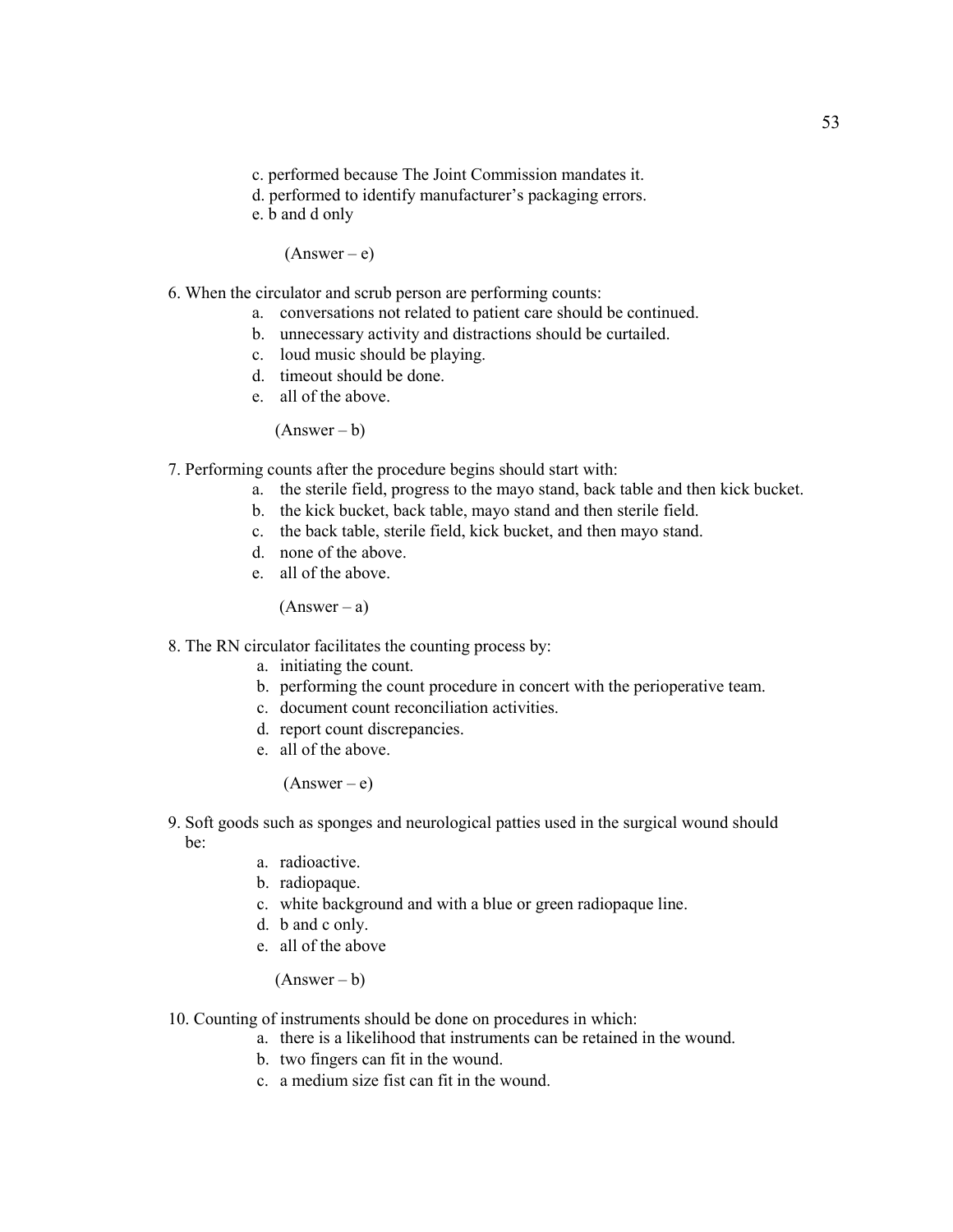- d. on all procedures.
- e. all of the above.

 $(Answer - a)$ 

- 11. Reasons for using a pocketed bag system as advocated for in the SPONGE ACCOUNTING SYSTEM are:
	- a. reduce errors caused by sponges sticking together.
	- b. assist in visualizing sponges by all surgical team members when counting.
	- c. easily aid in the disposal of the radiopaque sponges and prevent carryover to the next procedure.
	- d. a and c only
	- e. all of the above.

 $(Answer-e)$ 

- 12. The pocketed bag system as advocated for in the SPONGE ACCOUNTING SYSTEM should be loaded from the top and horizontally.
	- a. true.
	- b. false.

 $(Answer - b)$ 

- 13. Accounting for all soft goods, needles, sharps and instruments during a surgical procedure is the responsibility of:
	- a. the circulating nurse.
	- b. the anesthesia provider.
	- c. the surgeon.
	- d. the scrub person.
	- e. all of the above

 $(Answer - e)$ 

- 14. Surgical counts should be performed:
	- a. at the start of a procedure.
	- b. at the closing of an organ within an organ.
	- c. before closure of the skin.
	- d. at the closure of the skin.
	- e. all of the above.

 $(Answer-e)$ 

- 15. When counting sponges the SPONGE ACCOUNTING SYSTEM emphasizes the "see, separate, and say" methodology.
	- a. true.
	- b. false.

 $(Answer - a)$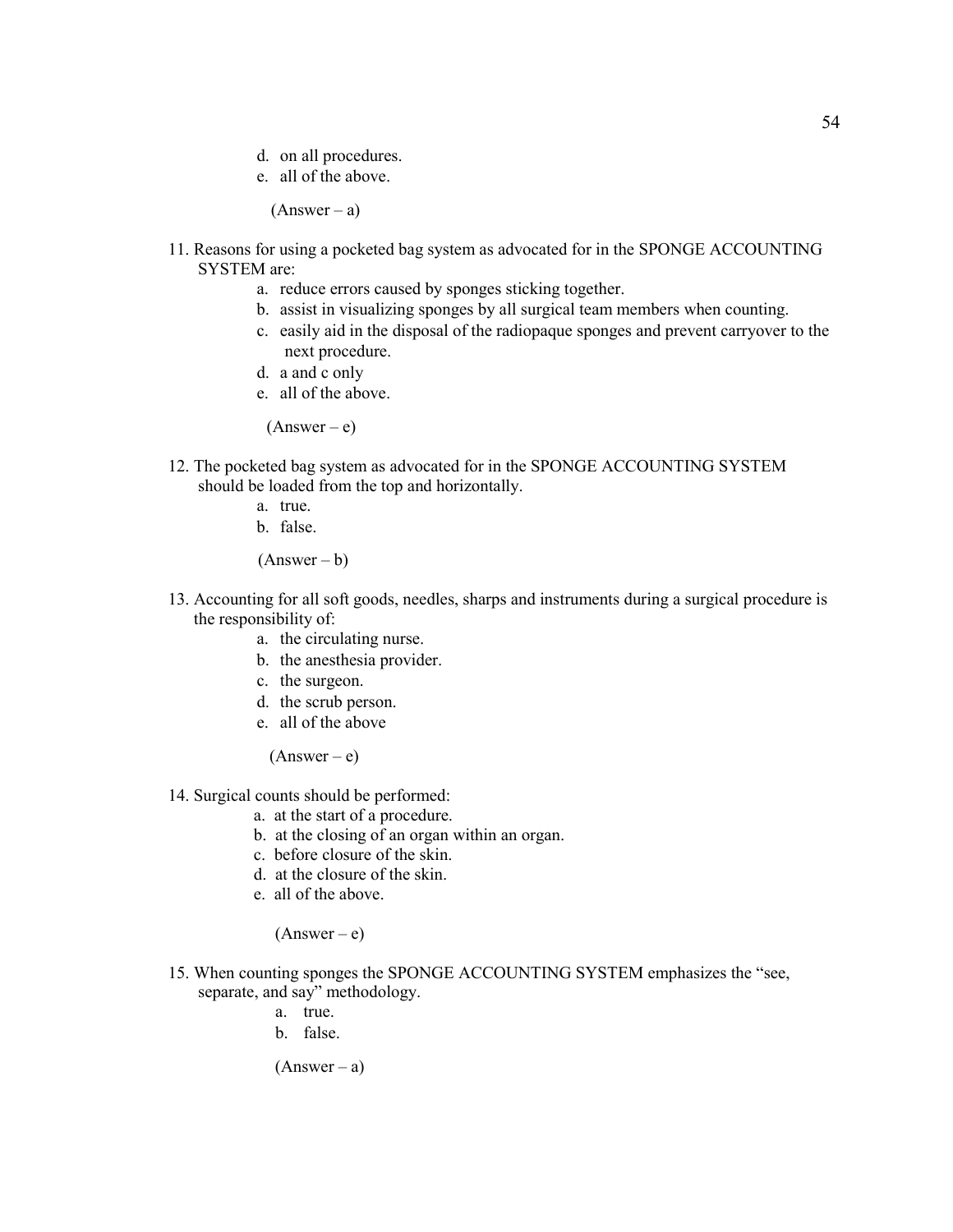- 16. Which of the following can assist in the correct sponge and instrument count.
	- a. radiopaque sponges.
	- b. radio-frequency tags and identification systems.
	- c. barcoding.
	- d. using a white board.
	- e. all of the above.

 $(Answer - e)$ 

- 17. The use of a white board can aid the counting process to display the count and enhance team awareness.
	- a. true.
	- b. false.

 $(Answer - a)$ 

- 18. Team training based upon crew resource management and TeamSTEPPS principles are effective in promoting assertiveness and overcoming hierarchical barriers to communication in the operating room.
	- a. true.
	- b. false.

 $(Answer - a)$ 

- 19. Documenting, tracking and investigating incorrect counts are ways to improve counting practices.
	- a. true.
	- b. false.

 $(Answer - a)$ 

- 20. Intra-operative radiographs should:
	- a. be performed when the surgical count is incorrect.
	- b. should be interpreted by a radiologist prior to patient transfer from the operating room.
	- c. should be done on all cases.
	- d. a and b only .
	- e. all of the above.

 $(Answer - d)$ 

#### **CONCLUSION**

Preventing morbidity, mortality and decreasing health care costs are the primary goals of health care. The developed evidence - based educational program for the education of operating room nurses and ORTs to prevent URFOs in operating rooms can assist in this endeavor. The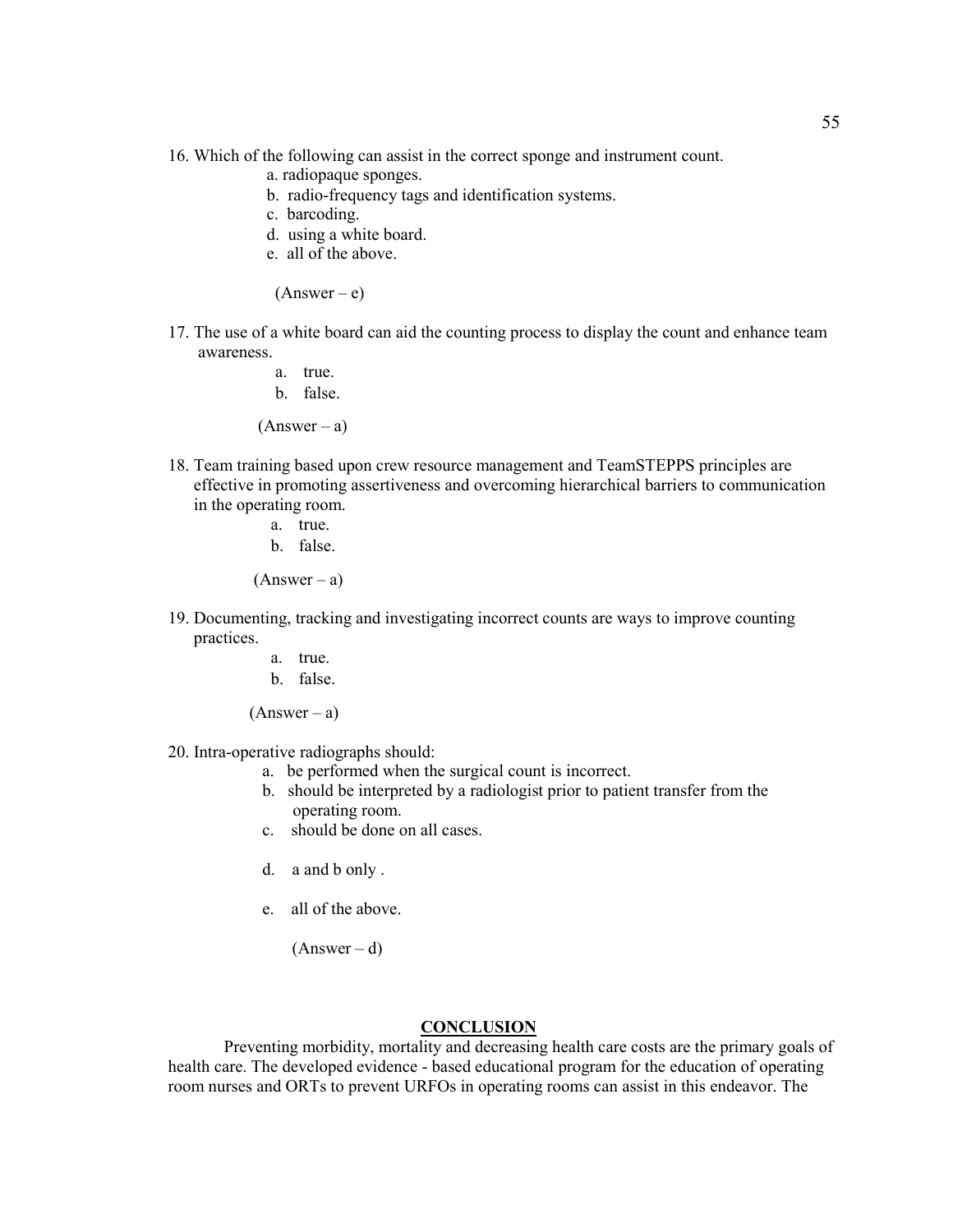educational program developed was comprehensive in addressing current practice trends. Utilizing this educational program, operating room leaders and educators can educate their staff in a standardized and consistent manner. Piloting of this program is the next step in the process. Positive results from the pilot implementation will hopefully demonstrate an enhancement of knowledge by operating room nurses and ORTs and ultimately lead to improved, safe patient care for surgical patients. Widespread dissemination of the program will follow.

## **REFERENCES**

1. Association of Registered Nurses. (2013a). Recommended practices for the prevention of retained surgical items. *Perioperative Standards and Recommended Practices*. Denver, CO: 305-322.

2. Association of periOperative Registered Nurses. (2013b). *Independent study guide based upon perioperative standards and recommended practices.* Denver, CO: 26-29. 3. Brouwers, M.C. (2009). *Appraisal of guidelines for research and evaluation II instrument.* Hamilton, ON. Retrieved from http://apps.who.int/rhl/agreeinstrumentfinal.pdf 4. Brouwers, M.C., Kho, M. E., Browman, G. P., Burgers, J. S. Cluzeau, F., Feder, G., Markarski, J. (2010). Development of the AGREE I, part 1: Performance, usefulness and areas for improvement. *Canadian Medical Association Journal, 18*(10), 1045-1052. 5. Cima, R. R., Kollengode, A., Garnatz, J., Storveen, A., Weisbrod, C., & Deschamps, C. (2007). Incidence and characteristics of potential and actual retained foreign object events in surgical patients. *Journal of the American College of Surgeons, 207*(1), 80-87.

6. Institute of Medicine (IOM). (2010). *The future of nursing: Leading change, advancing health.* Retrieved from: http://www.iom.edu/Reports/2010/The-Future-of-Nursing-Leading Change-Advancing-Health.aspx

7*.* Jun, K. & Blaha, J. (2012). Avoiding retained foreign objects. *OR Nurse Journal*. Lippincott Williams & Wilkins.

8. National Collaborating Centre for Methods and Tools (2011). *Critically appraising practice guidelines: The AGREE II instrument*. Hamilton, ON: McMaster University (Updated 01 November, 2013). Retrieved from

http://www.nccmt.ca/registry/view/eng/100.html.

9. Rupp, C.C., Kagarise, M. J., Nelson, S.M., Deal, A. M., Phillips, S., Chadwick, J. & Kim, H. J. (2012). Effectiveness of a radiofrequency detection system as an adjunct to manual counting protocols for tracking surgical sponges: A prospective trial of 2,285 patients. *Journal of the American College of Surgeons, 215*(4).

10. The Joint Commission Sentinel Event Alert (2014). Sentinel Event Policy and Procedures. Retrieved from: http://www.jointcommission.org/sentinel\_event.aspx 11.The Joint Commission Sentinel Event Alert (2013). *Issue 51*. Author. Retrieved from http://www.jointcommission.org/assets/1/6/SEA\_51\_URFOs\_10\_17\_13\_FINAL.pdf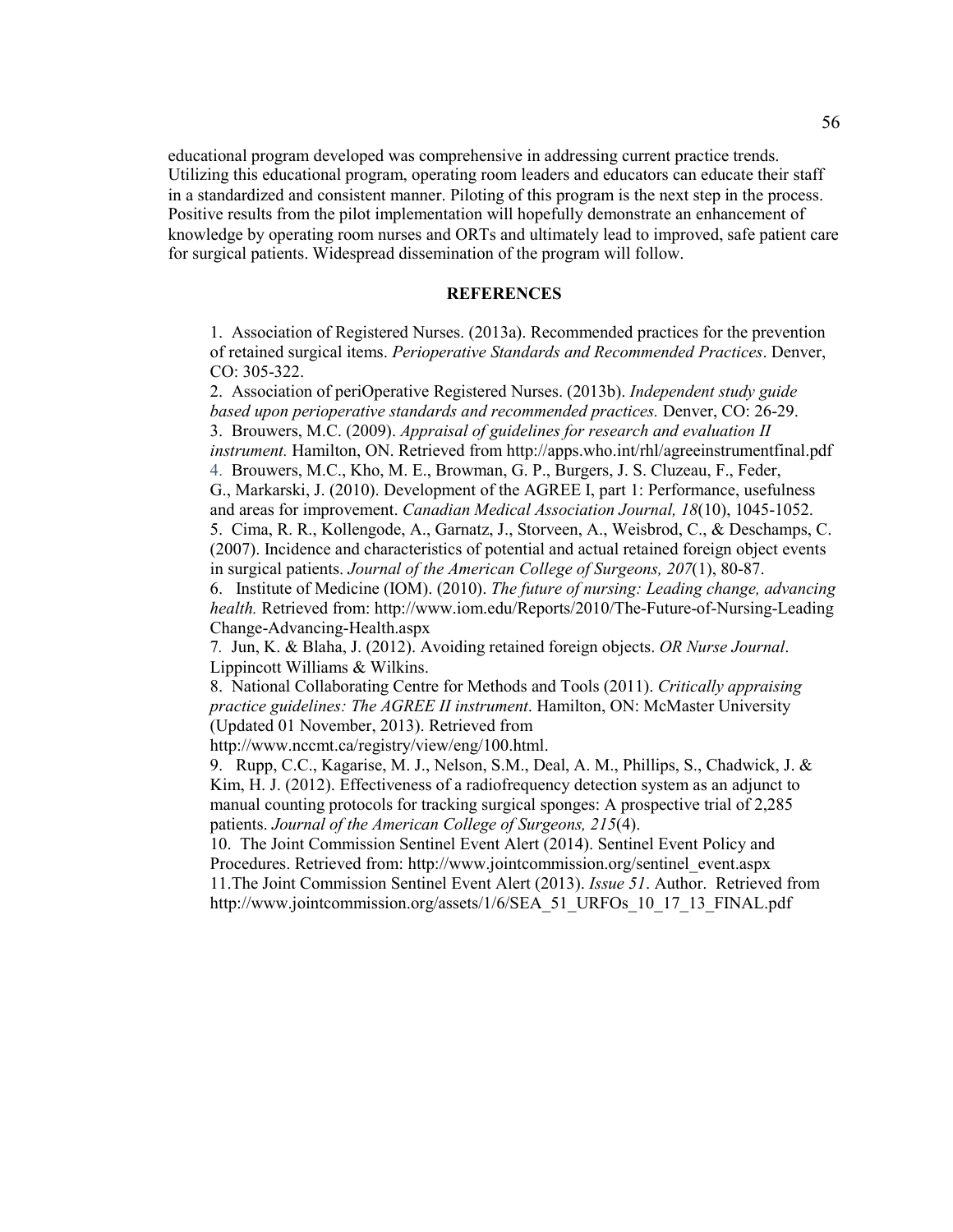#### References

- Agree Enterprise Website: The AGREE II Instrument. Retrieved from http://www.agreetrust.org/agree-research-projects/
- American Association of Colleges of Nursing. (2006). *The essentials of doctoral education for advance nursing practice.* Retrieved from

http://www.aacn.nche.edu/publications/position/DNPEssentials.pdf

- Association of periOperative Registered Nurses. (2013a). *Independent study guide based upon perioperative standards and recommended practices*. Denver, CO: Author.
- Association of periOperative Registered Nurses. (2013b). *Perioperative standards and recommended practices*. Denver, CO: Author.
- Brouwers, M. C. (2009). *Appraisal of guidelines for research and evaluation II instrument.* Hamilton, ON: The AGREE Research Trust. Retrieved from http://apps.who.int/rhl/agreeinstrumentfinal.pdf
- Brouwers, M.C., Kho, M. E., Browman, G. P., Burgers, J. S. Cluzeau, F., Feder, G., & Markarski, J. (2010). Development of the AGREE I, part 1: Performance, usefulness and areas for improvement. *Canadian Medical Association Journal, 18*(10), 1045-1052.

Centers for Medicare and Medicaid Services (2008). *State Medicaid Director Letter*. Retrieved from http://downloads.cms.gov/cmsgov/archiveddownloads/SMDL/downloads/SMD07 3108.df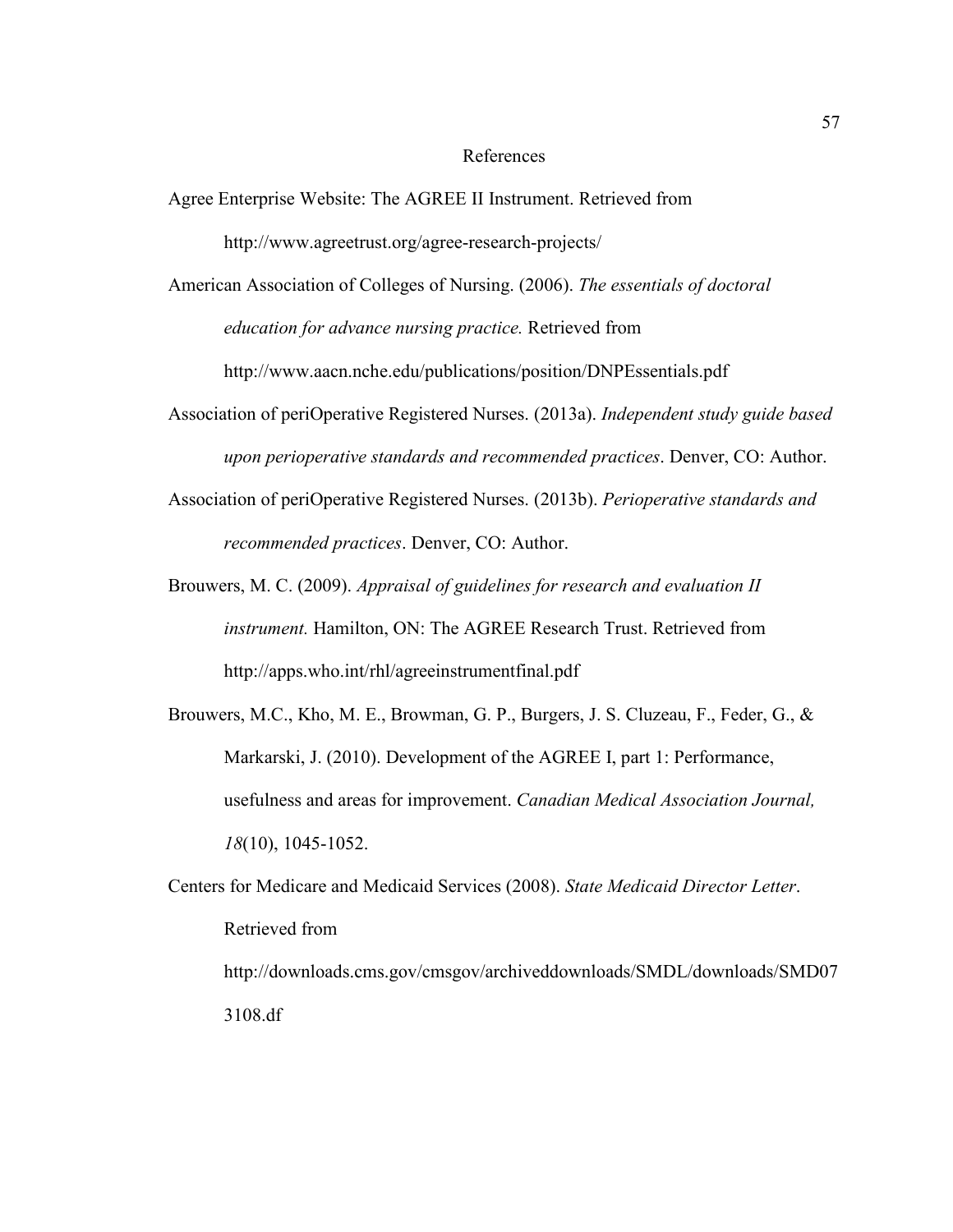- Cima, R. R., Kollengode, A., Garnatz, J., Storveen, A., Weisbrod, C., & Deschamps, C. (2007). Incidence and characteristics of potential and actual retained foreign object events in surgical patients. *Journal of the American College of Surgeons, 207*(1), 80-87.
- ECRI Institute. (2015). *Medical safety device reports: X-ray detectable surgical sponges.* Retrieved from: http://www.mdsr.ecri.org/summary/detail.aspx?doc\_id=8181
- Edel, E. M. (2010). Increasing patient safety and surgical team communication by using a count/time out board. *AORN Journal, 92*(4), 420-424.
- Edel, E. M. (2012). Surgical count practice variability and the potential for retained surgical items. *AORN Journal, 95*(2), 228-232.
- Feldman, D. L. (2011). Prevention of retained surgical items. *Mount Sinai Journal of Medicine, 78*, 865-871.

Gibbs, V. C., McGrath, M.H., Russell, T. R. (2005). The prevention of retained foreign bodies after surgery. *Bulletin of the American College of Surgeons, 90*(10), 12-14, 56. Retrieved from https://ps.mcic.com/appdocs/lps/ACOS%20The%20Prevention%20of%20Retaine d%20Foreign%20Bodies%20After%20Surgery.pdf

- Grove, S. K., Burns, N., & Gray, J. R. (2013). *The practice of nursing research: Appraisal, synthesis, and generation of evidence.* (7th ed.). St. Louis, MO: Saunders Elsevier.
- Hand, H. (2010). Reflections on preparing a poster for RCN conference. *Nurse Researcher, 17*(2), 52-59.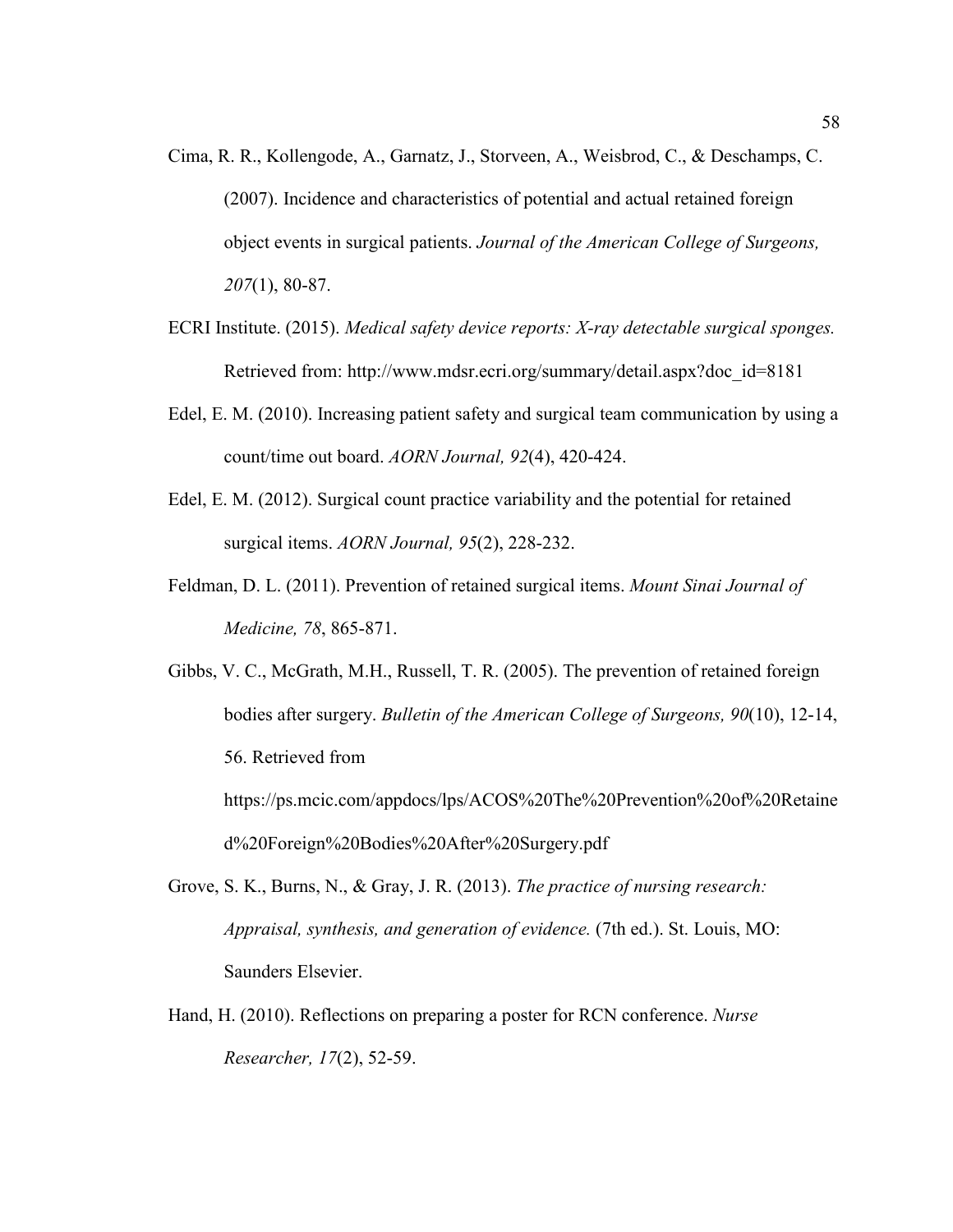- Hampton, C. (2011). *Communicating information to funders for support and accountability.* Retrieved from the Community Tool Box http://ctb.ku.edu/en/tablecontents/sub\_section\_main\_1376.aspx
- Hodges, B. C., & Videto, D. M. (2011). *Assessment and planning in health programs* (2nd ed.). Sudbury, MA: Jones & Bartlett Learning.
- Hospital Council of Northern and Central California. (n.d.) Surgical Safety: Preventing retained surgical items. Using the Sponge Accounting System (SAS) presented by Dr. Verna C. Gibbs. Retrieved from http://www.hospitalcouncil.net/post/surgical-safetypreventing-retained-surgical-items
- International Training & Education Center for Health. (2010). *Guidelines for pre and post testing.* Retrieved from http://www.go2itech.org/resources/technicalimplementation-guides/TIG2.GuidelinesTesting.pdf/view
- Institute of Medicine. (2010). *The future of nursing: Leading change, advancing health.* Retrieved from http://www.iom.edu/Reports/2010/The-Future-of-Nursing-LeadingChange-Advancing-Health.aspx
- Johns Hopkins Medicine. (2012). *Johns Hopkins Malpractice Study: Surgical 'Never Events' Occur At Least 4,000 Times per Year.* Retrieved from http://www.hopkinsmedicine.org/news/media/releases/johns\_hopkins\_malpractice study surgical never events occur at least 4000 times per year

Jun, K. & Blaha, J. (2012). Avoiding retained foreign objects. *OR Nurse*, *6*(6), 34-40.

Kettner, P. M., Moroney, R. M., & Martin, L. L. (2008). *Designing and managing programs: An effectiveness-based approach* (3rd ed.). Thousand Oaks, CA: Sage.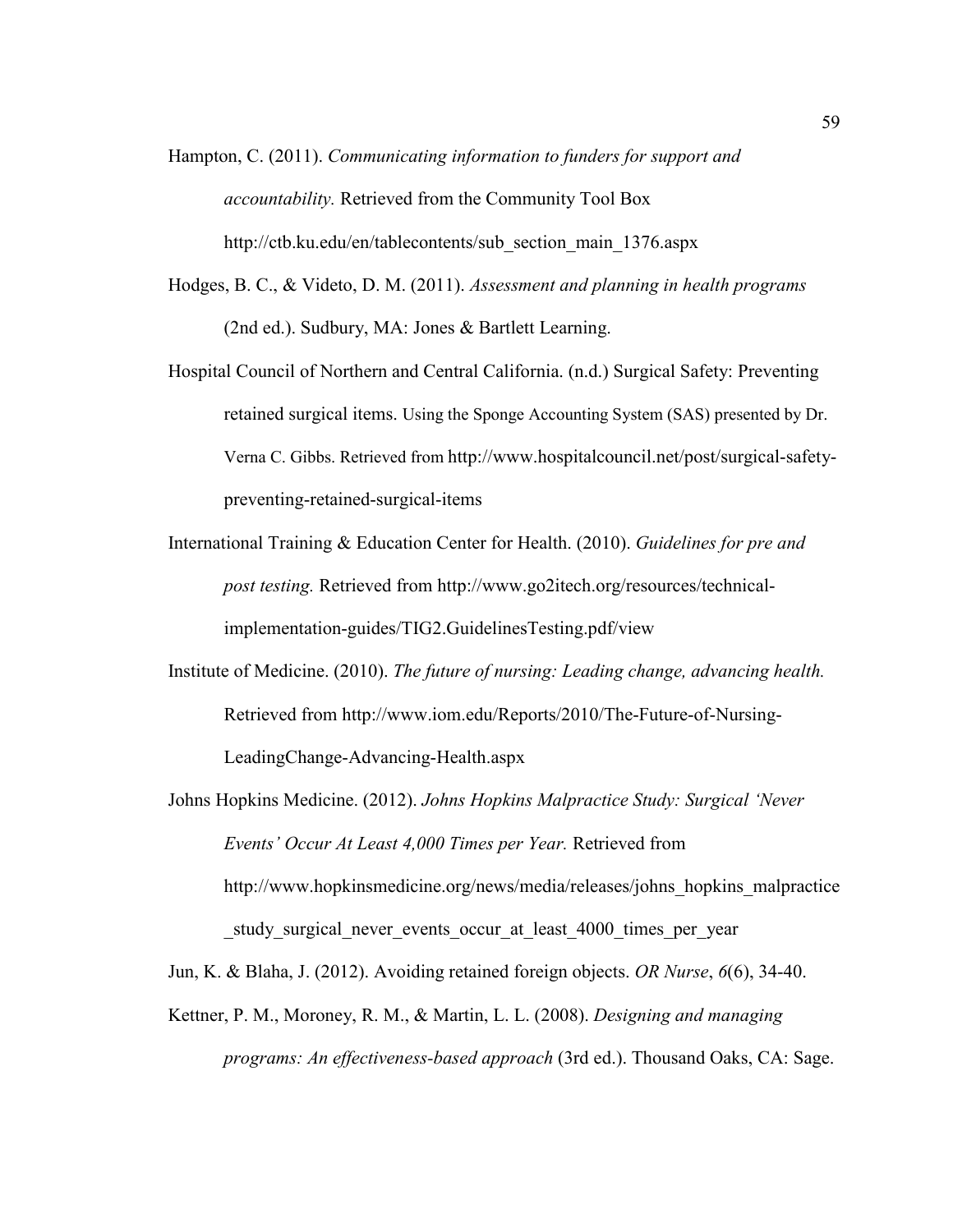Lincourt, A. E., Harrell, A., Cristiano, J., Sechrist, C., Kercher, K., & Heniford, B. T. (2007). Retained Foreign Bodies After Surgery. *Journal of Surgical Research,* 138, 170- 174.

- Merriam-Webster Dictionary. (2015). Knowledge enhancement. Retrieved from http://www.merriam-webster.com/
- Milstein, B. & Chapel, T. (n.d.). Developing a Logic Model or Theory of Change. Retrieved from http://ctb.ku.edu/en/table-of-contents/overview/models-forcommunity-health-and development/logic-model-development/main
- Moffat-Bruce, S. D, Ellison, E. C., Anderson, H. L., Chan, L., Balija, T. M., Bernescu, I.,…Stawicki, S. P. (2012). Intravascular retained surgical items: A multicenter study of risk factors. *Journal of Surgical Research, 178*, 519-523.
- National Collaborating Centre for Methods and Tools (2011). *Critically appraising practice guidelines: The AGREE II instrument*. Hamilton, ON: McMaster University. Retrieved from http://www.nccmt.ca/registry/view/eng/100.html.
- O'Reilly, K. B. (2013). Surgical errors: In ORs, "never events" occur 80 times a week. *American Medical News*. Retrieved from

http://www.amednews.com/article/20130121/profession/130129976/2/

- Ousley, A. L., Swarz, J. A., Milliken, E. L., & Ellis, S. (2010). Cancer education and effective dissemination: Information access is not enough. *Journal of Cancer Education, 25*(2), 196–205.
- Rowlands, A. (2012). Risk factors associated with incorrect surgical counts. *AORN Journal, 96*(3), 272-284.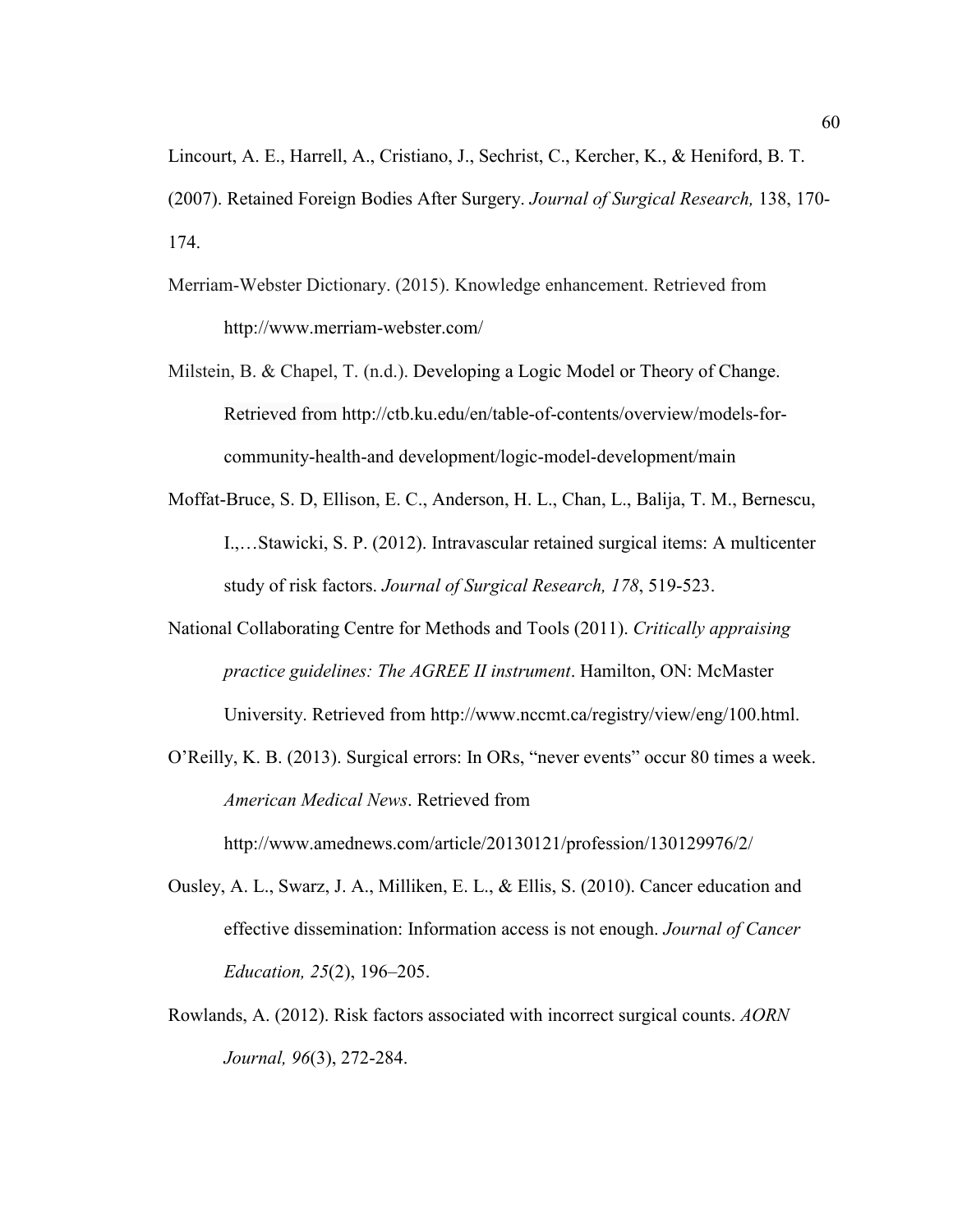- Rowlands, A. & Steeves, R. (2010). Incorrect surgical counts: A qualitative analysis. *AORN Journal, 92*(4), 410-419.
- Rupp, C. C., Kagarise, M. J., Nelson, S.M., Deal, A. M., Phillips, S., Chadwick, J., … Kim, H. J. (2012). Effectiveness of a radiofrequency detection system as an adjunct to manual counting protocols for tracking surgical sponges: A prospective trial of 2,285 patients. *Journal of the American College of Surgeons, 215*(4).
- Stawicki, S. P., Moffat-Bruce, S. D., Ahmed, H. M., Anderson, H. L., Balija, T. M., Bernescu, I.,…Cook, C. H. (2013). Retained surgical items: A problem yet to be solved. *Journal of the American College of Surgeons.* Retrieved from http://dx.doi.org/10.1016/j.jamcollsurg.2012.08.026
- Steelman, V. M. (2014). Overcoming barriers to excellence. *AORN Journal, 100*(4), 351- 354.
- Stetler, C. B, Legro, M. W., Wallace, C. M., Bowman, C., Guihan, M., Haedorn, H.,…Smith, J. L. (2006). The role of evaluation in implementation research and the QUERI experience. *Journal of General Internal Medicine, S2*(21), S1-S8.
- Stiller, R. J., Thompson, T., & Ivy, M. J. (2010). *Preventing retained foreign objects in ob/gyn surgery.* Retrieved from http://www.contemporaryobgyn.net
- Terry, A. J. (2012). *Clinical research for the doctor of nursing practice.* Sudbury, MA: Jones & Bartlett.
- The Joint Commission. (2015). *Hospital national patient safety goals.* Retrieved from http://www.jointcommission.org/assets/1/6/2015 HAP\_NPSG\_ER.pdf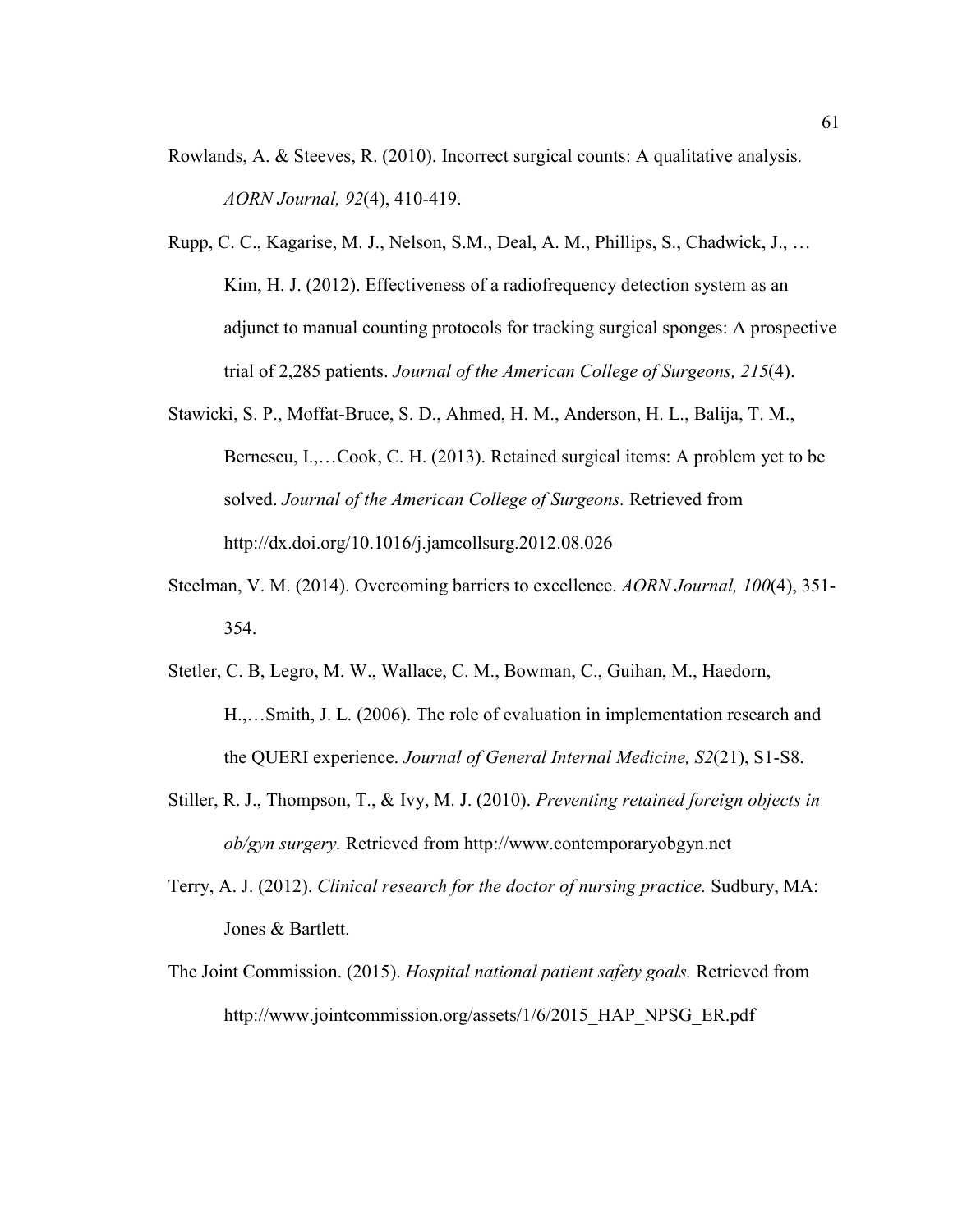The Joint Commission Sentinel Event Alert (2014). Sentinel Event Policy and

Procedures. Retrieved from http://www.jointcommission.org/sentinel\_event.aspx

- The Joint Commission Sentinel Event Alert (2013). *Issue 51*. Author. Retrieved from http://www.jointcommission.org/assets/1/6/SEA\_51\_URFOs\_10\_17\_13\_FINAL. pdf
- Torrey, T. (n.d.). About Health*. Learn about Medicare's never event policy*. Retrieved from

http://patients.about.com/od/patientempowermentissues/a/medicare08never.htm

- University of Wisconsin. (n.d.). *Program development and evaluation: Logic model.* Retrieved from http://www.uwex.edu/ces/pdande/evaluation/evallogicmodel.html
- Walsh, N. (2010). Dissemination of evidence into practice: Opportunities and threats. *Primary Health Care, 20*(3), 26–30.
- White, K. M., & Dudley-Brown, S. (2012). *Translation of evidence into nursing and health care practice.* New York, NY: Springer Publishing Company.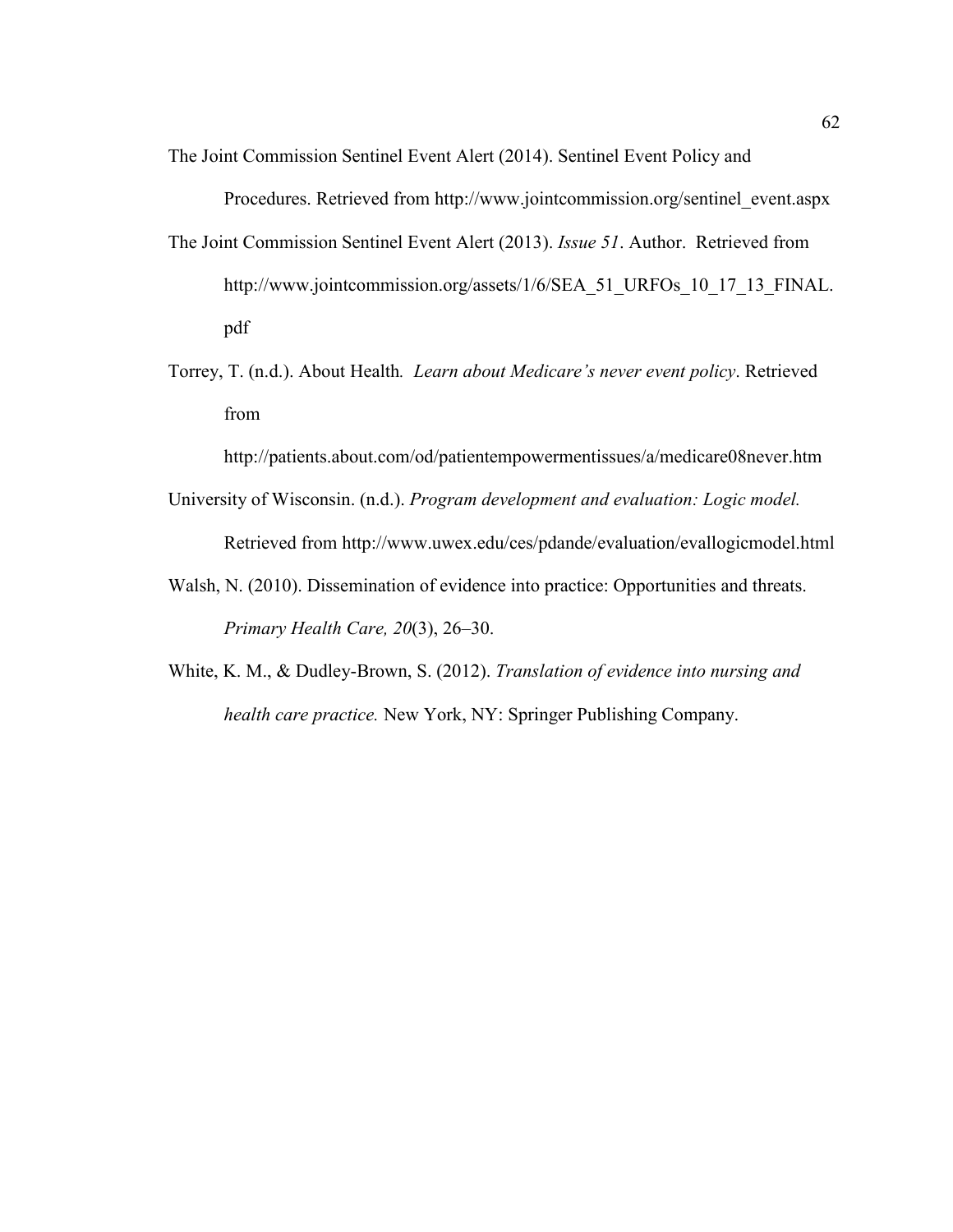#### Appendix A: Educational Program/Teaching Curriculum

1. Introduction:

a. Definition of unintentional retention of foreign objects (URFOs).

b. Regulatory bodies involved – CMS, TJC.

c. Difference between sentinel events and never events.

i. Sentinel events – Patient safety events that affects a patient negatively and results in death, permanent harm, temporary harm and medical intervention is required to sustain life (The Joint Commission, 2014).

ii. Never events – Avoidable medical errors that occur in health care institutions that are not reimbursed for by CMS

2. Current counting practices.

 3. Problems with current practices – varying counting procedures used by different staff and institutions.

 4. Discussion of safe counting practices and strategies and interventions to prevent counting errors.

a. Explanation of the SPONGE ACCOUNTING SYSTEM – 30 minute video by

Dr. Verna C. Gibbs. Retrieved from:

http://www.hospitalcouncil.net/post/surgical-safety-preventing-retained-surgicalitems

b. When counting should be done - initial counting, before closing a cavity within

a cavity, before wound closure begins, at skin closure or end of procedure and at

the time a scrub or circulating nurse relief.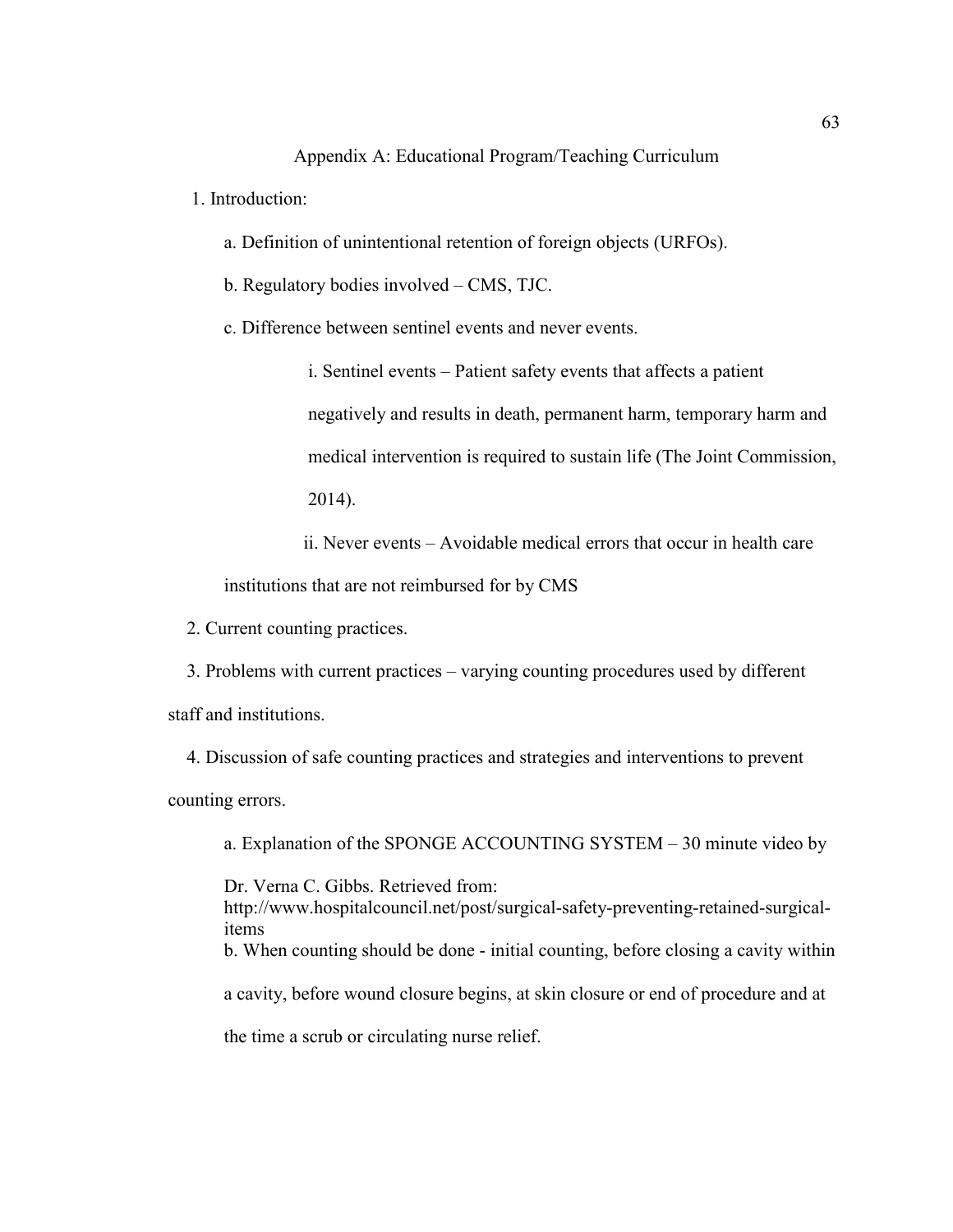c. After the procedure begins, counting should start on the sterile field, proceed to the back table and then to the kick bucket.

d. Counting of other supplies-needles, blades, bovie tips, neurological patties, instruments.

e. Effective communication skills - crew resource management (CRM) training and TeamSTEPPS

f. Documenting appropriately on the white board in the operating rooms and in the patients' medical record.

g. Use of assistive technological advances to assist in the counting process barcoding, radiopaque sponges, radio-frequency tags in sponges and the use of radio frequency identification detection systems.

h. Live demonstration of a safe counting practice.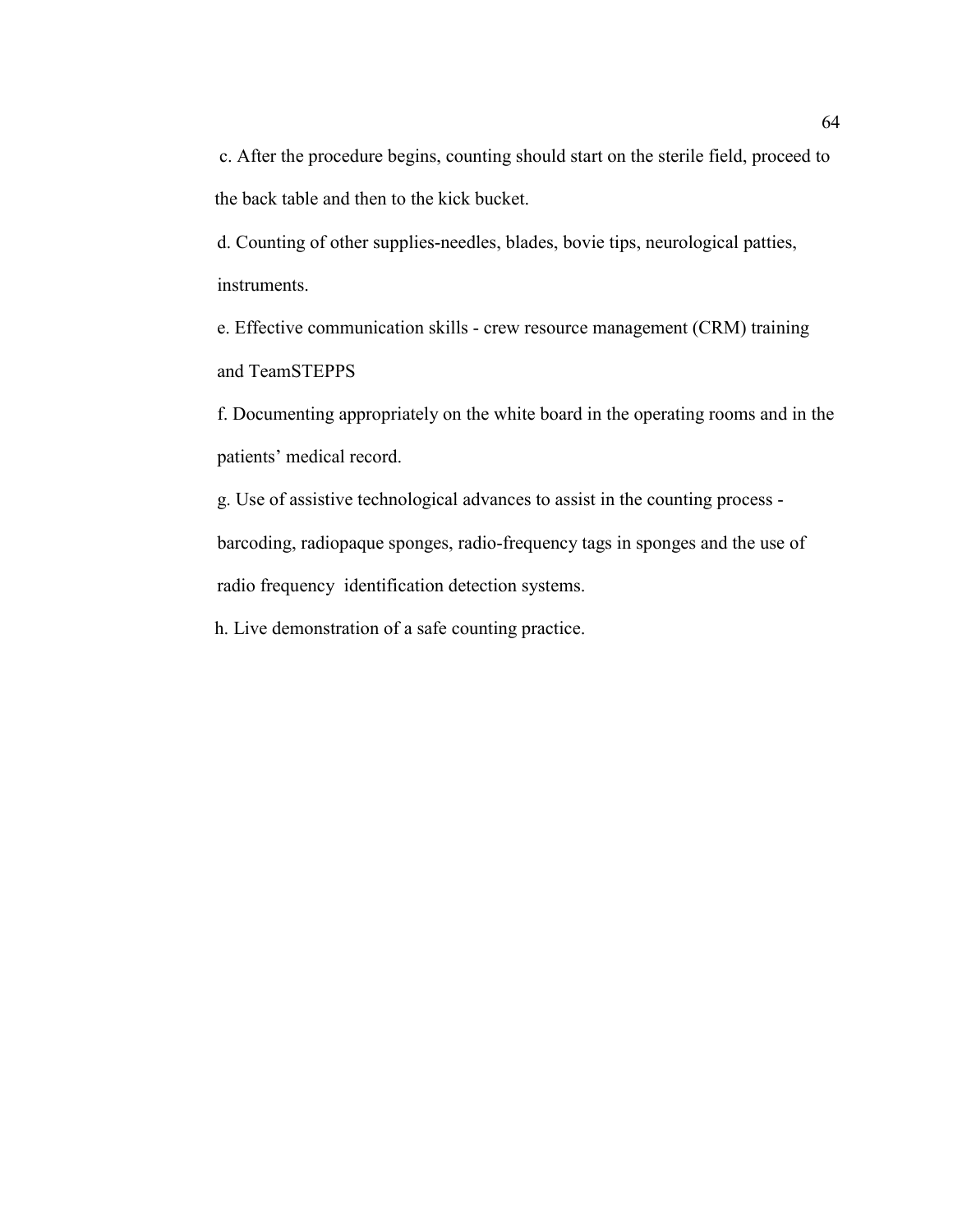# Appendix B:

# Teaching Agenda

- 1. Introduction (10 minutes).
- 2. Administration of Pre-test (20 minutes).
- 3. Educational session (60 minutes).
- 4. Administration of Post-test.(20 minutes)
- 5. Evaluation of Education Program. (10 minutes)

Total time = 120 minutes (2 hours).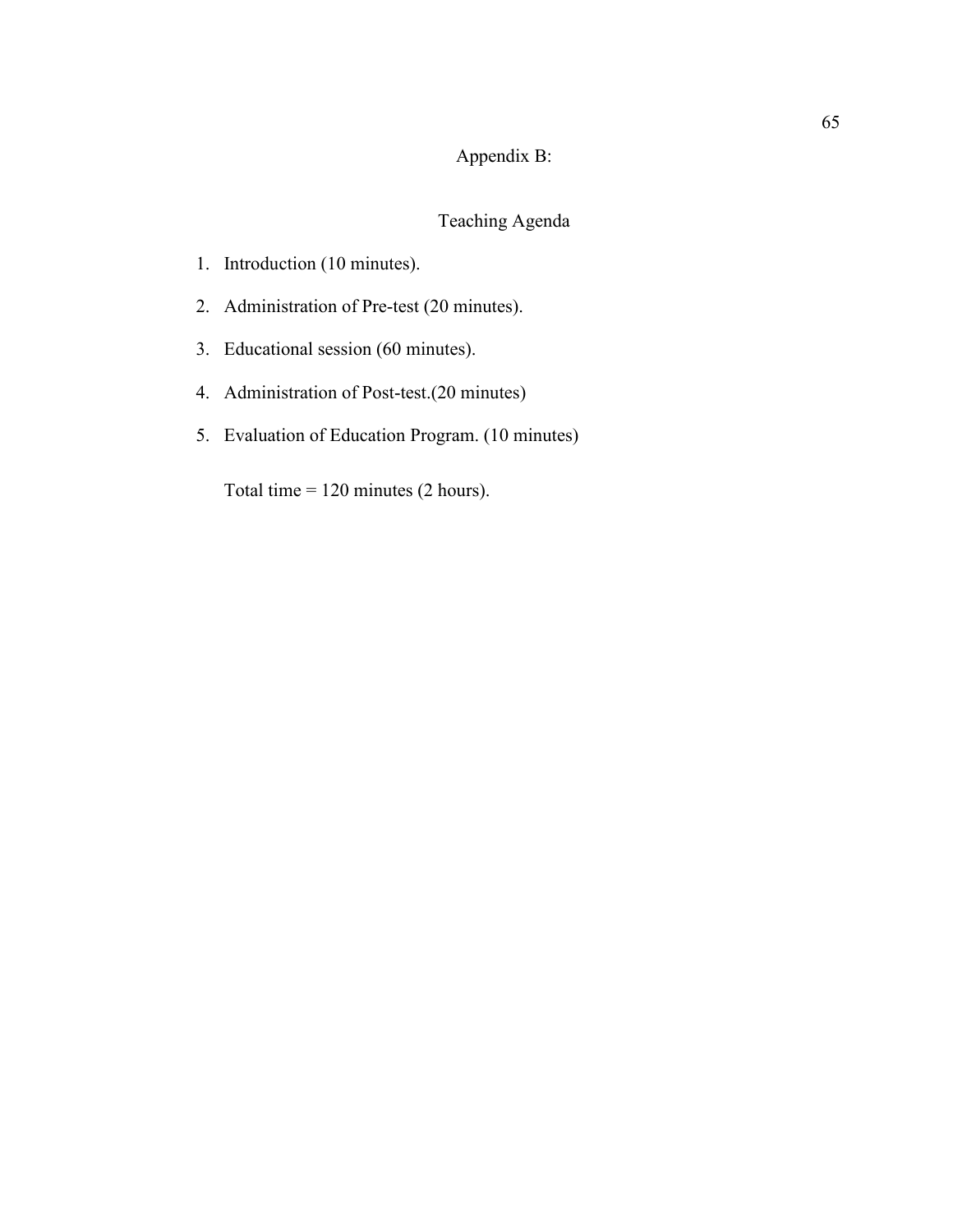## Appendix C: Educational Objectives

At the conclusion of the educational program operating room nurses and technicians will be able to:

- 1. Verbalize the difference between a sentinel and never event.
- 2. Verbalize a standardized counting process.
- 3. Verbalize effective communication skills utilizing crew resource management

(CRM) and TeamSTEPPS.

- 4. Verbalize appropriate documentation
- 5. Verbalize appropriate use of assistive technologies.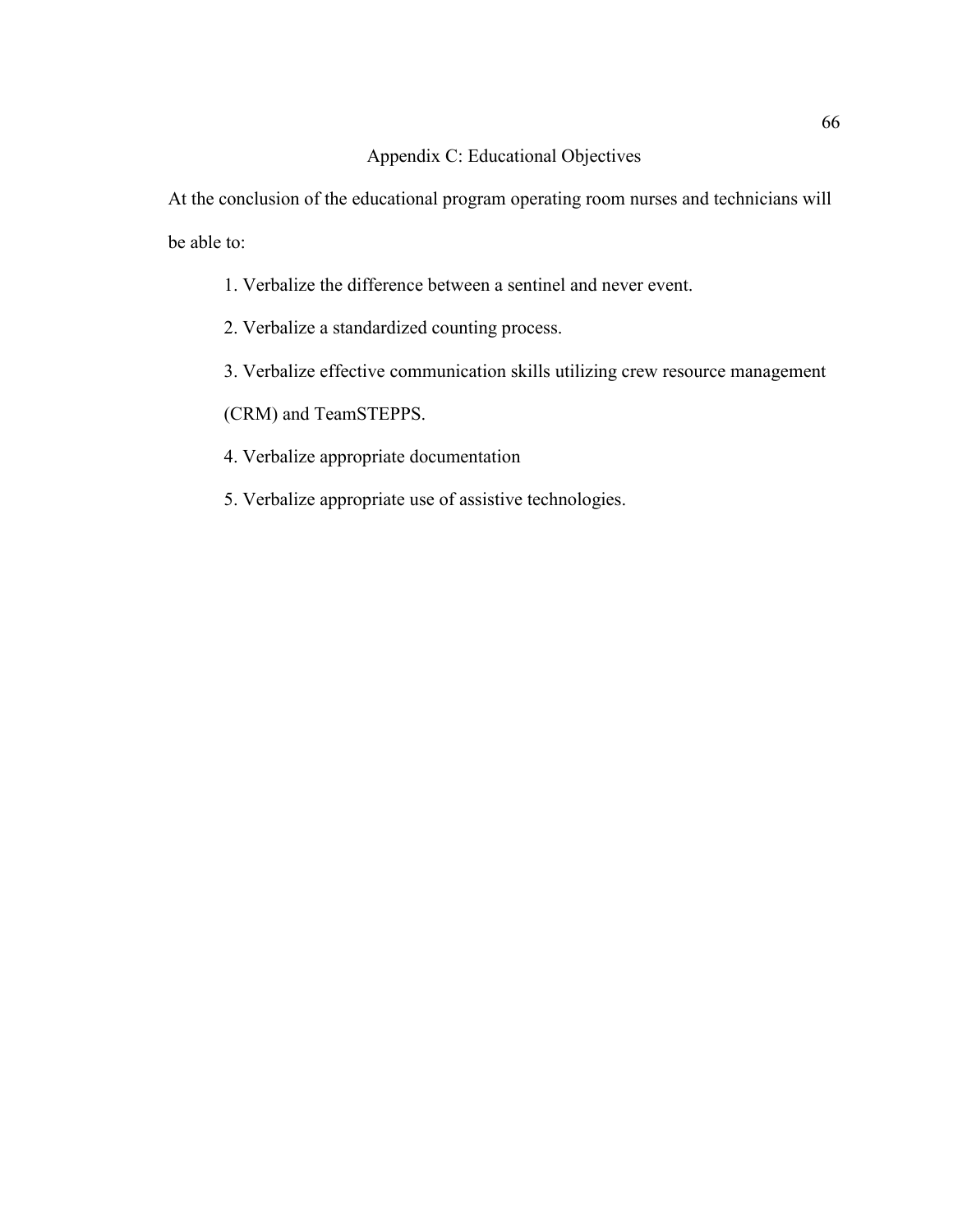#### Appendix D: Pretest and Posttest

Number: <u>Date</u>:

Please answer the following questions by circling the answer that you think is correct for

each question. There is only one correct answer to each question.

1. According to the Joint Commission, a sentinel event is defined as an unexpected

occurrence involving death or serious physical or psychological injury, or the risk

thereof.

 a. true. b. false.

 $(Answer - a)$ 

2. The unintentional retention of foreign objects in surgical patients can be classified as being:

- a. preventable occurrences.
- b. never events.
- c. sentinel events.
- d. a and c only.
- e. all of the above.

(Answer - e)

3. Risk factors for the unintentional retention of foreign objects in surgical patients include:

- a. emergency procedures.
- b. unplanned change in operation.
- c. decreased body mass index.
- d. a and b only.
- e. all of the above.

 $(Answer - e)$ 

4. Most common items left in patients after surgical procedures are: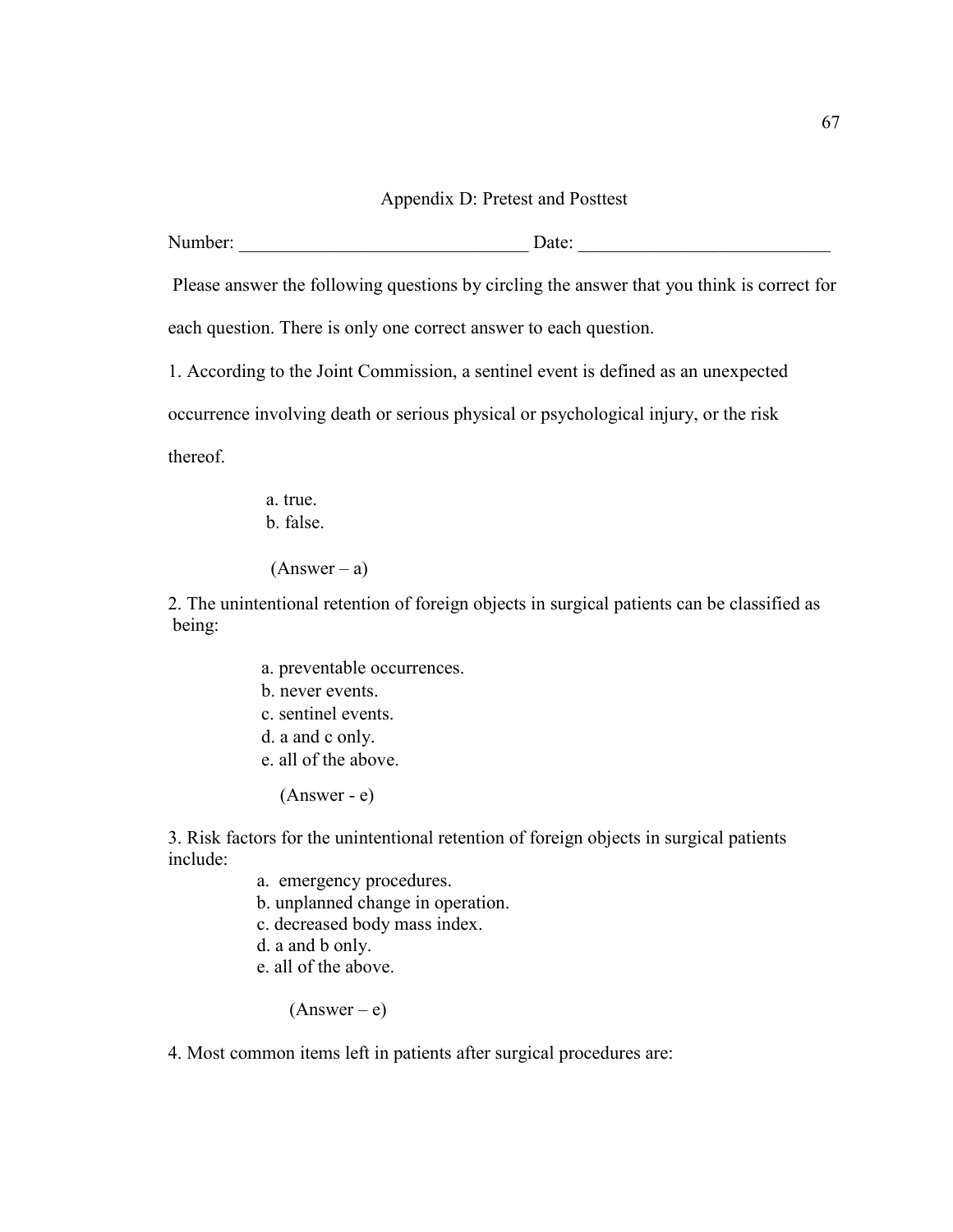- a. instruments.
- b. sharps.
- c. sponges.
- d. needles.
- e. towels.

 $(Answer - c)$ 

5. First or initial counts by the circulator and scrub person are:

 a. performed because the Centers for Medicare and Medicaid mandates them. b. performed because they establish a baseline for subsequent counts on all procedures.

c. performed because The Joint Commission mandates it.

- d. performed to identify manufacturer's packaging errors.
- e. b and d only

 $(Answer - e)$ 

- 6. When the circulator and scrub person are performing counts:
	- a. conversations not related to patient care should be continued.
	- b. unnecessary activity and distractions should be curtailed.
	- c. loud music should be playing.
	- d. timeout should be done.
	- e. all of the above.

 $(Answer - b)$ 

7. Performing counts after the procedure begins should start with:

- a. the sterile field, progress to the mayo stand, back table and then kick bucket.
- b. the kick bucket, back table, mayo stand and then sterile field.
- c. the back table, sterile field, kick bucket, and then mayo stand.
- d. none of the above.
- e. all of the above.

 $(Answer - a)$ 

- 8. The RN circulator facilitates the counting process by:
	- a. initiating the count.
	- b. performing the count procedure in concert with the perioperative team.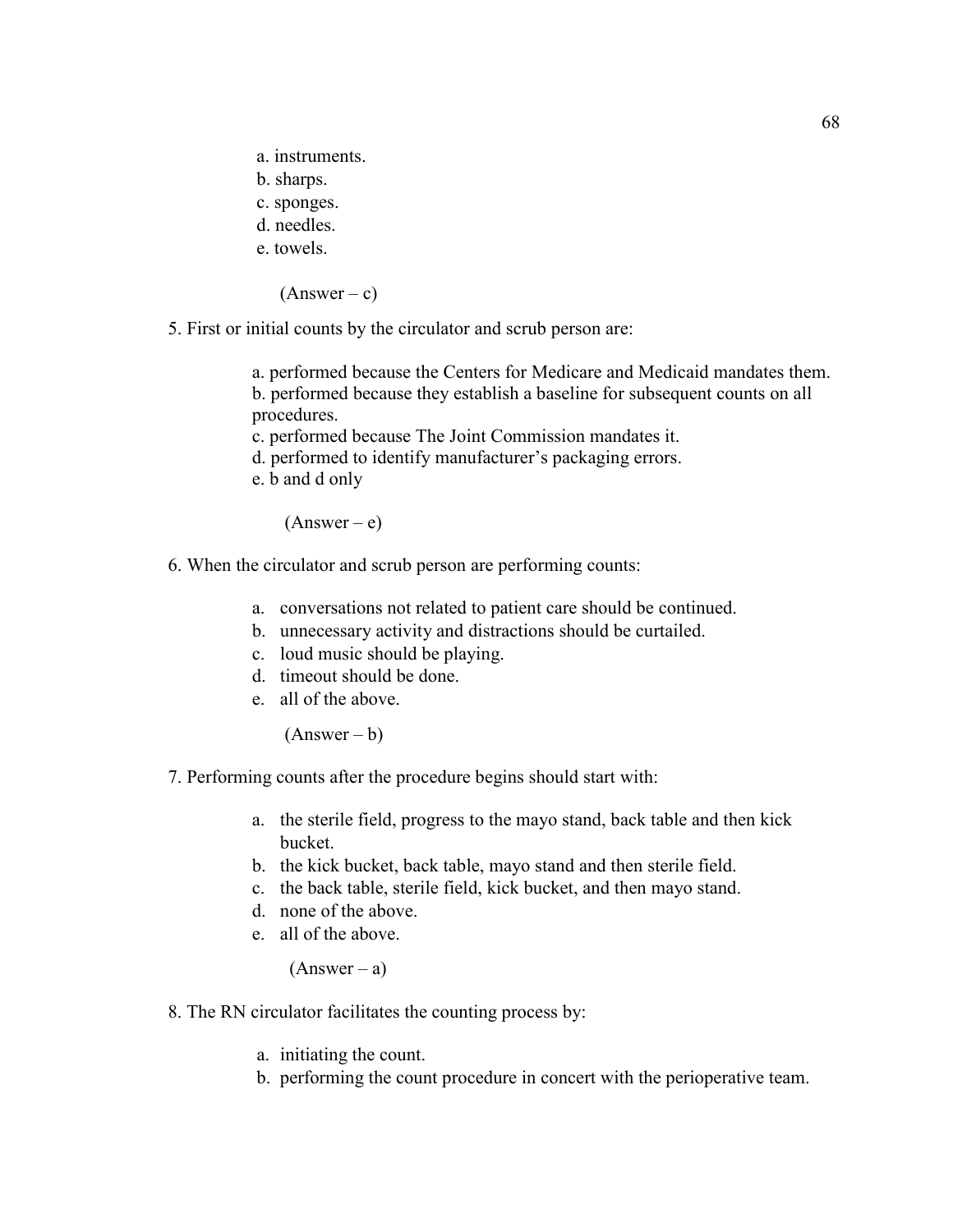- c. document count reconciliation activities.
- d. report count discrepancies.
- e. all of the above.

 $(Answer - e)$ 

9. Soft goods such as sponges, neurological patties and towels used in the surgical wound should

be:

- a. radioactive.
- b. radiopaque.
- c. white background and with a blue or green radiopaque line.
- d. b and c only.
- e. all of the above

 $(Answer - b)$ 

10. Counting of instruments should be done on procedures in which:

- a. there is a likelihood that instruments can be retained in the wound.
- b. two fingers can fit in the wound.
- c. a medium size fist can fit in the wound.
- d. on all procedures.
- e. all of the above.

 $(Answer - a)$ 

11. Reasons for using a pocketed bag system as advocated for in the SPONGE ACCOUNTING SYSTEM are:

- a. reduce errors caused by sponges sticking together.
- b. assist in visualizing sponges by all surgical team members when counting.
- c. easily aid in the disposal of the radiopaque sponges and prevent carryover to the next procedure.
- d. a and c only
- e. all of the above.

 $(Answer - e)$ 

12. The pocketed bag system as advocated for in the SPONGE ACCOUNTING SYSTEM should be loaded from the top and horizontally.

> a. true b. false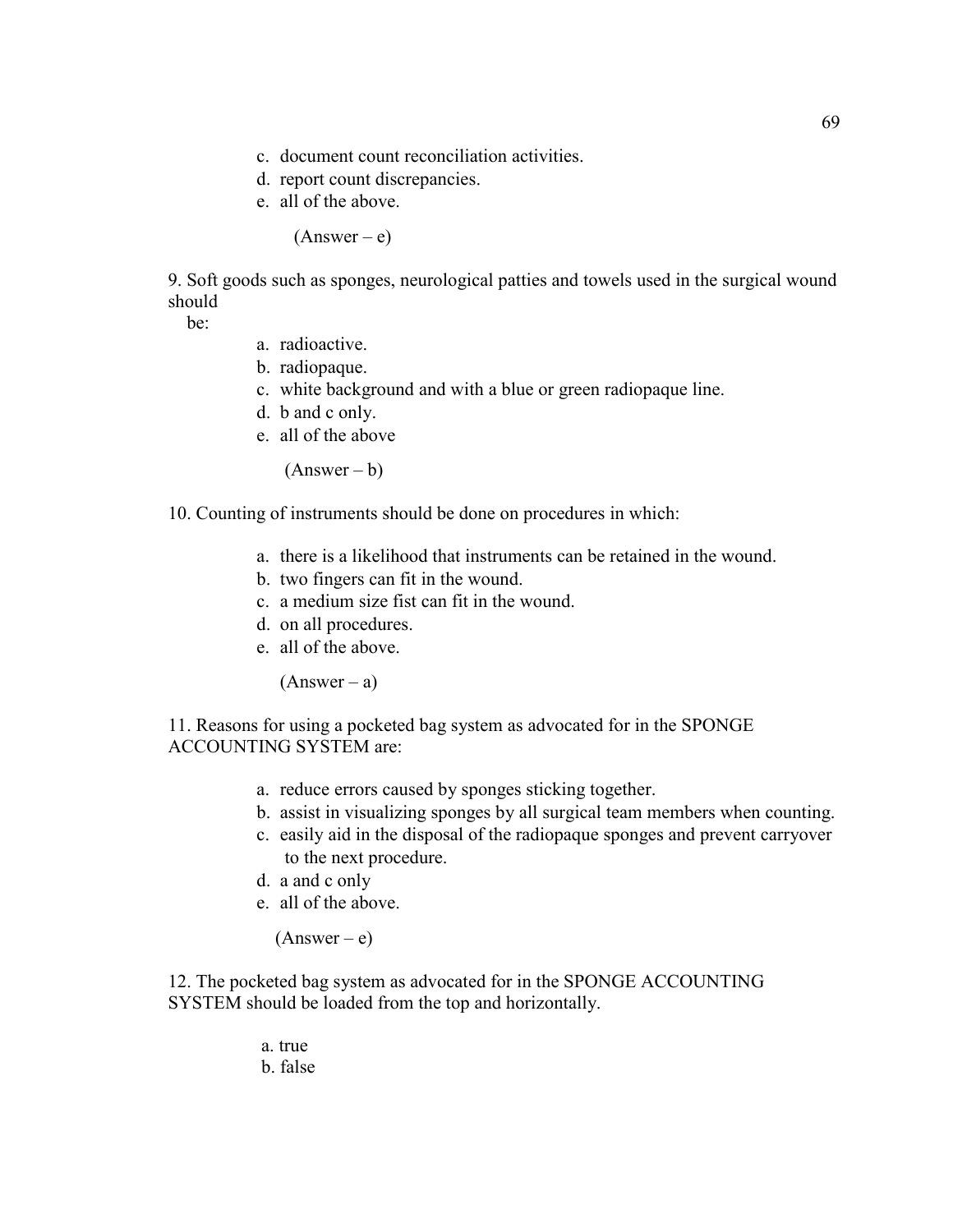#### $(Answer - b)$

13. Accounting for all soft goods, needles, sharps and instruments during a surgical procedure is the responsibility of:

- a. the circulating nurse.
- b. the anesthesia provider.
- c. the surgeon.
- d. the scrub person.
- e. all of the above

 $(Answer - e)$ 

14. Surgical counts should be performed:

- a. at the start of a procedure.
- b. at the closing of an organ within an organ.
- c. before closure of the skin.
- d. at the closure of the skin.
- e. all of the above.

 $(Answer - e)$ 

15. When counting sponges the SPONGE ACCOUNTING SYSTEM emphasizes the "see, separate, and say" methodology.

- a. true.
- b. false.

 $(Answer - a)$ 

16. Which of the following can assist in the correct sponge and instrument count.

- a. radio-opaque sponges.
- b. radio-frequency tags and identification systems.
- c. barcoding.
- d. using a white board.
- e. all of the above.

 $(Answer - e)$ 

17. The use of a white board can aid the counting process to display the count and enhance team awareness.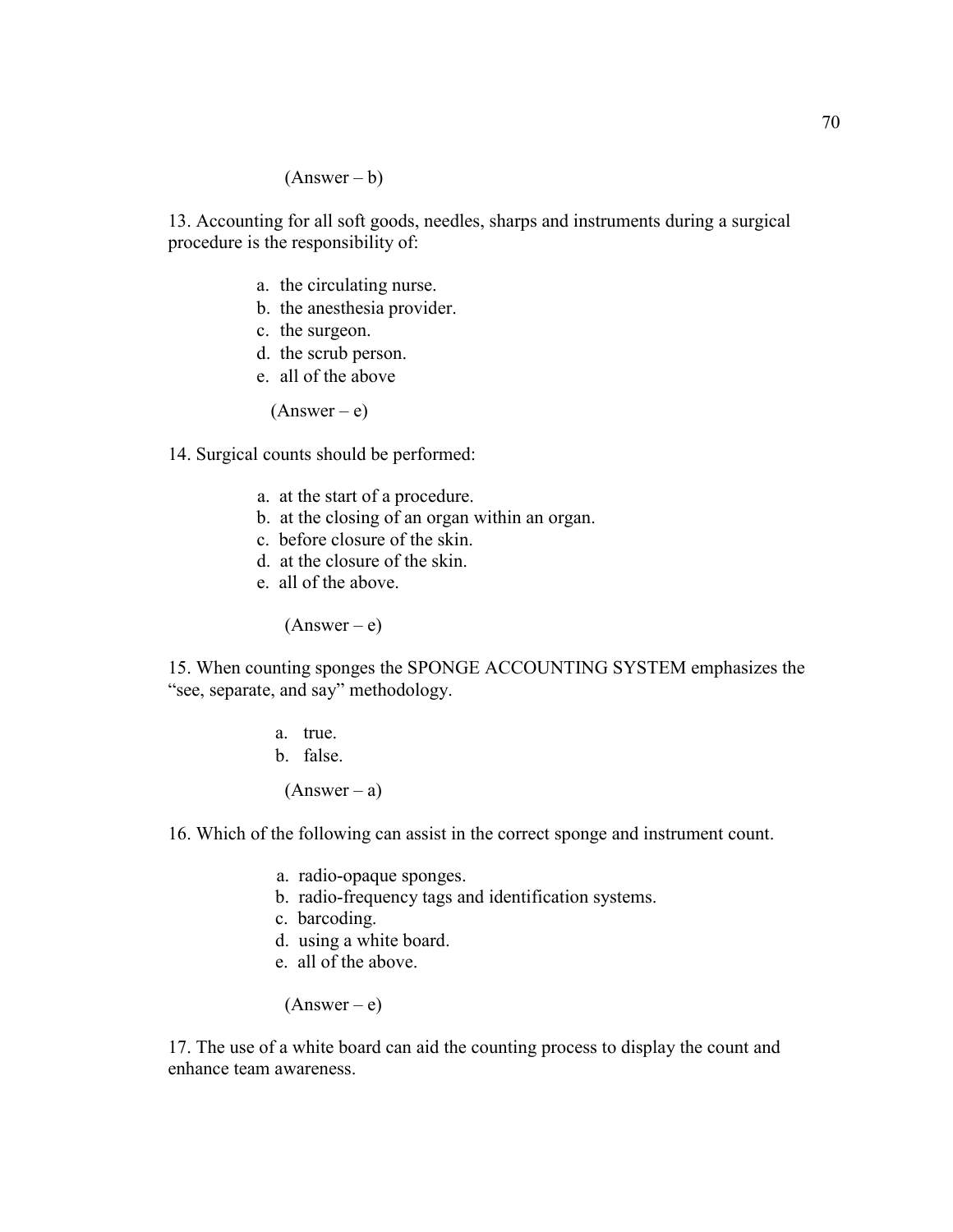a. true. b. false.  $(Answer - a)$ 

18. Team training based upon crew resource management and TeamSTEPPS principles are effective in promoting assertiveness and overcoming hierarchical barriers to communication in the operating room.

> a. true. b. false.  $(Answer - a)$

19. Documenting, tracking and investigating incorrect counts are ways to improve counting practices.

- a. true. b. false.  $(Answer - a)$
- 20. Intra-operative radiographs should:
	- a. be performed when the surgical count is incorrect.
	- b. should be interpreted by a radiologist prior to patient transfer from the operating room .
	- c. should be done on all cases.
	- d. a and b only .
	- e. all of the above.

 $(Answer - d)$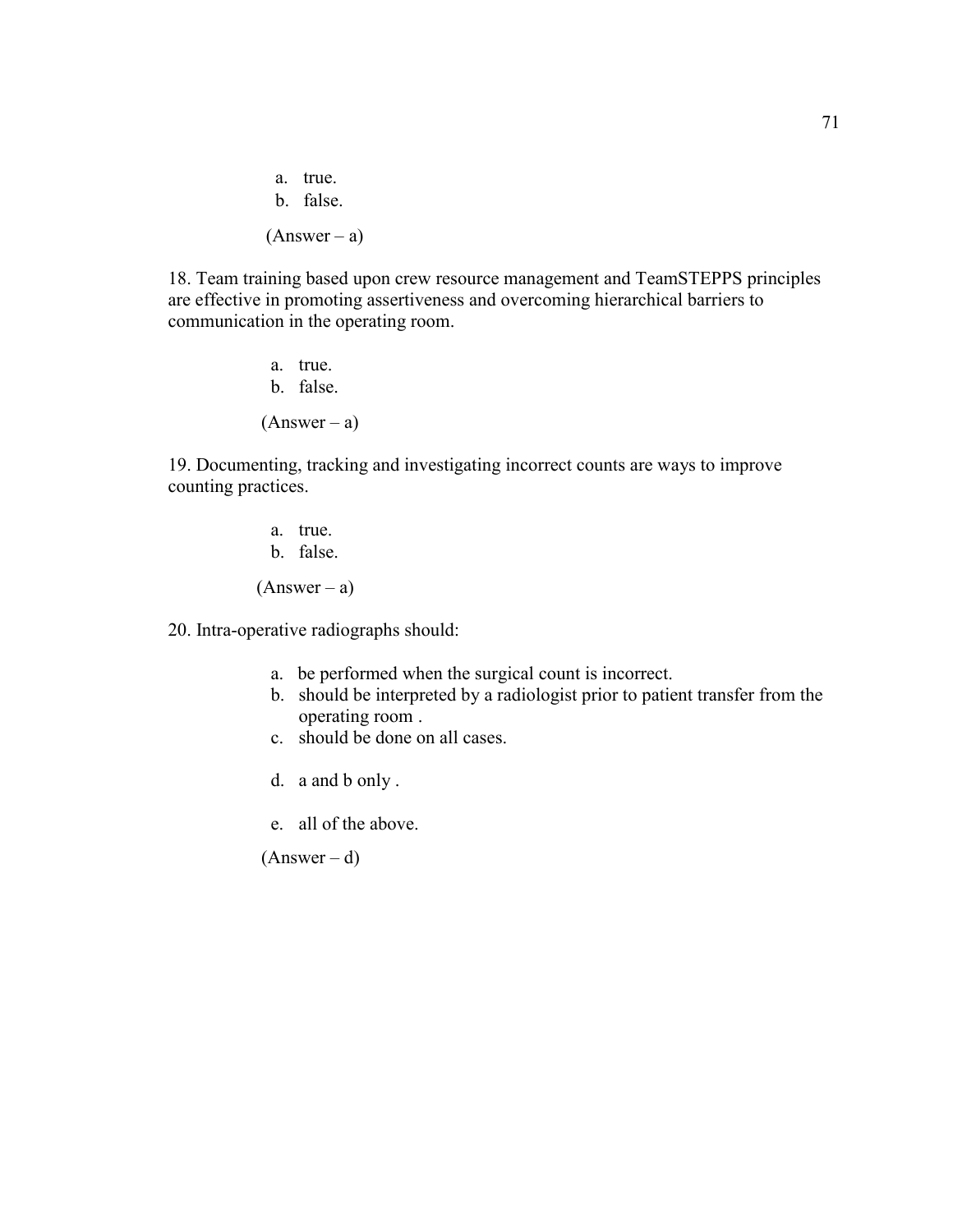| 1. Content of Educational Program.                                                                                                               |                          |                |        |        |                      |  |  |
|--------------------------------------------------------------------------------------------------------------------------------------------------|--------------------------|----------------|--------|--------|----------------------|--|--|
| A. Does the educational program address all the topics to be covered in preventing the<br>unintentional retention of foreign objects? Yes □ No □ |                          |                |        |        |                      |  |  |
| If No, please add your comments/recommendations.                                                                                                 |                          |                |        |        |                      |  |  |
|                                                                                                                                                  |                          |                |        |        |                      |  |  |
|                                                                                                                                                  |                          |                |        |        |                      |  |  |
|                                                                                                                                                  |                          |                |        |        |                      |  |  |
|                                                                                                                                                  |                          |                |        |        |                      |  |  |
|                                                                                                                                                  |                          |                |        |        |                      |  |  |
|                                                                                                                                                  |                          |                |        |        |                      |  |  |
| 2. Objectives of the Educational Program.                                                                                                        |                          |                |        |        |                      |  |  |
|                                                                                                                                                  |                          |                |        |        | <b>Strongly</b>      |  |  |
|                                                                                                                                                  | <b>Strongly</b><br>Agree |                |        |        |                      |  |  |
|                                                                                                                                                  | 1                        | $\overline{2}$ | 3      | 4      | <b>Disagree</b><br>5 |  |  |
|                                                                                                                                                  |                          |                |        |        |                      |  |  |
| <b>Primary objectives:</b>                                                                                                                       |                          |                |        |        |                      |  |  |
| A. Address a standardized counting process.                                                                                                      | $\Box$                   | $\Box$         | $\Box$ | $\Box$ | $\Box$               |  |  |
| B. Address effective communication - CRM and                                                                                                     |                          |                |        |        |                      |  |  |
| <b>TeamSTEPPS</b>                                                                                                                                | $\Box$                   | П              | $\Box$ | П      | П                    |  |  |
| C. Address appropriate documentation.                                                                                                            | П                        | П              | $\Box$ | $\Box$ | П                    |  |  |
| D. Address the use of assistive technologies.                                                                                                    | $\Box$                   | $\Box$         | □      | $\Box$ | $\Box$               |  |  |
| E. Pretest and Posttest questions appropriate?                                                                                                   | $\Box$                   | $\Box$         | $\Box$ | $\Box$ | $\Box$               |  |  |
| <b>Secondary objectives:</b>                                                                                                                     |                          |                |        |        |                      |  |  |
| A. Address the difference between sentinel and                                                                                                   | $\Box$                   | $\Box$         | $\Box$ | $\Box$ | $\Box$               |  |  |
| never events.                                                                                                                                    |                          |                |        |        |                      |  |  |
| B. Agenda appropriate?                                                                                                                           | $\Box$                   | $\Box$         | $\Box$ | □      | $\Box$               |  |  |
| C. Educational objectives appropriate?                                                                                                           | $\Box$                   | $\Box$         | $\Box$ | $\Box$ | □                    |  |  |
|                                                                                                                                                  |                          |                |        |        |                      |  |  |
|                                                                                                                                                  |                          |                |        |        |                      |  |  |

**3. Please note below any topics or comments you think of that can enhance or change this educational program.**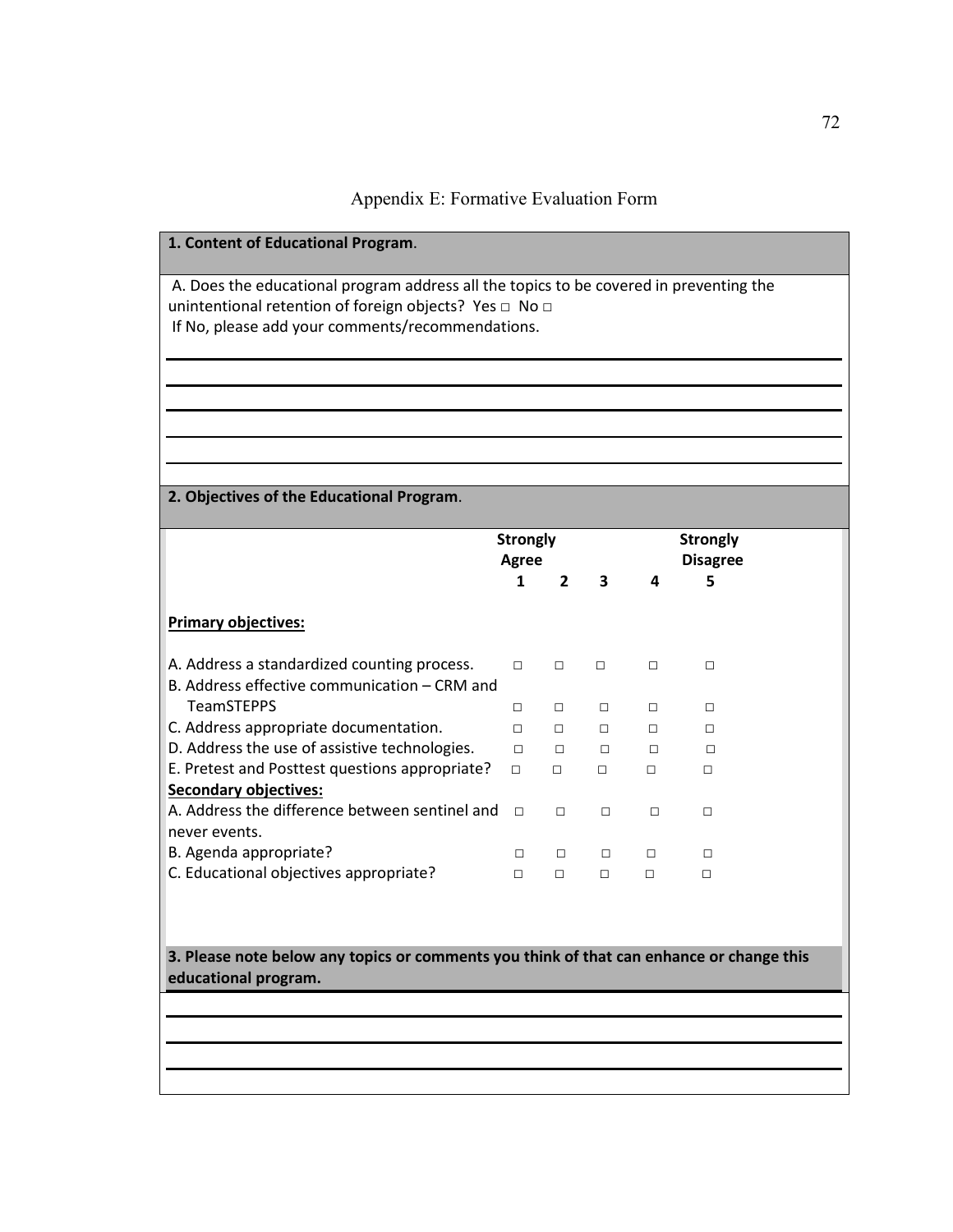A. Were you able to understand the educational program? Yes □ No □ If No, then what areas were difficult to understand? How would you change them to make them more understandable?

Thank you for your assistance in the completion of this evaluation.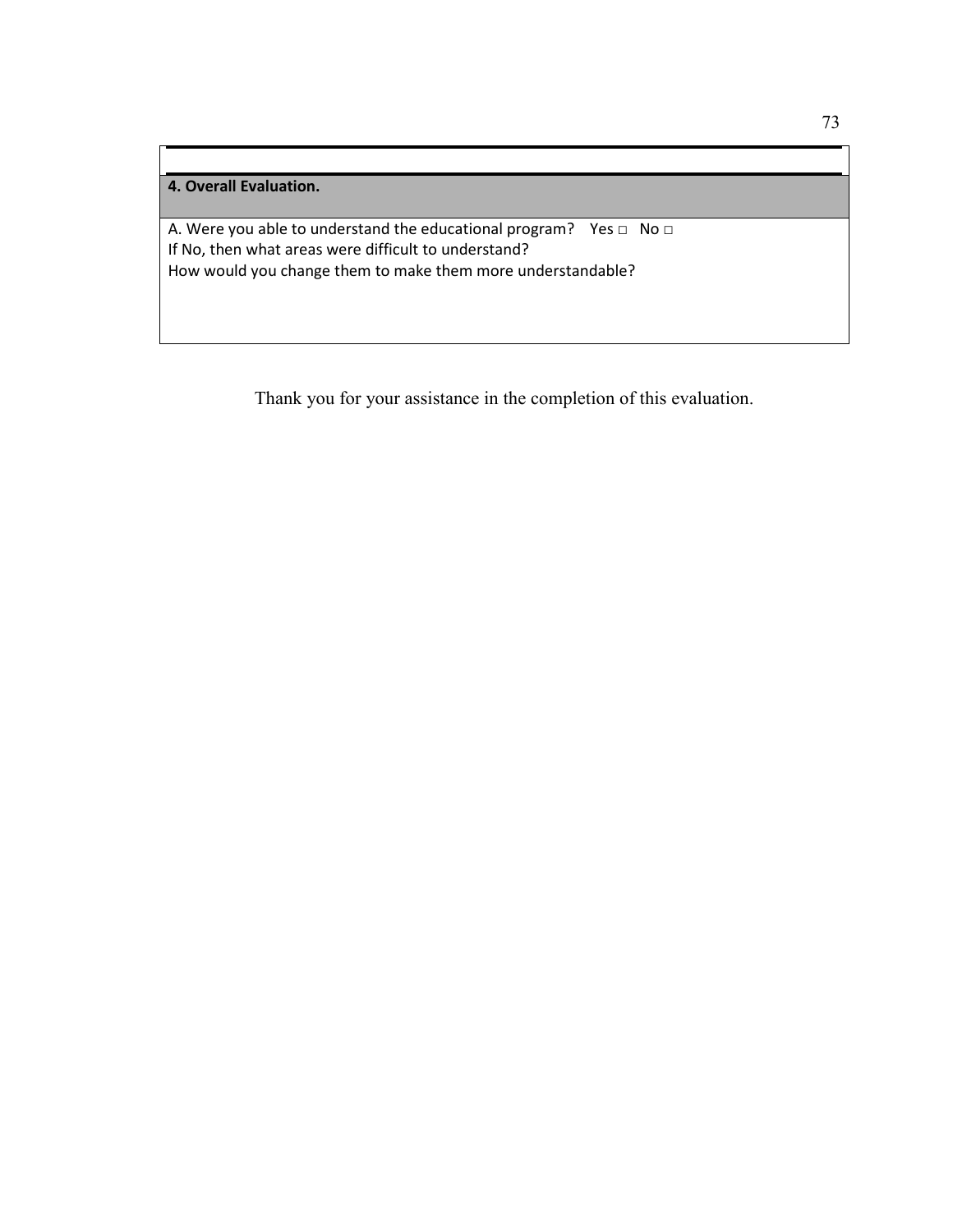# Appendix F: Summative Evaluation Form

# AGREE II Instrument

| <b>DOMAIN 1: SCOPE AND PURPOSE</b>                                                                                |                |                |   |   |   |                       |  |  |
|-------------------------------------------------------------------------------------------------------------------|----------------|----------------|---|---|---|-----------------------|--|--|
| Item 1                                                                                                            |                |                |   |   |   |                       |  |  |
| The overall objective (s) of the educational program is (are) specifically described.                             |                |                |   |   |   |                       |  |  |
| $\mathbf{1}$                                                                                                      | $\overline{2}$ | 3              | 4 | 5 | 6 | $\overline{7}$        |  |  |
| <b>Strongly Disagree</b>                                                                                          |                |                |   |   |   | <b>Strongly Agree</b> |  |  |
| Item 2                                                                                                            |                |                |   |   |   |                       |  |  |
| The health question (s) covered by the educational program is (are) specifically described.                       |                |                |   |   |   |                       |  |  |
| $\mathbf{1}$                                                                                                      | $\overline{2}$ | 3              | 4 | 5 | 6 | $\overline{7}$        |  |  |
|                                                                                                                   |                |                |   |   |   |                       |  |  |
| <b>Strongly Disagree</b>                                                                                          |                |                |   |   |   | <b>Strongly Agree</b> |  |  |
| Item 3                                                                                                            |                |                |   |   |   |                       |  |  |
| The population (OR Nursing Staff) to whom the educational program is meant to apply is specifically<br>described. |                |                |   |   |   |                       |  |  |
| $\mathbf{1}$                                                                                                      | $\overline{2}$ | 3              | 4 | 5 | 6 | 7                     |  |  |
| <b>Strongly Disagree</b>                                                                                          |                |                |   |   |   | <b>Strongly Agree</b> |  |  |
| <b>DOMAIN 2: STAKEHOLDER INVOLVEMENT</b>                                                                          |                |                |   |   |   |                       |  |  |
| Item 4                                                                                                            |                |                |   |   |   |                       |  |  |
| The educational program development group includes individuals from all relevant professional groups.             |                |                |   |   |   |                       |  |  |
| $\mathbf 1$                                                                                                       | $\overline{2}$ | 3              | 4 | 5 | 6 | $\overline{7}$        |  |  |
| <b>Strongly Disagree</b>                                                                                          |                |                |   |   |   | <b>Strongly Agree</b> |  |  |
| Item 5                                                                                                            |                |                |   |   |   |                       |  |  |
| The views and preferences of the target population (patients, public, etc.) have been sought.                     |                |                |   |   |   |                       |  |  |
|                                                                                                                   |                |                |   |   |   |                       |  |  |
| $\mathbf{1}$                                                                                                      | $\overline{2}$ | $\overline{3}$ | 4 | 5 | 6 | $\overline{7}$        |  |  |
| <b>Strongly Disagree</b>                                                                                          |                |                |   |   |   | <b>Strongly Agree</b> |  |  |
| Item 6                                                                                                            |                |                |   |   |   |                       |  |  |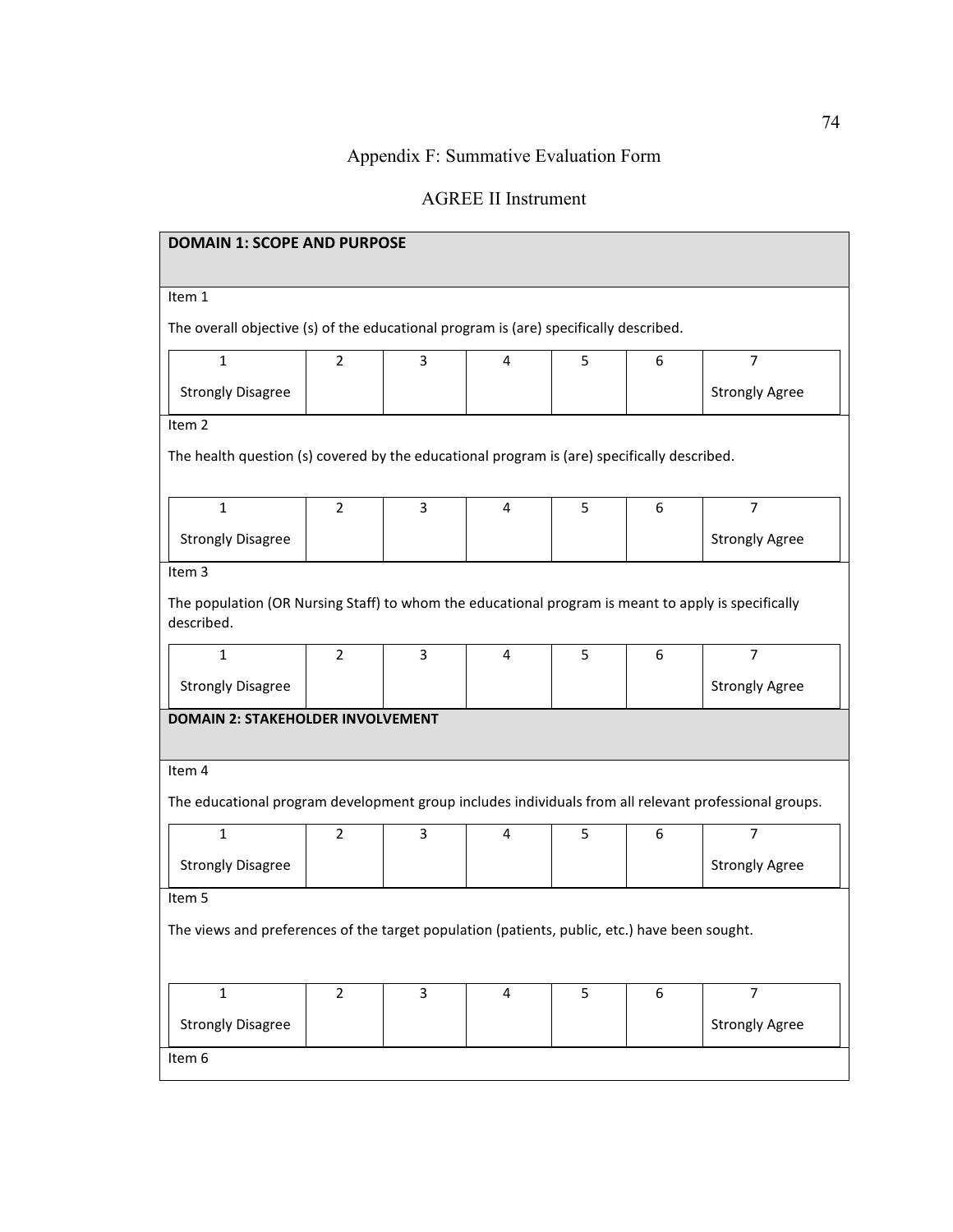| The target users of the guideline are clearly defined.                                                |                |   |   |   |   |                       |  |  |
|-------------------------------------------------------------------------------------------------------|----------------|---|---|---|---|-----------------------|--|--|
| $\mathbf{1}$                                                                                          | $\overline{2}$ | 3 | 4 | 5 | 6 | $\overline{7}$        |  |  |
| <b>Strongly Disagree</b>                                                                              |                |   |   |   |   | <b>Strongly Agree</b> |  |  |
|                                                                                                       |                |   |   |   |   |                       |  |  |
| <b>DOMAIN 3: RIGOR OF DEVELOPMENT</b>                                                                 |                |   |   |   |   |                       |  |  |
| Item 7                                                                                                |                |   |   |   |   |                       |  |  |
| Systematic methods were used to search for evidence.                                                  |                |   |   |   |   |                       |  |  |
| $\mathbf{1}$                                                                                          | 2              | 3 | 4 | 5 | 6 | 7                     |  |  |
| <b>Strongly Disagree</b>                                                                              |                |   |   |   |   | <b>Strongly Agree</b> |  |  |
| Item 8                                                                                                |                |   |   |   |   |                       |  |  |
| The criteria for selecting the evidence are clearly described.                                        |                |   |   |   |   |                       |  |  |
| $\mathbf{1}$                                                                                          | 2              | 3 | 4 | 5 | 6 | $\overline{7}$        |  |  |
| <b>Strongly Disagree</b>                                                                              |                |   |   |   |   | <b>Strongly Agree</b> |  |  |
| Item 9                                                                                                |                |   |   |   |   |                       |  |  |
| The strengths and limitations of the body of evidence are clearly described.                          |                |   |   |   |   |                       |  |  |
| $\mathbf{1}$                                                                                          | $\overline{2}$ | 3 | 4 | 5 | 6 | $\overline{7}$        |  |  |
| <b>Strongly Disagree</b>                                                                              |                |   |   |   |   | <b>Strongly Agree</b> |  |  |
| Item 10                                                                                               |                |   |   |   |   |                       |  |  |
| The methods for formulating the recommendations are clearly described.                                |                |   |   |   |   |                       |  |  |
| $\mathbf{1}$                                                                                          | 2              | 3 | 4 | 5 | 6 | $\overline{7}$        |  |  |
| <b>Strongly Disagree</b>                                                                              |                |   |   |   |   | <b>Strongly Agree</b> |  |  |
| Item 11                                                                                               |                |   |   |   |   |                       |  |  |
| The health benefits, side effects, and risks have been considered in formulating the recommendations. |                |   |   |   |   |                       |  |  |
| $\mathbf 1$                                                                                           | $\overline{2}$ | 3 | 4 | 5 | 6 | $\overline{7}$        |  |  |
| <b>Strongly Disagree</b>                                                                              |                |   |   |   |   | <b>Strongly Agree</b> |  |  |
| Item 12                                                                                               |                |   |   |   |   |                       |  |  |
| There is an explicit link between the recommendations and the supporting evidence.                    |                |   |   |   |   |                       |  |  |
| $\mathbf 1$                                                                                           | $\overline{2}$ | 3 | 4 | 5 | 6 | $\overline{7}$        |  |  |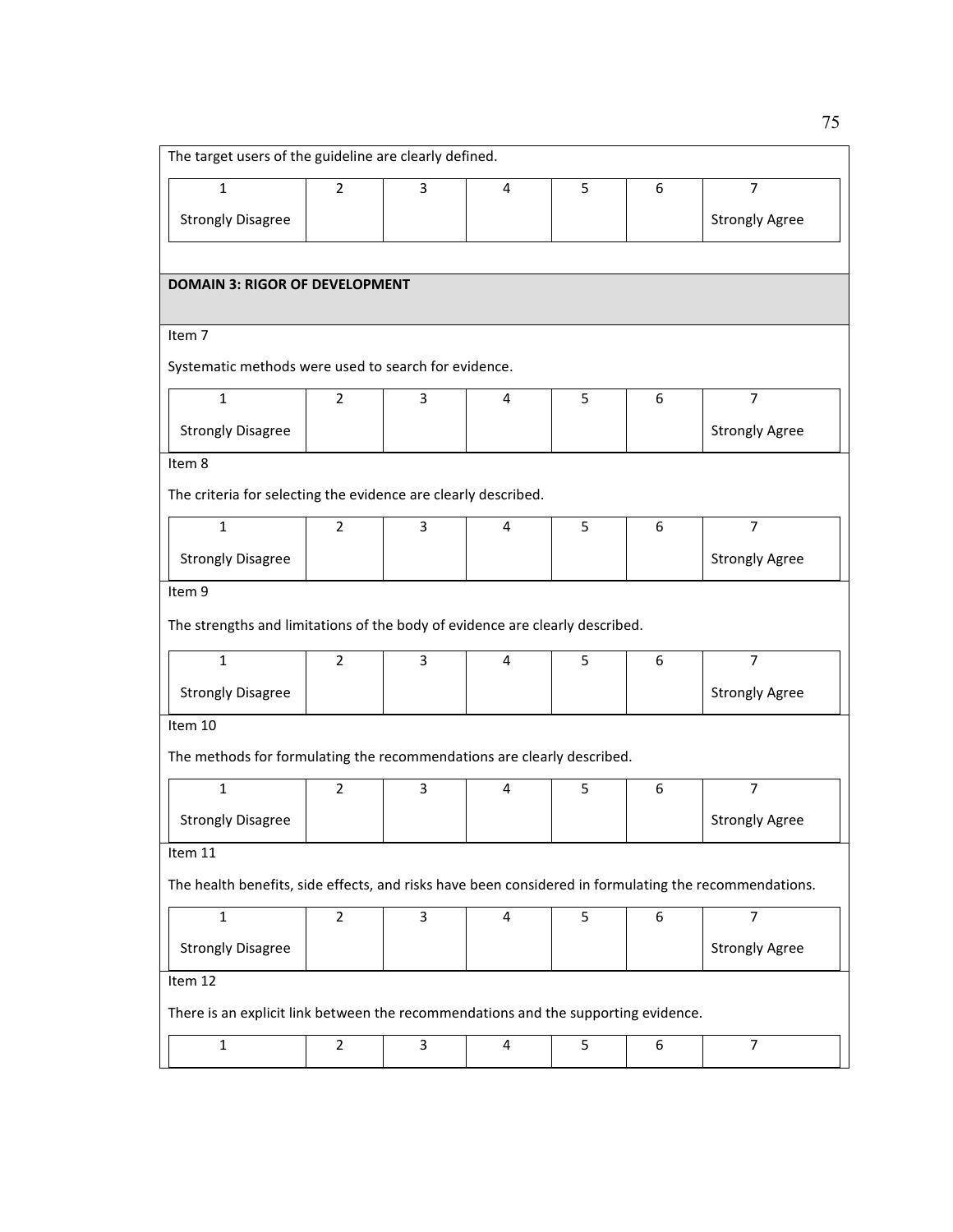| <b>Strongly Disagree</b>                                                                     |                                |   |   |   |   | <b>Strongly Agree</b> |  |  |  |
|----------------------------------------------------------------------------------------------|--------------------------------|---|---|---|---|-----------------------|--|--|--|
| Item 13                                                                                      |                                |   |   |   |   |                       |  |  |  |
| The educational program has been externally reviewed by experts prior to its publication.    |                                |   |   |   |   |                       |  |  |  |
| $\mathbf{1}$                                                                                 | $\overline{2}$                 | 3 | 4 | 5 | 6 | $\overline{7}$        |  |  |  |
| <b>Strongly Disagree</b>                                                                     |                                |   |   |   |   | <b>Strongly Agree</b> |  |  |  |
| Item 14                                                                                      |                                |   |   |   |   |                       |  |  |  |
| A procedure for updating the guideline is provided.                                          |                                |   |   |   |   |                       |  |  |  |
| 1                                                                                            | 2                              | 3 | 4 | 5 | 6 | 7                     |  |  |  |
| <b>Strongly Disagree</b>                                                                     |                                |   |   |   |   | <b>Strongly Agree</b> |  |  |  |
| <b>DOMAIN 4: CLARITY OF PRESENTATION</b>                                                     |                                |   |   |   |   |                       |  |  |  |
|                                                                                              |                                |   |   |   |   |                       |  |  |  |
| Item 15                                                                                      |                                |   |   |   |   |                       |  |  |  |
| The recommendations are specific and unambiguous.                                            |                                |   |   |   |   |                       |  |  |  |
| $\mathbf{1}$                                                                                 | $\overline{2}$                 | 3 | 4 | 5 | 6 | $\overline{7}$        |  |  |  |
| <b>Strongly Disagree</b>                                                                     |                                |   |   |   |   | <b>Strongly Agree</b> |  |  |  |
| Item 16                                                                                      |                                |   |   |   |   |                       |  |  |  |
| The different options for management of the condition or health issue are clearly presented. |                                |   |   |   |   |                       |  |  |  |
| $\mathbf{1}$                                                                                 | 2                              | 3 | 4 | 5 | 6 | $\overline{7}$        |  |  |  |
| <b>Strongly Disagree</b>                                                                     |                                |   |   |   |   | <b>Strongly Agree</b> |  |  |  |
| Item 17                                                                                      |                                |   |   |   |   |                       |  |  |  |
| Key recommendations are easily identifiable.                                                 |                                |   |   |   |   |                       |  |  |  |
| 1                                                                                            | 2                              | 3 | 4 | 5 | 6 | 7                     |  |  |  |
| <b>Strongly Disagree</b>                                                                     |                                |   |   |   |   | <b>Strongly Agree</b> |  |  |  |
|                                                                                              | <b>DOMAIN 5: APPLICABILITY</b> |   |   |   |   |                       |  |  |  |
| Item 18                                                                                      |                                |   |   |   |   |                       |  |  |  |
|                                                                                              |                                |   |   |   |   |                       |  |  |  |
| The guideline describes facilitators and barriers to its application.                        |                                |   |   |   |   |                       |  |  |  |
| $\mathbf{1}$                                                                                 | $\overline{2}$                 | 3 | 4 | 5 | 6 | $\overline{7}$        |  |  |  |
| <b>Strongly Disagree</b>                                                                     |                                |   |   |   |   | <b>Strongly Agree</b> |  |  |  |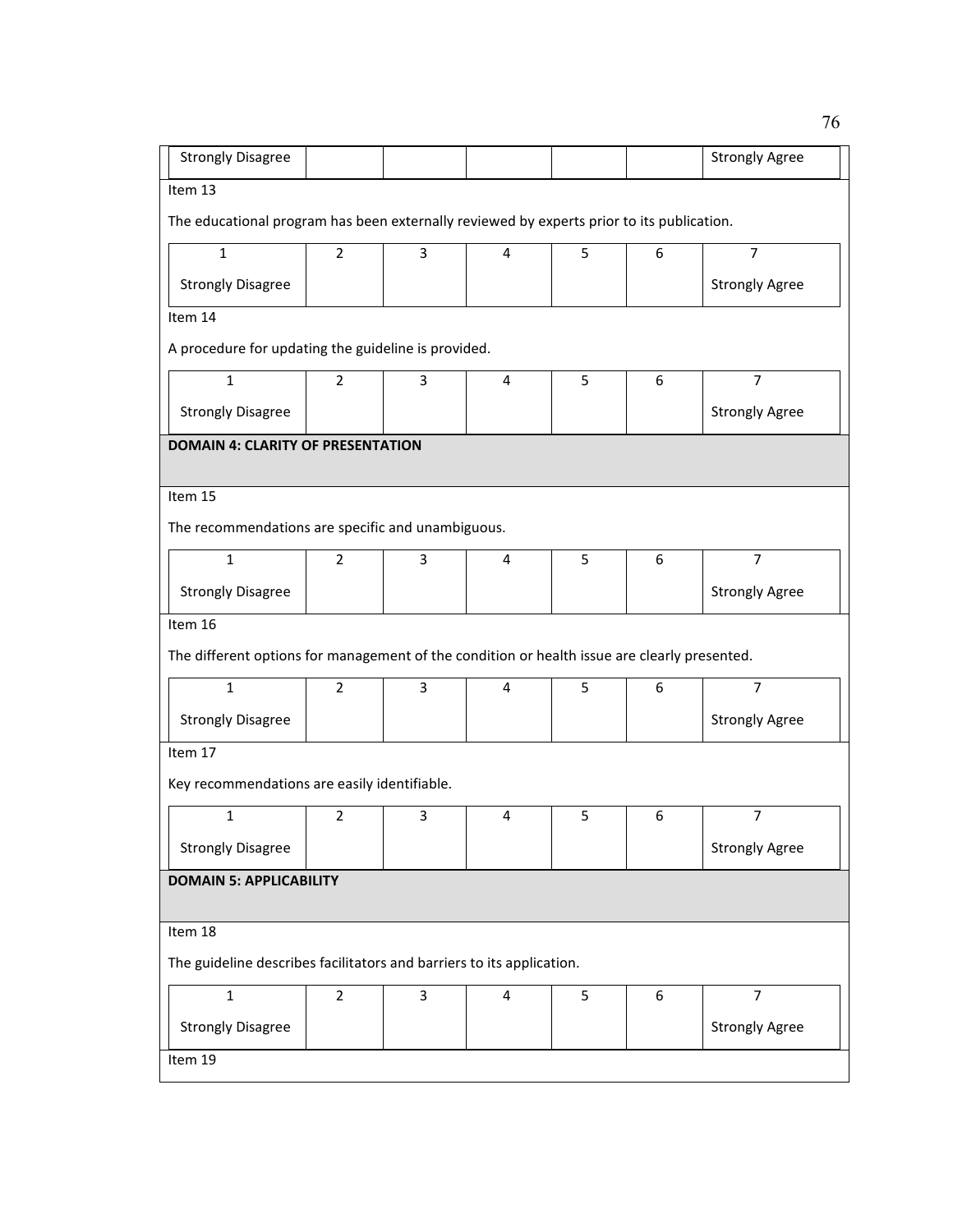| The guideline provides advice and/or tools on how the recommendations can be put into practice. |                |   |                |   |   |                       |
|-------------------------------------------------------------------------------------------------|----------------|---|----------------|---|---|-----------------------|
| 1                                                                                               | $\overline{2}$ | 3 | 4              | 5 | 6 | 7                     |
| <b>Strongly Disagree</b>                                                                        |                |   |                |   |   | <b>Strongly Agree</b> |
| Item 20                                                                                         |                |   |                |   |   |                       |
| The potential resource implications of applying the recommendations have been                   |                |   |                |   |   |                       |
| considered.                                                                                     |                |   |                |   |   |                       |
| $\mathbf{1}$                                                                                    | $\overline{2}$ | 3 | 4              | 5 | 6 | $\overline{7}$        |
| <b>Strongly Disagree</b>                                                                        |                |   |                |   |   | <b>Strongly Agree</b> |
| Item 21                                                                                         |                |   |                |   |   |                       |
| The guideline presents monitoring and/or auditing criteria.                                     |                |   |                |   |   |                       |
| $\mathbf{1}$                                                                                    | $\overline{2}$ | 3 | 4              | 5 | 6 | $\overline{7}$        |
| <b>Strongly Disagree</b>                                                                        |                |   |                |   |   | <b>Strongly Agree</b> |
| <b>DOMAIN 6: EDITORIAL INDEPENDENCE</b>                                                         |                |   |                |   |   |                       |
|                                                                                                 |                |   |                |   |   |                       |
| Item 22                                                                                         |                |   |                |   |   |                       |
| The views of the funding body have not influenced the content of the guideline.                 |                |   |                |   |   |                       |
|                                                                                                 |                |   |                |   |   |                       |
| $\mathbf{1}$                                                                                    | $\overline{2}$ | 3 | $\overline{4}$ | 5 | 6 | $\overline{7}$        |
| <b>Strongly Disagree</b>                                                                        |                |   |                |   |   | <b>Strongly Agree</b> |
| Item 23                                                                                         |                |   |                |   |   |                       |
| Competing interests of guideline development group members have been recorded                   |                |   |                |   |   |                       |
| and addressed.                                                                                  |                |   |                |   |   |                       |
|                                                                                                 |                |   |                |   |   |                       |
| $\mathbf{1}$                                                                                    | $\overline{2}$ | 3 | 4              | 5 | 6 | $\overline{7}$        |
| <b>Strongly Disagree</b>                                                                        |                |   |                |   |   | <b>Strongly Agree</b> |
| <b>GENERAL COMMENTS</b>                                                                         |                |   |                |   |   |                       |
|                                                                                                 |                |   |                |   |   |                       |
|                                                                                                 |                |   |                |   |   |                       |
|                                                                                                 |                |   |                |   |   |                       |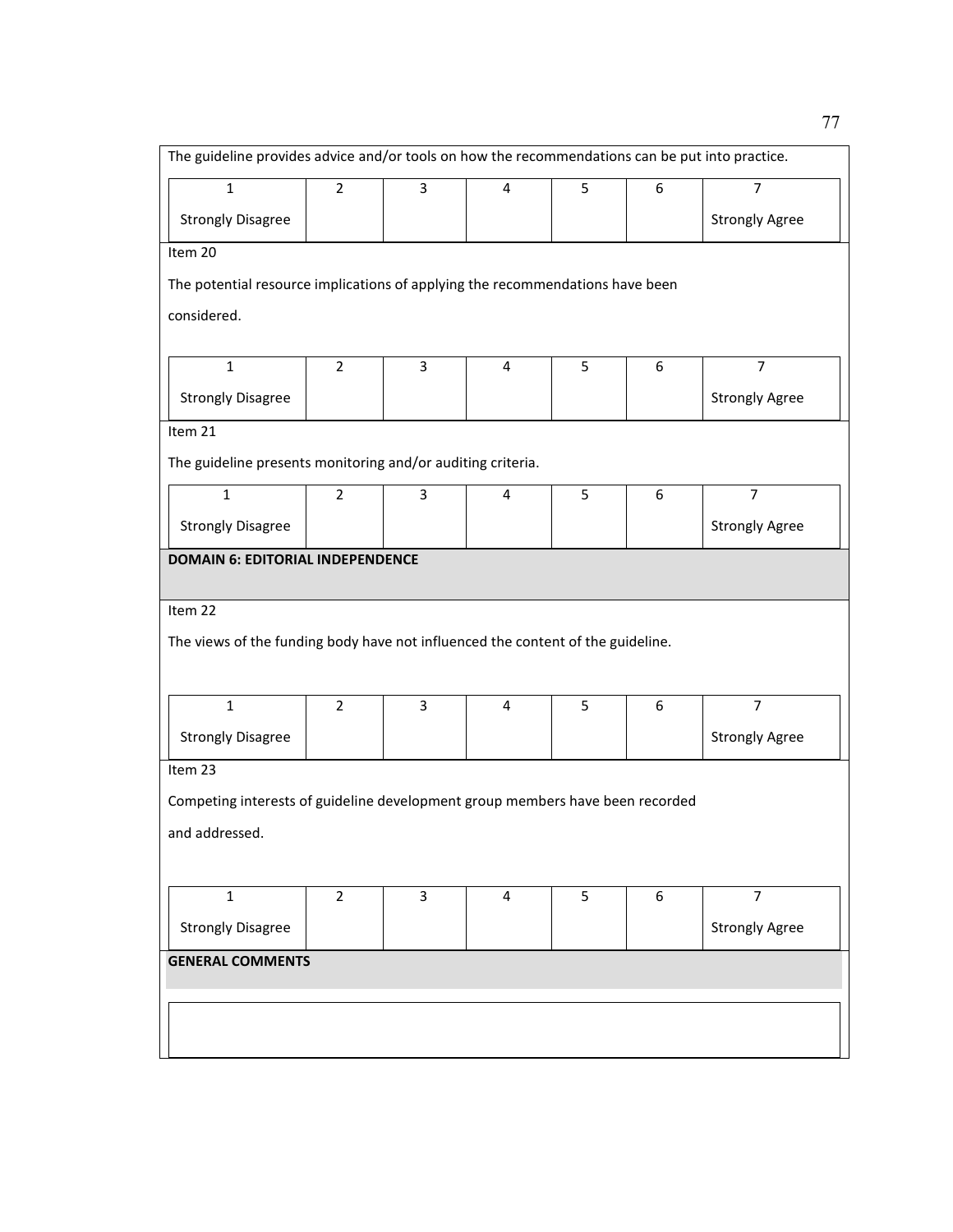#### **OVERALL GUIDELINE ASSESSMENT**

1. Rate the overall quality of the educational program.

|                            |  | 4 |  |                             |
|----------------------------|--|---|--|-----------------------------|
| Lowest possible<br>quality |  |   |  | Highest possible<br>quality |

2. I would recommend this educational program for use.

| Yes                          |  |  |
|------------------------------|--|--|
| Yes, modifications           |  |  |
|                              |  |  |
| $\operatorname{\mathsf{No}}$ |  |  |
| Comments/Notes:              |  |  |
|                              |  |  |
|                              |  |  |
|                              |  |  |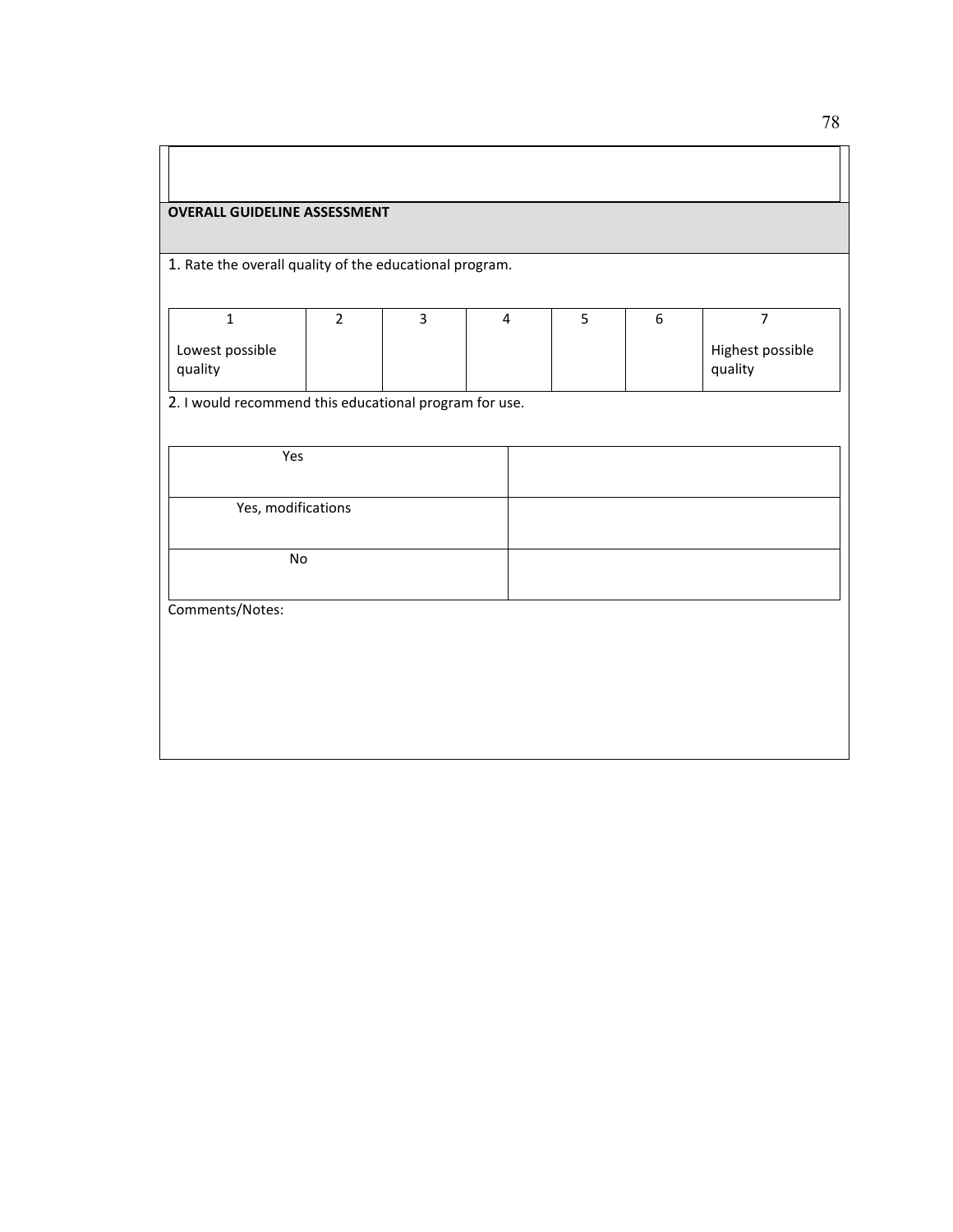Appendix G: Formative Evaluation Data

## **Operating Room Leaders' Responses**

#### **Statistics.**

Number of evaluations distributed: 2 Number of evaluations returned: 2

## **1. Content of educational program.**

Does the educational program address all the topics to be covered in preventing the unintentional retention of foreign objects?

Yes: 2 (100%)

No: 0 (0%)

If No, please add your comments/recommendations.

Comment by Leader 1: "It covered every topic."

Comment by Leader 2: "Comprehensive program."

### **2. Objectives of educational program.**

|                                                                             |                          | 1<br>Strongly<br>Agree |          | $\mathfrak{p}$ |          | 3        | 4        |          | 5<br>Strongly<br><b>Disagree</b> |          |
|-----------------------------------------------------------------------------|--------------------------|------------------------|----------|----------------|----------|----------|----------|----------|----------------------------------|----------|
| <b>Primary Objectives</b>                                                   | #                        | %                      | #        | %              | #        | %        | #        | %        | #                                | %        |
| A. Address a standardized counting<br>process.                              | $\overline{2}$           | 100                    | $\Omega$ | $\Omega$       | $\Omega$ | $\Omega$ | $\Omega$ | $\Omega$ | $\Omega$                         | $\Omega$ |
| <b>B.</b> Address effective<br>communication – CRM and<br><b>TeamSTEPPS</b> | $\overline{2}$           | 100                    | $\Omega$ | $\Omega$       | $\Omega$ | $\Omega$ | $\Omega$ | $\Omega$ | $\Omega$                         | $\Omega$ |
| C. Address appropriate<br>documentation.                                    | $\overline{\phantom{a}}$ | 100                    | $\Omega$ | $\Omega$       | 0        | $\Omega$ | $\Omega$ | $\Omega$ | $\Omega$                         | $\Omega$ |
| D. Address the use of assistive<br>technologies.                            | $\overline{2}$           | 100                    | $\Omega$ | $\Omega$       | $\Omega$ | $\Omega$ | $\Omega$ | $\Omega$ | $\Omega$                         | $\Omega$ |
| E. Pretest and Posttest questions<br>appropriate?                           | $\overline{2}$           | 100                    | $\Omega$ | $\Omega$       | $\Omega$ | $\Omega$ | $\Omega$ | $\Omega$ | 0                                | $\Omega$ |
| <b>Secondary Objectives</b>                                                 |                          |                        |          |                |          |          |          |          |                                  |          |
| A. Address the difference between<br>sentinel and never events.             | $\mathcal{P}$            | 100                    | $\Omega$ | $\Omega$       | $\Omega$ | $\Omega$ | $\Omega$ | $\Omega$ | $\Omega$                         | $\Omega$ |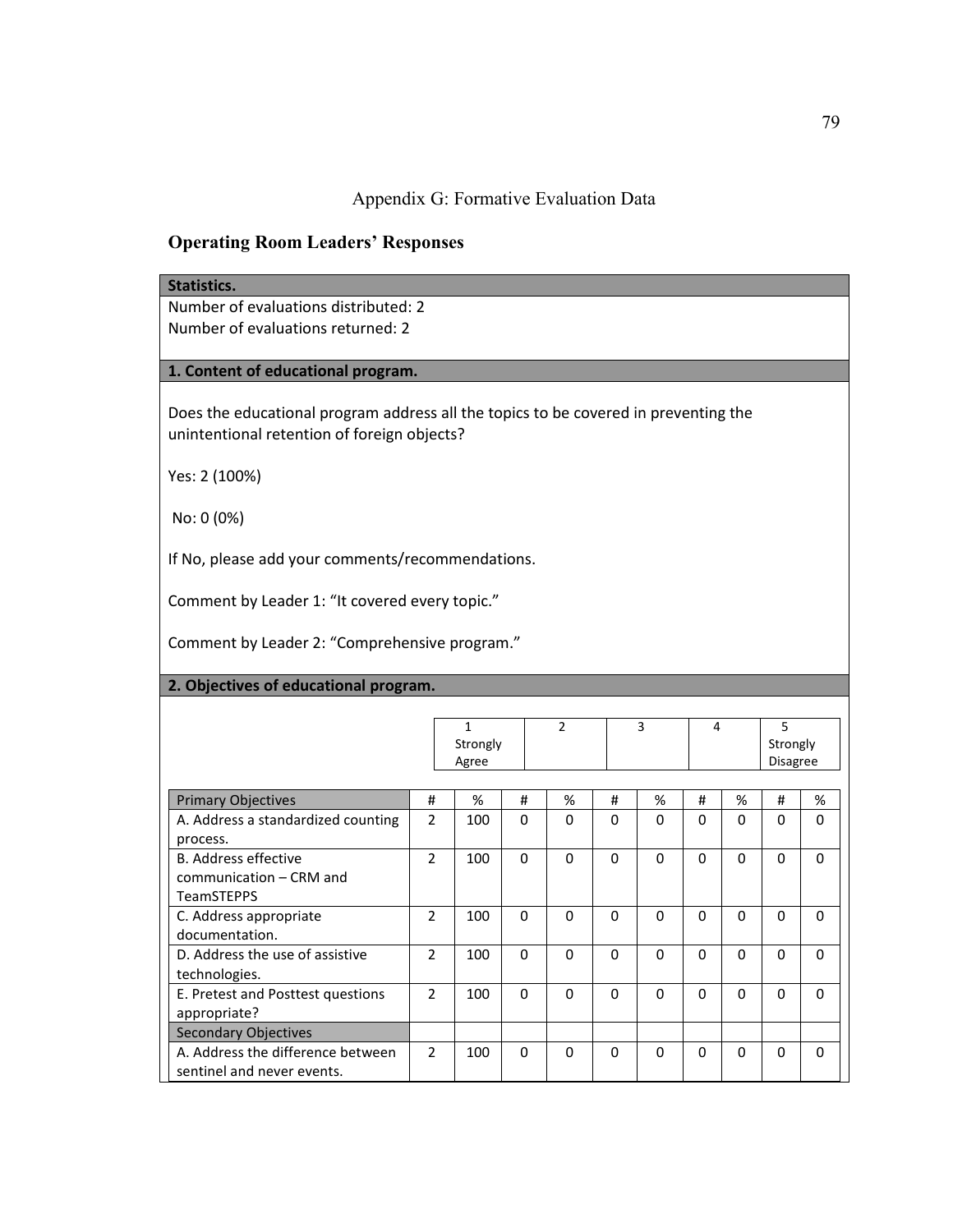| B. Agenda appropriate?                                                                | 2              | 100 | 0        | 0            | 0              | 0        | 0        | 0        | 0        | 0 |
|---------------------------------------------------------------------------------------|----------------|-----|----------|--------------|----------------|----------|----------|----------|----------|---|
| C. Educational objectives                                                             | $\overline{2}$ | 100 | $\Omega$ | $\mathbf{0}$ | $\overline{0}$ | $\Omega$ | $\Omega$ | $\Omega$ | $\Omega$ | 0 |
| appropriate?                                                                          |                |     |          |              |                |          |          |          |          |   |
| 3. Comments to enhance or change educational program.                                 |                |     |          |              |                |          |          |          |          |   |
| Please note below any topics or comments you think of that can enhance or change this |                |     |          |              |                |          |          |          |          |   |
| educational program.                                                                  |                |     |          |              |                |          |          |          |          |   |
|                                                                                       |                |     |          |              |                |          |          |          |          |   |
| Leader 1: "Real counting demonstration will be helpful."                              |                |     |          |              |                |          |          |          |          |   |
| Leader 2: "Education session may be too short due to showing of the 30 minute video." |                |     |          |              |                |          |          |          |          |   |
|                                                                                       |                |     |          |              |                |          |          |          |          |   |
| 4. Overall evaluation.                                                                |                |     |          |              |                |          |          |          |          |   |
| Were you able to understand the educational program?                                  |                |     |          |              |                |          |          |          |          |   |
|                                                                                       |                |     |          |              |                |          |          |          |          |   |
| Yes: 2 (100%)                                                                         |                |     |          |              |                |          |          |          |          |   |
| No: 0 (0%)                                                                            |                |     |          |              |                |          |          |          |          |   |
|                                                                                       |                |     |          |              |                |          |          |          |          |   |
| If No, then what areas were difficult to understand?                                  |                |     |          |              |                |          |          |          |          |   |
| None                                                                                  |                |     |          |              |                |          |          |          |          |   |
| How would you change them to make them more understandable?                           |                |     |          |              |                |          |          |          |          |   |
|                                                                                       |                |     |          |              |                |          |          |          |          |   |
| None.                                                                                 |                |     |          |              |                |          |          |          |          |   |
| Comments.                                                                             |                |     |          |              |                |          |          |          |          |   |
|                                                                                       |                |     |          |              |                |          |          |          |          |   |
| Leader 1: "Program is clear."                                                         |                |     |          |              |                |          |          |          |          |   |
|                                                                                       |                |     |          |              |                |          |          |          |          |   |
| Leader 2: "Well put together."                                                        |                |     |          |              |                |          |          |          |          |   |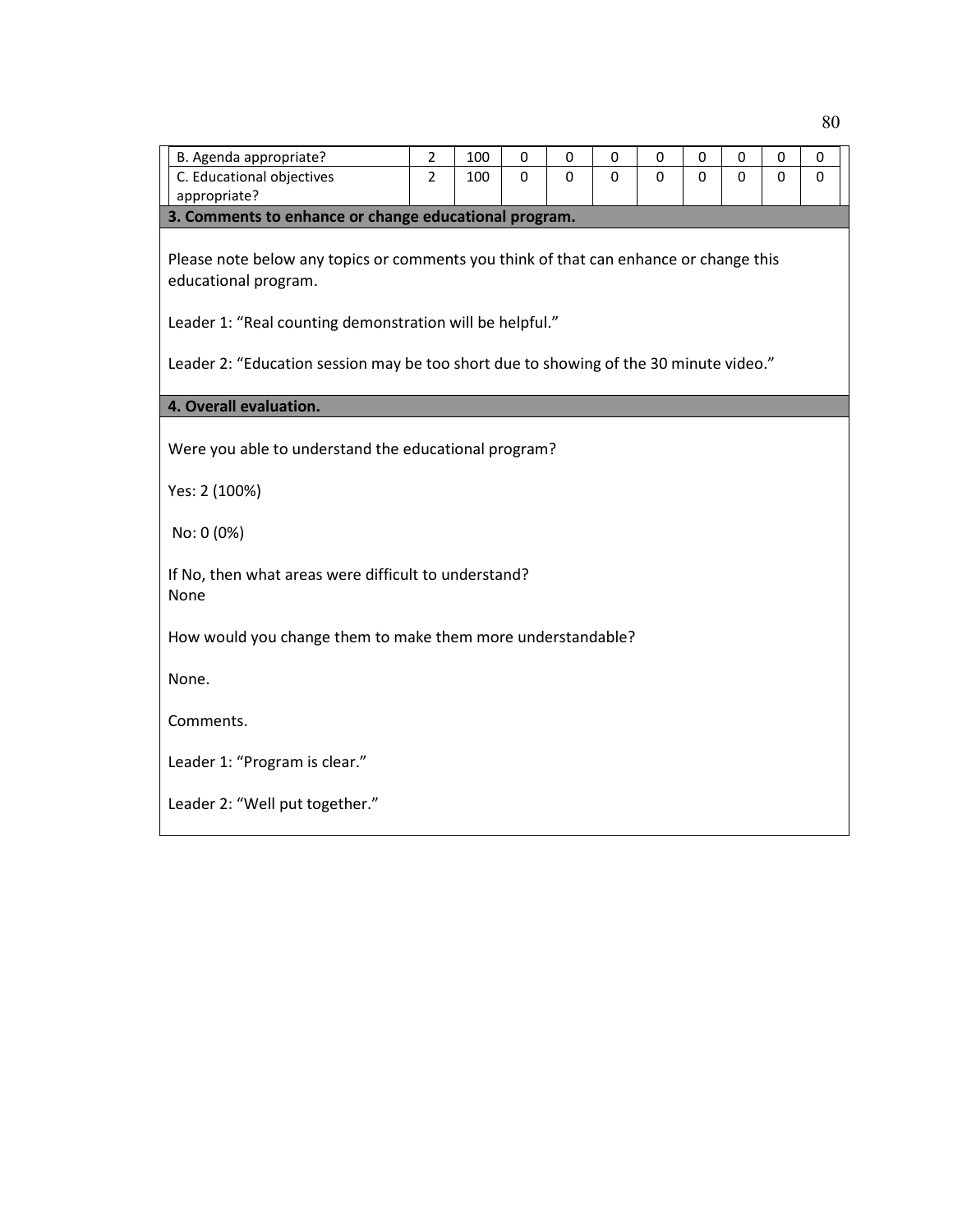Appendix H: Summative Evaluation Data

| <b>DOMAIN 1: SCOPE AND PURPOSE</b>                                                                            |                                                               |                                         |        |       |  |
|---------------------------------------------------------------------------------------------------------------|---------------------------------------------------------------|-----------------------------------------|--------|-------|--|
| Appraisers                                                                                                    | Item 1                                                        | Item 2                                  | Item 3 | Total |  |
| OR RN Leader 1                                                                                                | 7                                                             | $\overline{7}$                          | 7      | 21    |  |
| OR RN Leader 2                                                                                                | 7                                                             | 7                                       | 7      | 21    |  |
| OR RN Leader 3                                                                                                | 7                                                             | 7                                       | 7      | 21    |  |
| OR RN Educator 1                                                                                              | 6                                                             | 6                                       | 6      | 18    |  |
| OR RN Educator 2                                                                                              | 7                                                             | 7                                       | 7      | 21    |  |
| OR RN Educator 3                                                                                              | 7                                                             | 7                                       | 7      | 21    |  |
| Total                                                                                                         | 41                                                            | 41                                      | 41     | 123   |  |
| Minimum possible score = 1 (strongly disagree) x 3 (items) x 6 (appraisers) 18<br><b>Scaled Domain Score:</b> |                                                               | obtained score - minimum possible score |        |       |  |
|                                                                                                               | maximum possible score - minimum possible score<br>$123 - 18$ |                                         |        |       |  |
|                                                                                                               | $x 100 = 105$                                                 |                                         |        |       |  |
|                                                                                                               | $126 - 18$                                                    | $x 100 = 97.2%$<br>108                  |        |       |  |
| Scaled Domain Score: 97%                                                                                      |                                                               |                                         |        |       |  |

| DOMAIN 2: STAKEHOLDER INVOLVEM                                                                                                                                                                                                        |        |                                                 |        |       |  |  |  |  |  |  |
|---------------------------------------------------------------------------------------------------------------------------------------------------------------------------------------------------------------------------------------|--------|-------------------------------------------------|--------|-------|--|--|--|--|--|--|
| Appraisers                                                                                                                                                                                                                            | Item 4 | Item 5                                          | Item 6 | Total |  |  |  |  |  |  |
| OR RN Leader 1                                                                                                                                                                                                                        | 5      | 5                                               | 7      | 17    |  |  |  |  |  |  |
| OR RN Leader 2                                                                                                                                                                                                                        | 5      | 4                                               |        | 16    |  |  |  |  |  |  |
| OR RN Leader 3                                                                                                                                                                                                                        | 4      | 4                                               |        | 15    |  |  |  |  |  |  |
| OR RN Educator 1                                                                                                                                                                                                                      | 6      | 5                                               |        | 18    |  |  |  |  |  |  |
| OR RN Educator 2                                                                                                                                                                                                                      | 6      |                                                 |        | 17    |  |  |  |  |  |  |
| OR RN Educator 3                                                                                                                                                                                                                      | 6      | 5                                               |        | 18    |  |  |  |  |  |  |
| Total                                                                                                                                                                                                                                 | 32     | 27                                              | 42     | 101   |  |  |  |  |  |  |
| Maximum possible score = 7 (strongly agree) x 3 (items) x 6 (appraisers) = $126$<br>Minimum possible score = 1 (strongly disagree) x 3 (items) x 6 (appraisers) 18<br>Scaled Domain Score:<br>obtained score - minimum possible score |        |                                                 |        |       |  |  |  |  |  |  |
|                                                                                                                                                                                                                                       |        | maximum possible score – minimum possible score |        |       |  |  |  |  |  |  |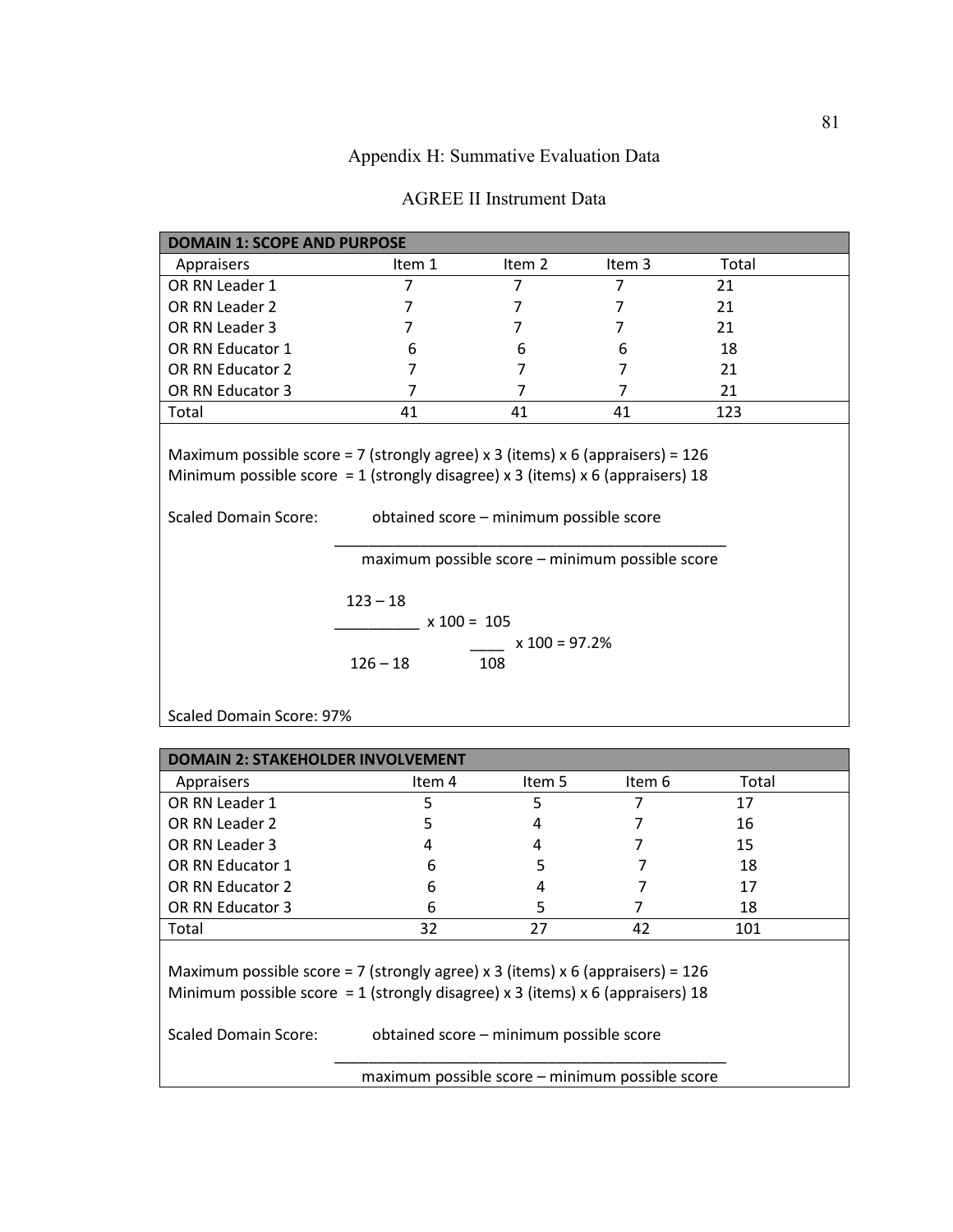$$
101-18
$$
  
x 100 = 83  
x 100 = 77%  
x 100 = 77%

Scaled Domain Score: 77%

| <b>DOMAIN 3: RIGOR OF DEVELOPMENT</b>                                                                                                                                                                                                          |                |               |    |                |                |                |                |    |                                                      |  |
|------------------------------------------------------------------------------------------------------------------------------------------------------------------------------------------------------------------------------------------------|----------------|---------------|----|----------------|----------------|----------------|----------------|----|------------------------------------------------------|--|
| Appraisers                                                                                                                                                                                                                                     |                | Item 7 Item 8 |    |                |                |                |                |    | Item 9 Item 10 Item 11 Item 12 Item 13 Item 14 Total |  |
| OR RN Leader 1                                                                                                                                                                                                                                 | $\overline{7}$ | 5             | 4  | $\overline{7}$ | $\overline{7}$ | 6              | 7              | 6  | 49                                                   |  |
| OR RN Leader 2                                                                                                                                                                                                                                 | 6              | 6             | 6  | 7              | 7              | 7              | 7              | 5. | 51                                                   |  |
| OR RN Leader 3                                                                                                                                                                                                                                 | $7^{\circ}$    | 6             | 6  | 6              | 6              | 7              | $\overline{7}$ | 6  | 51                                                   |  |
| OR RN Educator 1                                                                                                                                                                                                                               | .5.            | 6             | 6  | 7              | 7              | $\overline{7}$ | 6              | 5  | 49                                                   |  |
| OR RN Educator 2                                                                                                                                                                                                                               | 6              | 5             | 6  | 6              | 7              | 7              | $\overline{7}$ | 5  | 49                                                   |  |
| OR RN Educator 3                                                                                                                                                                                                                               | 7              | 7             | 5  | 6              | 7              | 6              | 6              | 6  | 50                                                   |  |
| Total                                                                                                                                                                                                                                          | 38             | 35            | 33 | 39             | 41             | 40             | 40             | 33 | 299                                                  |  |
| Maximum possible score = 7 (strongly agree) x 8 (items) x 6 (appraisers) = $336$<br>Minimum possible score = 1 (strongly disagree) x 8 (items) x 6 (appraisers) = 48<br><b>Scaled Domain Score:</b><br>obtained score - minimum possible score |                |               |    |                |                |                |                |    |                                                      |  |
| maximum possible score - minimum possible score<br>$299 - 48$<br>$x 100 = 251$<br>$x 100 = 87%$<br>$336 - 48$<br>288                                                                                                                           |                |               |    |                |                |                |                |    |                                                      |  |
| Scaled Domain Score: 87 %                                                                                                                                                                                                                      |                |               |    |                |                |                |                |    |                                                      |  |

| <b>DOMAIN 4: CLARITY OF PRESENTATION</b> |         |         |         |       |  |  |  |
|------------------------------------------|---------|---------|---------|-------|--|--|--|
| Appraisers                               | Item 15 | Item 16 | Item 17 | Total |  |  |  |
| OR RN Leader 1                           |         | 6       |         | 20    |  |  |  |
| OR RN Leader 2                           |         |         |         | 21    |  |  |  |
| OR RN Leader 3                           |         |         |         | 21    |  |  |  |
| OR RN Educator 1                         |         | 6       |         | 20    |  |  |  |
| OR RN Educator 2                         |         |         |         | 21    |  |  |  |
| OR RN Educator 3                         |         |         |         | 20    |  |  |  |
| Total                                    | 42      | 39      | 42      | 123   |  |  |  |
|                                          |         |         |         |       |  |  |  |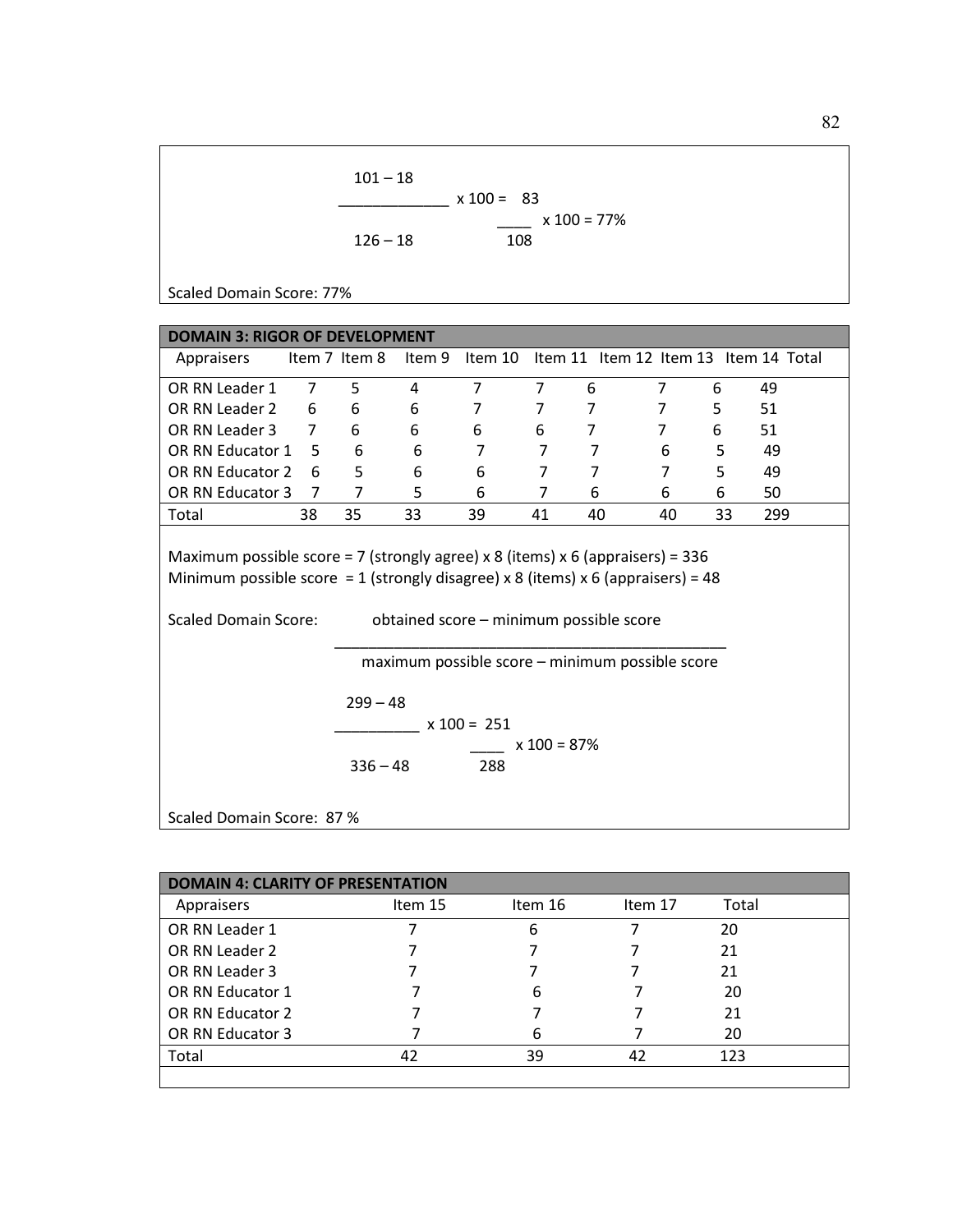Maximum possible score = 7 (strongly agree) x 3 (items) x 6 (appraisers) =  $126$ Minimum possible score = 1 (strongly disagree) x 3 (items) x 6 (appraisers) = 18 Scaled Domain Score: obtained score – minimum possible score  $\overline{\phantom{a}}$  ,  $\overline{\phantom{a}}$  ,  $\overline{\phantom{a}}$  ,  $\overline{\phantom{a}}$  ,  $\overline{\phantom{a}}$  ,  $\overline{\phantom{a}}$  ,  $\overline{\phantom{a}}$  ,  $\overline{\phantom{a}}$  ,  $\overline{\phantom{a}}$  ,  $\overline{\phantom{a}}$  ,  $\overline{\phantom{a}}$  ,  $\overline{\phantom{a}}$  ,  $\overline{\phantom{a}}$  ,  $\overline{\phantom{a}}$  ,  $\overline{\phantom{a}}$  ,  $\overline{\phantom{a}}$  maximum possible score – minimum possible score  $123 - 18$  $x 100 = 105$  $x 100 = 97\%$  $126 - 18$  108 Scaled Domain Score: 97%

| <b>DOMAIN 5: APPLICABILITY</b>                                                                                                                                                                                                               |            |         |               |         |       |  |
|----------------------------------------------------------------------------------------------------------------------------------------------------------------------------------------------------------------------------------------------|------------|---------|---------------|---------|-------|--|
| Appraisers                                                                                                                                                                                                                                   | Item 18    | Item 19 | Item 20       | Item 21 | Total |  |
| OR RN Leader 1                                                                                                                                                                                                                               | 5          | 6       | 6             | 4       | 21    |  |
| OR RN Leader 2                                                                                                                                                                                                                               | 5          | 7       | 7             | 5       | 24    |  |
| OR RN Leader 3                                                                                                                                                                                                                               | 6          | 7       | 6             | 5       | 24    |  |
| OR RN Educator 1                                                                                                                                                                                                                             | 6          | 7       | 6             | 5       | 24    |  |
| OR RN Educator 2                                                                                                                                                                                                                             | 4          | 6       | 6             | 4       | 20    |  |
| OR RN Educator 3                                                                                                                                                                                                                             | 5          | 7       | 7             | 5       | 24    |  |
| Total                                                                                                                                                                                                                                        | 31         | 40      | 38            | 28      | 137   |  |
| Maximum possible score = 7 (strongly agree) x 4 (items) x 6 (appraisers) = $168$<br>Minimum possible score = 1 (strongly disagree) x 4 (items) x 6 (appraisers) 24<br><b>Scaled Domain Score:</b><br>obtained score - minimum possible score |            |         |               |         |       |  |
| maximum possible score – minimum possible score<br>$137 - 24$<br>$x 100 = 113$                                                                                                                                                               |            |         |               |         |       |  |
|                                                                                                                                                                                                                                              | $168 - 24$ | 144     | $x 100 = 79%$ |         |       |  |
| Scaled Domain Score: 79 %                                                                                                                                                                                                                    |            |         |               |         |       |  |

| <b>DOMAIN 6: EDITORIAL INDEPENDENCE</b> |         |         |       |  |  |  |
|-----------------------------------------|---------|---------|-------|--|--|--|
| Appraisers                              | Item 22 | Item 23 | Total |  |  |  |
| OR RN Leader 1                          |         |         |       |  |  |  |
| OR RN Leader 2                          |         |         |       |  |  |  |
| OR RN Leader 3                          |         |         |       |  |  |  |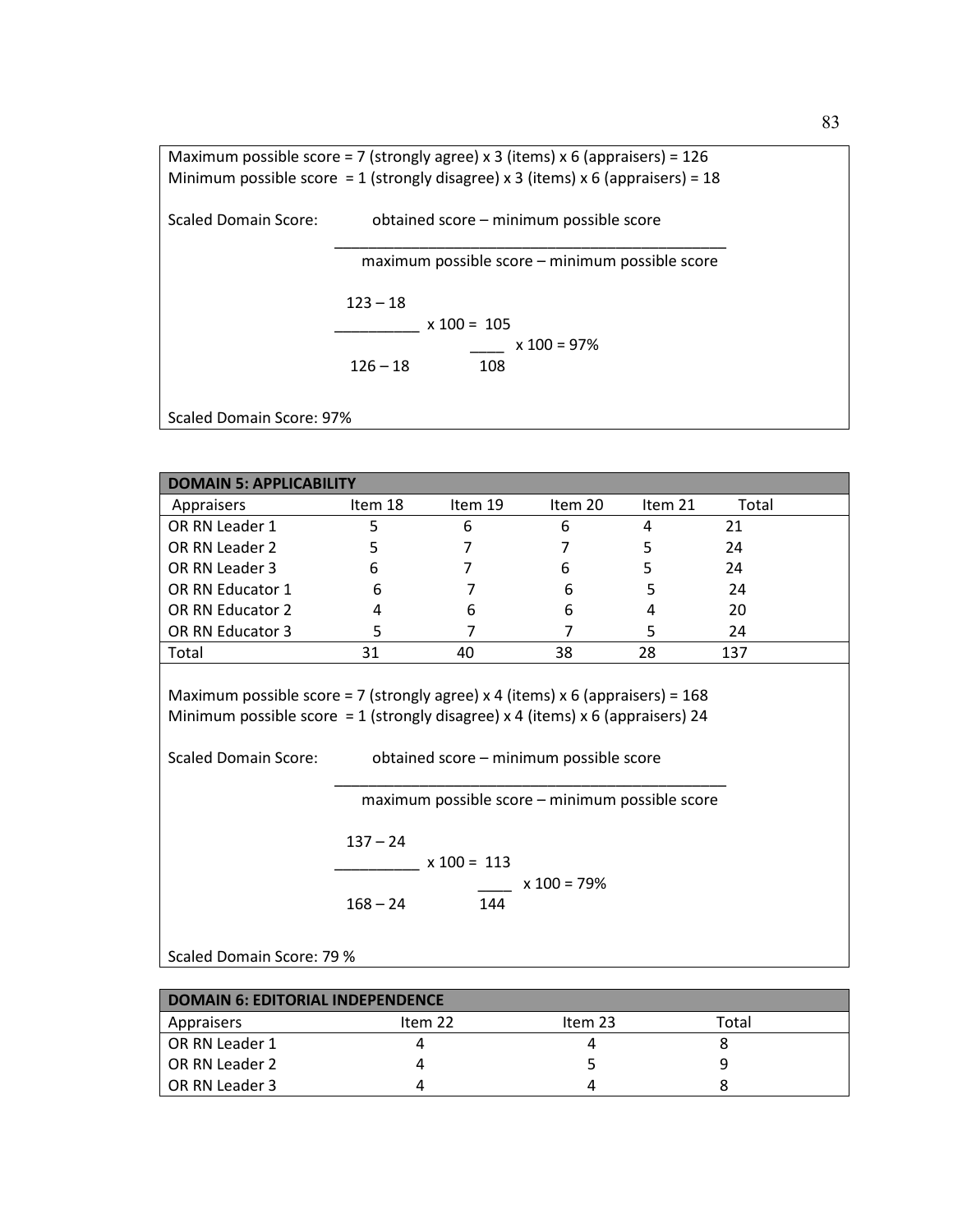| OR RN Educator 1                                                                                                                                                  | 5                                                                                                                 | 4  | 9  |  |  |  |  |
|-------------------------------------------------------------------------------------------------------------------------------------------------------------------|-------------------------------------------------------------------------------------------------------------------|----|----|--|--|--|--|
| OR RN Educator 2                                                                                                                                                  | 5                                                                                                                 | 5  | 10 |  |  |  |  |
| OR RN Educator 3                                                                                                                                                  | 4                                                                                                                 | 4  | 8  |  |  |  |  |
| Total                                                                                                                                                             | 26                                                                                                                | 26 | 52 |  |  |  |  |
| Maximum possible score = 7 (strongly agree) x 2 (items) x 6 (appraisers) = 84<br>Minimum possible score = 1 (strongly disagree) x 2 (items) x 6 (appraisers) = 12 |                                                                                                                   |    |    |  |  |  |  |
| Scaled Domain Score:                                                                                                                                              | obtained score - minimum possible score                                                                           |    |    |  |  |  |  |
|                                                                                                                                                                   | maximum possible score – minimum possible score<br>$52 - 12$<br>$x 100 = 40$<br>$x 100 = 55\%$<br>$84 - 12$<br>72 |    |    |  |  |  |  |

Scaled Domain Score: 55 %

| <b>GENERAL COMMENTS</b>             |                                                                 |                                                                        |  |  |  |  |
|-------------------------------------|-----------------------------------------------------------------|------------------------------------------------------------------------|--|--|--|--|
| OR RN Leader 1                      | Nice project.                                                   |                                                                        |  |  |  |  |
| OR RN Leader 2                      | This kind of program is long overdue. We need a standardized    |                                                                        |  |  |  |  |
|                                     |                                                                 | counting program. I work in a few hospitals and have seen              |  |  |  |  |
|                                     | different counting practices that led to mistakes.              |                                                                        |  |  |  |  |
| OR RN Leader 3                      | The AGREE Instrument was thorough. You should include surgeons, |                                                                        |  |  |  |  |
|                                     |                                                                 | anesthesiologists, house physicians and certified registered nurses in |  |  |  |  |
|                                     | the project.                                                    |                                                                        |  |  |  |  |
| OR RN Educator 1                    | Well put together program. Dr. Gibbs video was very informative |                                                                        |  |  |  |  |
|                                     | and educational.                                                |                                                                        |  |  |  |  |
| OR RN Educator 2                    | This educational program is assembled nicely. The views of the  |                                                                        |  |  |  |  |
|                                     | patients should be included.                                    |                                                                        |  |  |  |  |
| OR RN Educator 3                    | I will definitely use this program in my classes.               |                                                                        |  |  |  |  |
|                                     |                                                                 |                                                                        |  |  |  |  |
|                                     |                                                                 |                                                                        |  |  |  |  |
| <b>OVERALL GUIDELINE ASSESSMENT</b> |                                                                 |                                                                        |  |  |  |  |
| Appraisers                          | <b>Overall Quality</b>                                          | Total                                                                  |  |  |  |  |
| OR RN Leader 1                      | 6                                                               | 6                                                                      |  |  |  |  |
| OR RN Leader 2                      | 7                                                               | 7                                                                      |  |  |  |  |
| OR RN Leader 3                      | 6                                                               | 6                                                                      |  |  |  |  |
| OR RN Educator 1                    | 6<br>6                                                          |                                                                        |  |  |  |  |
| OR RN Educator 2                    | 5<br>5                                                          |                                                                        |  |  |  |  |
| OR RN Educator 3                    | 6                                                               | 6                                                                      |  |  |  |  |
| Total                               | 36                                                              | 36                                                                     |  |  |  |  |
|                                     |                                                                 |                                                                        |  |  |  |  |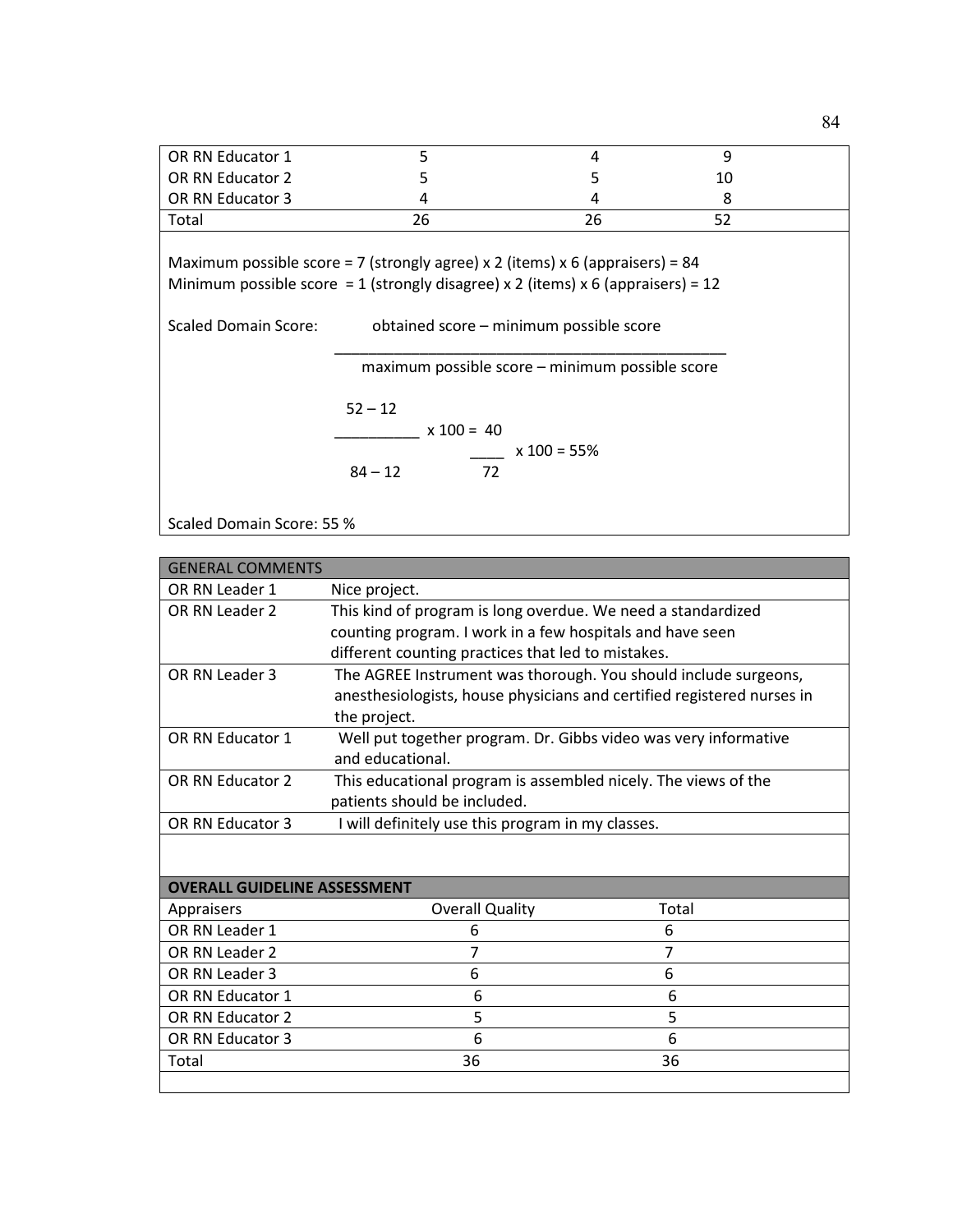| Total percentage of overall quality: 85%.           |     |                        |    |  |  |  |
|-----------------------------------------------------|-----|------------------------|----|--|--|--|
| Recommendation of this educational program for use: |     |                        |    |  |  |  |
| Appraisers                                          | Yes | Yes with modifications | No |  |  |  |
| OR RN Leader 1                                      |     |                        |    |  |  |  |
| OR RN Leader 2                                      |     |                        |    |  |  |  |
| OR RN Leader 3                                      |     |                        |    |  |  |  |
| OR RN Educator 1                                    |     |                        |    |  |  |  |
| OR RN Educator 2                                    |     |                        |    |  |  |  |
| OR RN Educator 3                                    |     |                        |    |  |  |  |
| Total                                               |     |                        |    |  |  |  |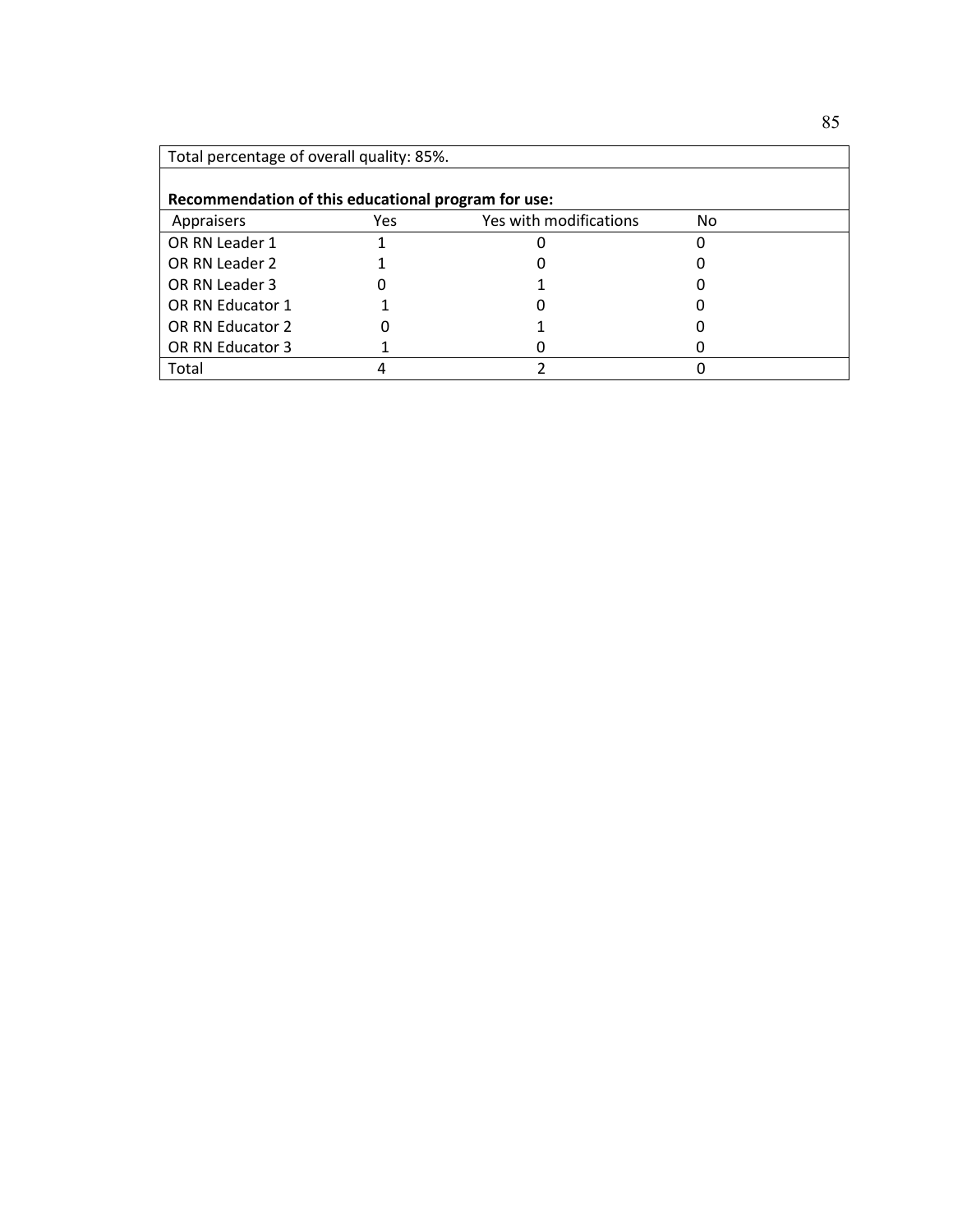#### Appendix I: AORN Permission Letter

2170 South Parker Road, Suite 300 Denver, CO 80231-5711 (303) 755-6300 or (303) 755-6304 http://www.aorn.org/

April 8, 2015

Leonard H. Ramdas, RN, doctoral candidate Walden University 100 Washington Avenue South, Suite 900 Minneapolis, Minnesota 55401 lramdas@aol.com

Dear Mr Ramdas:

#### Thank you for requesting permission to use questions from the AORN *Independent Study Guide Based on Perioperative Standards and Recommended Practices,* 2013 edition, in a doctoral (DNP) project. **Permission is granted to use questions 132, 133, 134, 136, and 145 from the** *AORN Independent Study Guide Based on Perioperative Standards and Recommended Practices,* **2013 edition in an academic, non-commercial project with the following conditions:**

1. Permission is good until April 8, 2017.

2. This content may be subject to periodic updating and revision by AORN, and it is your responsibility to be aware of updates and revisions that may make it advisable for this content to be removed from your project. AORN accepts no responsibility for notification of these changes other than what AORN posts on its website and its other communication vehicles.

3. No responsibility is assumed by AORN, Inc. for any injury and/or damage to persons or property as a matter of products liability, negligence or otherwise, or from any use or operation of any standards, recommended practices, methods, products, instructions, or ideas contained in the above mentioned material. Because of rapid advances in the health care sciences in particular, independent verification of diagnoses, medication dosages, and individualized care and treatment should be made. The above mentioned material is not intended to be a substitute for the exercise of professional medical or nursing judgment.

4. This credit line, as well as the copyright symbol, must appear on the page that uses AORN content: Reprinted with permission from the AORN *Independent Study Guide Based on Perioperative Standards and Recommended Practices, 2013 edition*. Copyright © 2013, AORN, Inc, 2170 S. Parker Road, Suite 400, Denver, CO 80231. All rights reserved.

5. The content in this publication is provided on an "as is" basis. TO THE FULLEST EXTENT PERMITTED BY LAW, AORN, INC., DISCLAIMS ALL WARRANTIES, EITHER EXPRESS OR IMPLIED, STATUTORY OR OTHERWISE, INCLUDING BUT NOT LIMITED TO THE IMPLIED WARRANTIES OF MERCHANTABILITY, NON-INFRINGEMENT OR THIRD PARTIES RIGHTS, AND FITNESS FOR A PARTICULAR PURPOSE.

6. This permission is not applicable for future editions or revisions or other uses of this content, including additional formats and media. Additional uses require additional permission requests. Thank you again for your interest in AORN content.

Sincerely, Zac Wiggy Associate Editor, AORN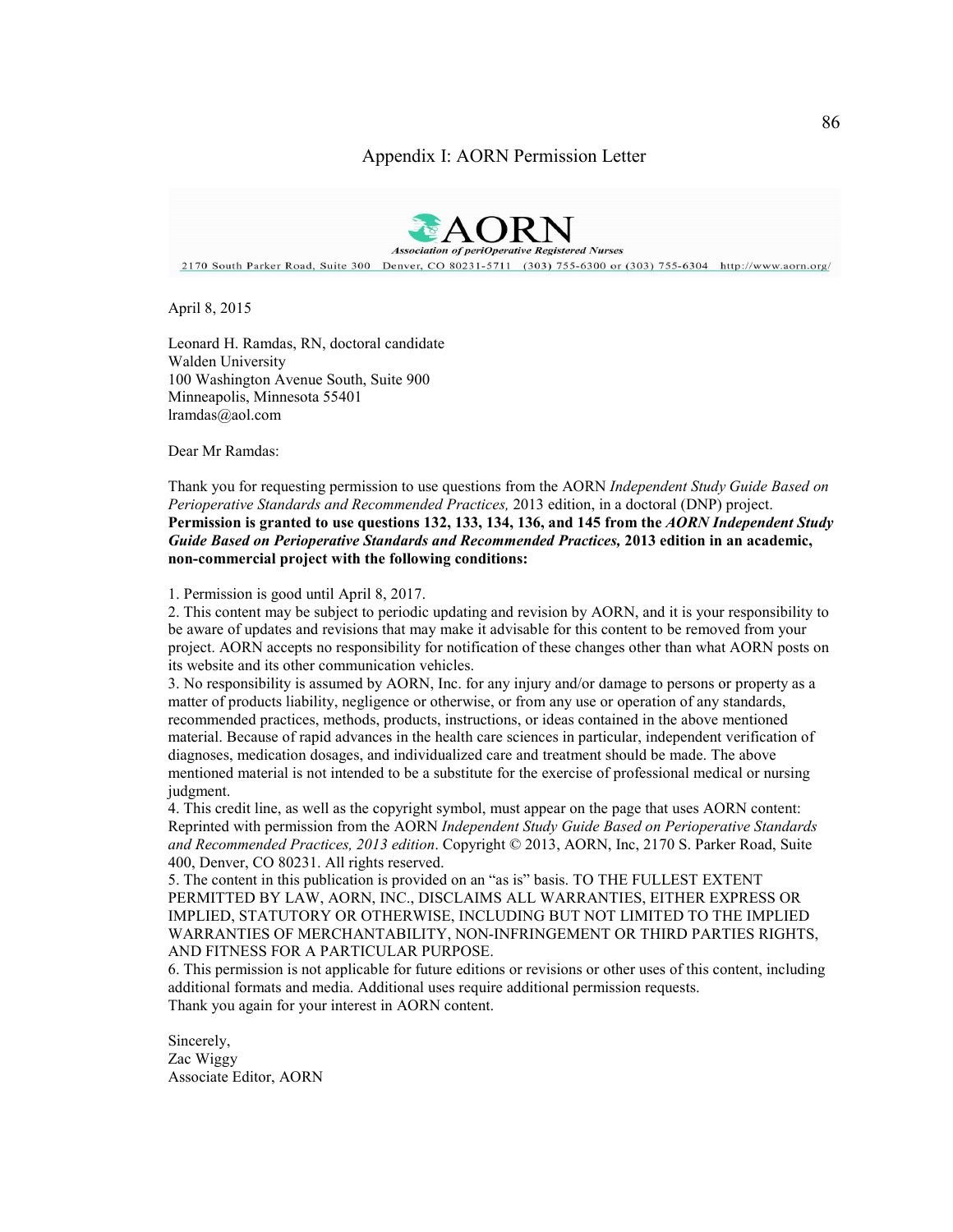Appendix J: Permission Email - Dr. Verna C. Gibbs

Permission e-mail from Dr. Verna C. Gibbs to use her video, No Thing Left Behind. The material is on the website for educational purposes. You can show the video. Good luck in your efforts.

Verna C. Gibbs M.D. Director, NoThing Left Behind® 415-260-4025 www.nothingleftbehind.org